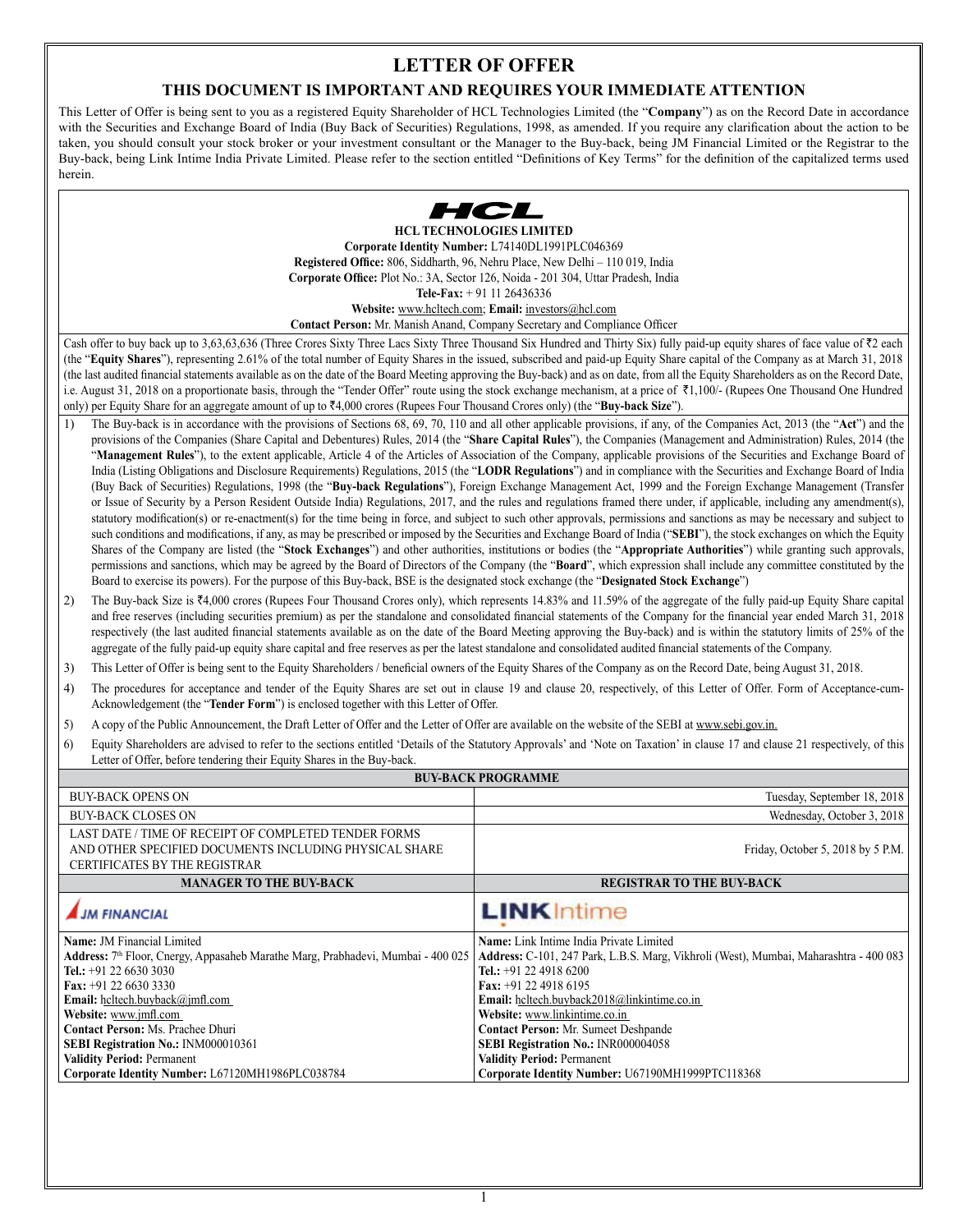| 1.  | <b>TABLE OF CONTENTS</b>                                                               |  |
|-----|----------------------------------------------------------------------------------------|--|
| 2.  |                                                                                        |  |
| 3.  |                                                                                        |  |
| 4.  |                                                                                        |  |
| 5.  |                                                                                        |  |
| 6.  |                                                                                        |  |
|     |                                                                                        |  |
| 7.  |                                                                                        |  |
| 8.  |                                                                                        |  |
| 9.  | MANAGEMENT DISCUSSION AND ANALYSIS OF THE LIKELY IMPACT OF BUY-BACK ON THE COMPANY  16 |  |
| 10. |                                                                                        |  |
| 11. |                                                                                        |  |
| 12. |                                                                                        |  |
| 13. |                                                                                        |  |
| 14. |                                                                                        |  |
| 15. |                                                                                        |  |
| 16. |                                                                                        |  |
| 17. |                                                                                        |  |
| 18. |                                                                                        |  |
| 19. |                                                                                        |  |
| 20. |                                                                                        |  |
| 21. |                                                                                        |  |
| 22. |                                                                                        |  |
| 23. |                                                                                        |  |
| 24. |                                                                                        |  |
| 25. |                                                                                        |  |
| 26. |                                                                                        |  |
| 27. |                                                                                        |  |
| 28. |                                                                                        |  |
| 29. | DECLARATION BY THE DIRECTORS REGARDING AUTHENTICITY OF THE INFORMATION IN              |  |
| 30. |                                                                                        |  |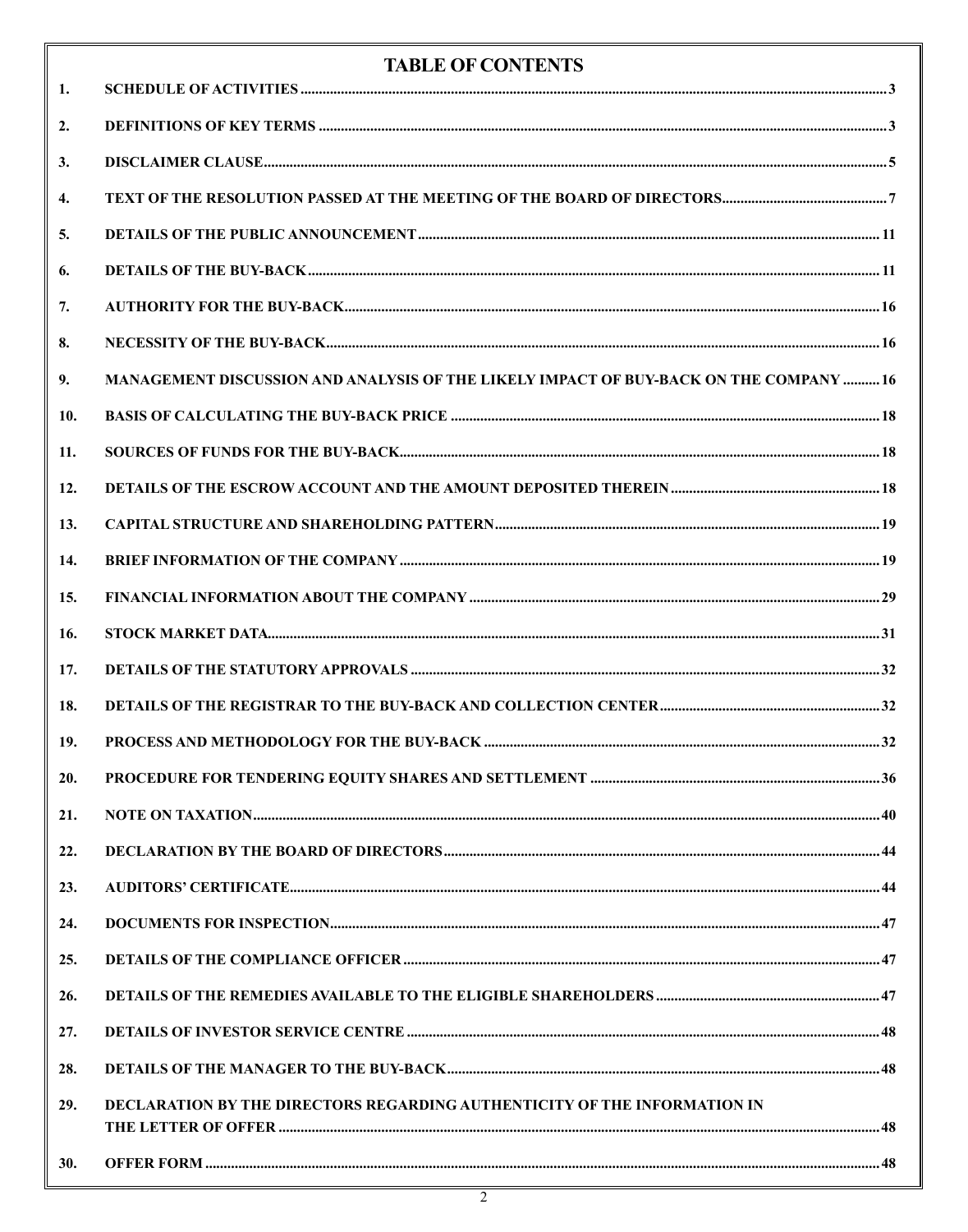# **1. SCHEDULE OF ACTIVITIES**

| <b>Activity</b>                                                                                      | Day and Date                |
|------------------------------------------------------------------------------------------------------|-----------------------------|
| Date of the Board meeting approving the Buy-back                                                     | Thursday, July 12, 2018     |
| Date of Postal Ballot results approving the Buy-back                                                 | Monday, August 20, 2018     |
| Date of Public Announcement for the Buy-back                                                         | Monday, August 20, 2018     |
| Date of publication of Public Announcement for the Buy-back                                          | Tuesday, August 21, 2018    |
| Record Date for determining the Buy-back Entitlement and the names of Eligible Shareholders          | Friday, August 31, 2018     |
| Buy-back opens on / date of opening of Buy-back                                                      | Tuesday, September 18, 2018 |
| Buy-back closes on / date of closing of Buy-back                                                     | Wednesday, October 3, 2018  |
| Last date of receipt of completed Tender Forms and other specified documents including physical      | Friday, October 5, 2018     |
| share certificates by the Registrar                                                                  |                             |
| Last date of verification by the Registrar                                                           | Thursday, October 11, 2018  |
| Last date of intimation to the Stock Exchange regarding acceptance or non-acceptance of tendered     | Thursday, October 11, 2018  |
| Equity Shares by the Registrar to the Buy-back                                                       |                             |
| Last date of completion of settlement by the Clearing Corporation of BSE                             | Friday, October 12, 2018    |
| Last date of dispatch of share certificate(s) by the Registrar / return of demat shares not accepted | Friday, October 12, 2018    |
| under the Buy-back                                                                                   |                             |
| Last date of extinguishment of Equity Shares                                                         | Friday, October 19, 2018    |

*Note: In the event last dates are mentioned for any of activities above, such activities may be undertaken on or before the dates mentioned.* 

# **2. DEFINITIONS OF KEY TERMS**

This Letter of Offer uses certain definitions and abbreviations which, unless the context otherwise indicates or implies or specified otherwise, shall have the meaning as provided below. References to any legislation, act, regulation, rules, guidelines or policies shall be to such legislation, act, regulation, rules, guidelines or policies as amended, supplemented, or re-enacted from time to time and any reference to a statutory provision shall include any subordinate legislation made from time to time under that provision.

The words and expressions used in this Letter of Offer, but not defined herein shall have the meaning ascribed to such terms under the Buyback Regulations, the Act, the Depositories Act, and the rules and regulations made thereunder.

| <b>Acquisition Window</b>                            | The facility for acquisition of Equity Shares through mechanism provided by the Designated Stock<br>Exchange in the form of a separate window in accordance with the SEBI circular dated April 13, 2015<br>read with the SEBI circular dated December 9, 2016.                                                                                                                                                                                                                                                     |
|------------------------------------------------------|--------------------------------------------------------------------------------------------------------------------------------------------------------------------------------------------------------------------------------------------------------------------------------------------------------------------------------------------------------------------------------------------------------------------------------------------------------------------------------------------------------------------|
| Acceptance                                           | Acceptance of fully paid-up Equity Shares tendered by Eligible Shareholders in the Buy-back.                                                                                                                                                                                                                                                                                                                                                                                                                       |
| Act                                                  | The Companies Act, 2013 read with the rules framed thereunder.                                                                                                                                                                                                                                                                                                                                                                                                                                                     |
| <b>Additional Equity Shares</b>                      | Additional Equity Shares tendered by an Eligible Shareholder over and above the Buy-back Entitlement<br>of such Eligible Shareholder.                                                                                                                                                                                                                                                                                                                                                                              |
| <b>Articles</b>                                      | Articles of Association of the Company, as amended                                                                                                                                                                                                                                                                                                                                                                                                                                                                 |
| <b>Board / Board of Directors</b>                    | The board of directors of the Company, including any committee, constituted for the purpose of the<br>Buy-back.                                                                                                                                                                                                                                                                                                                                                                                                    |
| <b>BSE</b>                                           | <b>BSE</b> Limited                                                                                                                                                                                                                                                                                                                                                                                                                                                                                                 |
| <b>Buy-back</b>                                      | The buy-back by the Company of up to 3,63,63,636 (Three Crores Sixty Three Lacs Sixty Three<br>Thousand Six Hundred and Thirty Six) fully paid-up Equity Shares of face value of ₹2 each at a price of<br>₹1,100 (Rupees One Thousand One Hundred only) per Equity Share from all the Equity Shareholders<br>of the Company, as on the Record Date, through the "Tender Offer" route using the stock exchange<br>mechanism, on a proportionate basis, pursuant to the Buy-back Regulations and the SEBI Circulars. |
| <b>Buy-back Closing Date/ Closing</b><br>Date        | Wednesday, October 3, 2018                                                                                                                                                                                                                                                                                                                                                                                                                                                                                         |
| <b>Buy-back Entitlement</b>                          | The number of Equity Shares that an Equity Shareholder is entitled to successfully tender in the<br>Buy-back, based on the number of Equity Shares held by that Equity Shareholder on the Record Date<br>and the ratio of Buy-back applicable in the category to which such Equity Shareholder belongs.                                                                                                                                                                                                            |
| <b>Buy-back Opening Date/</b><br><b>Opening Date</b> | Tuesday, September 18, 2018                                                                                                                                                                                                                                                                                                                                                                                                                                                                                        |
| <b>Buy-back Price / Offer Price</b>                  | Price at which the Equity Shares will be bought back from the Eligible Shareholders i.e. $\bar{\tau}$ 1,100 (Rupees<br>One Thousand One Hundred only) per Equity Share fully paid-up, payable in cash.                                                                                                                                                                                                                                                                                                             |
| <b>Buy-back Regulations</b>                          | Securities and Exchange Board of India (Buy Back of Securities) Regulations, 1998, including any<br>statutory modification(s) or re-enactment(s) thereof.                                                                                                                                                                                                                                                                                                                                                          |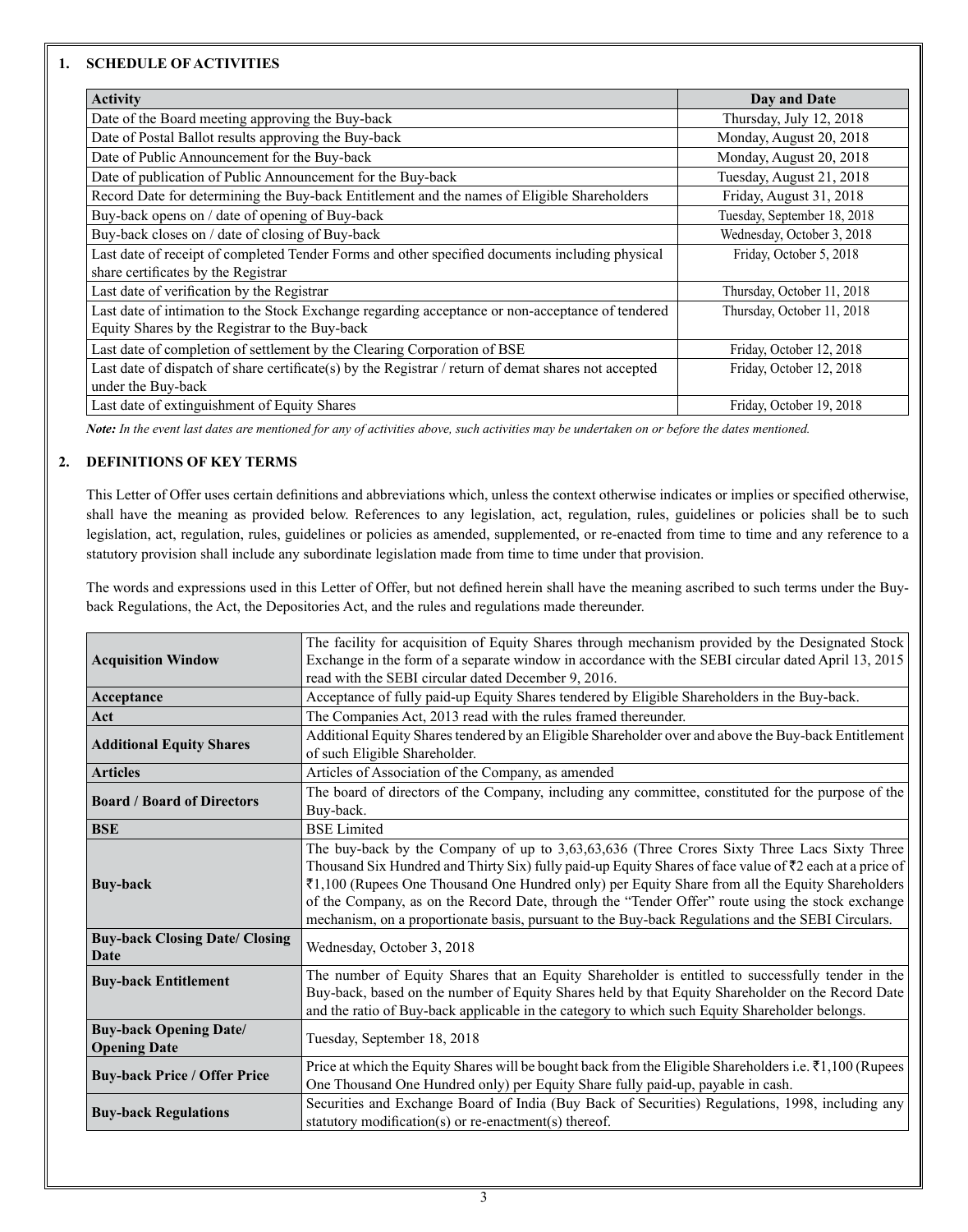|                                     | Number of Equity Shares proposed to be bought back (i.e. up to 3,63,63,636 Equity Shares) multiplied                                                                                            |
|-------------------------------------|-------------------------------------------------------------------------------------------------------------------------------------------------------------------------------------------------|
|                                     | by the Buy-back Price (i.e. $\overline{\xi}1,100/$ - per Equity Share) aggregating up to $\overline{\xi}4,000$ crores (Rupees                                                                   |
| <b>Buy-back Size</b>                | Four Thousand Crores only). The Buy-back Size excludes the advisors' fees, public announcement                                                                                                  |
|                                     | publication expenses, printing and dispatch expenses, transaction costs viz. brokerage, applicable taxes                                                                                        |
|                                     | such as securities transaction tax, goods and service tax, stamp duty, etc.                                                                                                                     |
| <b>CDSL</b>                         | Central Depository Services (India) Limited                                                                                                                                                     |
| <b>Clearing Corporation or ICCL</b> | Indian Clearing Corporation Limited                                                                                                                                                             |
| Company                             | <b>HCL Technologies Limited</b>                                                                                                                                                                 |
| <b>Company's Broker</b>             | JM Financial Services Limited                                                                                                                                                                   |
| <b>Depositories</b>                 | Collectively, NSDL and CDSL                                                                                                                                                                     |
| <b>Designated Stock Exchange</b>    | <b>BSE</b> Limited                                                                                                                                                                              |
| <b>DIN</b>                          | Director Identification Number                                                                                                                                                                  |
| <b>DP</b>                           | Depository Participant                                                                                                                                                                          |
|                                     | The draft letter of offer dated August 20, 2018, filed with SEBI on August 21, 2018 through the                                                                                                 |
| <b>Draft Letter of Offer</b>        | Manager to the Buy-back, containing disclosures in relation to the Buy-back as specified in the Buy-                                                                                            |
|                                     | back Regulations and SEBI Circulars.                                                                                                                                                            |
| <b>Eligible Shareholder(s)</b>      | Person(s) eligible to participate in the Buy-back and means all Equity Shareholders as on the Record                                                                                            |
|                                     | Date.                                                                                                                                                                                           |
| <b>Equity Shares</b>                | Fully paid-up equity shares of face value of $\overline{5}2$ each of the Company.                                                                                                               |
| <b>Equity Shareholder</b>           | Holders of the Equity Shares and includes beneficial owners thereof.                                                                                                                            |
| <b>Escrow Account</b>               | The Escrow Account titled "HCL Technologies Limited - Escrow Account" opened with the Escrow                                                                                                    |
|                                     | Agent in terms of the Escrow Agreement.                                                                                                                                                         |
| <b>Escrow Agent</b>                 | <b>Axis Bank Limited</b>                                                                                                                                                                        |
| <b>Escrow Agreement</b>             | The escrow agreement dated September 5, 2018 entered into between the Company, the Escrow Agent                                                                                                 |
|                                     | and JM Financial Limited.                                                                                                                                                                       |
| ESOP                                | Employee Stock Option Plans of the Company, being the 1999 Stock Option Plan, the 2000 Stock                                                                                                    |
|                                     | Option Plan and the 2004 Stock Option Plan.                                                                                                                                                     |
|                                     | The Foreign Exchange Management Act, 1999 and the Foreign Exchange Management (Transfer or                                                                                                      |
| <b>FEMA Regulations</b>             | Issue of Security by a Person Resident Outside India) Regulations, 2017 and the rules and regulations<br>framed there under including any statutory modification(s) or re-enactment(s) thereof. |
| FI(s)                               | Foreign Institutional Investor(s)                                                                                                                                                               |
| FPI(s)                              | Foreign Portfolio Investor(s)                                                                                                                                                                   |
| <b>HUF</b>                          | Hindu Undivided Family                                                                                                                                                                          |
| <b>Income-Tax Act</b>               | The Income-Tax Act, 1961                                                                                                                                                                        |
|                                     | This letter of offer dated September 7, 2018 to be filed with SEBI, through the Manager to the Buy-                                                                                             |
| <b>Letter of Offer</b>              | back, containing disclosures in relation to the Buy-back as specified in the Buy-back Regulations and                                                                                           |
|                                     | <b>SEBI</b> Circulars.                                                                                                                                                                          |
|                                     | Securities and Exchange Board of India (Listing Obligations and Disclosure Requirements)                                                                                                        |
| <b>LODR Regulations</b>             | Regulations, 2015                                                                                                                                                                               |
| <b>LTCG</b>                         | Long-Term Capital Gains                                                                                                                                                                         |
| <b>Management Rules</b>             | Companies (Management and Administration) Rules, 2014                                                                                                                                           |
| Manager                             | JM Financial Limited                                                                                                                                                                            |
|                                     | Includes Non-resident Indians (NRI), Foreign Portfolio Investors and Foreign Corporate Bodies                                                                                                   |
| <b>Non-Resident Shareholders</b>    | (including erstwhile Overseas Corporate Bodies)                                                                                                                                                 |
| <b>NSDL</b>                         | National Securities Depository Limited                                                                                                                                                          |
| <b>NSE</b>                          | National Stock Exchange of India Limited                                                                                                                                                        |
|                                     | Promoters and Promoter group of the Company as have been disclosed under the filings made by the                                                                                                |
|                                     | Company under the listing agreement / Securities and Exchange Board of India (Listing Obligations                                                                                               |
| <b>Promoter Group</b>               | and Disclosure Requirements) Regulations, 2015 and the Securities and Exchange Board of India                                                                                                   |
|                                     | (Substantial Acquisition of Shares and Takeovers) Regulations, 2011, as amended, the details of which                                                                                           |
|                                     | are available in clause 6.4 (i) of this Letter of Offer.                                                                                                                                        |
| <b>Public Announcement</b>          | Public Announcement dated August 20, 2018 regarding the Buy-back, published in all editions of the                                                                                              |
|                                     | Business Standard (English and Hindi) on August 21, 2018.                                                                                                                                       |
| <b>RBI</b>                          | Reserve Bank of India                                                                                                                                                                           |
| <b>Recognised Stock Exchanges</b>   | Collectively, BSE and NSE, being the stock exchanges where the Equity Shares of the Company are                                                                                                 |
|                                     | listed.                                                                                                                                                                                         |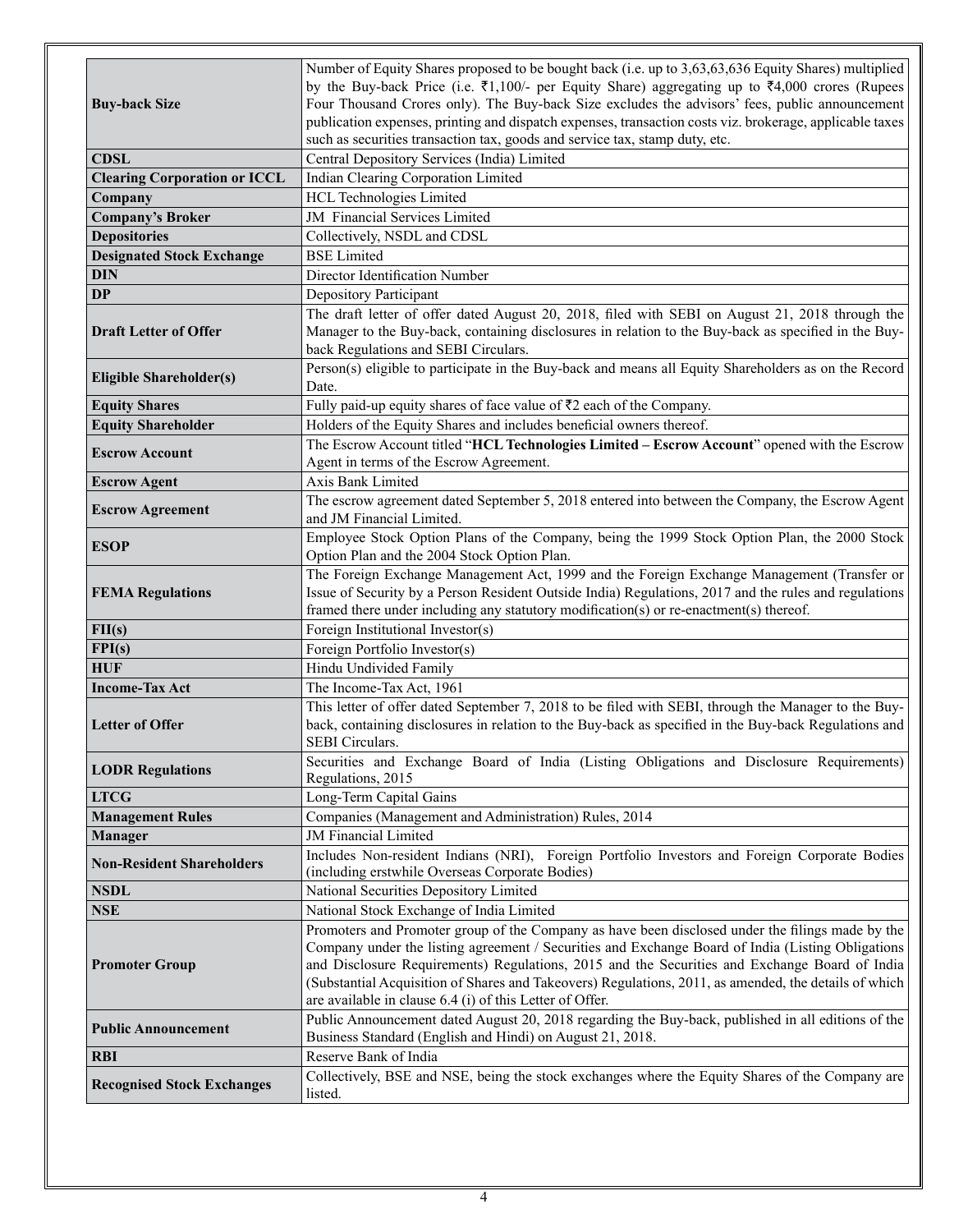| <b>Record Date</b>                   | The date for the purpose of determining the Buy-back Entitlement and the names of the Eligible<br>Shareholders to whom the Letter of Offer and Tender Form will be sent, and who are eligible to<br>participate in the proposed Buy-back in accordance with the Buy-back Regulations. The Record Date<br>for the Buy-back is August 31, 2018.                                                                                                   |
|--------------------------------------|-------------------------------------------------------------------------------------------------------------------------------------------------------------------------------------------------------------------------------------------------------------------------------------------------------------------------------------------------------------------------------------------------------------------------------------------------|
| <b>Registrar to the Buy-back</b>     | Link Intime India Private Limited                                                                                                                                                                                                                                                                                                                                                                                                               |
| <b>SEBI Circulars</b>                | Circular no. CIR/CFD/POLICYCELL/1/2015 dated April 13, 2015 on "Mechanism for acquisition of<br>shares through Stock Exchange pursuant to Tender-Offers under Takeovers, Buy Back and Delisting",<br>read with Circular no. CFD/DCR2/CIR/P/2016/131 dated December 9, 2016 on "Streamlining the<br>Process for Acquisition of Shares pursuant to Tender-Offers made for Takeovers, Buy Back and<br>Delisting of Securities" issued by SEBI.     |
| <b>Seller Member / Seller Broker</b> | A Stock Broker of an Eligible Shareholder, through whom the Eligible Shareholder wants to participate<br>in the Buy-back                                                                                                                                                                                                                                                                                                                        |
| <b>Small Shareholder</b>             | A shareholder of a listed company, who holds shares or other specified securities whose market value,<br>on the basis of closing price of shares or other specified securities, on BSE / NSE in which highest<br>trading volume in respect of such security, as on the Record Date (August 31, 2018) is not more<br>than $\overline{(}2,00,000)$ (Rupees Two Lakh only), in accordance with Regulation 2(1)(la) of the Buy-back<br>Regulations. |
| <b>STCG</b>                          | Short-Term Capital Gains                                                                                                                                                                                                                                                                                                                                                                                                                        |
| <b>STT</b>                           | Securities Transaction Tax                                                                                                                                                                                                                                                                                                                                                                                                                      |
| <b>Tender Form</b>                   | Form of Acceptance-cum-Acknowledgement                                                                                                                                                                                                                                                                                                                                                                                                          |
| <b>Tender Offer</b>                  | Method of Buy-back as defined in Regulation $2(1)(0)$ of the Buy-back Regulations                                                                                                                                                                                                                                                                                                                                                               |
| <b>Tendering Period</b>              | Period of ten Working Days from the Buy-back Opening Date i.e. September 18, 2018 till the Buy-back<br>Closing Date i.e. October 3, 2018 (both days inclusive) during which the Eligible Shareholders can<br>tender their Equity Shares.                                                                                                                                                                                                        |
| <b>Working Day</b>                   | Any working day of SEBI                                                                                                                                                                                                                                                                                                                                                                                                                         |

# **3. DISCLAIMER CLAUSE**

As required, a copy of this Letter of Offer has been submitted to SEBI. It is to be distinctly understood that submission of this Letter of Offer to SEBI should not in any way be deemed or construed that the same has been cleared or approved by SEBI. SEBI does not take any responsibility either for the financial soundness of the Company to meet the Buy-back commitments or for the correctness of the statements made or opinions expressed in this Letter of Offer. The Manager to the Buy-back, being JM Financial Limited, have certified that the disclosures made in this Letter of Offer are generally adequate and are in conformity with the provisions of the Act and the Buy-back Regulations. This requirement is to facilitate investors to take an informed decision for tendering their Equity Shares in the Buy-back.

It should also be clearly understood that while the Company is primarily responsible for the correctness, adequacy and disclosure of all relevant information in this Letter of Offer, the Manager to the Buy-back is expected to exercise due diligence to ensure that the Company discharges its duty adequately in this behalf and towards this purpose. Pursuant to this requirement, the Manager to the Buy-back, being JM Financial Limited, has furnished to SEBI the Due Diligence Certificate dated August 20, 2018 in accordance with the Buy-back Regulations, which reads as follows:

"*We have examined various documents and materials relevant to the Buy-back as part of the due-diligence carried out by us in connection*  with the finalization of the Public Announcement and the Draft Letter of Offer. On the basis of such examination and the discussions with the *Company, we hereby state that:*

- *The Public Announcement and the Draft Letter of Offer are in conformity with the documents, materials and papers relevant to the Buyback;*
- *All the legal requirements connected with the said Buy-back including the Buy-back Regulations, have been duly complied with;*
- *The disclosures in the Public Announcement and the Draft Letter of Offer are, to the best of our knowledge, true, fair and adequate in all material respects for the Eligible Shareholders to make a well informed decision in respect of the captioned Buy-back;*
- *Funds used for Buy-back shall be as per the provisions of the Companies Act, 2013.*"

The filing of offer document with SEBI, does not, however, absolve the Company from any liabilities under the provisions of the Act, or from the requirement of obtaining such statutory or other clearances as may be required for the purpose of the proposed Buy-back.

The Promoters and Board of Directors hereby confirm that no information / material likely to have a bearing on the decision of Eligible Shareholders has been suppressed / withheld and / or incorporated in the manner that would amount to mis-statement / misrepresentation and in the event of it transpiring at any point of time that any information / material has been suppressed / withheld and/or amounts to a misstatement / misrepresentation, the Promoters and Board of Directors shall be liable for penalty in terms of the provisions of the Act and the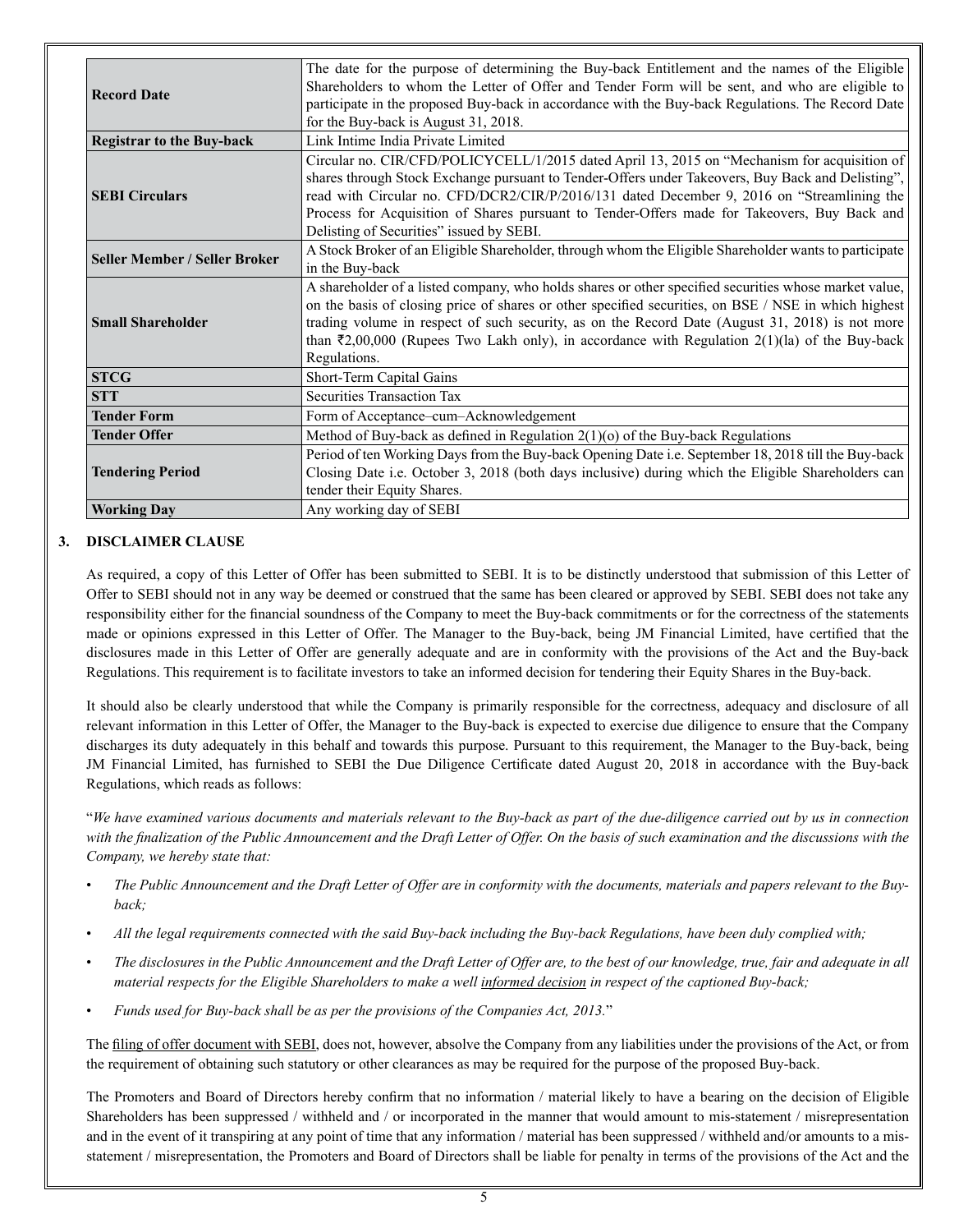#### Buy-back Regulations.

The Promoters and Board of Directors hereby declare and confirm that funds borrowed from banks and financial institutions will not be used for the Buy-back.

Certain figures contained in this Letter of Offer, including financial information, have been subject to rounding-off and casting adjustments. In certain instances, (i) the sum or percentage change of such numbers may not conform exactly to the total figure given; and (ii) the sum of the numbers in a column or row in certain tables may not conform exactly to the total figure given for that column or row.

## **Forward Looking Statement:**

This Letter of Offer contains certain forward-looking statements. These forward-looking statements generally can be identified by words or phrases such as 'aim', 'anticipate', 'believe', 'expect', 'estimate', 'intend', 'objective', 'plan', 'project', 'will', 'will continue', 'will pursue' or other words or phrases of similar import. Similarly, statements that describe our strategies, objectives, plans or goals are also forwardlooking statements. All forward-looking statements are subject to risks, uncertainties and assumptions about the Company that could cause actual results to differ materially from those contemplated by the relevant forward-looking statement.

Actual results may differ materially from those suggested by forward-looking statements due to risks or uncertainties associated with expectations relating to, inter alia, regulatory changes pertaining to the industries in which the Company operates and its ability to respond to them, the Company's ability to successfully implement its strategy, its growth and expansion, technological changes, exposure to market risks, general economic and political conditions in India or other key markets where it operates which have an impact on its business activities or investments, the monetary and fiscal policies, inflation, deflation, unanticipated turbulence in interest rates, foreign exchange rates, equity prices or other rates or prices, the performance of the financial markets in India and globally, changes in domestic laws, regulations and taxes and changes in competition in the industries in which the Company operates.

# **NO OFFER TO SUBSCRIBE / PURCHASE / SELL, OR AN INVITATION TO SUBSCRIBE / PURCHASE / SELL, ANY SECURITIES OF THE COMPANY OR AS A SOLICITATION OR AN INVITATION TO SUBSCRIBE / PURCHASE / SELL ANY SECURITIES OF THE COMPANY INCLUDING THE EQUITY SHARES IS MADE IN A JURISDICTION, OTHER THAN INDIA, WHERE IT IS ILLEGAL, OR ANY ACTION OR APPROVAL IS REQUIRED, TO MAKE THIS BUY-BACK**

# **Special Notice to Shareholders in the United States**

The Buy-back is being made for securities of an Indian company and is subject to the laws of India. It is important for United States securities holders to be aware that this document is subject to tender offer laws and regulations in India that are different from those in the United States and has been prepared in accordance with Indian format and style, which differs from customary United States format and style. The Buy-back will remain open for a fixed period of 10 working days as required under Regulation 9(4) of the Buy-back Regulations and not a minimum of 20 business days as prescribed by Rule 14e-1(a) under the United States Securities Exchange Act of 1934 (the "**Exchange Act**"). For details of the letter for exemptive relief received by the Company from the United States Securities Exchange Commission ("**SEC**"), please see section entitled "Details of the Statutory Approvals" of this Letter of Offer.

Any financial information included in this Letter of Offer or in any other document relating to the Buy-back has been or will be prepared in accordance with non-U.S. accounting standards that may not be comparable to financial statements of companies in the United States or other companies whose financial statements are prepared in accordance with U.S. Generally Accepted Accounting Principles.

The receipt of cash pursuant to the offer by an Eligible Shareholder may be a taxable transaction for U.S. federal income tax purposes and under applicable U.S. state and local, as well as foreign and other, tax laws. Each Eligible Shareholder is urged to consult his independent professional adviser immediately regarding the tax consequences of accepting the Buy-back.

It may be difficult for U.S. holders of Equity Shares to enforce their rights and any claims they may have arising under the U.S. federal securities laws in connection with the Buy-back, since the Company is incorporated in a country other than the United States, and some or all of its officers and directors may be residents of countries other than the United States. U.S. holders of shares in the Company may not be able to sue the Company or its officers or directors in a non-U.S. court for violations of U.S. securities laws. Further, it may be difficult to compel the Company or its affiliates to subject themselves to the jurisdiction or judgment of a U.S. court.

Neither the SEC nor any state securities commission of the United States has approved or disapproved the Buy-back, or passed any comment upon the adequacy or completeness of this Letter of Offer. Any representation to the contrary is a criminal offence in the United States.

a) The Public Announcement dated August 20, 2018, and this Letter of Offer have been prepared for the purposes of compliance with the Buy-back Regulations. Accordingly, the information disclosed may not be the same as that which would have been disclosed if this document had been prepared in accordance with the laws and regulations of any jurisdiction outside of India. The Company and the Manager to the Buy-back are under no obligation to update the information contained herein at any time after the date of this Letter of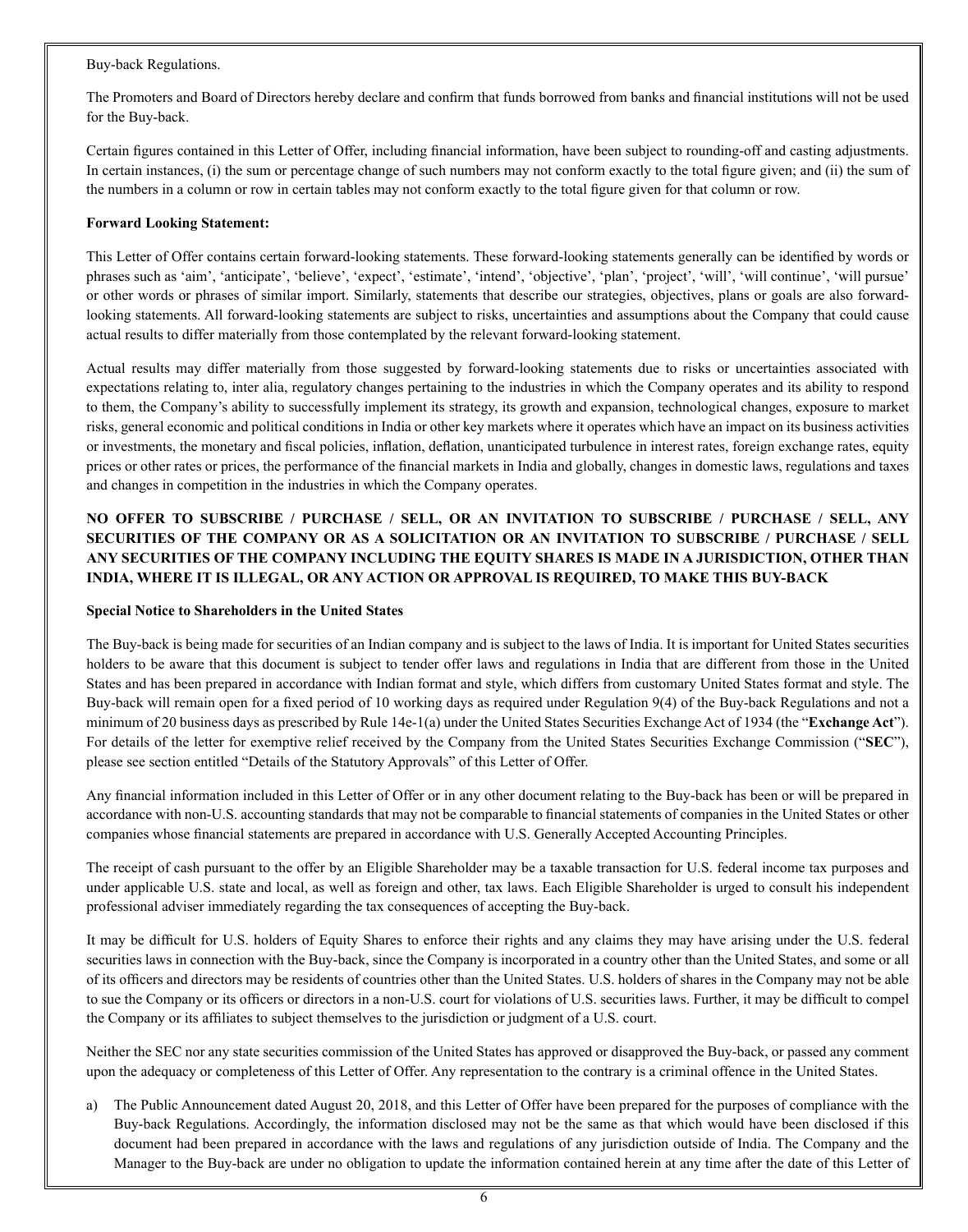Offer.

- b) This Letter of Offer does not in any way constitute an offer to sell, or an invitation to sell, any securities in any jurisdiction in which such offer or invitation is not authorized or to any person to whom it is unlawful to make such offer or solicitation.
- c) The Letter of Offer shall be dispatched to all Equity Shareholders whose names appear on the register of members of the Company, as of the Record Date. However, receipt of the Letter of Offer by any Equity Shareholders in a jurisdiction in which it would be illegal to make or accept this Buy-back shall not be treated by such Equity Shareholders as an offer being made to them. Potential users of the information contained in this Letter of Offer are requested to inform themselves about and to observe any such restrictions. Any Eligible Shareholder who tenders his, her or its Equity Shares in the Buy-back shall be deemed to have declared, represented, warranted and agreed that he, she or it is authorized under the provisions of any applicable local laws, rules, regulations and statutes to participate in the Buy-back.

# **4. TEXT OF THE RESOLUTION PASSED AT THE MEETING OF THE BOARD OF DIRECTORS**

The Buy-back has been authorised and approved by the Board of Directors in its meeting held on July 12, 2018. The text of the resolution passed in the meeting is as under.

# **A.** *Approval for Buy-back*

*"RESOLVED THAT pursuant to the provisions of Sections 68, 69, 70 and any other applicable provisions of the Companies Act, 2013, as amended (the "Act") and the Companies (Share Capital and Debentures) Rules, 2014 (the "Share Capital Rules") to the extent applicable, Article 4 of the Articles of Association of the Company, and in compliance with the Securities and Exchange Board of India (Buy-back of Securities) Regulations, 1998 (the "Buy-back Regulations") as amended, and the Securities and Exchange Board of India (Listing Obligations and Disclosure Requirements) Regulations, 2015 (the "LODR Regulations") as amended, and including any amendments, statutory modifications or re-enactments for the time being in force, and such other statutory provisions for the time being in force, and subject to such other approvals, permissions and sanctions as may be necessary and subject to such conditions and modifications, if any, as may be prescribed or imposed by the Securities and Exchange Board of India ("SEBI"), the stock exchanges on which the Equity Shares of the Company are listed (the "Stock Exchanges") and other authorities, institutions or bodies (the "Appropriate Authorities") while granting such approvals, permissions and sanctions, and subject to the approval of the shareholders of the Company by way of special resolution through postal ballot including e-voting process, the board of directors of the Company (the "Board", which expression shall include any committee constituted by the Board to exercise its powers, including the powers conferred by this resolution) hereby approves the buy-back of up to 3,63,63,636 (Three Crores Sixty Three Lacs Sixty Three Thousand Six Hundred*  and Thirty Six) fully paid-up equity shares of  $\bar{x}$ 2 each of the Company ("**Equity Shares**") representing up to 2.61% of the total paid-up *Equity Share capital of the Company as at March 31, 2018, at a price of* ``*1,100 (Rupees One Thousand and One Hundred) per Equity Share (the "Buy-back Price") payable in cash for an aggregate amount of up to ₹₹4,000 crores (Rupees Four Thousand Crores only) (excluding any expenses incurred or to be incurred for the buy-back like filing fee payable to SEBI, advisors' fees, public announcement publication expenses, printing and dispatch expenses, transaction costs viz. brokerage, applicable taxes such as securities transaction tax, service tax, stamp duty, etc.), which is 14.83% and 11.59%, of the aggregate of the fully paid-up Equity Share capital and free reserves of the Company as per the latest audited standalone and consolidated balance sheet of the Company, respectively, as at March 31, 2018 (the "Buy-back Size"), through the "tender offer" route as prescribed under the Buy-back Regulations and the "Mechanism for acquisition of shares through Stock Exchange" notified by SEBI vide circular CIR/CFD/POLICYCELL/1/2015 dated April 13, 2015 read with the circulars issued in relation thereto, including the circular CFD/DCR2/CIR/P/2016/131 dated December 09, 2016 and circular SEBI/HO/CFD/DIL1/CIR/P/2018/011 dated January 19, 2018 or such other mechanism as may be applicable (the process being referred hereinafter as "Buy-back"), on a proportionate basis, from the equity shareholders / beneficial owners of the Equity Shares of the Company as on the record date (the "Record Date") to be subsequently decided by the Board or a committee of the Board."*

*"RESOLVED FURTHER THAT the Buy-back shall be made out of the free reserves based on the audited financial statements of the Company for the financial year ended March 31, 2018 and the payments shall be made out of the Company's current balances of cash and cash equivalents and other current investments or internal accruals of the Company."* 

*"RESOLVED FURTHER THAT all the equity shareholders / beneficial owners of the Equity Shares of the Company as on the Record Date ("Eligible Shareholders") will be eligible to participate in the Buy-back including the promoters and promoter group of the Company."* 

*"RESOLVED FURTHER THAT 15% (fifteen per cent) of the Equity Shares that the Company proposes to Buy-back or number of Equity Shares entitled as per the shareholding of small shareholders as on the Record Date shall be reserved for small shareholders in accordance with the provisions of the Buy-back Regulations."* 

*"RESOLVED FURTHER THAT the Buy-back from the Eligible Shareholders who are residents outside India, including. non-resident*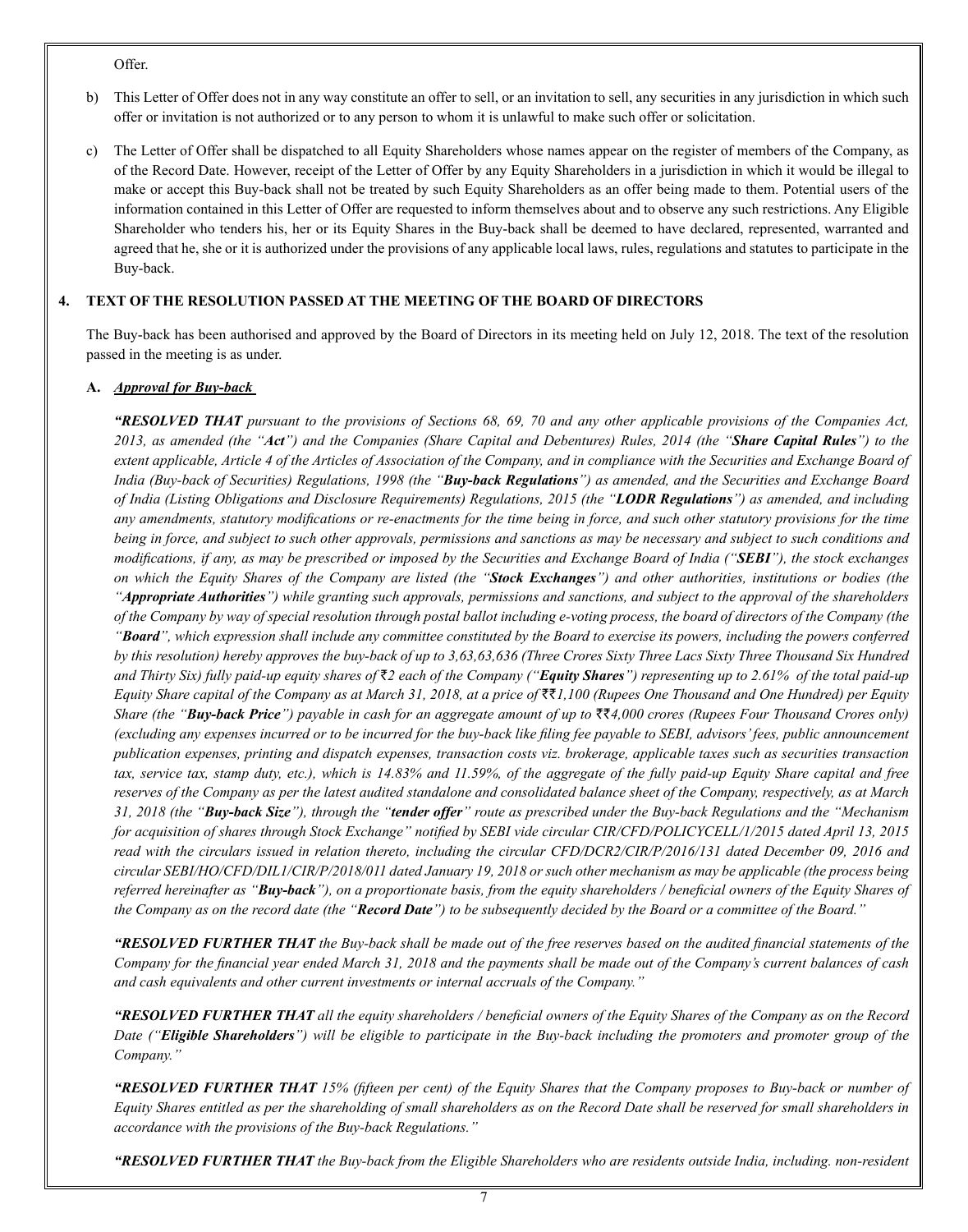*Indians, foreign nationals, foreign corporate bodies (including erstwhile overseas corporate bodies) and qualified institutional buyers including foreign portfolio investors, shall be subject to such approvals, if any, required under the Foreign Exchange Management Act, 1999, the Foreign Exchange Management (Transfer or Issue of Security by a Person Resident Outside India) Regulations, 2017 and the rules and regulations framed thereunder from the concerned authorities including the RBI, and that such approvals shall be required to be taken by such shareholders themselves."*

*"RESOLVED FURTHER THAT the Buy-back would be subject to the condition of maintaining minimum public shareholding requirements as specified under Regulation 38 of the LODR Regulations."*

## **B.** *Board Confirmations*

"RESOLVED THAT the Board hereby confirms that it has made full enquiry into the affairs and prospects of the Company and after taking into account the financial position of the Company including the projections and also considering all contingent liabilities, the *Board has formed an opinion:* 

- 1. That immediately following the date of this board meeting dated July 12, 2018 ("Board Meeting") and the date on which the results of the postal ballot including e-voting approving the proposed Buy-back will be announced, there will be no grounds on which the *Company could be found unable to pay its debts;*
- 2. *That as regards the Company's prospects for the year immediately following the date of the Board Meeting and the date on which the results of the postal ballot including e-voting approving the proposed Buy-back will be announced, having regard to Board's intentions with respect to the management of the Company's business during that year and to the amount and character of the financial resources which will, in the Board's view, be available to the Company during that year, the Company will be able to meet its liabilities as and when they fall due and will not be rendered insolvent within a period of one year from that date; and*
- 3. *That in forming the aforementioned opinion, the Board has taken into account the liabilities (including prospective and contingent liabilities) as if the Company were being wound up under the provisions of the Act."*

*"RESOLVED FURTHER THAT the draft of the declaration of solvency prepared in the prescribed form be and is hereby approved and that Mr. Shiv Nadar, Chairman & Chief Strategy Officer and Mr. S. Madhavan, Director of the Company, be and are hereby authorized to sign the same, for and on behalf of the Board and the same be filed with the Registrar of Companies, SEBI and/or any other concerned authorities, as may be necessary in accordance with the applicable laws."*

#### *"RESOLVED FURTHER THAT the Board hereby confirms that:*

- 1. *All the Equity Shares of the Company for Buy-back are fully paid-up;*
- 2. *The Company shall not issue and allot any equity shares or specified securities (including by way of bonus) from the date of resolution passed by the Shareholders approving the Buy-back till the date of closure of this Buy-back;*
- 3. *The Company shall not raise further capital for a period of one year from the closure of the Buy-back, except in discharge of subsisting obligations such as conversion of warrants, stock option schemes, sweat equity or conversion of preference shares or debentures into Equity Shares;*
- 4. *The Company is undertaking the Buy-back after a period of one year from the close of the last buy-back made by the Company.*
- 5. *The Company shall not Buy-back locked-in Equity Shares and non-transferable Equity Shares till the pendency of the lock-in or till the Equity Shares become transferable;*
- 6. *The Company shall not buy-back its Equity Shares from any person through negotiated deal whether on or off the Stock Exchanges or through spot transactions or through any private arrangement in the implementation of the Buy-back;*
- 7. *The Company has been in compliance with Sections 92, 123, 127 and 129 of the Act;*
- 8. The Buy-back Size i.e.  $\bar{\xi}$ 4,000 crores (Rupees Four Thousand Crores only) does not exceed 25% of the total paid-up Equity Share *capital and free reserves of the Company as per the latest audited balance sheet of the Company as at March 31, 2018;*
- 9. *The Company shall not withdraw the Buy-back after the draft letter of offer is filed with SEBI or public announcement of the Buyback is made;*
- 10. *The Company shall not make any offer of Buy-back within a period of one year reckoned from the date of closure of the Buy-back;*
- 11. *There is no pendency of any scheme of amalgamation or compromise or arrangement pursuant to the provisions of the Act;*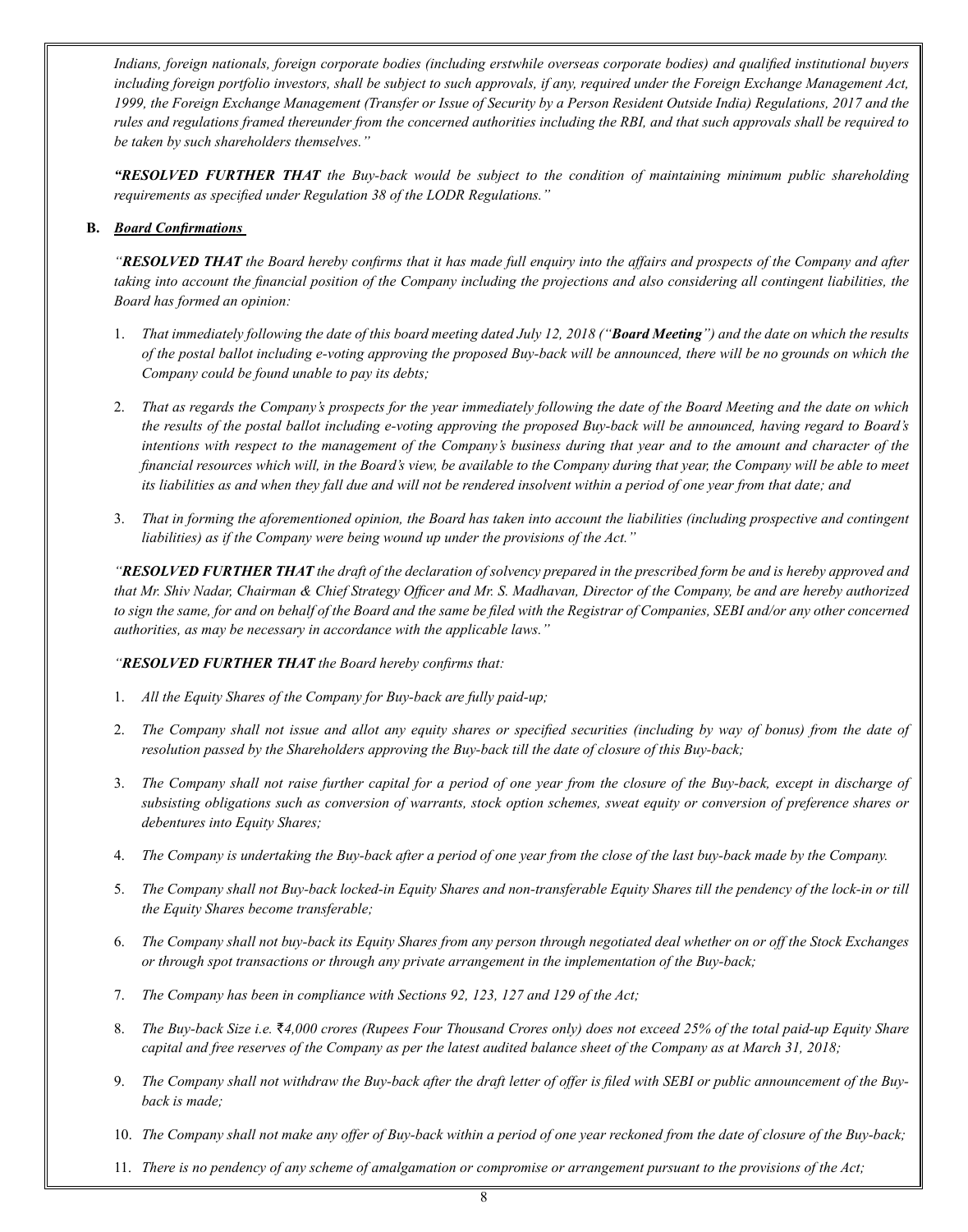- 12. *As required under Section 68(2)(d) of the Act, the ratio of the aggregate of secured and unsecured debts owed by the Company shall not be more than twice the paid-up Equity Share capital and free reserves after the Buy-back;*
- 13. *There are no defaults subsisting in the repayment of deposits accepted either before or after the commencement of the Act, interest payment thereon, redemption of debentures or preference shares or payment of dividend to any shareholder, or repayment of any term loan or interest payable thereon to any financial institution or banking company.*
- 14. *The Company shall not directly or indirectly facilitate the Buy-back:* 
	- *a. through any subsidiary company including its own subsidiary company; or*
	- *b. through any investment company or group of investment companies.*
- 15. *The Equity Shares bought back by the Company will be extinguished and physically destroyed in the manner prescribed under the Buy-back Regulations and the Act within 7 (seven) days of the last date of completion of the Buy-back;*
- 16. *The consideration for the Buy-back shall be paid only by way of cash;*
- 17. *That the maximum number of Equity Shares proposed to be purchased under the Buy-back does not exceed 25% of the total number of Equity Shares in the aggregate of the paid-up Equity Share capital and free reserves of the Company as at March 31, 2018.*
- 18. *The Company shall not allow buy-back of its shares unless the consequent reduction of its share capital is affected.*
- 19. *The Company shall not utilise any funds borrowed from banks or financial institutions in fulfilling its obligations under the Buy-back;*
- 20. *The statements contained in all the relevant documents in relation to the Buy-back shall be true, material and factual and shall not contain any mis-statements or misleading information."*

*"RESOLVED FURTHER THAT no information or material that is likely to have a bearing on the decision of investors to participate in the Buy-back has been suppressed or withheld or incorporated in a manner that would amount to mis-statement or misrepresentation and in the event of it transpiring at any point of time that any information or material has been suppressed or withheld or amount to a mis-statement or misrepresentation, the Board and the Company shall be liable for penalty in terms of the provisions of the Act and the Buy-back Regulations."* 

*"RESOLVED FURTHER THAT nothing contained herein shall confer any right on any shareholder to offer or any obligation on the Company or the Board to Buy-back any Equity Shares, or impair any power of the Company or the Board to terminate any process in relation to the Buy-back, if so permissible by law."*

# **C.** *Appointment of Compliance Officer*

"RESOLVED THAT Mr. Manish Anand, Company Secretary be and is hereby appointed as the Compliance Officer for the purpose of *the proposed Buy-back."* 

# **D.** *Constitution of Buy-back Committee*

"RESOLVED THAT a committee (hereinafter referred to as the "Buy-back Committee") of the board of directors of the Company consisting of Mr. Shiv Nadar, Chairman & Chief Strategy Officer; Mr. R. Srinivasan, Director, Ms. Roshni Nadar Malhotra, Director, Mr. *Deepak Kapoor, Director and Mr. S. Madhavan, Director be and is hereby constituted."* 

"RESOLVED FURTHER THAT without affecting the generality and in addition to the authorities given by the Board to the Company's directors / officers / authorized person(s) elsewhere in these resolutions, the Buy-back Committee be and is hereby authorized, empowered and deemed to have been authorized and empowered to exercise all powers and discharge all functions which the Board is authorized, *including, inter alia:* 

- 1. to perform and to authorize the performance of all such acts and deeds which are necessary or advisable for the implementation of *the Buy-back without any further approval of the Board;*
- 2. to finalize the terms of the Buy-back like entitlement ratio and the timeframe for completion of Buy-back;
- 3. to seek the approval of the shareholders of the Company through postal ballot including e-voting and to do all necessary actions *related thereto, including approving postal ballot notice and appointment of a scrutinizer;*
- 4. to consider and approve various documents including public announcement, draft letter of offer, letter of offer, certificate of extinguishment of Equity Shares, post offer public announcement and such other documents that may require approval of the Board;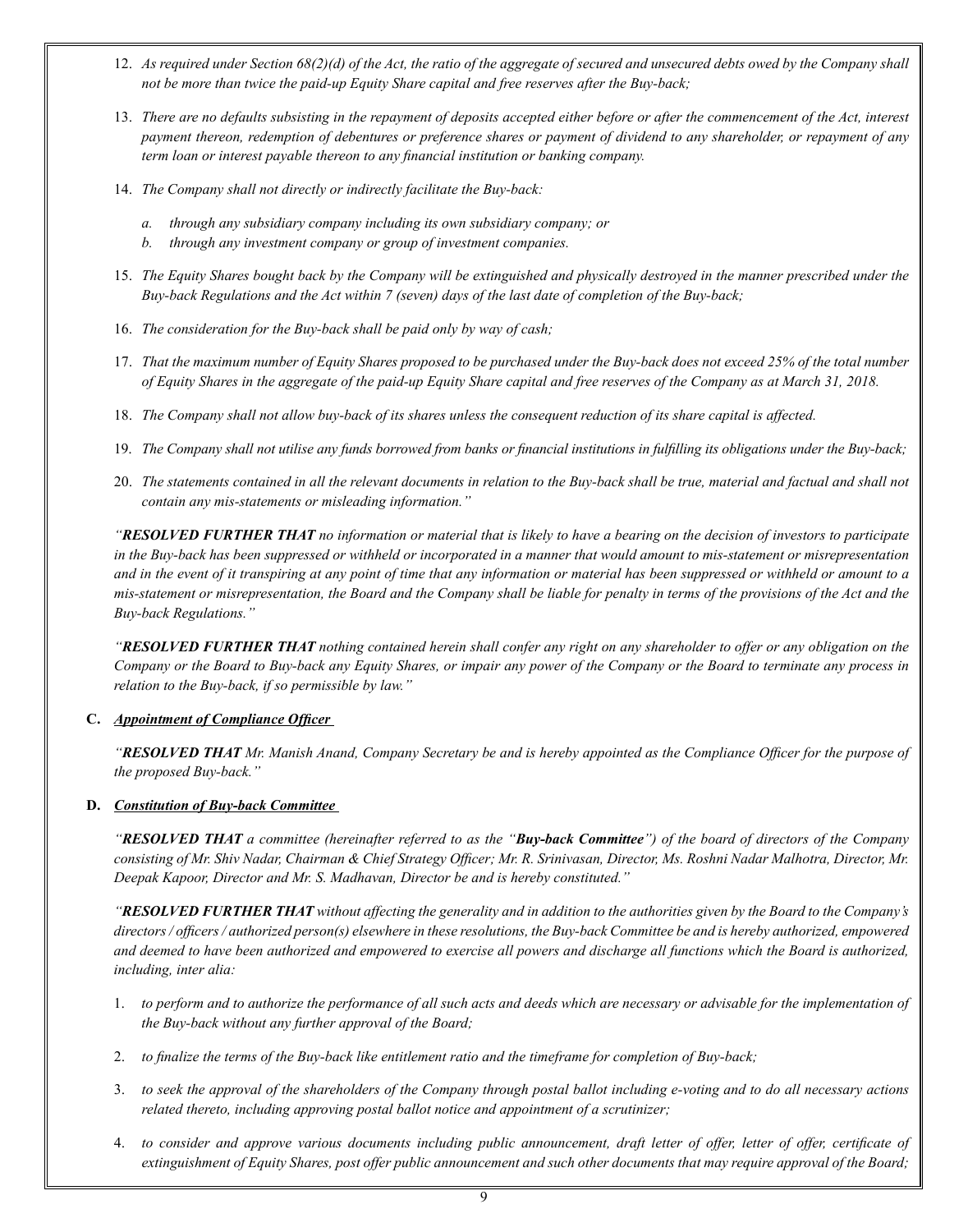- 5. to fix the record date in accordance with the Buy-back Regulations for determining the entitlement of Shareholders to participate in *the Buy-back ("Record Date");*
- 6. to approve the opening / closing and operation of demat account(s), escrow account(s), special account(s) and any other bank *account(s) for the purpose of the Buy-back and authorize officials to operate the said accounts;*
- 7. *arranging for bank guarantees as may be necessary for the Buy-back in accordance with the applicable law;*
- 8. *to finalize the appointment of merchant banker(s), legal counsel(s), registrar, and any other intermediaries or agencies as may be required for the purpose of the Buy-back and sign, execute, endorse, certify, affirm or let in evidence such letters including engagement letters, deeds, consents, announcements, advertisements, certificates, offer documents, agreements and other documents as may be required from time to time;*
- 9. *to approve and authorize execution of any application(s), agreements, deeds, documents, declarations, writings, etc., (including any alterations or modifications thereof), as may be required from time to time, in connection with the Buy-back and file or cause the filing of the same with such appropriate authorities as may be required;*
- 10. *to appoint, authorize, enter into agreement with and issue necessary instructions to the investors service centre to redress the grievances of the investors;*
- 11. *to appoint and finalise the term of appointment of an agency for providing and supervising the electronic platform for e-voting and execute any agreement(s) in this regard;*
- 12. *to settle all such questions, difficulties or doubts that may arise in relation to the implementation of the Buy-back;*
- 13. *to extinguish the share certificates and issue certificates of extinguishment required to be filed in connection with the Buy-back on behalf of the Board;*
- 14. *to make public announcement / issue notice on completion of Buy-back etc., in such newspapers as required under the Buy-back Regulations;*
- 15. *to authorize the directors and/or the officers of the Company to give effect to the aforesaid resolution and to revoke and substitute such delegation / sub-delegation of authority from time to time in connection with any or all of the above matters; and*
- 16. *to do all such acts, deeds, matters and things as they may deem necessary and expedient at their absolute discretion in the above matters without any further approval of the Board."*

*"RESOVLED FURTHER THAT the presence of any two members of the Buy-back Committee shall constitute the quorum for the meetings of the Buy-back Committee."* 

*"RESOLVED FURTHER THAT subject to the relevant provisions of the Act, the Buy-back Committee is permitted to pass any resolution by circulation and the resolution passed by circulation shall have the same effect and force as if the resolutions have been passed in the meeting of the Buy-back Committee."* 

*"RESOLVED FURTHER THAT all acts, deeds, matters and things done by the Buy-back Committee for the purpose shall have the same effect as if done by the Board."*

# **E.** *Authorizations to the Directors / Officers of the Company*

"RESOLVED THAT any Director of the Company be and is hereby authorised to finalize and execute necessary certifications, confirmations, undertakings etc. that may be required to be provided on behalf of the Board in regard to the proposed Buy-back."

"RESOLVED THAT Mr. Anil Kumar Chanana, Chief Financial Officer and Mr. Manish Anand, Company Secretary, be and are hereby *severally authorized to do the following:* 

- 1. *to finalize, execute and submit necessary documents, deeds, affidavits, undertakings, certifications, agreements, forms, returns,*  applications, letters, etc., seek approval(s) and to represent the Company with the SEBI, Stock Exchanges, Registrar of Companies, National Securities Depository Limited, Central Depository Services (India) Limited and any other regulatory authority in *connection with the Buy-back;*
- 2. to appoint and finalise the terms of appointment of an agency for providing and supervising the electronic platform for e-voting and *execute any agreement(s) in this regard;*
- 3. to negotiate and finalize the terms of appointment of the merchant banker(s), legal counsel(s), registrar, escrow agent and any other intermediaries / agencies as may be required to be appointed in connection with the Buy-back and execute any agreement(s) in this *regard; and*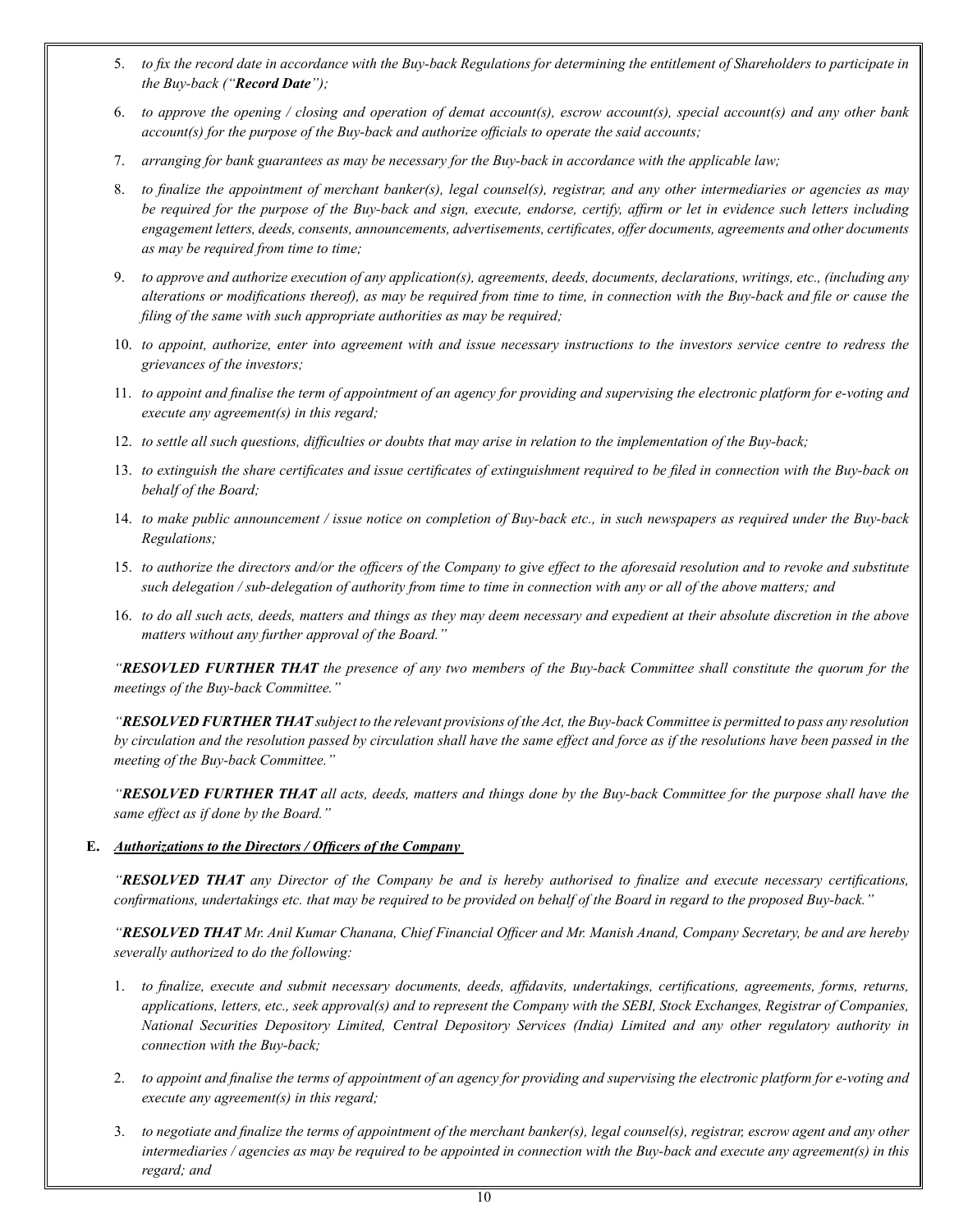4. *to incur such other expenses as may be necessary with regard to the proposed Buy-back including fees to be paid to SEBI / other regulatory authorities, registrar's fees, fees for escrow agent and other intermediaries, fee for any consultants / advisers that may be hired, publication expenses, postage expenses, transaction costs viz. brokerage, applicable taxes such as securities transaction tax, service tax, stamp duty, etc. and such other expenses that may be necessary or incidental in this regard."* 

# **F.** *Affixation of Common Seal*

"RESOLVED THAT the Common Seal of the Company, if required, be affixed on the applications, forms, certificates, undertakings, deeds, documents, agreements, declarations and/or such other papers, etc., (including any modifications thereto) as may be required for the purpose of the Buy-back, in the presence of any one director of the Company and Mr. Manish Anand, Company Secretary or Mr. Anil *Kumar Chanana, Chief Financial Officer as authorized persons in this regard."* 

*"RESOLVED FURTHER THAT the copies of the foregoing resolutions certified to be true copies by a director or company secretary of the Company be furnished to all concerned as may be necessary."*

# **G.** *Ratification of actions taken*

*"RESOLVED THAT any actions taken so far in connection with the Buy-back by the officers of the Company be and are hereby ratified, confirmed and approved."*

# **5. DETAILS OF THE PUBLIC ANNOUNCEMENT**

5.1 As per Regulation 8(1) of the Buy-back Regulations, the Company is required to make a public announcement in at least one English national daily, one Hindi national daily and a regional language daily, all with wide circulation in New Delhi (being the place where the Registered Office of the Company is situated). Accordingly, the Company made a Public Announcement dated August 20, 2018, which was published on August 21, 2018 in the following newspapers:

| <b>Name of the Newspaper</b> | Language | <b>Editions</b> |
|------------------------------|----------|-----------------|
| <b>Business Standard</b>     | English  | All             |
| <b>Business Standard</b>     | Hindi    | All             |

*(A copy of the Public Announcement is available on the SEBI website at www.sebi.gov.in)* 

5.2 The Public Announcement was issued within 2 (two) Working Days from the date of passing of special resolution by the Equity Shareholders approving the Buy-back through postal ballot (including remote e-voting), the results of which were declared on August 20, 2018 (the "**Special Resolution**").

# **6. DETAILS OF THE BUY-BACK**

6.1 The Board of Directors of the HCL Technologies Limited, in its meeting held on July 12, 2018 (the "**Board Meeting**"), pursuant to the provisions of Sections 68, 69, 70, 110 and other applicable provisions, if any, of the Act, the Share Capital Rules, the Management Rules, Article 4 of the Articles and in compliance with the Buy-back Regulations, the LODR Regulations and the FEMA Regulations (if applicable), subject to the approval of the Equity Shareholders and subject to such other approvals, permissions and sanctions as may be necessary and subject to such conditions and modifications, if any, as may be prescribed or imposed by the appropriate regulatory, governmental or statutory authorities while granting such approvals, permissions and sanctions, which may be agreed by the Board, approved the Buy-back of up to 3,63,63,636 (Three Crores Sixty Three Lacs Sixty Three Thousand Six Hundred and Thirty Six) fully paid-up Equity Shares of face value of  $\bar{\tau}2$  each, at the Buy-back Price of  $\bar{\tau}1,100$  (Rupees One Thousand One Hundred only) per Equity Share payable in cash, for an aggregate maximum amount of up to  $\overline{4}4,000$  crores (Rupees Four Thousand Crores only).

The shareholders of the Company approved the Buy-back, by way of a Special Resolution, through postal ballot (including e-voting) pursuant to a postal ballot notice dated July 14, 2018 (the "**Notice**"), the results of which were announced on Monday, August 20, 2018.

The class of shares, number intended to be purchased, price per share, maximum amount required under the Buy-back and basis of determining the Buy-back Price are as follows:

| Class of Shares                                                               | Equity        |
|-------------------------------------------------------------------------------|---------------|
| Face Value                                                                    | ₹2 each       |
| Proposed Buy-back Price per Share                                             | ₹1,100        |
| Total (maximum) amount required under the Buy-back                            | ₹4,000 crores |
| As a % of paid-up Equity Share capital and free reserves as at March 31, 2018 | 14.83%        |
| Number of Equity Shares proposed to be bought back                            | 3,63,63,636   |
| As a % of paid-up Equity Share capital                                        | $2.61\%$      |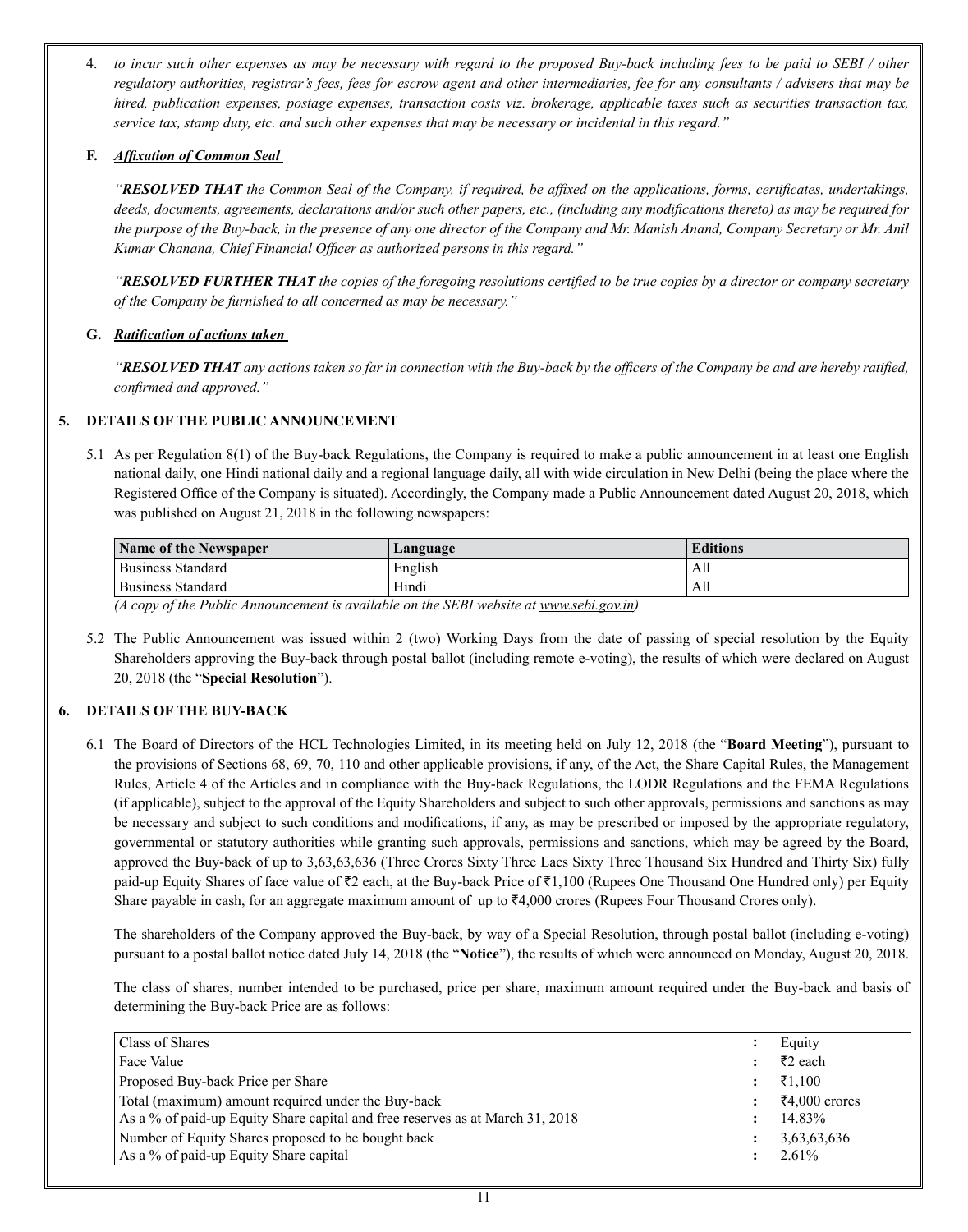- 6.2 The Buy-back is proposed to be implemented by the Company through the Tender Offer route as prescribed under the Buy-back Regulations read with the SEBI Circulars, using the "Mechanism for acquisition of shares through Stock Exchange" or such other mechanism as may be applicable, from all Eligible Shareholders, on a proportionate basis. However, 15% of the number of Equity Shares which the Company proposes to Buy-back or the number of Equity Shares entitled as per their shareholding, whichever is higher, shall be reserved for Small Shareholders.
- 6.3 The Buy-back Size represent 14.83% and 11.59% of the aggregate of the fully paid-up equity share capital and free reserves (including securities premium account) as per the standalone and consolidated audited financial statements of the Company for the financial year ended March 31, 2018 and the maximum number of Equity Shares proposed to be bought back represents 2.61% of the total number of Equity Shares in the total paid-up equity share capital of the Company for the financial year ended March 31, 2018 (the last audited financial statements available as on the date of the Board Meeting approving the Buy-back) and as on date respectively. The Buy-back Size represents 14.51% and 10.99% of the net worth and 14.83% and 11.59% of the aggregate of the fully paid-up Equity Share capital and free reserves of the Company for the financial year ended March 31, 2018 (the last audited financial statements available as on the date of the Board Meeting approving the Buy-back). The maximum amount required for Buy-back will not exceed  $\bar{\bar{\tau}}4,000$  crore (Rupees Four thousand crore only) excluding any expenses incurred or to be incurred for the Buy-back like filing fees payable to SEBI, advisors' fees, public announcement publication expenses, printing and dispatch expenses, transaction costs viz. brokerage, applicable taxes such as securities transaction tax, goods and service tax, stamp duty, etc.
- 6.4 The aggregate shareholding of the Promoter Group and Persons in control of the Company, the Directors or the Trustees of the companies or trusts forming part of the Promoter Group and the Directors and Key Managerial Personnel of the Company, as on the date of the Public Announcement, being August 20, 2018 is given below:
	- (i) Shareholding of the Promoter Group and Persons in Control of the Company:

| S. No. | $\blacksquare$ Name                              | <b>No. of Equity Shares</b> | % of shareholding |
|--------|--------------------------------------------------|-----------------------------|-------------------|
|        | Mr. Shiv Nadar                                   | 368                         | 0.00              |
| ↑      | Ms. Kiran Nadar                                  | 72                          | 0.00              |
|        | Ms. Roshni Nadar Malhotra                        | 348                         | 0.00              |
| 4      | <b>HCL Corporation Private Limited</b>           | 47,02,985                   | 0.34              |
|        | Vama Sundari Investments (Delhi) Private Limited | 59, 51, 47, 744             | 42.74             |
| 6      | <b>HCL Holdings Private Limited</b>              | 23,38,87,811                | 16.80             |
|        | <b>HCL Avitas Private Limited</b>                | 41.41.282                   | 0.30              |
|        | <b>Total</b>                                     | 83,78,80,610                | 60.17             |

(ii) Shareholding of the Directors or the Trustees of the companies or trusts forming part of the Promoter Group:

| S. No. | <b>Designation</b><br>Name of the Company / Trust<br><b>Name</b> |                                       | <b>No. of Equity</b><br><b>Shares</b>               | $%$ of<br>shareholding |      |
|--------|------------------------------------------------------------------|---------------------------------------|-----------------------------------------------------|------------------------|------|
|        |                                                                  | Director                              | HCL Corporation Private Limited                     |                        |      |
|        | Mr. Shiv Nadar                                                   | Director                              | Vama Sundari Investments (Delhi Private<br>Limited  | 368                    | 0.00 |
|        |                                                                  | Director                              | <b>HCL Corporation Private Limited</b>              |                        |      |
| 2      | Ms. Kiran<br>Nadar                                               | Director                              | Vama Sundari Investments (Delhi)<br>Private Limited | 72                     | 0.00 |
|        | Ms. Roshni                                                       | Whole time Director and<br><b>CEO</b> | <b>HCL Corporation Private Limited</b>              |                        |      |
| 3      | Nadar<br>Malhotra                                                | Director                              | HCL Avitas Private Limited                          | 348                    | 0.00 |
|        |                                                                  | Director                              | Vama Sundari Investments (Delhi)<br>Private Limited |                        |      |
|        |                                                                  |                                       | <b>Total</b>                                        | 788                    | 0.00 |

Apart from the above, no other Director or Trustee of the companies or trusts forming part of the Promoter Group as disclosed in 6.4(i) above, hold any Equity Shares in the Company.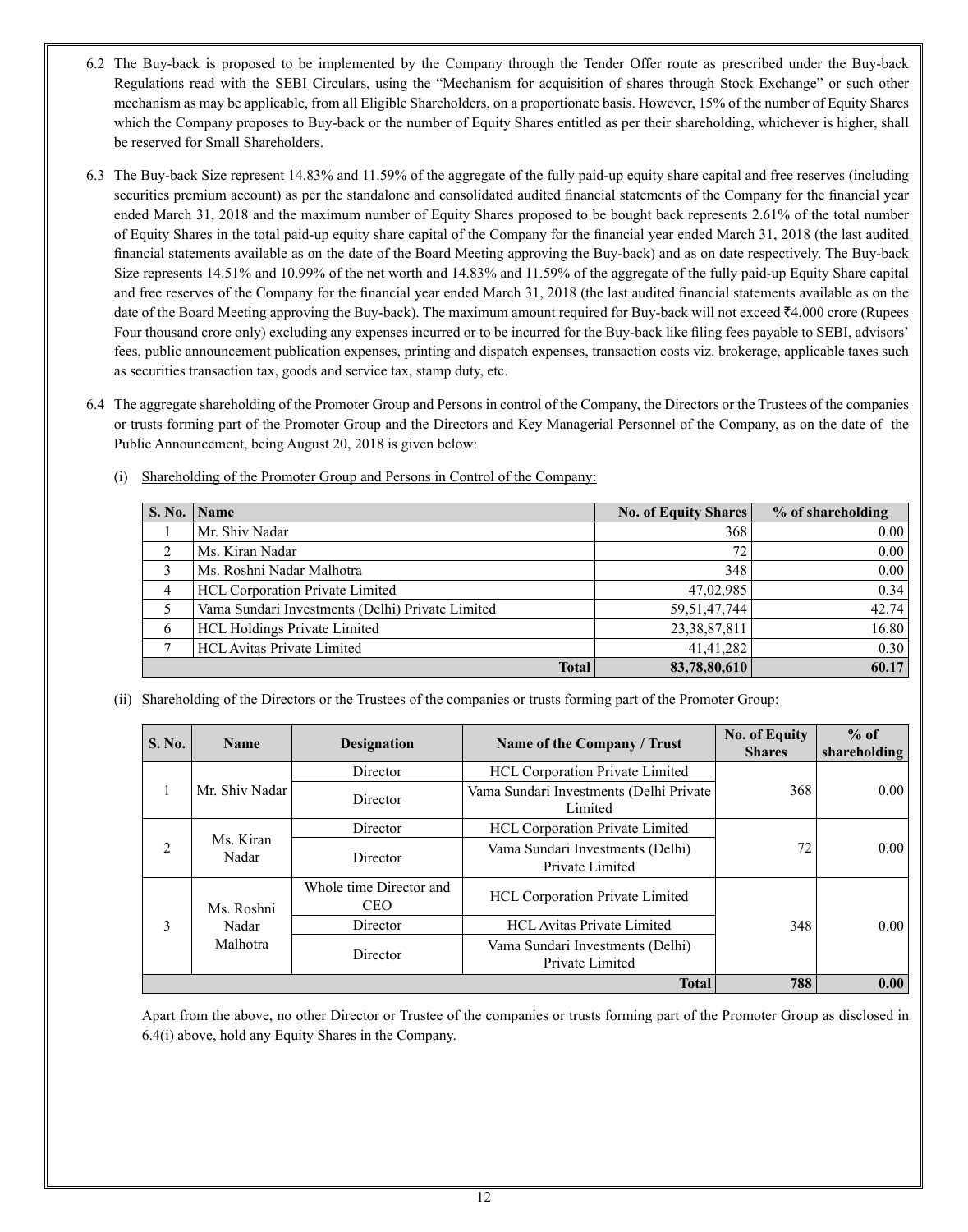(iii) Shareholding of the Directors and Key Managerial Personnel of the Company:

| S. No. | <b>Name</b>                                             |          | % of shareholding |
|--------|---------------------------------------------------------|----------|-------------------|
|        | Mr. Shiv Nadar, Chairman & Chief Strategy Officer       | 368      | 0.00              |
| 2      | Ms. Roshni Nadar Malhotra, Director                     | 348      | 0.00              |
| 3      | Mr. Subramanian Madhavan, Director                      | 2,500    | 0.00              |
| 4      | Mr. C. Vijayakumar, President & Chief Executive Officer | 1,40,849 | 0.01              |
| 5      | Mr. Anil Kumar Chanana, Chief Financial Officer         | 46,659   | 0.00              |
| 6      | Mr. Manish Anand, Company Secretary                     | 18.446   | 0.00              |
|        | <b>Total</b>                                            | 2,09,170 | 0.02              |

Apart from the above, none of the other Director or Key Managerial Personnel of the Company hold any Equity Shares in the Company.

- 6.5 Aggregate number of Equity Shares purchased or sold as well as maximum and minimum price at which such purchases and sales were made along with relevant dates by persons mentioned under 6.4 above for a period of twelve months preceding the date of the Public Announcement, being August 20, 2018:
	- (i) Details of transactions by the Promoter Group and Persons in Control of the Company:

| <b>Name</b>                                            | Aggregate<br><b>No. of Shares</b><br>Purchased /<br><b>Sold</b> | <b>Nature of Transaction</b>                                                                     | Relevant<br>Date    | <b>Maximum</b><br><b>Gross Rate /</b><br><b>Trade Price per</b><br><b>Equity Share</b> | <b>Minimum</b><br><b>Gross Rate</b> /<br><b>Trade Price per</b><br><b>Equity Share</b> |
|--------------------------------------------------------|-----------------------------------------------------------------|--------------------------------------------------------------------------------------------------|---------------------|----------------------------------------------------------------------------------------|----------------------------------------------------------------------------------------|
| Vama Sundari<br>Investments (Delhi)<br>Private Limited | 5,00,000                                                        | Shares purchased from open<br>market                                                             | December 4.<br>2017 | 850.00                                                                                 | 850.00                                                                                 |
| Vama Sundari<br>Investments (Delhi)<br>Private Limited | 1,75,000                                                        | Shares purchased from open<br>market                                                             | December 5,<br>2017 | 844.90                                                                                 | 844.90                                                                                 |
| Vama Sundari<br>Investments (Delhi)<br>Private Limited | 12,80,000                                                       | Shares purchased from open<br>market                                                             | December 5.<br>2017 | 849.83                                                                                 | 849.83                                                                                 |
| Vama Sundari<br>Investments (Delhi)<br>Private Limited | 75,00,000                                                       | Shares purchased under<br>block deal through stock<br>exchange (Promoters'<br>inter-se transfer) | June 5, 2018        | 900.00                                                                                 | 900.00                                                                                 |
| <b>HCL</b> Corporation<br>Private Limited              | 43,00,000                                                       | Shares sold under<br>block deal through stock<br>exchange (Promoters'<br>inter-se transfer)      | June 5, 2018        | 900.00                                                                                 | 900.00                                                                                 |
| <b>HCL</b> Avitas<br>Private Limited                   | 32,00,000                                                       | Shares sold under<br>block deal through stock<br>exchange (Promoters'<br>inter-se transfer)      | June 5, 2018        | 900.00                                                                                 | 900.00                                                                                 |

# (ii) Details of transactions by the Directors or Trustees of the companies or Trustees forming part of the Promoter Group:

There were no transactions undertaken by persons referred to in 6.4(ii) above during the period of twelve months preceding the date of the Public Announcement.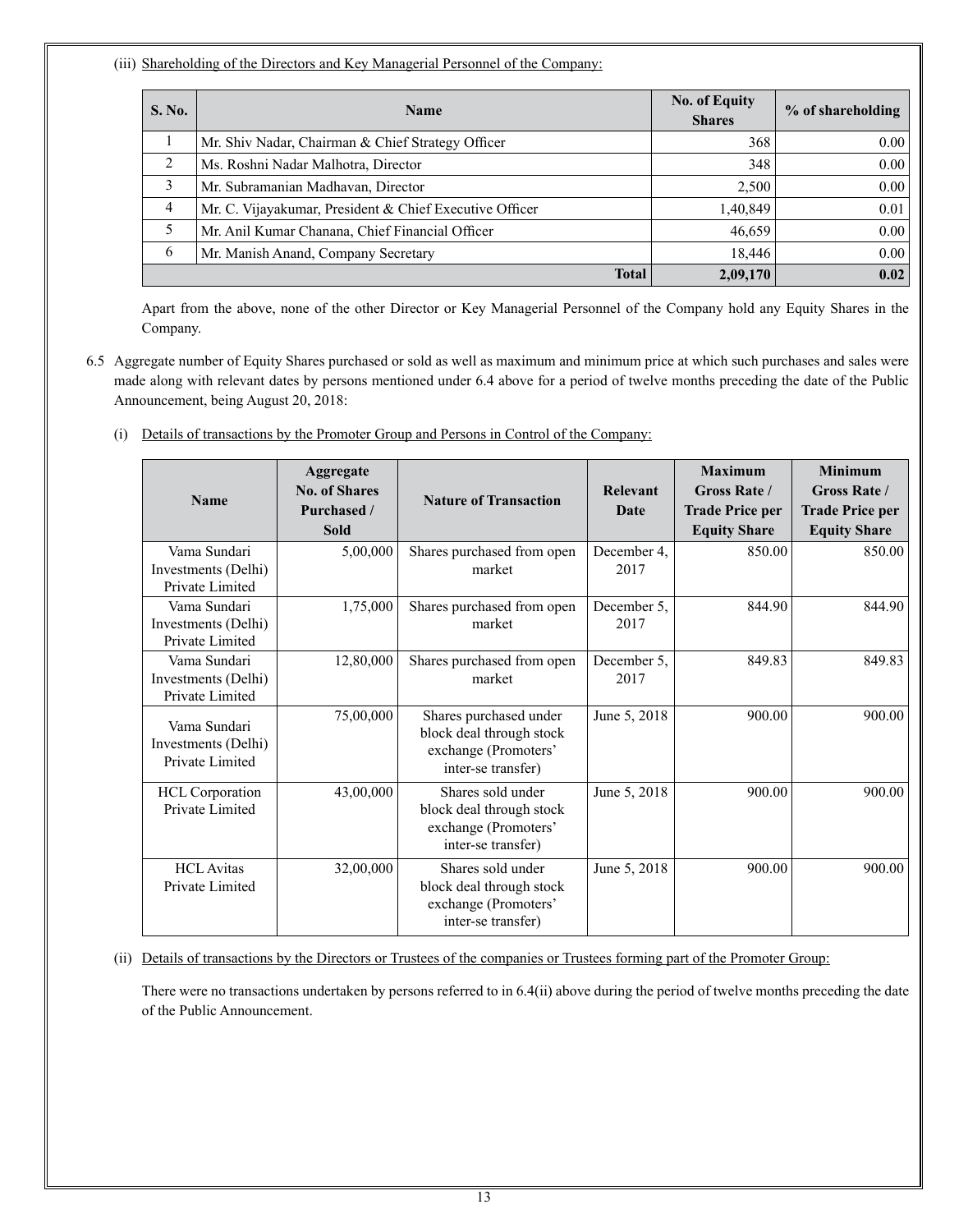(iii) Details of transactions by the Directors or Key Managerial Personnel of the Company:

|                 |                         |                                       |                      | <b>Maximum</b>         | <b>Minimum</b>         |
|-----------------|-------------------------|---------------------------------------|----------------------|------------------------|------------------------|
|                 | Aggregate               | <b>Nature of</b>                      |                      | <b>Gross Rate /</b>    | <b>Gross Rate /</b>    |
| Name            | <b>No. of Shares</b>    | <b>Transaction</b>                    | <b>Relevant Date</b> | <b>Trade Price per</b> | <b>Trade Price per</b> |
|                 | <b>Purchased / Sold</b> |                                       |                      |                        |                        |
|                 |                         |                                       |                      | <b>Equity Share</b>    | <b>Equity Share</b>    |
|                 | 20,000                  | Shares sold through                   | September 18,        | 898.50                 | 896.00                 |
|                 |                         | stock exchange                        | 2017                 |                        |                        |
|                 | 12,134                  | Shares sold through                   | September 19, 2017   | 895.00                 | 892.00                 |
|                 |                         | stock exchange                        |                      |                        |                        |
|                 | 11,000                  | Shares sold through                   | September 20,        | 894.00                 | 890.00                 |
| Mr Anil Kumar   |                         | stock exchange                        | 2017                 |                        |                        |
| Chanana         | 20,000                  | Shares sold through                   | August 14, 2018      | 999.90                 | 999.00                 |
|                 |                         | stock exchange                        |                      |                        |                        |
|                 | 20,000                  | Shares sold through                   | August 16, 2018      | 1,012.00               | 1,010.50               |
|                 |                         | stock exchange                        |                      |                        |                        |
|                 | 3,730                   | Shares sold through                   | August 20, 2018      | 998.35                 | 996.00                 |
|                 |                         | stock exchange                        |                      |                        |                        |
|                 | 10,000                  | Shares bought                         | October 31, 2017     | 860.00                 | 854.35                 |
|                 |                         | through stock                         |                      |                        |                        |
|                 |                         | exchange                              |                      |                        |                        |
| Mr. C.          | 5,000                   | Shares bought                         | November 2, 2017     | 851.70                 | 848.20                 |
| Vijayakumar     |                         | through stock                         |                      |                        |                        |
|                 |                         | exchange                              |                      |                        |                        |
|                 | 20,000                  | Shares bought                         | November 3, 2017     | 852.00                 | 845.00                 |
|                 |                         | through stock<br>exchange             |                      |                        |                        |
|                 |                         |                                       |                      |                        |                        |
|                 | 70                      | Shares sold through                   | November 6, 2017     | NA                     | NA                     |
| Mr. S. Madhavan | 71                      | stock exchange                        |                      |                        |                        |
|                 |                         | Shares sold through<br>stock exchange | November 7, 2017     | NA                     | NA                     |
|                 |                         |                                       |                      |                        |                        |

*\*The shares were acquired through the Portfolio Management Service at an average allocated price of* `*845.26 (including STT, Brokerages and other Expenses)*

\*\*The shares were acquired through the Portfolio Management Service at an average allocated price of ₹877.02 (including STT, Brokerages and *other Expenses)*

*The aforesaid transactions undertaken by the Portfolio Management Service were on a discretionary basis without reference to the investor.*

6.6 In terms of the Buy-back Regulations, under the Tender Offer route, the Promoter Group of the Company has an option to participate in the Buy-back. In this regard, the Promoter Group vide its letter dated July 13, 2018, has expressed its intention to participate in the Buy-back and offer up to an aggregate maximum of 3,17,73,657 Equity Shares or such lower number of Equity Shares as required in compliance with the Buy-back Regulations.

The maximum number of Equity Shares that the Promoter Group proposes to tender in the Buy-back is given in the table below:

| S. No. | <b>Name</b>                                      | <b>No. of Equity</b><br><b>Shares</b> held | <b>Maximum</b><br>number of<br><b>Equity Shares</b><br>intended to<br>tender |
|--------|--------------------------------------------------|--------------------------------------------|------------------------------------------------------------------------------|
|        | Mr. Shiv Nadar                                   | 368                                        | NIL                                                                          |
| 2      | Ms. Kiran Nadar                                  | 72                                         | <b>NIL</b>                                                                   |
| 3      | Ms. Roshni Nadar Malhotra                        | 348                                        | <b>NIL</b>                                                                   |
| 4      | <b>HCL</b> Avitas Private Limited                | 41,41,282                                  | 1,08,152                                                                     |
| 5.     | <b>HCL Corporation Private Limited</b>           | 47,02,985                                  | 1,22,822                                                                     |
| 6      | <b>HCL Holdings Private Limited</b>              | 23, 38, 87, 811                            | 1,60,00,000                                                                  |
| 7      | Vama Sundari Investments (Delhi) Private Limited | 59, 51, 47, 744                            | 1,55,42,683                                                                  |
|        | <b>Total</b>                                     | 83,78,80,610                               | 3, 17, 73, 657                                                               |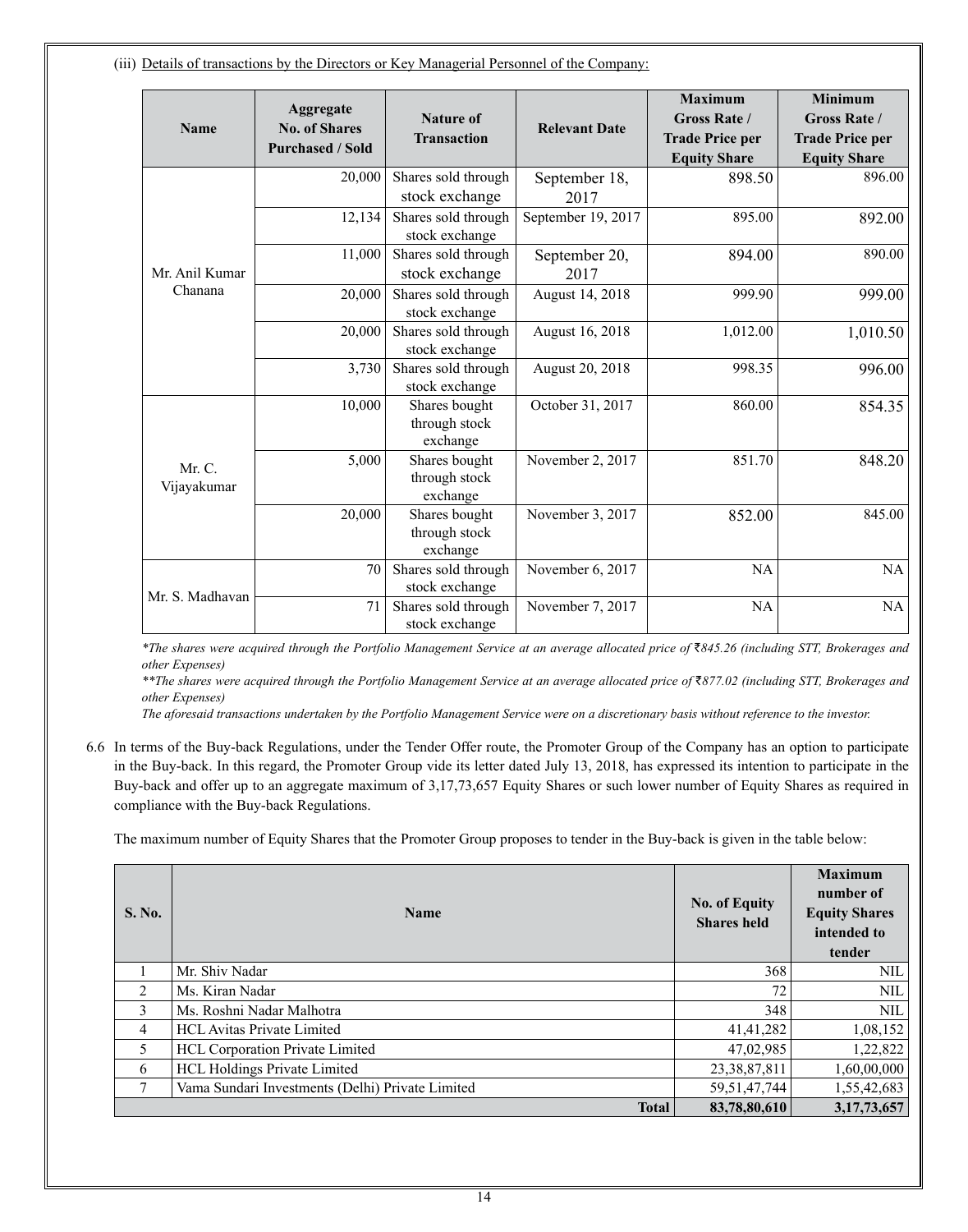Details of the date and price of acquisition of the Equity Shares that the Promoter Group intend to tender are provided below:

a) HCL Avitas Private Limited

| S. No. | Date of<br><b>Acquisition</b> | <b>No. of Equity</b><br><b>Shares</b> | Cost of<br><b>Acquisition</b><br>per Equity<br><b>Share</b><br>$(in \bar{z})$ | <b>Mode of Acquisition</b> | <b>Nominal value</b><br>per Equity Share<br>$(in \bar{z})$ | <b>Cumulative No.</b><br>of Equity Shares |
|--------|-------------------------------|---------------------------------------|-------------------------------------------------------------------------------|----------------------------|------------------------------------------------------------|-------------------------------------------|
|        | March 23, 2017                | 1,08,152                              | 870.00                                                                        | Shares purchased under     |                                                            | 1,08,152                                  |
|        |                               |                                       |                                                                               | block deal through stock   |                                                            |                                           |
|        |                               |                                       |                                                                               | exchange (Promoters'       |                                                            |                                           |
|        |                               |                                       |                                                                               | inter-se transfer)         |                                                            |                                           |

b) HCL Corporation Private Limited

| <b>S. No. Date of Acquisition</b> | <b>No. of Equity</b><br><b>Shares</b> | Cost of<br><b>Acquisition</b><br>per Equity<br><b>Share</b><br>$(in \bar{z})$ | <b>Mode of Acquisition</b> | <b>Nominal value</b><br>per Equity Share<br>$(in \bar{z})$ | <b>Cumulative No.</b><br>of Equity Shares |
|-----------------------------------|---------------------------------------|-------------------------------------------------------------------------------|----------------------------|------------------------------------------------------------|-------------------------------------------|
| March 25, 2014                    | 1,22,822                              | NIL<br>(shares allotted)<br>under bonus<br><i>s</i> sue)                      | Bonus Issue                |                                                            | 1,22,822                                  |

c) HCL Holdings Private Limited

| S. No. | Date of<br><b>Acquisition</b> | <b>No. of Equity</b><br><b>Shares</b> | Cost of<br><b>Acquisition</b><br>per Equity<br><b>Share</b><br>$(in \bar{z})$ | <b>Mode of Acquisition</b> | <b>Nominal value</b><br>  per Equity Share  <br>$(in \bar{z})$ | <b>Cumulative No.</b><br>of Equity Shares |
|--------|-------------------------------|---------------------------------------|-------------------------------------------------------------------------------|----------------------------|----------------------------------------------------------------|-------------------------------------------|
|        | June 6, 1999                  | 1,60,00,000                           | 9.94803 Secondary purchase prior to                                           |                            |                                                                | 1,60,00,000                               |
|        |                               |                                       | listing of shares (with prior                                                 |                            |                                                                |                                           |
|        |                               |                                       |                                                                               | RBI approval)              |                                                                |                                           |

d) Vama Sundari Investments (Delhi) Private Limited

| S. No.         | Date of<br><b>Acquisition</b>                  | <b>No. of Equity</b><br><b>Shares</b> | Cost of<br><b>Acquisition</b><br>per Equity<br><b>Share</b><br>$(in \bar{z})$ | <b>Mode of Acquisition</b>                | <b>Nominal value</b><br> per Equity Share <br>$(in \bar{z})$ | <b>Cumulative No.</b><br>of Equity Shares |
|----------------|------------------------------------------------|---------------------------------------|-------------------------------------------------------------------------------|-------------------------------------------|--------------------------------------------------------------|-------------------------------------------|
| 1              | August 11, 2017                                | 24,65,779                             | 860.00                                                                        | Shares acquired through<br>stock exchange | $\mathfrak{D}$                                               | 24,65,779                                 |
| 2              | December 4, 2017                               | 5,00,000                              | 850.00                                                                        | Shares acquired through<br>stock exchange | $\mathfrak{D}$                                               | 29,65,779                                 |
| 3              | December 5, 2017                               | 1,75,000                              | 844.90                                                                        | Shares acquired through<br>stock exchange | $\mathfrak{D}$                                               | 31,40,779                                 |
| $\overline{4}$ | December 5, 2017                               | 12,80,000                             | 849.83                                                                        | Shares acquired through<br>stock exchange | $\mathfrak{D}$                                               | 44, 20, 779                               |
| 5              | June 5, 2018                                   | 75,00,000                             | 900.00                                                                        | Shares acquired through<br>stock exchange | $\mathfrak{D}$                                               | 1,19,20,779                               |
| 6              | April 1, 2012<br>(Appointed date of<br>Merger) | 36,21,904                             | 395.00                                                                        | Merger*                                   | 2                                                            | 1,55,42,683                               |

*\*Shares were transferred to Vama Sundari Investments (Delhi) Private Limited pursuant to a Scheme of Amalgamation amongst Slocum Investments (Delhi) Private Limited, Shivkiran Investments (Delhi) Private Limited (the Transferors) and Vama Sundari Investments (Delhi) Private Limited (the Transferee) which was approved by the Hon'ble High Court of Punjab and Haryana vide its order dated January 31, 2013. The Scheme became effective on March 22, 2013 [i.e. the date on which the order was filed with the Registrar of Companies, Delhi (Delhi and Haryana)] and transfer of assets from Slocum Investments (Delhi) Private Limited and Shivkiran Investments (Delhi) Private Limited (the Transferors) to Vama Sundari Investments (Delhi) Private Limited (the Transferee) (including the above shares) were deemed to be transferred from the appointed date of the Scheme which was April 1, 2012.*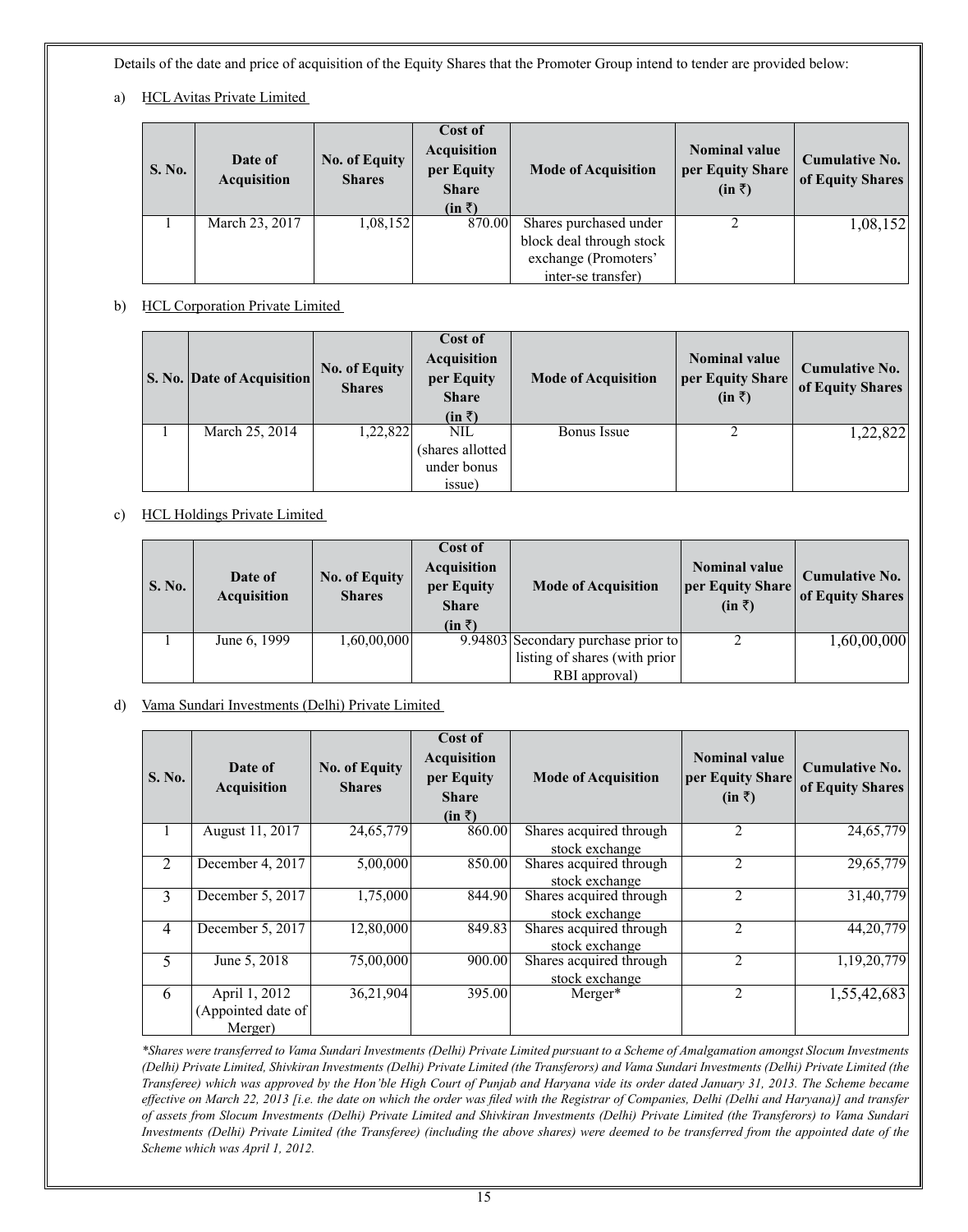- 6.7 For details with respect to aggregate shareholding of the Promoter Group and Persons in Control post the Buy-back, please refer to clause 13 of this Letter of Offer.
- 6.8 After the completion of the Buy-back, the shareholding of the Equity Shareholders other than the Promoter Group and Persons in Control shall not fall below the minimum level as required under the LODR Regulations.

# **7. AUTHORITY FOR THE BUY-BACK**

Pursuant to Sections 68, 69, 70, 110 and all other applicable provisions, if any, of the Act, the Share Capital Rules and the Management Rules, and in accordance with Article 4 of the Articles and subject to the provisions of the Buy-back Regulations, the LODR Regulations, the FEMA Regulations (if applicable), and such other approvals, permissions and exemptions as may be required from time to time from SEBI, RBI, the Stock Exchanges, where the Equity Shares of the Company are listed, and from any other statutory and/or regulatory authority, as may be required and which may be agreed to by the Board and/or any committee thereof, the Buy-back through a Tender Offer route has been duly authorised by a resolution passed by the Board of Directors at its meeting held on July 12, 2018 and by the shareholders of the Company by a Special Resolution through postal ballot (including remote e-voting), the results of which were announced on August 20, 2018 (which is deemed to be the date of passing the Special Resolution by the shareholders).

# **8. NECESSITY OF THE BUY-BACK**

The Buy-back is being proposed by the Company to return surplus funds to the Equity Shareholders, which are over and above its ordinary capital requirements and in excess of any current investment plans of the Company, in an expedient, efficient and cost effective manner. Additionally, the Company's management strives to increase the Equity Shareholder's value and is of the opinion that the Buy-back would result in the following benefits, amongst other things:

- The Buy-back will improve the earnings per share ("**EPS**"), return on capital employed ("**ROCE**") and return on equity ("**ROE**");
- The Buy-back will help in achieving an optimal capital structure;
- The Buy-back will help the Company to distribute surplus cash to its Equity Shareholders broadly in proportion to their shareholding, thereby, enhancing the overall return to the Equity Shareholders;
- The Buy-back, which is being implemented through the tender offer route as prescribed under the Buy-back Regulations, would involve allocation of higher number of shares as per their entitlement or 15% of the outlay to small shareholders. The Company believes that this reservation for small shareholders would benefit a large number of public shareholders, who would get classified as a "small shareholder" as defined under the Buy-back Regulations;
- The Buy-back gives an option to the Equity Shareholders, to either (i) choose to participate and get cash in lieu of the Equity Shares to be accepted under the Buy-back or (ii) choose not to participate and enjoy a resultant increase in their percentage shareholding, post the Buy-back, without additional investment.

After considering several factors and benefits to the Equity Shareholders and considering the increase in accumulated free reserves as well as the cash liquidity reflected in the audited financial statements of the Company for the financial year ended March 31, 2018, the Board decided to recommend the Buy-back of up to 3,63,63,636 (Three Crores Sixty Three Lacs Sixty Three Thousand Six Hundred and Thirty Six) fully paidup Equity Shares of  $\bar{\tau}$ 2 each (representing up to 2.61% of the total number of Equity Shares of the Company) at a price of  $\bar{\tau}$ 1,100 (Rupees One Thousand One Hundred only) per Equity Share for an aggregate consideration not exceeding ₹4,000 crores (Rupees Four Thousand Crores only).

# **9. MANAGEMENT DISCUSSION AND ANALYSIS OF THE LIKELY IMPACT OF BUY-BACK ON THE COMPANY**

- 9.1 We believe that the Buy-back is not likely to cause any material impact on the profitability / earnings of the Company except a reduction in the investment income, which the Company could have otherwise earned on the amount distributed towards Buy-back. Assuming response to the Buy-back is to the extent of 100% from all the Eligible Shareholders upto their Buy-back Entitlement, the funds deployed by the Company towards the Buy-back would be  $\bar{\tau}4,000$  crores (Rupees Four Thousand Crores only). This shall impact the investment income earned by the Company, on account of reduced amount of funds available.
- 9.2 We believe the Buy-back will not in any manner impair the ability of the Company to pursue growth opportunities or meet its cash requirements for business operations.
- 9.3 The Buy-back is expected to contribute to the overall enhancement of the Equity Shareholders' value, and result in an increase in the return on equity of the Company.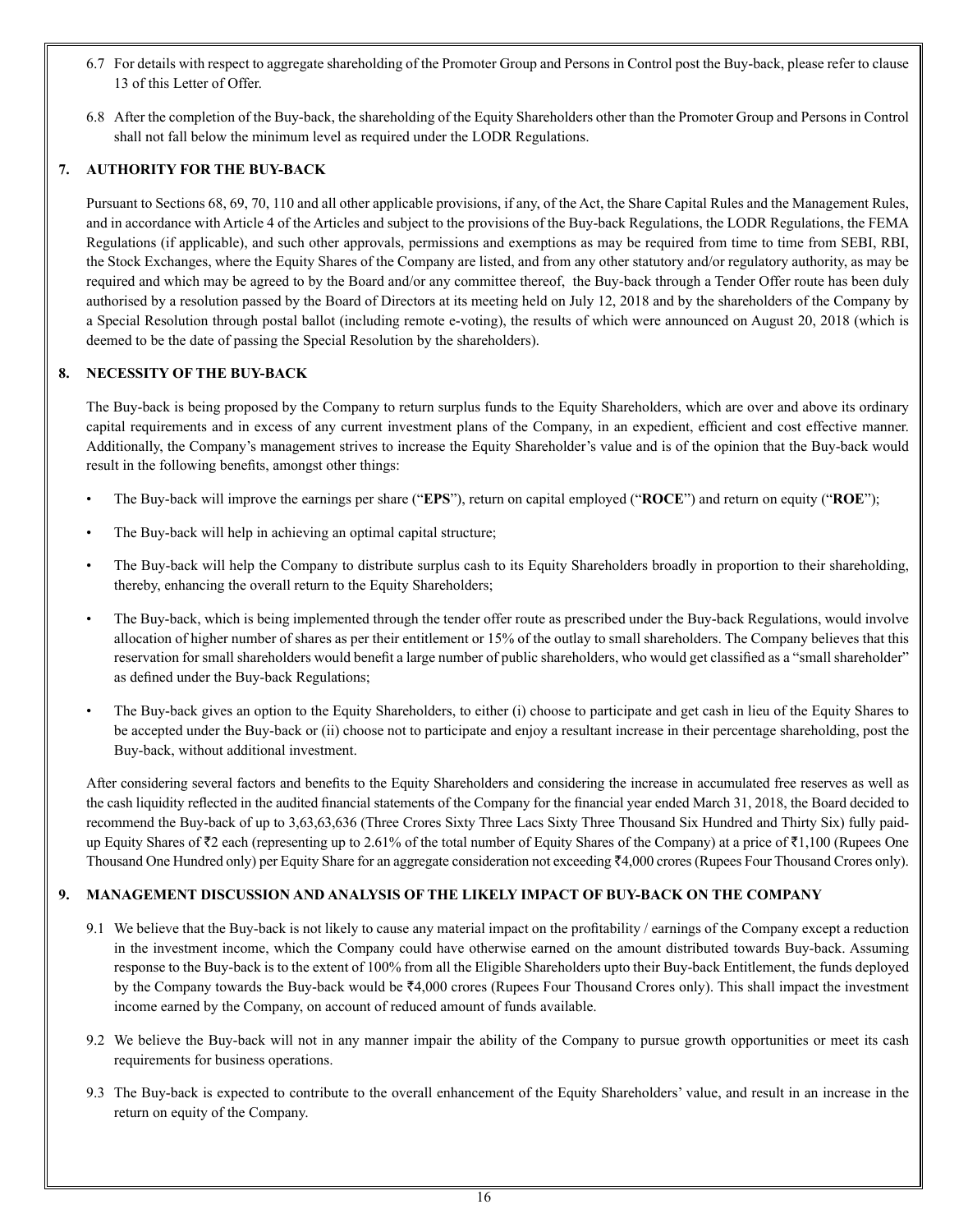- 9.4 The Promoter Group has expressed its intention to participate in the Buy-back and offer up to an aggregate maximum of 3,17,73,657 Equity Shares or such lower number of shares as required in compliance with the Buy-back Regulations. For details in regard to the intention of the Promoter Group to participate in the Buy-back and the maximum number of Equity Shares to be tendered, kindly refer to clause 6.6 of this Letter of Offer.
- 9.5 Assuming response to the Buy-back is to the extent of 100% from all the Eligible Shareholders upto their Buy-back Entitlement, the aggregate shareholding of the Promoter Group and Persons in Control post the Buy-back may increase from 60.17%, which is the shareholding as at date, to 60.40% of the post Buy-back Equity Share capital of the Company.
- 9.6 Assuming response to the Buy-back is to the extent of 100% from all the Eligible Shareholders upto their Buy-back Entitlement, the aggregate shareholding of the public may decrease from 39.83%, which is the public holding as at date, to 39.60% of the post Buy-back Equity Share capital of the Company.
- 9.7 The Buy-back of Equity Shares shall not result in a change in control or otherwise affect the existing management structure of the Company.
- 9.8 Consequent to the Buy-back and based on the number of Equity Shares bought back from the Non-Resident Shareholders, Indian financial institutions, Banks, Mutual Funds and the public including other bodies corporate, the shareholding of each such person may undergo a change**.**
- 9.9 The debt-equity ratio after the completion of the Buy-back will be within the permissible limit of 2:1 prescribed by the Act, even if the response to the Buy-back is to the extent of 100%.
- 9.10 The Promoter Group and Persons in Control of the Company shall not deal in the Equity Shares of the Company on Stock Exchanges or off market, including by way of inter-se transfer(s) of Equity Shares among the Promoter Group during the period from the date of the shareholders' resolution approving the Buy-back till the closing of the Buy-back.
- 9.11 The Company shall not raise further capital for a period of one year from the closure of the Buy-back except in discharge of its subsisting obligations.
- 9.12 The Company shall not issue any equity shares or other securities (including by way of bonus) till the date of closure of the Buy-back.
- 9.13 Salient financial parameters consequent to the Buy-back based on the latest audited results as on March 31, 2018 are as under:

|                                                 |           | <b>Standalone</b> | <b>Consolidated</b> |           |
|-------------------------------------------------|-----------|-------------------|---------------------|-----------|
| <b>Parameter</b>                                | Pre       | Post              | Pre                 | Post      |
|                                                 | Buy-back* | Buv-back*         | Buv-back*           | Buv-back* |
| Net worth <sup>#</sup> ( $\bar{\tau}$ in lacs)  | 27,56,346 | 23,56,346         | 36, 38, 645         | 32,38,645 |
| Return on Net worth <sup>#</sup> $(\% )$        | 27.50     | 32.34             | 25.16               | 28.44     |
| Basic Earnings per Share $(\bar{\zeta})$        | 52.54     | 53.94             | 62.23               | 63.89     |
| Book Value per Share# (₹)                       | 197.98    | 173.79            | 261.35              | 238.86    |
| P/E as per the latest audited financial results | 18.44     | 17.96             | 15.57               | 15.16     |
| Total Debt/Equity Ratio#                        | 0.002     | 0.002             | 0.015               | 0.017     |

*\* Pre and Post Buy-back calculations are based on financial numbers as on March 31, 2018. The post Buy-back numbers are calculated by reducing the net worth by the proposed Buy-back amount (assuming full acceptance) without factoring in any other impact to the net worth.*

# Excluding *revaluation reserves and miscellaneous expenditure to the extent not written off.* 

#### *Notes:*

- 1) *Earnings per Share (EPS) post Buy-back is computed after reducing 3,63,63,636 Equity Shares to be bought back under the Buy-back from weighted average number of Equity Shares outstanding for the year*
- 2) *Net Worth = Equity Share Capital + Other Equity*
- 3) *Return on Net Worth = Profit After Tax (PAT) / Average Net Worth. The post Buy-back average net worth has been calculated by reducing the average net worth by the proposed Buy-back amount (assuming full acceptance).*
- 4) *Basic EPS = PAT / Weighted Average No. of Shares*
- 5) Share price used to calculate P/E has been taken as closing price of March 31, 2018 on NSE i.e.  $\overline{3}968.60$ .
- 6) *Book Value per Share = Net Worth / Total Outstanding Shares as on March 31, 2018*
- 7) *Debt Equity Ratio = Total Debt / Net Worth*
- 8) *The financial statements for the financial years ended March 31, 2018, March 31, 2017 and the nine months ended March 31, 2016 have been prepared in accordance with IndAS notified under Section 133 of the Act read with the Companies (Indian Accounting Standards) Rules, 2015 to the extent applicable ("IndAS Financial Statements"). The financial statements for the financial year ended March 31, 2015 has been prepared in accordance with the previously accepted accounting principles followed in India ("Indian GAAP Financial Statements"). Accordingly, the IndAS Financial Statements of our Company may not be comparable with Indian GAAP Financial Statements.*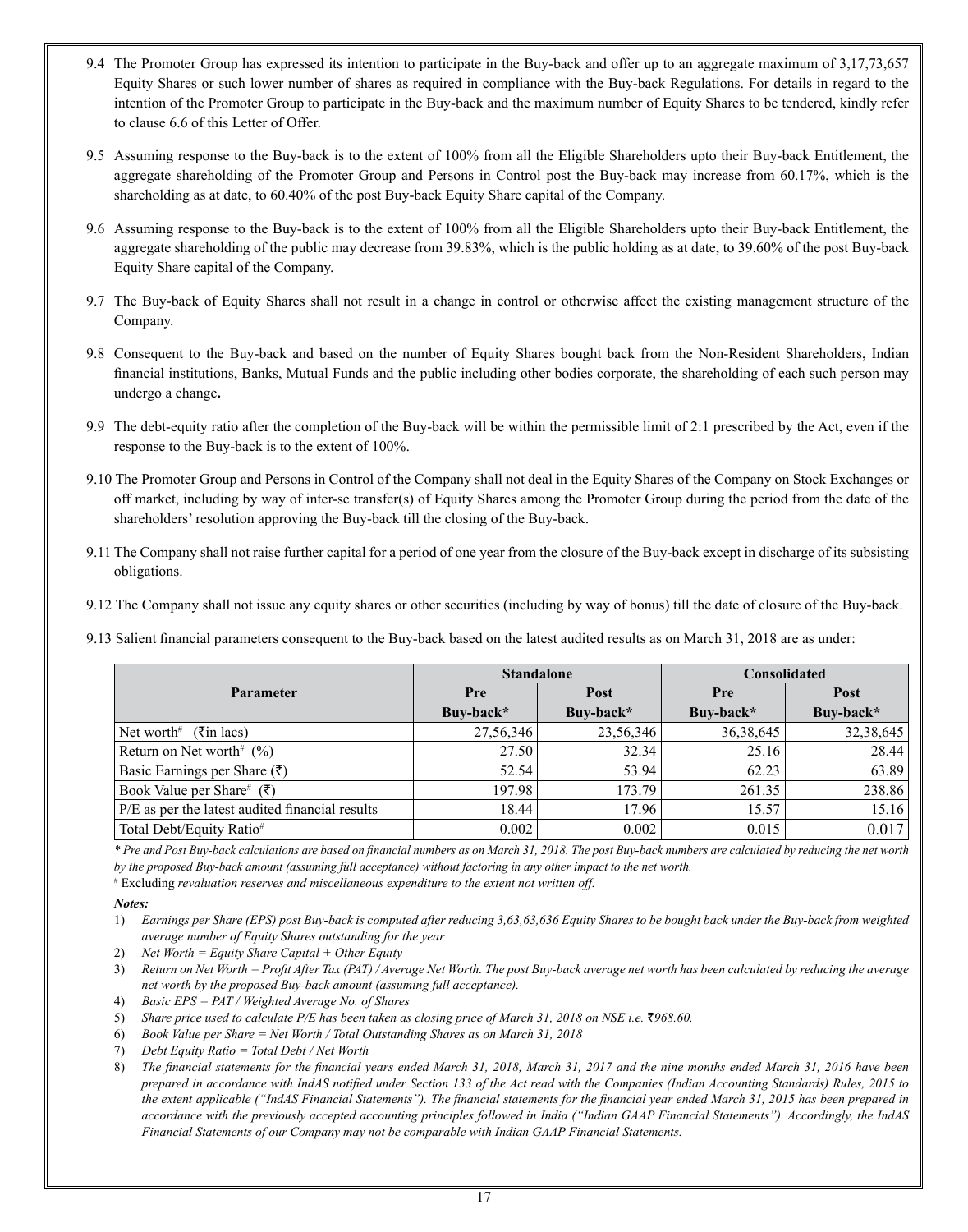# **10. BASIS OF CALCULATING THE BUY-BACK PRICE**

- 10.1 The Equity Shares of the Company are proposed to be bought back at a price of `1,100 per Equity Share (the "**Buy-back Price**"). The Buy-back Price has been arrived at after considering various factors including, but not limited to the trends in the volume weighted average prices of the Equity Shares on BSE and NSE where the Equity Shares are listed, the net worth of the Company, price earnings ratio, impact on other financial parameters and the possible impact of Buy-back on the earnings per share.
- 10.2 The closing market price of the Equity Shares as on July 9, 2018, being the date on which the Company intimated the Stock Exchanges of the date of the Board Meeting, wherein the proposal of Buy-back was to be considered was  $\overline{5961.25}$  and  $\overline{7961.55}$  on BSE and NSE respectively, and the Offer Price of ₹1,100 (Rupees One Thousand One Hundred only) per Equity Share represents a premium of 14.43% and 14.40% over such closing price of the Equity Shares on BSE and NSE, respectively.
- 10.3 The Buy-back Price per Equity Share represents a premium of 16.20% and 16.26% over the average of daily weighted average market price of the Equity Shares on BSE and NSE, respectively, during the three months preceding July 9, 2018, being the date on which the Company intimated the Stock Exchanges of the date of the Board Meeting, wherein the proposal of Buy-back was to be considered.
- 10.4 The Buy-back Price is higher by 455.62% and 320.89% of the book value per Equity Share of the Company, which pre Buy-back, as on March 31, 2018, is  $\overline{197.98}$  and  $\overline{261.35}$ , on a standalone and consolidated basis respectively, as calculated at Clause 9.13 above.
- 10.5 The basic earnings per Equity Share of the Company pre Buy-back as on March 31, 2018, considering the weighted average number of shares for the financial year ending March 31, 2018 is  $\overline{52.24}$  and  $\overline{562.23}$  on a standalone and consolidated basis respectively, which will increase to  $\overline{5}3.94$  and  $\overline{5}63.89$  on a standalone and consolidated basis respectively, post Buy-back assuming full acceptance of the Buy-back.
- 10.6 The return on net worth of the Company pre Buy-back as on March 31, 2018 is 27.50% and 25.16% on a standalone and consolidated basis respectively, which will increase to 32.34% and 28.44% on a standalone and consolidated basis respectively, post Buy-back assuming full acceptance of the Buy-back.

# **11. SOURCES OF FUNDS FOR THE BUY-BACK**

Assuming full acceptance of the Equity Shares in the Buy-back, the funds that would be utilized by the Company for the purpose of the Buy-back would be upto  $\bar{\mathcal{F}}4,000$  crores (Rupees Four Thousand Crores only).

The Buy-back would be funded out of the free reserves/ internal accruals of the Company. The Company shall transfer a sum equal to the nominal value of the Equity Shares bought back through the Buy-back to the Capital Redemption Reserve Account and the details of such transfer shall be disclosed in its subsequent audited financial statements.

# **12. DETAILS OF THE ESCROW ACCOUNT AND THE AMOUNT DEPOSITED THEREIN**

- 12.1 In accordance with Regulation 10 of the Buy-back Regulations, an escrow agreement dated September 5, 2018 has been entered into amongst the Company, the Manager to the Buy-back being JM Financial Limited and the Escrow Agent.
- 12.2 In accordance with the Escrow Agreement, the Company has opened an Escrow Account in the name and style of "**HCL Technologies Limited – Escrow Account**" bearing account number 918020083377576 with the Escrow Agent. In accordance with Regulation 10 of the Buy-back Regulations, the Company will deposit ₹40,00,00,000/- (Rupees Forty Crores only) in the Escrow Account and will procure a bank guarantee for an amount of  $\bar{\tau}4.15,00,00,000/$ - (Rupees Four Hundred and Fifteen Crores only) from Axis Bank Limited having its office at 148, Statesman House, Barakhamba Road, New Delhi - 110 001 in favour of the Manager to the Buy-back, on or before the date of opening of the Buy-back. In accordance with the Buy-back Regulations, the Manager to the Buy-back will be empowered to operate the Escrow Account. Bank guarantee shall be valid until 30 days after the Buy-back Closing Date i.e. until November 2, 2018.
- 12.3 The Company has adequate and firm financial resources to fulfill the obligations under the Buy-back and the same has been certified by CA P M Mittal, Membership No. 094667, partner of M/s. PRYD & Associates, Chartered Accountants, Firm Registration No. 011626N, located at 4831, Govind Lane, 1st Floor, 24 Ansari Road, Darya Ganj, New Delhi-110002, Tel. 011 23258183, vide their certificate dated August 20, 2018.
- 12.4 Based on the aforementioned certificate, the Manager to the Buy-back confirms that it is satisfied that firm arrangements for fulfilling the obligations under the Buy-back are in place and that the Company has the ability to implement the Buy-back in accordance with the Buy-back Regulations.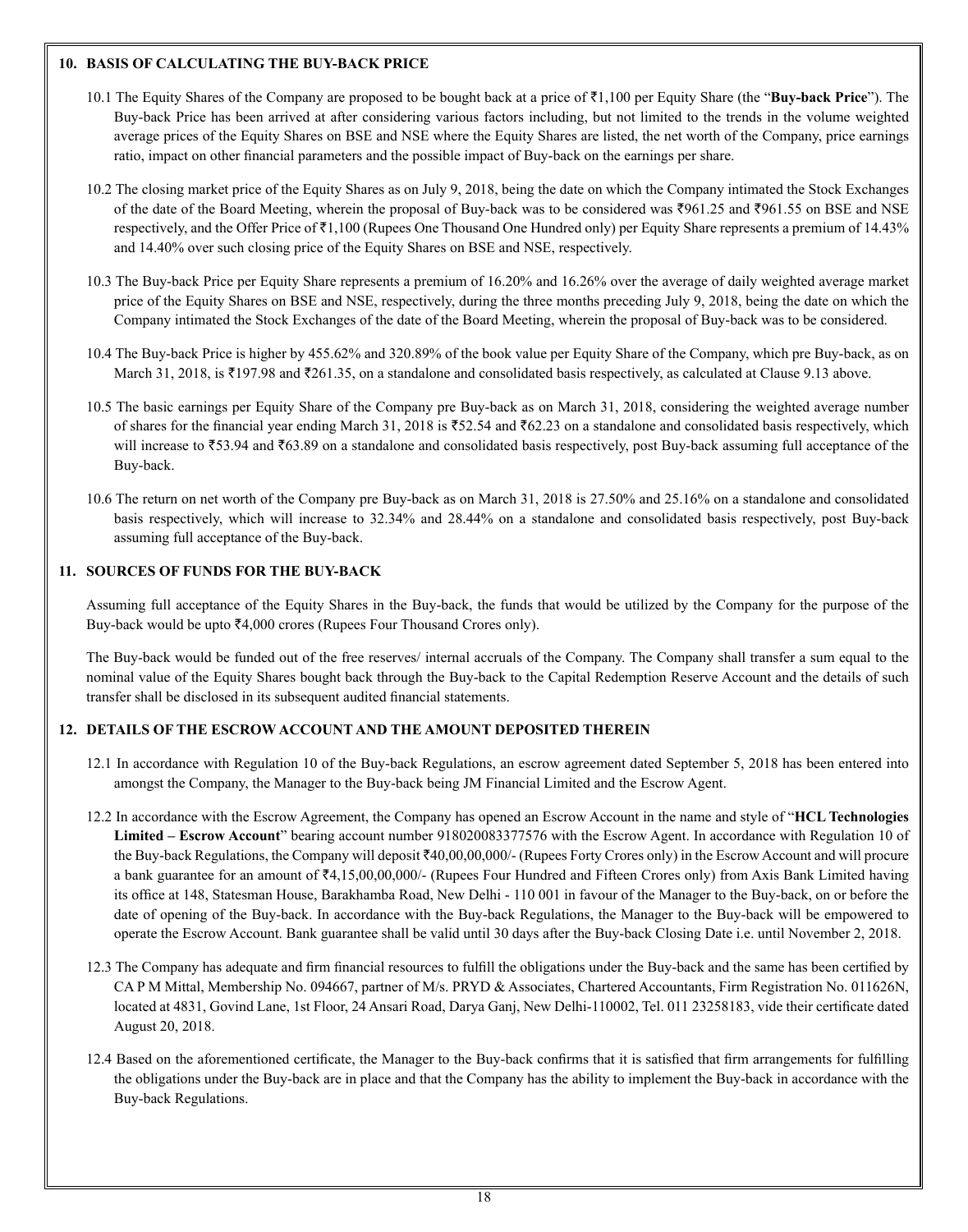# **13. CAPITAL STRUCTURE AND SHAREHOLDING PATTERN**

13.1 The present capital structure of the Company is as follows:

|                                                     | $\cdots$            |
|-----------------------------------------------------|---------------------|
| <b>Parameters</b>                                   | <b>Pre Buy-back</b> |
| Authorized Share Capital                            |                     |
| 1,500,000,000 Equity Shares of ₹2 each              | 3,00,00,00,000      |
| <b>Issued, Subscribed and Paid-up Share Capital</b> |                     |
| 1,39,25,21,664 Equity Shares of ₹2 each             | 2,78,50,43,328      |

 $(in \bar{x})$ 

Assuming full acceptance of the Equity Shares in the Buy-back, the capital structure of the Company post the Buy-back will be as follows:  $(in \bar{\tau})$ 

| <b>Parameters</b>                                   | Post Buy-back  |
|-----------------------------------------------------|----------------|
| <b>Authorized Share Capital</b>                     |                |
| 1,500,000,000 Equity Shares of $\overline{5}2$ each | 3,00,00,00,000 |
| <b>Issued, Subscribed and Paid-up Share Capital</b> |                |
| 1,35,61,58,028 Equity Shares of ₹2 each             | 2,71,23,16,056 |

13.2 Details of Buy-back programmes undertaken by the Company in the last 3 (three) years from the date of the Draft Letter of Offer are given below:

| Sr. No. | <b>Opening Date</b> | <b>Closing Date</b> | <b>Method of Buy-back</b>                        | <b>Equity Shares</b><br>bought back |
|---------|---------------------|---------------------|--------------------------------------------------|-------------------------------------|
|         | June 12, 2017       | June 23, 2017       | Tender Offer through Stock Exchange<br>Mechanism | 3,50,00,000                         |

Extinguishment of equity shares bought back during the last buy-back took place on July 7, 2017. The proposed Buy-back is being undertaken after a period of one year from the completion of the last buy-back of equity shares by the Company.

13.3 There are no partly paid-up Equity Shares or calls in arrears or convertible instruments or preference shares as on the date of this Letter of Offer.

The Company confirms that it shall not issue, including through a bonus issue, Equity Shares or any other specified securities, until the Buy-back Closing Date in accordance with Regulation 19(1)(b) of the Buy-back Regulations.

13.4 The shareholding pattern of the Company before the Buy-back as on the Record Date as well as post the Buy-back is as follows:

|                                                            | <b>Pre Buy-back</b>  |                      | Post Buy-back <sup>#</sup> |                      |
|------------------------------------------------------------|----------------------|----------------------|----------------------------|----------------------|
|                                                            |                      | $%$ to the           |                            | $%$ to the           |
| <b>Category of Shareholder</b>                             | <b>No. of Shares</b> | existing Equity      | <b>No. of Shares</b>       | existing Equity      |
|                                                            |                      | <b>Share capital</b> |                            | <b>Share Capital</b> |
| Promoter Group and persons acting in Concert               | 83,78,80,610         | 60.17                | 81,91,30,853               | 60.40                |
| Foreign Investors (including Non-Resident Indians, FPIs,   | 38, 59, 64, 197      | 27.72                |                            |                      |
| Foreign Banks, Foreign Nationals and OCBs)                 |                      |                      |                            |                      |
| Financial Institutions / Banks, Mutual Funds, Insurance    | 11,95,72,095         | 8.59                 | 53, 70, 27, 175            | 39.60                |
| Companies, Alternate Investment Funds and NBFCs            |                      |                      |                            |                      |
| Others (Public, Bodies Corporate, Clearing Members, Trust, | 4,91,04,762          | 3.53                 |                            |                      |
| and HUF)                                                   |                      |                      |                            |                      |
| <b>Total</b>                                               | 1,39,25,21,664       | 100.00               | 1,35,61,58,028             | 100.00               |

*# Assuming response to the Buy-back is to the extent of 100% from all the Eligible Shareholders up to their Buy-back Entitlement.*

13.5 There is no pending scheme of amalgamation or compromise or arrangement pursuant to any provisions of the Companies Act.

13.6 The Company is not undertaking the Buy-back so as to delist its Equity Shares from the Stock Exchanges.

# **14. BRIEF INFORMATION OF THE COMPANY**

# 14.1 **History of the Company**

The Company was incorporated on November 12, 1991 by the name of HCL Overseas Limited. The Company obtained the certificate of commencement of business dated February 10, 1992. The name of the Company was changed to HCL Consulting Limited with effect from July 14, 1994 and subsequently to HCL Technologies Limited w.e.f. October 6, 1999. The Company has its registered office situated at 806, Siddharth, 96, Nehru Place, New Delhi – 110 019.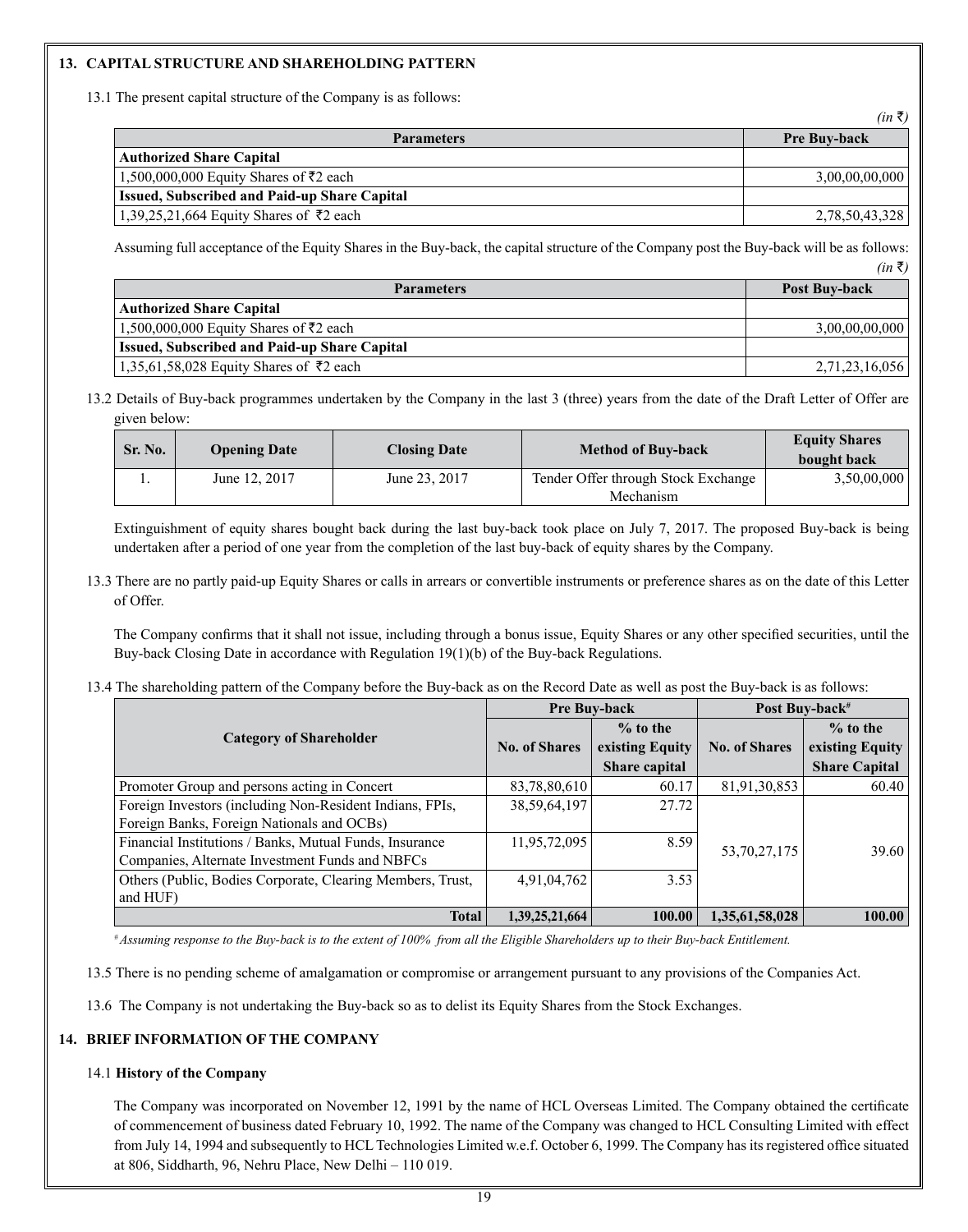The Equity Shares of the Company are listed on the NSE (Code: HCLTECH) and on the BSE (Code: 532281) since the year 2000.

# **14.2 Overview of the Business**

The Company is a leading global IT services company that helps global enterprises re–imagine and transform their businesses through Digital technology transformation. The Company focuses on providing an integrated portfolio of services underlined by its Mode 1–2–3 growth strategy. Mode 1 encompasses the core services in the areas of Applications, Infrastructure, BPO and Engineering and R&D services, leveraging DRYiCETM Autonomics to transform clients' business and IT landscape, making them 'lean' and 'agile'. Mode 2 focuses on experience–centric and outcome–oriented integrated offerings of Digital & Analytics, IoT WoRKS™, Cloud Native Services and Cybersecurity & GRC services to drive business outcomes and enable enterprise digitalization. Mode 3 strategy is ecosystem–driven, creating innovative IP–partnerships to build products and platforms business.

The Company leverages its global network of integrated co-innovation labs and global delivery capabilities to provide holistic multi– service delivery in key industry verticals including Financial Services, Manufacturing, Telecommunications, Media, Publishing, Entertainment, Retail & CPG, Life Sciences & Healthcare, Oil & Gas, Energy & Utilities, Travel, Transportation & Logistics and Government.

Additionally, the Company has over 10 million sq ft of office space in India including three SEZs in Noida, Bangalore and Chennai and several other leased facilities that house more than 1,00,000 seats. To work in close proximity with its global clients, the Company has set up physical presence in more than 40 countries with about on 2.5 million sq ft of leased space to accommodate more than 20,000 seats.

During April 1, 2017 to March 31, 2018, the Company achieved consolidated revenue from operations of  $\text{\textless}50,56,852$  lacs as per IndAS. The Company registered a growth of 6.31% over consolidated revenue from operations of the previous year (year ending March 31, 2017).

Further, the net profit increased by 1.35% in the current year (year ending March 31, 2018) on the same basis over the same period as above.

| Date of Allotment /<br>Subscription | Number of<br><b>Equity Shares</b> | <b>Face Value per</b><br>Equity Share $(\bar{z})$ | <b>Particulars of Allotment /</b><br>Subscription           | Nature of<br>Consideration | Cumulative<br><b>Number of Equity</b><br><b>Shares</b> |
|-------------------------------------|-----------------------------------|---------------------------------------------------|-------------------------------------------------------------|----------------------------|--------------------------------------------------------|
| November 12, 1991                   | $\overline{7}$                    | 10                                                | Subscription to the<br>Memorandum                           | Cash                       | $\tau$                                                 |
|                                     |                                   |                                                   |                                                             |                            |                                                        |
| September 6, 1994                   | 1,39,50,000                       | 10                                                | Allotment of shares                                         | Cash                       | 1,39,50,007                                            |
| September 30, 1994                  | 9,70,000                          | 10                                                | Allotment of shares                                         | Cash                       | 1,49,20,007                                            |
| November 30, 1994                   | 2,80,000                          | 10                                                | Allotment of shares                                         | Cash                       | 1,52,00,007                                            |
| December 31, 1994                   | 35,80,000                         | 10                                                | Allotment of shares                                         | Cash                       | 1,87,80,007                                            |
| July 20, 1995                       | 20,00,000                         | 10                                                | Allotment of shares                                         | Cash                       | 2,07,80,007                                            |
| February 20, 1996                   | 12,14,744                         | 10                                                | Allotment of shares                                         | Cash                       | 2,19,94,751                                            |
| March 27, 1996                      | 60,00,000                         | 10                                                | Allotment of shares                                         | Cash                       | 2,79,94,751                                            |
| April 12, 1996                      | 15,00,000                         | 10                                                | Allotment of shares                                         | Cash                       | 2,94,94,751                                            |
| June 29, 1996                       | 5,00,000                          | 10                                                | Allotment of shares                                         | Cash                       | 2,99,94,751                                            |
| February 14, 1997                   | 32,00,000                         | 10                                                | Allotment of shares for<br>consideration other than<br>cash | Other than Cash            | 3, 31, 94, 751                                         |
| October 25, 1999                    | 1,65,97,375                       | 4                                                 | Bonus issue of Equity<br>Shares in the ratio of 1:2         | N.A.                       | 4,97,92,126                                            |
| November 1, 1999                    |                                   | 4                                                 | Split of the face value from<br>₹10 to ₹4 per Equity Share  | N.A.                       | 12,44,80,313                                           |
| December 24, 1999                   | 1,42,00,000                       | 4                                                 | Allotment of shares pursuant<br>to the initial public offer | Cash                       | 13,86,80,313                                           |
| January 7, 2000                     | 5,89,414                          | 4                                                 | Allotment under ESOP                                        | Cash                       | 13,92,69,727                                           |
| March 30, 2000                      | 4,93,804                          | 4                                                 | Allotment under ESOP                                        | Cash                       | 13,97,63,531                                           |
| July 27, 2000                       | 2,50,614                          | 4                                                 | Allotment under ESOP                                        | Cash                       | 14,00,14,145                                           |
| September 1, 2000                   | 32,931                            | 4                                                 | Allotment under ESOP                                        | Cash                       | 14,00,47,076                                           |
| September 29, 2000                  | 51,282                            | 4                                                 | Allotment under ESOP                                        | Cash                       | 14,00,98,358                                           |
| November 1, 2000                    | 12,78,867                         | 4                                                 | Allotment under ESOP                                        | Cash                       | 14, 13, 77, 225                                        |

# 14.3 **Details of changes in share capital of the Company since incorporation is as follows:**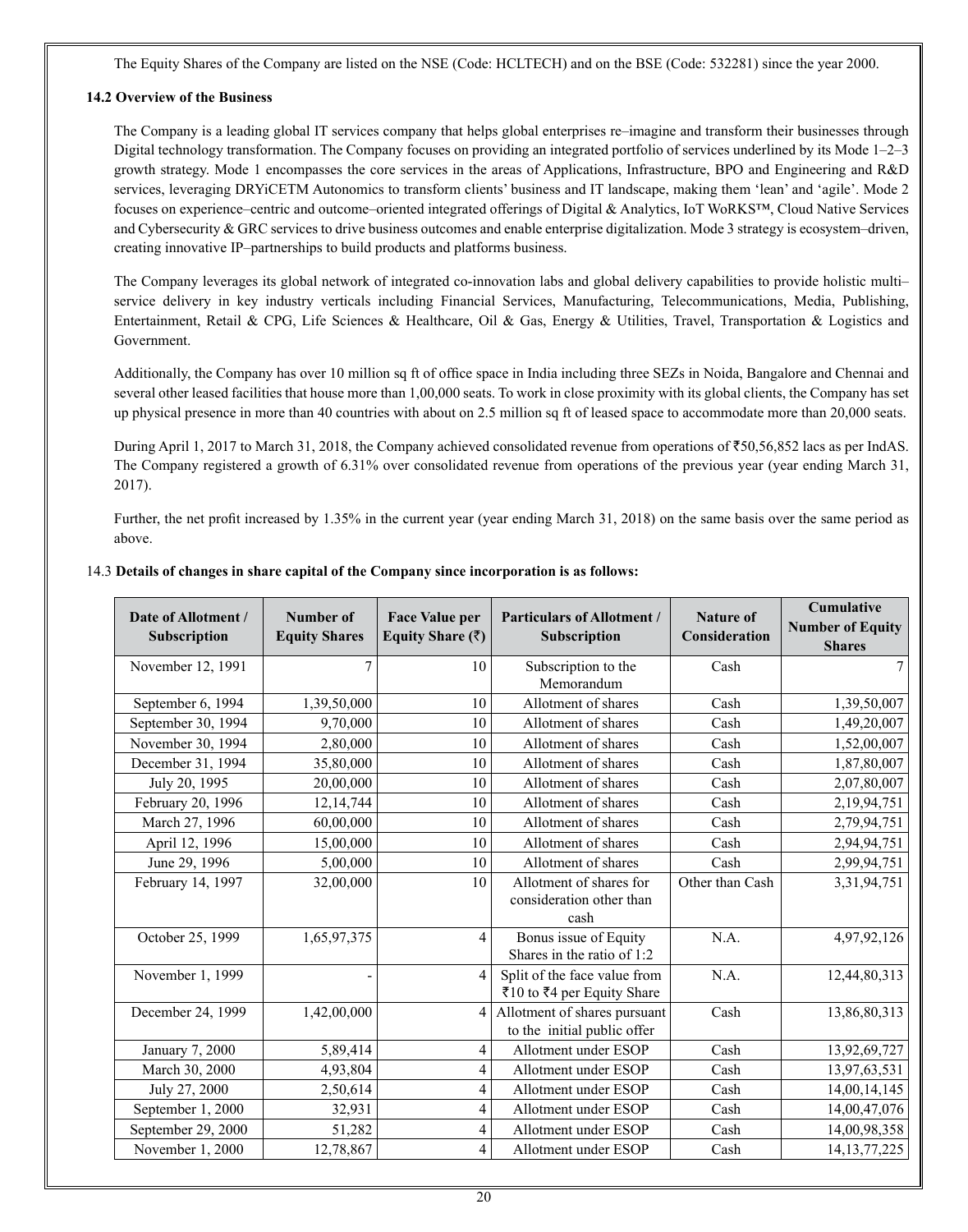| Date of Allotment /<br>Subscription | <b>Number of</b><br><b>Equity Shares</b> | <b>Face Value per</b><br>Equity Share $(\bar{z})$ | <b>Particulars of Allotment /</b><br>Subscription                  | <b>Nature of</b><br>Consideration | Cumulative<br><b>Number of Equity</b><br><b>Shares</b> |
|-------------------------------------|------------------------------------------|---------------------------------------------------|--------------------------------------------------------------------|-----------------------------------|--------------------------------------------------------|
| December 4, 2000                    | 2,48,690                                 | 4                                                 | Allotment under ESOP                                               | Cash                              | 14, 16, 25, 915                                        |
| December 12, 2000                   |                                          | $\overline{c}$                                    | Split of face value from $\overline{z}4$<br>to ₹2 per Equity Share | N.A.                              | 28, 32, 51, 830                                        |
| January 3, 2001                     | 8,87,728                                 | $\sqrt{2}$                                        | Allotment under ESOP                                               | Cash                              | 28,41,39,558                                           |
| February 16, 2001                   | 4,94,708                                 | $\overline{2}$                                    | Allotment under ESOP                                               | Cash                              | 28,46,34,266                                           |
| May 4, 2001                         | 2,85,442                                 | $\overline{2}$                                    | Allotment under ESOP                                               | Cash                              | 28,49,19,708                                           |
| July 2, 2001                        | 90,278                                   | $\overline{2}$                                    | Allotment under ESOP                                               | Cash                              | 28,50,09,986                                           |
| September 12, 2001                  | 2,19,038                                 | $\overline{2}$                                    | Allotment under ESOP                                               | Cash                              | 28,52,29,024                                           |
| October 22, 2001                    | 18,454                                   | $\overline{2}$                                    | Allotment under ESOP                                               | Cash                              | 28,52,47,478                                           |
| November 12, 2001                   | 46,736                                   | $\overline{2}$                                    | Allotment under ESOP                                               | Cash                              | 28,52,94,214                                           |
| December 6, 2001                    | 1,22,708                                 | $\overline{c}$                                    | Allotment under ESOP                                               | Cash                              | 28,54,16,922                                           |
| January 14, 2002                    | 9,30,346                                 | $\overline{c}$                                    | Allotment under ESOP                                               | Cash                              | 28, 63, 47, 268                                        |
| February 5, 2002                    | 3,98,446                                 | $\overline{c}$                                    | Allotment under ESOP                                               | Cash                              | 28,67,45,714                                           |
| March 4, 2002                       | 2,63,436                                 | $\overline{c}$                                    | Allotment under ESOP                                               | Cash                              | 28,70,09,150                                           |
| April 11, 2002                      | 4,51,582                                 | $\overline{c}$                                    | Allotment under ESOP                                               | Cash                              | 28,74,60,732                                           |
| May 3, 2002                         | 1,96,226                                 | $\sqrt{2}$                                        | Allotment under ESOP                                               | Cash                              | 28,76,56,958                                           |
| June 11, 2002                       | 2,27,332                                 | $\overline{c}$                                    | Allotment under ESOP                                               | Cash                              | 28,78,84,290                                           |
| July 8, 2002                        | 1,04,366                                 | $\overline{c}$                                    | Allotment under ESOP                                               | Cash                              | 28,79,88,656                                           |
| August 12, 2002                     | 1,68,232                                 | $\overline{c}$                                    | Allotment under ESOP                                               | Cash                              | 28,81,56,888                                           |
| September 2, 2002                   | 30,978                                   | $\overline{c}$                                    | Allotment under ESOP                                               | Cash                              | 28,81,87,866                                           |
| October 8, 2002                     | 17,590                                   | $\overline{c}$                                    | Allotment under ESOP                                               | Cash                              | 28,82,05,456                                           |
| November 25, 2002                   | 86,474                                   | $\overline{c}$                                    | Allotment under ESOP                                               | Cash                              | 28,82,91,930                                           |
| December 10, 2002                   | 40,382                                   | $\overline{c}$                                    | Allotment under ESOP                                               | Cash                              | 28, 83, 32, 312                                        |
| January 8, 2003                     | 31,746                                   | $\overline{c}$                                    | Allotment under ESOP                                               | Cash                              | 28,83,64,058                                           |
| February 5, 2003                    | 35,982                                   | $\overline{c}$                                    | Allotment under ESOP                                               | Cash                              | 28,84,00,040                                           |
| March 3, 2003                       | 28,698                                   | $\mathbf 2$                                       | Allotment under ESOP                                               | Cash                              | 28, 84, 28, 738                                        |
| April 8, 2003                       | 6,200                                    | $\overline{c}$                                    | Allotment under ESOP                                               | Cash                              | 28, 84, 34, 938                                        |
| May 2, 2003                         | 1,700                                    | $\overline{c}$                                    | Allotment under ESOP                                               | Cash                              | 28, 84, 36, 638                                        |
| August 30, 2003                     | 70,90,990                                | $\overline{c}$                                    | Allotment of Equity Shares                                         | Other than Cash                   | 29,55,27,628                                           |
|                                     |                                          |                                                   | pursuant to Scheme of<br>Arrangement                               |                                   |                                                        |
| December 22, 2003                   | 70,732                                   | $\overline{c}$                                    | Allotment under ESOP                                               | Cash                              | 29,55,98,360                                           |
| January 22, 2004                    | 55,454                                   | $\mathbf 2$                                       | Allotment under ESOP                                               | Cash                              | 29,56,53,814                                           |
| February 6, 2004                    | 56,434                                   | $\mathbf 2$                                       | Allotment under ESOP                                               | Cash                              | 29,57,10,248                                           |
| February 25, 2004                   | 1,22,816                                 | $\boldsymbol{2}$                                  | Allotment under ESOP                                               | Cash                              | 29,58,33,064                                           |
| March 23, 2004                      | 36,492                                   | $\sqrt{2}$                                        | Allotment under ESOP                                               | Cash                              | 29,58,69,556                                           |
| March 29, 2004                      | 25,104                                   | $\sqrt{2}$                                        | Allotment under ESOP                                               | Cash                              | 29,58,94,660                                           |
| April 28, 2004                      | 13,100                                   | $\sqrt{2}$                                        | Allotment under ESOP                                               | Cash                              | 29,59,07,760                                           |
| May 26, 2004                        | 1,22,790                                 | $\sqrt{2}$                                        | Allotment under ESOP                                               | Cash                              | 29,60,30,550                                           |
| June 21, 2004                       | 49,888                                   | $\sqrt{2}$                                        | Allotment under ESOP                                               | Cash                              | 29,60,80,438                                           |
| July 8, 2004                        | 2,590                                    | $\boldsymbol{2}$                                  | Allotment under ESOP                                               | Cash                              | 29,60,83,028                                           |
| August 4, 2004                      | 2,29,300                                 | $\sqrt{2}$                                        | Allotment under ESOP                                               | Cash                              | 29, 63, 12, 328                                        |
| August 18, 2004                     | 19,994                                   | $\sqrt{2}$                                        | Allotment under ESOP                                               | Cash                              | 29,63,32,322                                           |
| September 28, 2004                  | 1,46,492                                 | $\sqrt{2}$                                        | Allotment under ESOP                                               | Cash                              | 29,64,78,814                                           |
| October 21, 2004                    | 1,77,075                                 | $\sqrt{2}$                                        | Allotment under ESOP                                               | Cash                              | 29,66,55,889                                           |
| October 28, 2004                    | 4,34,350                                 | $\boldsymbol{2}$                                  | Allotment under ESOP                                               | Cash                              | 29,70,90,239                                           |
| November 19, 2004                   | 2,64,846                                 | $\boldsymbol{2}$                                  | Allotment under ESOP                                               | Cash                              | 29,73,55,085                                           |
| December 1, 2004                    | 2,11,186                                 | $\sqrt{2}$                                        | Allotment under ESOP                                               | Cash                              | 29,75,66,271                                           |
| December 20, 2004                   | 2,96,008                                 | $\sqrt{2}$                                        | Allotment under ESOP                                               | Cash                              | 29,78,62,279                                           |
| December 28, 2004                   | 1,93,58,989                              | $\overline{c}$                                    | Preferential allotment of<br><b>Equity Shares</b>                  | Other than cash                   | 31,72,21,268                                           |
| January 5, 2005                     | 2,58,208                                 | $\sqrt{2}$                                        | Allotment under ESOP                                               | Cash                              | 31,74,79,476                                           |
| January 17, 2005                    | 1,54,400                                 | $\sqrt{2}$                                        | Allotment under ESOP                                               | Cash                              | 31,76,33,876                                           |
|                                     |                                          |                                                   |                                                                    |                                   |                                                        |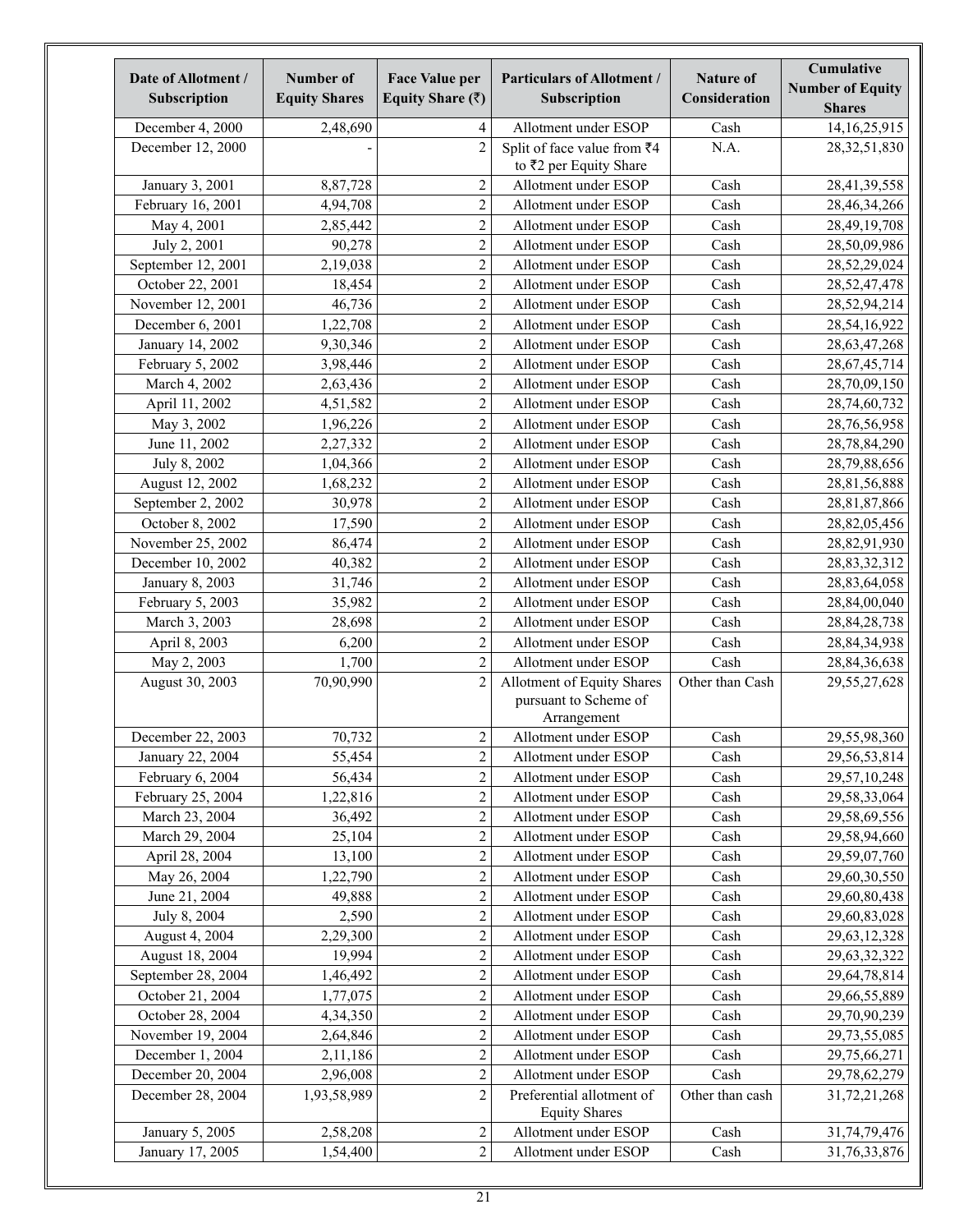| Date of Allotment /<br>Subscription | Number of<br><b>Equity Shares</b> | <b>Face Value per</b><br>Equity Share $(\bar{z})$ | <b>Particulars of Allotment /</b><br>Subscription   | <b>Nature of</b><br>Consideration | Cumulative<br><b>Number of Equity</b><br><b>Shares</b> |
|-------------------------------------|-----------------------------------|---------------------------------------------------|-----------------------------------------------------|-----------------------------------|--------------------------------------------------------|
| February 3, 2005                    | 1,55,896                          | 2                                                 | Allotment under ESOP                                | Cash                              | 31,77,89,772                                           |
| February 23, 2005                   | 2,08,462                          | $\overline{c}$                                    | Allotment under ESOP                                | Cash                              | 31,79,98,234                                           |
| March 17, 2005                      | 1,55,138                          | $\overline{c}$                                    | Allotment under ESOP                                | Cash                              | 31,81,53,372                                           |
| April 1, 2005                       | 2,01,524                          | $\overline{c}$                                    | Allotment under ESOP                                | Cash                              | 31,83,54,896                                           |
| April 15, 2005                      | 1,20,684                          | $\overline{c}$                                    | Allotment under ESOP                                | Cash                              | 31,84,75,580                                           |
| May 3, 2005                         | 1,66,918                          | $\overline{c}$                                    | Allotment under ESOP                                | Cash                              | 31,86,42,498                                           |
| May 19, 2005                        | 1,34,378                          | $\overline{c}$                                    | Allotment under ESOP                                | Cash                              | 31,87,76,876                                           |
| June 7, 2005                        | 98,122                            | $\overline{c}$                                    | Allotment under ESOP                                | Cash                              | 31,88,74,998                                           |
| June 17, 2005                       | 1,52,754                          | $\overline{2}$                                    | Allotment under ESOP                                | Cash                              | 31,90,27,752                                           |
| June 29, 2005                       | 1,87,032                          | $\overline{2}$                                    | Allotment under ESOP                                | Cash                              | 31,92,14,784                                           |
| July 21, 2005                       | 2,50,298                          | $\overline{2}$                                    | Allotment under ESOP                                | Cash                              | 31,94,65,082                                           |
| August 5, 2005                      | 2,31,902                          | $\overline{c}$                                    | Allotment under ESOP                                | Cash                              | 31,96,96,984                                           |
| August 16, 2005                     | 2,81,424                          | $\overline{c}$                                    | Allotment under ESOP                                | Cash                              | 31,99,78,408                                           |
| October 25, 2005                    | 2,63,126                          | $\overline{c}$                                    | Allotment under ESOP                                | Cash                              | 32,02,41,534                                           |
| November 23, 2005                   | 2,18,744                          | $\overline{c}$                                    | Allotment under ESOP                                | Cash                              | 32,04,60,278                                           |
| November 29, 2005                   | 7,97,966                          | $\overline{c}$                                    | Allotment under ESOP                                | Cash                              | 32, 12, 58, 244                                        |
| December 5, 2005                    | 90,878                            | $\overline{2}$                                    | Allotment under ESOP                                | Cash                              | 32, 13, 49, 122                                        |
| December 21, 2005                   | 2,81,740                          | $\overline{2}$                                    | Allotment under ESOP                                | Cash                              | 32,16,30,862                                           |
| January 6, 2006                     | 2,48,566                          | $\overline{c}$                                    | Allotment under ESOP                                | Cash                              | 32, 18, 79, 428                                        |
| January 30, 2006                    | 1,56,802                          | $\overline{2}$                                    | Allotment under ESOP                                | Cash                              | 32,20,36,230                                           |
| February 6, 2006                    | 1,39,654                          | $\overline{c}$                                    | Allotment under ESOP                                | Cash                              | 32, 21, 75, 884                                        |
| February 21, 2006                   | 2,39,612                          | $\boldsymbol{2}$                                  | Allotment under ESOP                                | Cash                              | 32,24,15,496                                           |
| March 13, 2006                      | 1,56,020                          | $\overline{c}$                                    | Allotment under ESOP                                | Cash                              | 32,25,71,516                                           |
| March 29, 2006                      | 2,19,544                          | $\boldsymbol{2}$                                  | Allotment under ESOP                                | Cash                              | 32,27,91,060                                           |
| April 19, 2006                      | 2,33,616                          | $\overline{2}$                                    | Allotment under ESOP                                | Cash                              | 32,30,24,676                                           |
| May 5, 2006                         | 1,20,492                          | $\overline{2}$                                    | Allotment under ESOP                                | Cash                              | 32, 31, 45, 168                                        |
| May 25, 2006                        | 1,44,612                          | $\overline{2}$                                    | Allotment under ESOP                                | Cash                              | 32, 32, 89, 780                                        |
| June 21, 2006                       | 1,52,570                          | $\overline{c}$                                    | Allotment under ESOP                                | Cash                              | 32, 34, 42, 350                                        |
| July 4, 2006                        | 54,518                            | $\overline{c}$                                    | Allotment under ESOP                                | Cash                              | 32,34,96,868                                           |
| July 21, 2006                       | 91,564                            | $\overline{2}$                                    | Allotment under ESOP                                | Cash                              | 32, 35, 88, 432                                        |
| August 14, 2006                     | 88,400                            | $\overline{2}$                                    | Allotment under ESOP                                | Cash                              | 32, 36, 76, 832                                        |
| August 22, 2006                     | 1,87,480                          | $\overline{c}$                                    | Allotment under ESOP                                | Cash                              | 32, 38, 64, 312                                        |
| September 14, 2006                  | 1,11,898                          | $\overline{c}$                                    | Allotment under ESOP                                | Cash                              | 32, 39, 76, 210                                        |
| September 29, 2006                  | 1,73,578                          | $\overline{c}$                                    | Allotment under ESOP                                | Cash                              | 32,41,49,788                                           |
| October 27, 2006                    | 93,268                            | $\overline{c}$                                    | Allotment under ESOP                                | Cash                              | 32,42,43,056                                           |
| November 10, 2006                   | 1,32,148                          | $\overline{c}$                                    | Allotment under ESOP                                | Cash                              | 32, 43, 75, 204                                        |
| November 23, 2006                   | 1,95,732                          | $\overline{c}$                                    | Allotment under ESOP                                | Cash                              | 32,45,70,936                                           |
| December 22, 2006                   | 1,74,812                          | $\overline{c}$                                    | Allotment under ESOP                                | Cash                              | 32,47,45,748                                           |
| January 8, 2007                     | 2,52,990                          | $\overline{c}$                                    | Allotment under ESOP                                | Cash                              | 32,49,98,738                                           |
| February 1, 2007                    | 89,498                            | $\overline{c}$                                    | Allotment under ESOP                                | Cash                              | 32,50,88,236                                           |
| February 12, 2007                   | 1,25,230                          | $\overline{2}$                                    | Allotment under ESOP                                | Cash                              | 32,52,13,466                                           |
| February 21, 2007                   | 1,38,882                          | $\overline{c}$                                    | Allotment under ESOP                                | Cash                              | 32,53,52,348                                           |
| March 6, 2007                       | 1,01,570                          | $\overline{c}$                                    | Allotment under ESOP                                | Cash                              | 32,54,53,918                                           |
| March 17, 2007                      | 32,54,53,918                      | $\overline{2}$                                    | Bonus issue of Equity<br>Shares in the ratio of 1:1 | Other than Cash                   | 65,09,07,836                                           |
| March 27, 2007                      | 60,80,052                         | $\overline{c}$                                    | Allotment under ESOP                                | Cash                              | 65, 69, 87, 888                                        |
| March 31, 2007                      | 66,95,228                         | $\overline{c}$                                    | Allotment under ESOP                                | Cash                              | 66, 36, 83, 116                                        |
| July 24, 2007                       | 31,520                            | $\overline{2}$                                    | Allotment under ESOP                                | Cash                              | 66, 37, 14, 636                                        |
| September 24, 2007                  | 60,488                            | $\overline{c}$                                    | Allotment under ESOP                                | Cash                              | 66, 37, 75, 124                                        |
| November 29, 2007                   | 33,700                            | $\overline{c}$                                    | Allotment under ESOP                                | Cash                              | 66, 38, 08, 824                                        |
| January 7, 2008                     | 4,72,268                          | $\overline{c}$                                    | Allotment under ESOP                                | Cash                              | 66,42,81,092                                           |
| February 7, 2008                    | 3,77,780                          | $\overline{c}$                                    | Allotment under ESOP                                | Cash                              | 66, 46, 58, 872                                        |
| February 21, 2008                   | 3,46,004                          | $\overline{2}$                                    | Allotment under ESOP                                | Cash                              | 66,50,04,876                                           |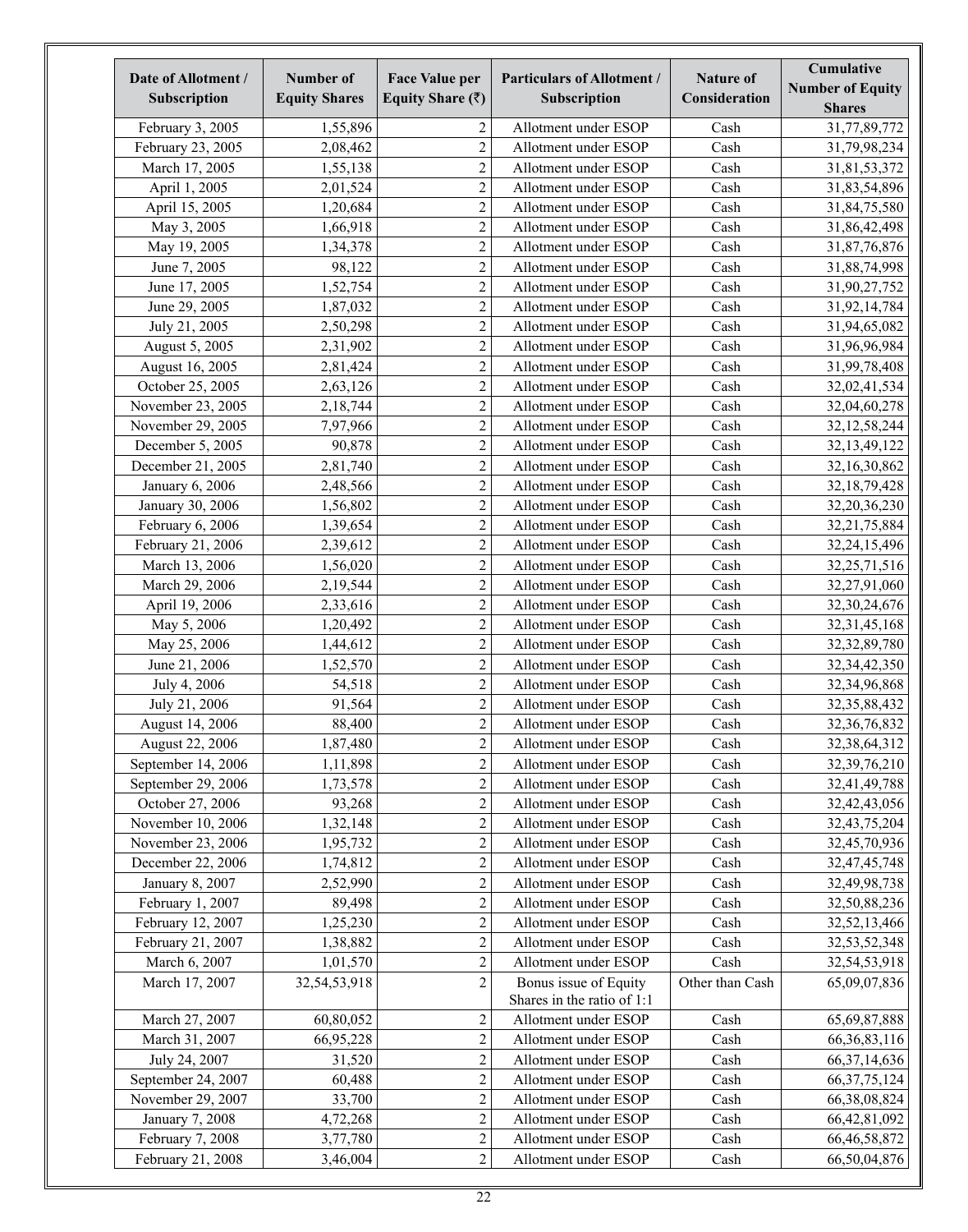| Date of Allotment /<br>Subscription | Number of<br><b>Equity Shares</b> | <b>Face Value per</b><br>Equity Share $(\bar{z})$ | <b>Particulars of Allotment /</b><br>Subscription | <b>Nature of</b><br>Consideration | Cumulative<br><b>Number of Equity</b><br><b>Shares</b> |
|-------------------------------------|-----------------------------------|---------------------------------------------------|---------------------------------------------------|-----------------------------------|--------------------------------------------------------|
| March 7, 2008                       | 1,38,892                          | 2                                                 | Allotment under ESOP                              | Cash                              | 66,51,43,768                                           |
| April 23, 2008                      | 50,200                            | $\overline{c}$                                    | Allotment under ESOP                              | Cash                              | 66,51,93,968                                           |
| April 29, 2008                      | 1,47,452                          | $\overline{c}$                                    | Allotment under ESOP                              | Cash                              | 66,53,41,420                                           |
| May 16, 2008                        | 3,34,440                          | $\overline{c}$                                    | Allotment under ESOP                              | Cash                              | 66, 56, 75, 860                                        |
| June 10, 2008                       | 3,36,480                          | $\overline{c}$                                    | Allotment under ESOP                              | Cash                              | 66,60,12,340                                           |
| June 20, 2008                       | 3,27,932                          | $\overline{c}$                                    | Allotment under ESOP                              | Cash                              | 66, 63, 40, 272                                        |
| August 19, 2008                     | 4,39,368                          | $\overline{c}$                                    | Allotment under ESOP                              | Cash                              | 66, 67, 79, 640                                        |
| August 27, 2008                     | 17,56,536                         | $\overline{c}$                                    | Allotment under ESOP                              | Cash                              | 66,85,36,176                                           |
| September 24, 2008                  | 1,45,644                          | $\overline{c}$                                    | Allotment under ESOP                              | Cash                              | 66,86,81,820                                           |
| October 17, 2008                    | 5,81,852                          | $\overline{c}$                                    | Allotment under ESOP                              | Cash                              | 66,92,63,672                                           |
| November 21, 2008                   | 1,21,320                          | $\overline{c}$                                    | Allotment under ESOP                              | Cash                              | 66,93,84,992                                           |
| December 23, 2008                   | 2,77,056                          | $\overline{c}$                                    | Allotment under ESOP                              | Cash                              | 66,96,62,048                                           |
| January 21, 2009                    | 87,008                            | $\overline{c}$                                    | Allotment under ESOP                              | Cash                              | 66,97,49,056                                           |
| March 3, 2009                       | 12,800                            | $\overline{c}$                                    | Allotment under ESOP                              | Cash                              | 66,97,61,856                                           |
| April 6, 2009                       | 12,956                            | $\overline{c}$                                    | Allotment under ESOP                              | Cash                              | 66, 97, 74, 812                                        |
| April 16, 2009                      | 66,500                            | $\overline{c}$                                    | Allotment under ESOP                              | Cash                              | 66,98,41,312                                           |
| June 9, 2009                        | 2,80,388                          | $\overline{c}$                                    | Allotment under ESOP                              | Cash                              | 67,01,21,700                                           |
| June 29, 2009                       | 1,34,900                          | $\overline{c}$                                    | Allotment under ESOP                              | Cash                              | 67,02,56,600                                           |
| September 4, 2009                   | 10,00,000                         | $\overline{c}$                                    | Allotment under ESOP                              | Cash                              | 67,12,56,600                                           |
| October 9, 2009                     | 6,73,804                          | $\overline{c}$                                    | Allotment under ESOP                              | Cash                              | 67,19,30,404                                           |
| November 9, 2009                    | 6,55,088                          | $\overline{c}$                                    | Allotment under ESOP                              | Cash                              | 67,25,85,492                                           |
| November 27, 2009                   | 5,24,284                          | $\overline{c}$                                    | Allotment under ESOP                              | Cash                              | 67, 31, 09, 776                                        |
| December 21, 2009                   | 3,96,156                          | $\overline{c}$                                    | Allotment under ESOP                              | Cash                              | 67, 35, 05, 932                                        |
| January 14, 2010                    | 5,78,060                          | $\overline{c}$                                    | Allotment under ESOP                              | Cash                              | 67,40,83,992                                           |
| January 21, 2010                    | 4,13,992                          | $\overline{c}$                                    | Allotment under ESOP                              | Cash                              | 67,44,97,984                                           |
| February 18, 2010                   | 8,84,560                          | $\overline{c}$                                    | Allotment under ESOP                              | Cash                              | 67, 53, 82, 544                                        |
| March 12, 2010                      | 7,25,684                          | $\overline{c}$                                    | Allotment under ESOP                              | Cash                              | 67,61,08,228                                           |
| April 5, 2010                       | 3,77,044                          | $\overline{c}$                                    | Allotment under ESOP                              | Cash                              | 67, 64, 85, 272                                        |
| April 19, 2010                      | 4,25,448                          | $\overline{c}$                                    | Allotment under ESOP                              | Cash                              | 67,69,10,720                                           |
| May 7, 2010                         | 5,88,600                          | $\overline{c}$                                    | Allotment under ESOP                              | Cash                              | 67,74,99,320                                           |
| June 30, 2010                       | 12,84,492                         | $\overline{c}$                                    | Allotment under ESOP                              | Cash                              | 67,87,83,812                                           |
| August 6, 2010                      | 5,20,544                          | $\overline{c}$                                    | Allotment under ESOP                              | Cash                              | 67,93,04,356                                           |
| August 30, 2010                     | 84,320                            | $\overline{c}$                                    | Allotment under ESOP                              | Cash                              | 67,93,88,676                                           |
| September 9, 2010                   | 6,09,916                          | $\overline{\mathbf{c}}$                           | Allotment under ESOP                              | Cash                              | 67,99,98,592                                           |
| October 12, 2010                    | 22,83,756                         | $\overline{c}$                                    | Allotment under ESOP                              | Cash                              | 68, 22, 82, 348                                        |
| November 4, 2010                    | 7,87,676                          | $\overline{c}$                                    | Allotment under ESOP                              | Cash                              | 68, 30, 70, 024                                        |
| December 7, 2010                    | 5,27,468                          | $\overline{c}$                                    | Allotment under ESOP                              | Cash                              | 68, 35, 97, 492                                        |
| December 18, 2010                   | 76,392                            | $\overline{c}$                                    | Allotment under ESOP                              | Cash                              | 68, 36, 73, 884                                        |
| December 22, 2010                   | 3,91,764                          | $\overline{c}$                                    | Allotment under ESOP                              | Cash                              | 68,40,65,648                                           |
| January 14, 2011                    | 4,88,560                          | $\overline{c}$                                    | Allotment under ESOP                              | Cash                              | 68, 45, 54, 208                                        |
| February 3, 2011                    | 2,59,032                          | $\overline{c}$                                    | Allotment under ESOP                              | Cash                              | 68, 48, 13, 240                                        |
| February 22, 2011                   | 3,71,460                          | $\overline{c}$                                    | Allotment under ESOP                              | Cash                              | 68,51,84,700                                           |
| March 4, 2011                       | 5,42,924                          | $\overline{c}$                                    | Allotment under ESOP                              | Cash                              | 68, 57, 27, 624                                        |
| April 27, 2011                      | 14,70,596                         | $\overline{c}$                                    | Allotment under ESOP                              | Cash                              | 68,71,98,220                                           |
| May 10, 2011                        | 2,64,356                          | $\overline{c}$                                    | Allotment under ESOP                              | Cash                              | 68,74,62,576                                           |
| May 26, 2011                        | 2,54,020                          | $\overline{c}$                                    | Allotment under ESOP                              | Cash                              | 68,77,16,596                                           |
| June 3, 2011                        | 2,93,672                          | $\overline{c}$                                    | Allotment under ESOP                              | Cash                              | 68,80,10,268                                           |
| June 23, 2011                       | 3,33,252                          | $\overline{c}$                                    | Allotment under ESOP                              | Cash                              | 68, 83, 43, 520                                        |
| June 30, 2011                       | 3,45,004                          | $\overline{c}$                                    | Allotment under ESOP                              | Cash                              | 68, 86, 88, 524                                        |
| August 11, 2011                     | 6,88,612                          | $\overline{c}$                                    | Allotment under ESOP                              | Cash                              | 68, 93, 77, 136                                        |
| September 2, 2011                   | 2,02,120                          | $\overline{c}$                                    | Allotment under ESOP                              | Cash                              | 68, 95, 79, 256                                        |
| September 16, 2011                  | 2,18,276                          | $\overline{c}$                                    | Allotment under ESOP                              | Cash                              | 68,97,97,532                                           |
| October 20, 2011                    | 3,42,088                          | $\overline{c}$                                    | Allotment under ESOP                              | Cash                              | 69,01,39,620                                           |
|                                     |                                   |                                                   |                                                   |                                   |                                                        |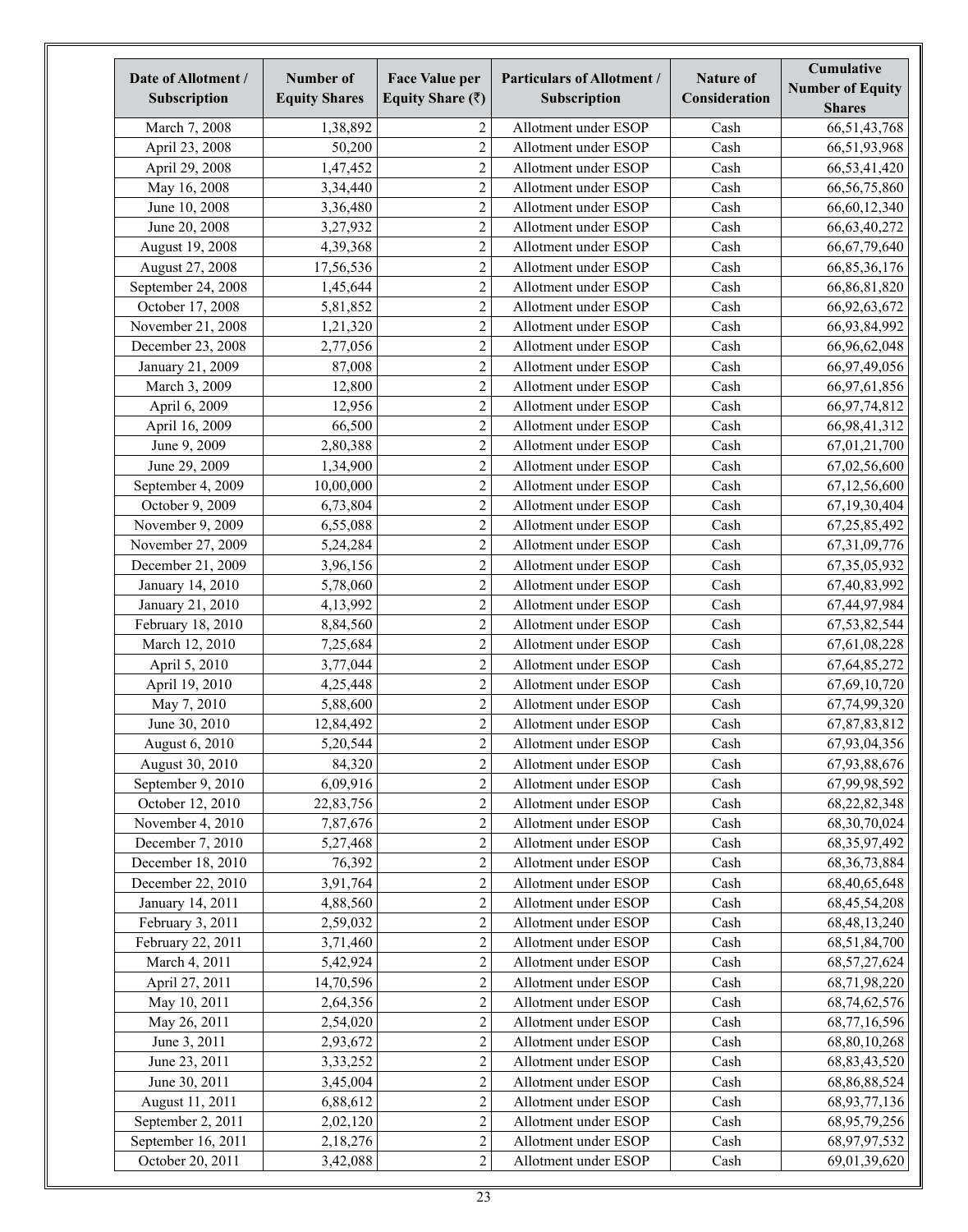| November 17, 2011<br>2<br>Allotment under ESOP<br>Cash<br>69,05,59,952<br>4,20,332<br>$\overline{c}$<br>December 12, 2011<br>2,08,932<br>Cash<br>Allotment under ESOP<br>69,07,68,884<br>$\overline{2}$<br>January 19, 2012<br>Cash<br>12,06,340<br>Allotment under ESOP<br>69, 19, 75, 224<br>$\overline{2}$<br>February 20, 2012<br>2,05,488<br>Allotment under ESOP<br>Cash<br>69,21,80,712<br>$\overline{2}$<br>March 22, 2012<br>Allotment under ESOP<br>Cash<br>1,57,820<br>69, 23, 38, 532<br>$\overline{c}$<br>Cash<br>April 12, 2012<br>2,97,928<br>Allotment under ESOP<br>69,26,36,460<br>$\overline{c}$<br>Cash<br>May 8, 2012<br>Allotment under ESOP<br>1,32,440<br>69,27,68,900<br>$\overline{c}$<br>May 25, 2012<br>Allotment under ESOP<br>Cash<br>1,85,636<br>69,29,54,536<br>$\overline{c}$<br>June 14, 2012<br>Allotment under ESOP<br>Cash<br>1,57,780<br>69, 31, 12, 316<br>$\overline{2}$<br>June 29, 2012<br>Allotment under ESOP<br>Cash<br>1,71,160<br>69, 32, 83, 476<br>$\overline{2}$<br>Cash<br>August 8, 2012<br>3,36,496<br>Allotment under ESOP<br>69, 36, 19, 972<br>$\overline{c}$<br>September 11, 2012<br>Allotment under ESOP<br>Cash<br>4,10,912<br>69,40,30,884<br>$\overline{c}$<br>Cash<br>October 25, 2012<br>2,12,400<br>Allotment under ESOP<br>69, 42, 43, 284<br>$\boldsymbol{2}$<br>November 20, 2012<br>1,27,636<br>Allotment under ESOP<br>Cash<br>69,43,70,920<br>$\overline{c}$<br>Cash<br>December 19, 2012<br>1,90,900<br>Allotment under ESOP<br>69,45,61,820<br>$\overline{2}$<br>Allotment under ESOP<br>Cash<br>February 6, 2013<br>1,75,860<br>69,47,37,680<br>$\overline{c}$<br>Cash<br>February 21, 2013<br>Allotment under ESOP<br>69,49,31,380<br>1,93,700<br>$\overline{c}$<br>Cash<br>March 20, 2013<br>Allotment under ESOP<br>69,61,18,040<br>11,86,660<br>$\overline{c}$<br>Allotment under ESOP<br>Cash<br>May 7, 2013<br>3,77,140<br>69,64,95,180<br>$\overline{c}$<br>Allotment of Equity Shares<br>May 31, 2013<br>10,125<br>Other than Cash<br>69,65,05,305<br>pursuant to scheme of<br>arrangement<br>June 6, 2013<br>$\overline{c}$<br>Allotment under ESOP<br>Cash<br>1,42,080<br>69,66,47,385<br>$\boldsymbol{2}$<br>June 26, 2013<br>Allotment under ESOP<br>Cash<br>2,22,472<br>69,68,69,857<br>$\boldsymbol{2}$<br>August 12, 2013<br>Allotment under ESOP<br>Cash<br>1,95,928<br>69,70,65,785<br>$\overline{c}$<br>September 10, 2013<br>Allotment under ESOP<br>Cash<br>7,29,684<br>69,77,95,469<br>$\overline{c}$<br>October 3, 2013<br>Allotment under ESOP<br>Cash<br>4,46,728<br>69, 82, 42, 197<br>$\overline{c}$<br>Cash<br>October 14, 2013<br>38,500<br>Allotment under ESOP<br>69,82,80,697<br>$\overline{c}$<br>November 4, 2013<br>77,780<br>Allotment under ESOP<br>Cash<br>69,83,58,477<br>$\overline{2}$<br>November 10, 2013<br>Cash<br>69,960<br>Allotment under ESOP<br>69, 84, 28, 437<br>$\overline{c}$<br>November 26, 2013<br>Cash<br>2,86,788<br>Allotment under ESOP<br>69, 87, 15, 225<br>$\overline{c}$<br>December 13, 2013<br>1,10,040<br>Allotment under ESOP<br>Cash<br>69, 88, 25, 265<br>$\overline{c}$<br>January 8, 2014<br>1,31,380<br>Allotment under ESOP<br>Cash<br>69,89,56,645<br>$\overline{c}$<br>69,90,77,225<br>1,20,580<br>January 17, 2014<br>Cash<br>Allotment under ESOP<br>$\overline{c}$<br>February 4, 2014<br>1,22,288<br>69,91,99,513<br>Allotment under ESOP<br>Cash<br>$\overline{c}$<br>February 13, 2014<br>32,420<br>Cash<br>Allotment under ESOP<br>69,92,31,933<br>$\overline{c}$<br>94,900<br>Cash<br>March 5, 2014<br>Allotment under ESOP<br>69,93,26,833<br>$\sqrt{2}$<br>97,344<br>March 24, 2014<br>Allotment under ESOP<br>Cash<br>69,94,24,177<br>$\sqrt{2}$<br>63,280<br>Cash<br>April 3, 2014<br>Allotment under ESOP<br>69,94,87,457<br>$\overline{c}$<br>April 24, 2014<br>1,15,820<br>Allotment under ESOP<br>Cash<br>69,96,03,277<br>$\overline{c}$<br>May 2, 2014<br>74,084<br>Allotment under ESOP<br>Cash<br>69,96,77,361<br>$\overline{c}$<br>45,860<br>May 21, 2014<br>Allotment under ESOP<br>Cash<br>69,97,23,221<br>$\overline{c}$<br>June 16, 2014<br>2,53,160<br>Cash<br>Allotment under ESOP<br>69,99,76,381<br>$\overline{c}$<br>July 9, 2014<br>89,680<br>Cash<br>Allotment under ESOP<br>70,00,66,061<br>$\overline{c}$<br>July 28, 2014<br>4,10,968<br>Cash<br>Allotment under ESOP<br>70,04,77,029<br>$\overline{c}$<br>August 26, 2014<br>6,58,124<br>Cash<br>Allotment under ESOP<br>70, 11, 35, 153<br>$\overline{c}$<br>September 22, 2014<br>Allotment under ESOP<br>Cash<br>1,68,460<br>70,13,03,613<br>$\overline{2}$<br>October 1, 2014<br>15,600<br>Allotment under ESOP<br>Cash<br>70, 13, 19, 213<br>$\overline{c}$<br>October 14, 2014<br>13,720<br>Allotment under ESOP<br>Cash<br>70,13,32,933<br>$\overline{c}$<br>October 29, 2014<br>1,80,924<br>Allotment under ESOP<br>Cash<br>70, 15, 13, 857<br>$\overline{c}$<br>November 12, 2014<br>1,06,780<br>Allotment under ESOP<br>Cash<br>70,16,20,637<br>$\overline{c}$<br>November 28, 2014<br>1,70,660<br>Allotment under ESOP<br>Cash<br>70,17,91,297 | Date of Allotment /<br>Subscription | Number of<br><b>Equity Shares</b> | <b>Face Value per</b><br>Equity Share $(\bar{z})$ | <b>Particulars of Allotment /</b><br>Subscription | <b>Nature of</b><br>Consideration | Cumulative<br><b>Number of Equity</b><br><b>Shares</b> |
|----------------------------------------------------------------------------------------------------------------------------------------------------------------------------------------------------------------------------------------------------------------------------------------------------------------------------------------------------------------------------------------------------------------------------------------------------------------------------------------------------------------------------------------------------------------------------------------------------------------------------------------------------------------------------------------------------------------------------------------------------------------------------------------------------------------------------------------------------------------------------------------------------------------------------------------------------------------------------------------------------------------------------------------------------------------------------------------------------------------------------------------------------------------------------------------------------------------------------------------------------------------------------------------------------------------------------------------------------------------------------------------------------------------------------------------------------------------------------------------------------------------------------------------------------------------------------------------------------------------------------------------------------------------------------------------------------------------------------------------------------------------------------------------------------------------------------------------------------------------------------------------------------------------------------------------------------------------------------------------------------------------------------------------------------------------------------------------------------------------------------------------------------------------------------------------------------------------------------------------------------------------------------------------------------------------------------------------------------------------------------------------------------------------------------------------------------------------------------------------------------------------------------------------------------------------------------------------------------------------------------------------------------------------------------------------------------------------------------------------------------------------------------------------------------------------------------------------------------------------------------------------------------------------------------------------------------------------------------------------------------------------------------------------------------------------------------------------------------------------------------------------------------------------------------------------------------------------------------------------------------------------------------------------------------------------------------------------------------------------------------------------------------------------------------------------------------------------------------------------------------------------------------------------------------------------------------------------------------------------------------------------------------------------------------------------------------------------------------------------------------------------------------------------------------------------------------------------------------------------------------------------------------------------------------------------------------------------------------------------------------------------------------------------------------------------------------------------------------------------------------------------------------------------------------------------------------------------------------------------------------------------------------------------------------------------------------------------------------------------------------------------------------------------------------------------------------------------------------------------------------------------------------------------------------------------------------------------------------------------------------------------------------------------------------------------------------------------------------------------------------------------------------------------------------------------------------------------------------------------------------------------------------------------------------------------------------------------------------------------------------------------------------------------------------------------------------------------------------|-------------------------------------|-----------------------------------|---------------------------------------------------|---------------------------------------------------|-----------------------------------|--------------------------------------------------------|
|                                                                                                                                                                                                                                                                                                                                                                                                                                                                                                                                                                                                                                                                                                                                                                                                                                                                                                                                                                                                                                                                                                                                                                                                                                                                                                                                                                                                                                                                                                                                                                                                                                                                                                                                                                                                                                                                                                                                                                                                                                                                                                                                                                                                                                                                                                                                                                                                                                                                                                                                                                                                                                                                                                                                                                                                                                                                                                                                                                                                                                                                                                                                                                                                                                                                                                                                                                                                                                                                                                                                                                                                                                                                                                                                                                                                                                                                                                                                                                                                                                                                                                                                                                                                                                                                                                                                                                                                                                                                                                                                                                                                                                                                                                                                                                                                                                                                                                                                                                                                                                                                                                    |                                     |                                   |                                                   |                                                   |                                   |                                                        |
|                                                                                                                                                                                                                                                                                                                                                                                                                                                                                                                                                                                                                                                                                                                                                                                                                                                                                                                                                                                                                                                                                                                                                                                                                                                                                                                                                                                                                                                                                                                                                                                                                                                                                                                                                                                                                                                                                                                                                                                                                                                                                                                                                                                                                                                                                                                                                                                                                                                                                                                                                                                                                                                                                                                                                                                                                                                                                                                                                                                                                                                                                                                                                                                                                                                                                                                                                                                                                                                                                                                                                                                                                                                                                                                                                                                                                                                                                                                                                                                                                                                                                                                                                                                                                                                                                                                                                                                                                                                                                                                                                                                                                                                                                                                                                                                                                                                                                                                                                                                                                                                                                                    |                                     |                                   |                                                   |                                                   |                                   |                                                        |
|                                                                                                                                                                                                                                                                                                                                                                                                                                                                                                                                                                                                                                                                                                                                                                                                                                                                                                                                                                                                                                                                                                                                                                                                                                                                                                                                                                                                                                                                                                                                                                                                                                                                                                                                                                                                                                                                                                                                                                                                                                                                                                                                                                                                                                                                                                                                                                                                                                                                                                                                                                                                                                                                                                                                                                                                                                                                                                                                                                                                                                                                                                                                                                                                                                                                                                                                                                                                                                                                                                                                                                                                                                                                                                                                                                                                                                                                                                                                                                                                                                                                                                                                                                                                                                                                                                                                                                                                                                                                                                                                                                                                                                                                                                                                                                                                                                                                                                                                                                                                                                                                                                    |                                     |                                   |                                                   |                                                   |                                   |                                                        |
|                                                                                                                                                                                                                                                                                                                                                                                                                                                                                                                                                                                                                                                                                                                                                                                                                                                                                                                                                                                                                                                                                                                                                                                                                                                                                                                                                                                                                                                                                                                                                                                                                                                                                                                                                                                                                                                                                                                                                                                                                                                                                                                                                                                                                                                                                                                                                                                                                                                                                                                                                                                                                                                                                                                                                                                                                                                                                                                                                                                                                                                                                                                                                                                                                                                                                                                                                                                                                                                                                                                                                                                                                                                                                                                                                                                                                                                                                                                                                                                                                                                                                                                                                                                                                                                                                                                                                                                                                                                                                                                                                                                                                                                                                                                                                                                                                                                                                                                                                                                                                                                                                                    |                                     |                                   |                                                   |                                                   |                                   |                                                        |
|                                                                                                                                                                                                                                                                                                                                                                                                                                                                                                                                                                                                                                                                                                                                                                                                                                                                                                                                                                                                                                                                                                                                                                                                                                                                                                                                                                                                                                                                                                                                                                                                                                                                                                                                                                                                                                                                                                                                                                                                                                                                                                                                                                                                                                                                                                                                                                                                                                                                                                                                                                                                                                                                                                                                                                                                                                                                                                                                                                                                                                                                                                                                                                                                                                                                                                                                                                                                                                                                                                                                                                                                                                                                                                                                                                                                                                                                                                                                                                                                                                                                                                                                                                                                                                                                                                                                                                                                                                                                                                                                                                                                                                                                                                                                                                                                                                                                                                                                                                                                                                                                                                    |                                     |                                   |                                                   |                                                   |                                   |                                                        |
|                                                                                                                                                                                                                                                                                                                                                                                                                                                                                                                                                                                                                                                                                                                                                                                                                                                                                                                                                                                                                                                                                                                                                                                                                                                                                                                                                                                                                                                                                                                                                                                                                                                                                                                                                                                                                                                                                                                                                                                                                                                                                                                                                                                                                                                                                                                                                                                                                                                                                                                                                                                                                                                                                                                                                                                                                                                                                                                                                                                                                                                                                                                                                                                                                                                                                                                                                                                                                                                                                                                                                                                                                                                                                                                                                                                                                                                                                                                                                                                                                                                                                                                                                                                                                                                                                                                                                                                                                                                                                                                                                                                                                                                                                                                                                                                                                                                                                                                                                                                                                                                                                                    |                                     |                                   |                                                   |                                                   |                                   |                                                        |
|                                                                                                                                                                                                                                                                                                                                                                                                                                                                                                                                                                                                                                                                                                                                                                                                                                                                                                                                                                                                                                                                                                                                                                                                                                                                                                                                                                                                                                                                                                                                                                                                                                                                                                                                                                                                                                                                                                                                                                                                                                                                                                                                                                                                                                                                                                                                                                                                                                                                                                                                                                                                                                                                                                                                                                                                                                                                                                                                                                                                                                                                                                                                                                                                                                                                                                                                                                                                                                                                                                                                                                                                                                                                                                                                                                                                                                                                                                                                                                                                                                                                                                                                                                                                                                                                                                                                                                                                                                                                                                                                                                                                                                                                                                                                                                                                                                                                                                                                                                                                                                                                                                    |                                     |                                   |                                                   |                                                   |                                   |                                                        |
|                                                                                                                                                                                                                                                                                                                                                                                                                                                                                                                                                                                                                                                                                                                                                                                                                                                                                                                                                                                                                                                                                                                                                                                                                                                                                                                                                                                                                                                                                                                                                                                                                                                                                                                                                                                                                                                                                                                                                                                                                                                                                                                                                                                                                                                                                                                                                                                                                                                                                                                                                                                                                                                                                                                                                                                                                                                                                                                                                                                                                                                                                                                                                                                                                                                                                                                                                                                                                                                                                                                                                                                                                                                                                                                                                                                                                                                                                                                                                                                                                                                                                                                                                                                                                                                                                                                                                                                                                                                                                                                                                                                                                                                                                                                                                                                                                                                                                                                                                                                                                                                                                                    |                                     |                                   |                                                   |                                                   |                                   |                                                        |
|                                                                                                                                                                                                                                                                                                                                                                                                                                                                                                                                                                                                                                                                                                                                                                                                                                                                                                                                                                                                                                                                                                                                                                                                                                                                                                                                                                                                                                                                                                                                                                                                                                                                                                                                                                                                                                                                                                                                                                                                                                                                                                                                                                                                                                                                                                                                                                                                                                                                                                                                                                                                                                                                                                                                                                                                                                                                                                                                                                                                                                                                                                                                                                                                                                                                                                                                                                                                                                                                                                                                                                                                                                                                                                                                                                                                                                                                                                                                                                                                                                                                                                                                                                                                                                                                                                                                                                                                                                                                                                                                                                                                                                                                                                                                                                                                                                                                                                                                                                                                                                                                                                    |                                     |                                   |                                                   |                                                   |                                   |                                                        |
|                                                                                                                                                                                                                                                                                                                                                                                                                                                                                                                                                                                                                                                                                                                                                                                                                                                                                                                                                                                                                                                                                                                                                                                                                                                                                                                                                                                                                                                                                                                                                                                                                                                                                                                                                                                                                                                                                                                                                                                                                                                                                                                                                                                                                                                                                                                                                                                                                                                                                                                                                                                                                                                                                                                                                                                                                                                                                                                                                                                                                                                                                                                                                                                                                                                                                                                                                                                                                                                                                                                                                                                                                                                                                                                                                                                                                                                                                                                                                                                                                                                                                                                                                                                                                                                                                                                                                                                                                                                                                                                                                                                                                                                                                                                                                                                                                                                                                                                                                                                                                                                                                                    |                                     |                                   |                                                   |                                                   |                                   |                                                        |
|                                                                                                                                                                                                                                                                                                                                                                                                                                                                                                                                                                                                                                                                                                                                                                                                                                                                                                                                                                                                                                                                                                                                                                                                                                                                                                                                                                                                                                                                                                                                                                                                                                                                                                                                                                                                                                                                                                                                                                                                                                                                                                                                                                                                                                                                                                                                                                                                                                                                                                                                                                                                                                                                                                                                                                                                                                                                                                                                                                                                                                                                                                                                                                                                                                                                                                                                                                                                                                                                                                                                                                                                                                                                                                                                                                                                                                                                                                                                                                                                                                                                                                                                                                                                                                                                                                                                                                                                                                                                                                                                                                                                                                                                                                                                                                                                                                                                                                                                                                                                                                                                                                    |                                     |                                   |                                                   |                                                   |                                   |                                                        |
|                                                                                                                                                                                                                                                                                                                                                                                                                                                                                                                                                                                                                                                                                                                                                                                                                                                                                                                                                                                                                                                                                                                                                                                                                                                                                                                                                                                                                                                                                                                                                                                                                                                                                                                                                                                                                                                                                                                                                                                                                                                                                                                                                                                                                                                                                                                                                                                                                                                                                                                                                                                                                                                                                                                                                                                                                                                                                                                                                                                                                                                                                                                                                                                                                                                                                                                                                                                                                                                                                                                                                                                                                                                                                                                                                                                                                                                                                                                                                                                                                                                                                                                                                                                                                                                                                                                                                                                                                                                                                                                                                                                                                                                                                                                                                                                                                                                                                                                                                                                                                                                                                                    |                                     |                                   |                                                   |                                                   |                                   |                                                        |
|                                                                                                                                                                                                                                                                                                                                                                                                                                                                                                                                                                                                                                                                                                                                                                                                                                                                                                                                                                                                                                                                                                                                                                                                                                                                                                                                                                                                                                                                                                                                                                                                                                                                                                                                                                                                                                                                                                                                                                                                                                                                                                                                                                                                                                                                                                                                                                                                                                                                                                                                                                                                                                                                                                                                                                                                                                                                                                                                                                                                                                                                                                                                                                                                                                                                                                                                                                                                                                                                                                                                                                                                                                                                                                                                                                                                                                                                                                                                                                                                                                                                                                                                                                                                                                                                                                                                                                                                                                                                                                                                                                                                                                                                                                                                                                                                                                                                                                                                                                                                                                                                                                    |                                     |                                   |                                                   |                                                   |                                   |                                                        |
|                                                                                                                                                                                                                                                                                                                                                                                                                                                                                                                                                                                                                                                                                                                                                                                                                                                                                                                                                                                                                                                                                                                                                                                                                                                                                                                                                                                                                                                                                                                                                                                                                                                                                                                                                                                                                                                                                                                                                                                                                                                                                                                                                                                                                                                                                                                                                                                                                                                                                                                                                                                                                                                                                                                                                                                                                                                                                                                                                                                                                                                                                                                                                                                                                                                                                                                                                                                                                                                                                                                                                                                                                                                                                                                                                                                                                                                                                                                                                                                                                                                                                                                                                                                                                                                                                                                                                                                                                                                                                                                                                                                                                                                                                                                                                                                                                                                                                                                                                                                                                                                                                                    |                                     |                                   |                                                   |                                                   |                                   |                                                        |
|                                                                                                                                                                                                                                                                                                                                                                                                                                                                                                                                                                                                                                                                                                                                                                                                                                                                                                                                                                                                                                                                                                                                                                                                                                                                                                                                                                                                                                                                                                                                                                                                                                                                                                                                                                                                                                                                                                                                                                                                                                                                                                                                                                                                                                                                                                                                                                                                                                                                                                                                                                                                                                                                                                                                                                                                                                                                                                                                                                                                                                                                                                                                                                                                                                                                                                                                                                                                                                                                                                                                                                                                                                                                                                                                                                                                                                                                                                                                                                                                                                                                                                                                                                                                                                                                                                                                                                                                                                                                                                                                                                                                                                                                                                                                                                                                                                                                                                                                                                                                                                                                                                    |                                     |                                   |                                                   |                                                   |                                   |                                                        |
|                                                                                                                                                                                                                                                                                                                                                                                                                                                                                                                                                                                                                                                                                                                                                                                                                                                                                                                                                                                                                                                                                                                                                                                                                                                                                                                                                                                                                                                                                                                                                                                                                                                                                                                                                                                                                                                                                                                                                                                                                                                                                                                                                                                                                                                                                                                                                                                                                                                                                                                                                                                                                                                                                                                                                                                                                                                                                                                                                                                                                                                                                                                                                                                                                                                                                                                                                                                                                                                                                                                                                                                                                                                                                                                                                                                                                                                                                                                                                                                                                                                                                                                                                                                                                                                                                                                                                                                                                                                                                                                                                                                                                                                                                                                                                                                                                                                                                                                                                                                                                                                                                                    |                                     |                                   |                                                   |                                                   |                                   |                                                        |
|                                                                                                                                                                                                                                                                                                                                                                                                                                                                                                                                                                                                                                                                                                                                                                                                                                                                                                                                                                                                                                                                                                                                                                                                                                                                                                                                                                                                                                                                                                                                                                                                                                                                                                                                                                                                                                                                                                                                                                                                                                                                                                                                                                                                                                                                                                                                                                                                                                                                                                                                                                                                                                                                                                                                                                                                                                                                                                                                                                                                                                                                                                                                                                                                                                                                                                                                                                                                                                                                                                                                                                                                                                                                                                                                                                                                                                                                                                                                                                                                                                                                                                                                                                                                                                                                                                                                                                                                                                                                                                                                                                                                                                                                                                                                                                                                                                                                                                                                                                                                                                                                                                    |                                     |                                   |                                                   |                                                   |                                   |                                                        |
|                                                                                                                                                                                                                                                                                                                                                                                                                                                                                                                                                                                                                                                                                                                                                                                                                                                                                                                                                                                                                                                                                                                                                                                                                                                                                                                                                                                                                                                                                                                                                                                                                                                                                                                                                                                                                                                                                                                                                                                                                                                                                                                                                                                                                                                                                                                                                                                                                                                                                                                                                                                                                                                                                                                                                                                                                                                                                                                                                                                                                                                                                                                                                                                                                                                                                                                                                                                                                                                                                                                                                                                                                                                                                                                                                                                                                                                                                                                                                                                                                                                                                                                                                                                                                                                                                                                                                                                                                                                                                                                                                                                                                                                                                                                                                                                                                                                                                                                                                                                                                                                                                                    |                                     |                                   |                                                   |                                                   |                                   |                                                        |
|                                                                                                                                                                                                                                                                                                                                                                                                                                                                                                                                                                                                                                                                                                                                                                                                                                                                                                                                                                                                                                                                                                                                                                                                                                                                                                                                                                                                                                                                                                                                                                                                                                                                                                                                                                                                                                                                                                                                                                                                                                                                                                                                                                                                                                                                                                                                                                                                                                                                                                                                                                                                                                                                                                                                                                                                                                                                                                                                                                                                                                                                                                                                                                                                                                                                                                                                                                                                                                                                                                                                                                                                                                                                                                                                                                                                                                                                                                                                                                                                                                                                                                                                                                                                                                                                                                                                                                                                                                                                                                                                                                                                                                                                                                                                                                                                                                                                                                                                                                                                                                                                                                    |                                     |                                   |                                                   |                                                   |                                   |                                                        |
|                                                                                                                                                                                                                                                                                                                                                                                                                                                                                                                                                                                                                                                                                                                                                                                                                                                                                                                                                                                                                                                                                                                                                                                                                                                                                                                                                                                                                                                                                                                                                                                                                                                                                                                                                                                                                                                                                                                                                                                                                                                                                                                                                                                                                                                                                                                                                                                                                                                                                                                                                                                                                                                                                                                                                                                                                                                                                                                                                                                                                                                                                                                                                                                                                                                                                                                                                                                                                                                                                                                                                                                                                                                                                                                                                                                                                                                                                                                                                                                                                                                                                                                                                                                                                                                                                                                                                                                                                                                                                                                                                                                                                                                                                                                                                                                                                                                                                                                                                                                                                                                                                                    |                                     |                                   |                                                   |                                                   |                                   |                                                        |
|                                                                                                                                                                                                                                                                                                                                                                                                                                                                                                                                                                                                                                                                                                                                                                                                                                                                                                                                                                                                                                                                                                                                                                                                                                                                                                                                                                                                                                                                                                                                                                                                                                                                                                                                                                                                                                                                                                                                                                                                                                                                                                                                                                                                                                                                                                                                                                                                                                                                                                                                                                                                                                                                                                                                                                                                                                                                                                                                                                                                                                                                                                                                                                                                                                                                                                                                                                                                                                                                                                                                                                                                                                                                                                                                                                                                                                                                                                                                                                                                                                                                                                                                                                                                                                                                                                                                                                                                                                                                                                                                                                                                                                                                                                                                                                                                                                                                                                                                                                                                                                                                                                    |                                     |                                   |                                                   |                                                   |                                   |                                                        |
|                                                                                                                                                                                                                                                                                                                                                                                                                                                                                                                                                                                                                                                                                                                                                                                                                                                                                                                                                                                                                                                                                                                                                                                                                                                                                                                                                                                                                                                                                                                                                                                                                                                                                                                                                                                                                                                                                                                                                                                                                                                                                                                                                                                                                                                                                                                                                                                                                                                                                                                                                                                                                                                                                                                                                                                                                                                                                                                                                                                                                                                                                                                                                                                                                                                                                                                                                                                                                                                                                                                                                                                                                                                                                                                                                                                                                                                                                                                                                                                                                                                                                                                                                                                                                                                                                                                                                                                                                                                                                                                                                                                                                                                                                                                                                                                                                                                                                                                                                                                                                                                                                                    |                                     |                                   |                                                   |                                                   |                                   |                                                        |
|                                                                                                                                                                                                                                                                                                                                                                                                                                                                                                                                                                                                                                                                                                                                                                                                                                                                                                                                                                                                                                                                                                                                                                                                                                                                                                                                                                                                                                                                                                                                                                                                                                                                                                                                                                                                                                                                                                                                                                                                                                                                                                                                                                                                                                                                                                                                                                                                                                                                                                                                                                                                                                                                                                                                                                                                                                                                                                                                                                                                                                                                                                                                                                                                                                                                                                                                                                                                                                                                                                                                                                                                                                                                                                                                                                                                                                                                                                                                                                                                                                                                                                                                                                                                                                                                                                                                                                                                                                                                                                                                                                                                                                                                                                                                                                                                                                                                                                                                                                                                                                                                                                    |                                     |                                   |                                                   |                                                   |                                   |                                                        |
|                                                                                                                                                                                                                                                                                                                                                                                                                                                                                                                                                                                                                                                                                                                                                                                                                                                                                                                                                                                                                                                                                                                                                                                                                                                                                                                                                                                                                                                                                                                                                                                                                                                                                                                                                                                                                                                                                                                                                                                                                                                                                                                                                                                                                                                                                                                                                                                                                                                                                                                                                                                                                                                                                                                                                                                                                                                                                                                                                                                                                                                                                                                                                                                                                                                                                                                                                                                                                                                                                                                                                                                                                                                                                                                                                                                                                                                                                                                                                                                                                                                                                                                                                                                                                                                                                                                                                                                                                                                                                                                                                                                                                                                                                                                                                                                                                                                                                                                                                                                                                                                                                                    |                                     |                                   |                                                   |                                                   |                                   |                                                        |
|                                                                                                                                                                                                                                                                                                                                                                                                                                                                                                                                                                                                                                                                                                                                                                                                                                                                                                                                                                                                                                                                                                                                                                                                                                                                                                                                                                                                                                                                                                                                                                                                                                                                                                                                                                                                                                                                                                                                                                                                                                                                                                                                                                                                                                                                                                                                                                                                                                                                                                                                                                                                                                                                                                                                                                                                                                                                                                                                                                                                                                                                                                                                                                                                                                                                                                                                                                                                                                                                                                                                                                                                                                                                                                                                                                                                                                                                                                                                                                                                                                                                                                                                                                                                                                                                                                                                                                                                                                                                                                                                                                                                                                                                                                                                                                                                                                                                                                                                                                                                                                                                                                    |                                     |                                   |                                                   |                                                   |                                   |                                                        |
|                                                                                                                                                                                                                                                                                                                                                                                                                                                                                                                                                                                                                                                                                                                                                                                                                                                                                                                                                                                                                                                                                                                                                                                                                                                                                                                                                                                                                                                                                                                                                                                                                                                                                                                                                                                                                                                                                                                                                                                                                                                                                                                                                                                                                                                                                                                                                                                                                                                                                                                                                                                                                                                                                                                                                                                                                                                                                                                                                                                                                                                                                                                                                                                                                                                                                                                                                                                                                                                                                                                                                                                                                                                                                                                                                                                                                                                                                                                                                                                                                                                                                                                                                                                                                                                                                                                                                                                                                                                                                                                                                                                                                                                                                                                                                                                                                                                                                                                                                                                                                                                                                                    |                                     |                                   |                                                   |                                                   |                                   |                                                        |
|                                                                                                                                                                                                                                                                                                                                                                                                                                                                                                                                                                                                                                                                                                                                                                                                                                                                                                                                                                                                                                                                                                                                                                                                                                                                                                                                                                                                                                                                                                                                                                                                                                                                                                                                                                                                                                                                                                                                                                                                                                                                                                                                                                                                                                                                                                                                                                                                                                                                                                                                                                                                                                                                                                                                                                                                                                                                                                                                                                                                                                                                                                                                                                                                                                                                                                                                                                                                                                                                                                                                                                                                                                                                                                                                                                                                                                                                                                                                                                                                                                                                                                                                                                                                                                                                                                                                                                                                                                                                                                                                                                                                                                                                                                                                                                                                                                                                                                                                                                                                                                                                                                    |                                     |                                   |                                                   |                                                   |                                   |                                                        |
|                                                                                                                                                                                                                                                                                                                                                                                                                                                                                                                                                                                                                                                                                                                                                                                                                                                                                                                                                                                                                                                                                                                                                                                                                                                                                                                                                                                                                                                                                                                                                                                                                                                                                                                                                                                                                                                                                                                                                                                                                                                                                                                                                                                                                                                                                                                                                                                                                                                                                                                                                                                                                                                                                                                                                                                                                                                                                                                                                                                                                                                                                                                                                                                                                                                                                                                                                                                                                                                                                                                                                                                                                                                                                                                                                                                                                                                                                                                                                                                                                                                                                                                                                                                                                                                                                                                                                                                                                                                                                                                                                                                                                                                                                                                                                                                                                                                                                                                                                                                                                                                                                                    |                                     |                                   |                                                   |                                                   |                                   |                                                        |
|                                                                                                                                                                                                                                                                                                                                                                                                                                                                                                                                                                                                                                                                                                                                                                                                                                                                                                                                                                                                                                                                                                                                                                                                                                                                                                                                                                                                                                                                                                                                                                                                                                                                                                                                                                                                                                                                                                                                                                                                                                                                                                                                                                                                                                                                                                                                                                                                                                                                                                                                                                                                                                                                                                                                                                                                                                                                                                                                                                                                                                                                                                                                                                                                                                                                                                                                                                                                                                                                                                                                                                                                                                                                                                                                                                                                                                                                                                                                                                                                                                                                                                                                                                                                                                                                                                                                                                                                                                                                                                                                                                                                                                                                                                                                                                                                                                                                                                                                                                                                                                                                                                    |                                     |                                   |                                                   |                                                   |                                   |                                                        |
|                                                                                                                                                                                                                                                                                                                                                                                                                                                                                                                                                                                                                                                                                                                                                                                                                                                                                                                                                                                                                                                                                                                                                                                                                                                                                                                                                                                                                                                                                                                                                                                                                                                                                                                                                                                                                                                                                                                                                                                                                                                                                                                                                                                                                                                                                                                                                                                                                                                                                                                                                                                                                                                                                                                                                                                                                                                                                                                                                                                                                                                                                                                                                                                                                                                                                                                                                                                                                                                                                                                                                                                                                                                                                                                                                                                                                                                                                                                                                                                                                                                                                                                                                                                                                                                                                                                                                                                                                                                                                                                                                                                                                                                                                                                                                                                                                                                                                                                                                                                                                                                                                                    |                                     |                                   |                                                   |                                                   |                                   |                                                        |
|                                                                                                                                                                                                                                                                                                                                                                                                                                                                                                                                                                                                                                                                                                                                                                                                                                                                                                                                                                                                                                                                                                                                                                                                                                                                                                                                                                                                                                                                                                                                                                                                                                                                                                                                                                                                                                                                                                                                                                                                                                                                                                                                                                                                                                                                                                                                                                                                                                                                                                                                                                                                                                                                                                                                                                                                                                                                                                                                                                                                                                                                                                                                                                                                                                                                                                                                                                                                                                                                                                                                                                                                                                                                                                                                                                                                                                                                                                                                                                                                                                                                                                                                                                                                                                                                                                                                                                                                                                                                                                                                                                                                                                                                                                                                                                                                                                                                                                                                                                                                                                                                                                    |                                     |                                   |                                                   |                                                   |                                   |                                                        |
|                                                                                                                                                                                                                                                                                                                                                                                                                                                                                                                                                                                                                                                                                                                                                                                                                                                                                                                                                                                                                                                                                                                                                                                                                                                                                                                                                                                                                                                                                                                                                                                                                                                                                                                                                                                                                                                                                                                                                                                                                                                                                                                                                                                                                                                                                                                                                                                                                                                                                                                                                                                                                                                                                                                                                                                                                                                                                                                                                                                                                                                                                                                                                                                                                                                                                                                                                                                                                                                                                                                                                                                                                                                                                                                                                                                                                                                                                                                                                                                                                                                                                                                                                                                                                                                                                                                                                                                                                                                                                                                                                                                                                                                                                                                                                                                                                                                                                                                                                                                                                                                                                                    |                                     |                                   |                                                   |                                                   |                                   |                                                        |
|                                                                                                                                                                                                                                                                                                                                                                                                                                                                                                                                                                                                                                                                                                                                                                                                                                                                                                                                                                                                                                                                                                                                                                                                                                                                                                                                                                                                                                                                                                                                                                                                                                                                                                                                                                                                                                                                                                                                                                                                                                                                                                                                                                                                                                                                                                                                                                                                                                                                                                                                                                                                                                                                                                                                                                                                                                                                                                                                                                                                                                                                                                                                                                                                                                                                                                                                                                                                                                                                                                                                                                                                                                                                                                                                                                                                                                                                                                                                                                                                                                                                                                                                                                                                                                                                                                                                                                                                                                                                                                                                                                                                                                                                                                                                                                                                                                                                                                                                                                                                                                                                                                    |                                     |                                   |                                                   |                                                   |                                   |                                                        |
|                                                                                                                                                                                                                                                                                                                                                                                                                                                                                                                                                                                                                                                                                                                                                                                                                                                                                                                                                                                                                                                                                                                                                                                                                                                                                                                                                                                                                                                                                                                                                                                                                                                                                                                                                                                                                                                                                                                                                                                                                                                                                                                                                                                                                                                                                                                                                                                                                                                                                                                                                                                                                                                                                                                                                                                                                                                                                                                                                                                                                                                                                                                                                                                                                                                                                                                                                                                                                                                                                                                                                                                                                                                                                                                                                                                                                                                                                                                                                                                                                                                                                                                                                                                                                                                                                                                                                                                                                                                                                                                                                                                                                                                                                                                                                                                                                                                                                                                                                                                                                                                                                                    |                                     |                                   |                                                   |                                                   |                                   |                                                        |
|                                                                                                                                                                                                                                                                                                                                                                                                                                                                                                                                                                                                                                                                                                                                                                                                                                                                                                                                                                                                                                                                                                                                                                                                                                                                                                                                                                                                                                                                                                                                                                                                                                                                                                                                                                                                                                                                                                                                                                                                                                                                                                                                                                                                                                                                                                                                                                                                                                                                                                                                                                                                                                                                                                                                                                                                                                                                                                                                                                                                                                                                                                                                                                                                                                                                                                                                                                                                                                                                                                                                                                                                                                                                                                                                                                                                                                                                                                                                                                                                                                                                                                                                                                                                                                                                                                                                                                                                                                                                                                                                                                                                                                                                                                                                                                                                                                                                                                                                                                                                                                                                                                    |                                     |                                   |                                                   |                                                   |                                   |                                                        |
|                                                                                                                                                                                                                                                                                                                                                                                                                                                                                                                                                                                                                                                                                                                                                                                                                                                                                                                                                                                                                                                                                                                                                                                                                                                                                                                                                                                                                                                                                                                                                                                                                                                                                                                                                                                                                                                                                                                                                                                                                                                                                                                                                                                                                                                                                                                                                                                                                                                                                                                                                                                                                                                                                                                                                                                                                                                                                                                                                                                                                                                                                                                                                                                                                                                                                                                                                                                                                                                                                                                                                                                                                                                                                                                                                                                                                                                                                                                                                                                                                                                                                                                                                                                                                                                                                                                                                                                                                                                                                                                                                                                                                                                                                                                                                                                                                                                                                                                                                                                                                                                                                                    |                                     |                                   |                                                   |                                                   |                                   |                                                        |
|                                                                                                                                                                                                                                                                                                                                                                                                                                                                                                                                                                                                                                                                                                                                                                                                                                                                                                                                                                                                                                                                                                                                                                                                                                                                                                                                                                                                                                                                                                                                                                                                                                                                                                                                                                                                                                                                                                                                                                                                                                                                                                                                                                                                                                                                                                                                                                                                                                                                                                                                                                                                                                                                                                                                                                                                                                                                                                                                                                                                                                                                                                                                                                                                                                                                                                                                                                                                                                                                                                                                                                                                                                                                                                                                                                                                                                                                                                                                                                                                                                                                                                                                                                                                                                                                                                                                                                                                                                                                                                                                                                                                                                                                                                                                                                                                                                                                                                                                                                                                                                                                                                    |                                     |                                   |                                                   |                                                   |                                   |                                                        |
|                                                                                                                                                                                                                                                                                                                                                                                                                                                                                                                                                                                                                                                                                                                                                                                                                                                                                                                                                                                                                                                                                                                                                                                                                                                                                                                                                                                                                                                                                                                                                                                                                                                                                                                                                                                                                                                                                                                                                                                                                                                                                                                                                                                                                                                                                                                                                                                                                                                                                                                                                                                                                                                                                                                                                                                                                                                                                                                                                                                                                                                                                                                                                                                                                                                                                                                                                                                                                                                                                                                                                                                                                                                                                                                                                                                                                                                                                                                                                                                                                                                                                                                                                                                                                                                                                                                                                                                                                                                                                                                                                                                                                                                                                                                                                                                                                                                                                                                                                                                                                                                                                                    |                                     |                                   |                                                   |                                                   |                                   |                                                        |
|                                                                                                                                                                                                                                                                                                                                                                                                                                                                                                                                                                                                                                                                                                                                                                                                                                                                                                                                                                                                                                                                                                                                                                                                                                                                                                                                                                                                                                                                                                                                                                                                                                                                                                                                                                                                                                                                                                                                                                                                                                                                                                                                                                                                                                                                                                                                                                                                                                                                                                                                                                                                                                                                                                                                                                                                                                                                                                                                                                                                                                                                                                                                                                                                                                                                                                                                                                                                                                                                                                                                                                                                                                                                                                                                                                                                                                                                                                                                                                                                                                                                                                                                                                                                                                                                                                                                                                                                                                                                                                                                                                                                                                                                                                                                                                                                                                                                                                                                                                                                                                                                                                    |                                     |                                   |                                                   |                                                   |                                   |                                                        |
|                                                                                                                                                                                                                                                                                                                                                                                                                                                                                                                                                                                                                                                                                                                                                                                                                                                                                                                                                                                                                                                                                                                                                                                                                                                                                                                                                                                                                                                                                                                                                                                                                                                                                                                                                                                                                                                                                                                                                                                                                                                                                                                                                                                                                                                                                                                                                                                                                                                                                                                                                                                                                                                                                                                                                                                                                                                                                                                                                                                                                                                                                                                                                                                                                                                                                                                                                                                                                                                                                                                                                                                                                                                                                                                                                                                                                                                                                                                                                                                                                                                                                                                                                                                                                                                                                                                                                                                                                                                                                                                                                                                                                                                                                                                                                                                                                                                                                                                                                                                                                                                                                                    |                                     |                                   |                                                   |                                                   |                                   |                                                        |
|                                                                                                                                                                                                                                                                                                                                                                                                                                                                                                                                                                                                                                                                                                                                                                                                                                                                                                                                                                                                                                                                                                                                                                                                                                                                                                                                                                                                                                                                                                                                                                                                                                                                                                                                                                                                                                                                                                                                                                                                                                                                                                                                                                                                                                                                                                                                                                                                                                                                                                                                                                                                                                                                                                                                                                                                                                                                                                                                                                                                                                                                                                                                                                                                                                                                                                                                                                                                                                                                                                                                                                                                                                                                                                                                                                                                                                                                                                                                                                                                                                                                                                                                                                                                                                                                                                                                                                                                                                                                                                                                                                                                                                                                                                                                                                                                                                                                                                                                                                                                                                                                                                    |                                     |                                   |                                                   |                                                   |                                   |                                                        |
|                                                                                                                                                                                                                                                                                                                                                                                                                                                                                                                                                                                                                                                                                                                                                                                                                                                                                                                                                                                                                                                                                                                                                                                                                                                                                                                                                                                                                                                                                                                                                                                                                                                                                                                                                                                                                                                                                                                                                                                                                                                                                                                                                                                                                                                                                                                                                                                                                                                                                                                                                                                                                                                                                                                                                                                                                                                                                                                                                                                                                                                                                                                                                                                                                                                                                                                                                                                                                                                                                                                                                                                                                                                                                                                                                                                                                                                                                                                                                                                                                                                                                                                                                                                                                                                                                                                                                                                                                                                                                                                                                                                                                                                                                                                                                                                                                                                                                                                                                                                                                                                                                                    |                                     |                                   |                                                   |                                                   |                                   |                                                        |
|                                                                                                                                                                                                                                                                                                                                                                                                                                                                                                                                                                                                                                                                                                                                                                                                                                                                                                                                                                                                                                                                                                                                                                                                                                                                                                                                                                                                                                                                                                                                                                                                                                                                                                                                                                                                                                                                                                                                                                                                                                                                                                                                                                                                                                                                                                                                                                                                                                                                                                                                                                                                                                                                                                                                                                                                                                                                                                                                                                                                                                                                                                                                                                                                                                                                                                                                                                                                                                                                                                                                                                                                                                                                                                                                                                                                                                                                                                                                                                                                                                                                                                                                                                                                                                                                                                                                                                                                                                                                                                                                                                                                                                                                                                                                                                                                                                                                                                                                                                                                                                                                                                    |                                     |                                   |                                                   |                                                   |                                   |                                                        |
|                                                                                                                                                                                                                                                                                                                                                                                                                                                                                                                                                                                                                                                                                                                                                                                                                                                                                                                                                                                                                                                                                                                                                                                                                                                                                                                                                                                                                                                                                                                                                                                                                                                                                                                                                                                                                                                                                                                                                                                                                                                                                                                                                                                                                                                                                                                                                                                                                                                                                                                                                                                                                                                                                                                                                                                                                                                                                                                                                                                                                                                                                                                                                                                                                                                                                                                                                                                                                                                                                                                                                                                                                                                                                                                                                                                                                                                                                                                                                                                                                                                                                                                                                                                                                                                                                                                                                                                                                                                                                                                                                                                                                                                                                                                                                                                                                                                                                                                                                                                                                                                                                                    |                                     |                                   |                                                   |                                                   |                                   |                                                        |
|                                                                                                                                                                                                                                                                                                                                                                                                                                                                                                                                                                                                                                                                                                                                                                                                                                                                                                                                                                                                                                                                                                                                                                                                                                                                                                                                                                                                                                                                                                                                                                                                                                                                                                                                                                                                                                                                                                                                                                                                                                                                                                                                                                                                                                                                                                                                                                                                                                                                                                                                                                                                                                                                                                                                                                                                                                                                                                                                                                                                                                                                                                                                                                                                                                                                                                                                                                                                                                                                                                                                                                                                                                                                                                                                                                                                                                                                                                                                                                                                                                                                                                                                                                                                                                                                                                                                                                                                                                                                                                                                                                                                                                                                                                                                                                                                                                                                                                                                                                                                                                                                                                    |                                     |                                   |                                                   |                                                   |                                   |                                                        |
|                                                                                                                                                                                                                                                                                                                                                                                                                                                                                                                                                                                                                                                                                                                                                                                                                                                                                                                                                                                                                                                                                                                                                                                                                                                                                                                                                                                                                                                                                                                                                                                                                                                                                                                                                                                                                                                                                                                                                                                                                                                                                                                                                                                                                                                                                                                                                                                                                                                                                                                                                                                                                                                                                                                                                                                                                                                                                                                                                                                                                                                                                                                                                                                                                                                                                                                                                                                                                                                                                                                                                                                                                                                                                                                                                                                                                                                                                                                                                                                                                                                                                                                                                                                                                                                                                                                                                                                                                                                                                                                                                                                                                                                                                                                                                                                                                                                                                                                                                                                                                                                                                                    |                                     |                                   |                                                   |                                                   |                                   |                                                        |
|                                                                                                                                                                                                                                                                                                                                                                                                                                                                                                                                                                                                                                                                                                                                                                                                                                                                                                                                                                                                                                                                                                                                                                                                                                                                                                                                                                                                                                                                                                                                                                                                                                                                                                                                                                                                                                                                                                                                                                                                                                                                                                                                                                                                                                                                                                                                                                                                                                                                                                                                                                                                                                                                                                                                                                                                                                                                                                                                                                                                                                                                                                                                                                                                                                                                                                                                                                                                                                                                                                                                                                                                                                                                                                                                                                                                                                                                                                                                                                                                                                                                                                                                                                                                                                                                                                                                                                                                                                                                                                                                                                                                                                                                                                                                                                                                                                                                                                                                                                                                                                                                                                    |                                     |                                   |                                                   |                                                   |                                   |                                                        |
|                                                                                                                                                                                                                                                                                                                                                                                                                                                                                                                                                                                                                                                                                                                                                                                                                                                                                                                                                                                                                                                                                                                                                                                                                                                                                                                                                                                                                                                                                                                                                                                                                                                                                                                                                                                                                                                                                                                                                                                                                                                                                                                                                                                                                                                                                                                                                                                                                                                                                                                                                                                                                                                                                                                                                                                                                                                                                                                                                                                                                                                                                                                                                                                                                                                                                                                                                                                                                                                                                                                                                                                                                                                                                                                                                                                                                                                                                                                                                                                                                                                                                                                                                                                                                                                                                                                                                                                                                                                                                                                                                                                                                                                                                                                                                                                                                                                                                                                                                                                                                                                                                                    |                                     |                                   |                                                   |                                                   |                                   |                                                        |
|                                                                                                                                                                                                                                                                                                                                                                                                                                                                                                                                                                                                                                                                                                                                                                                                                                                                                                                                                                                                                                                                                                                                                                                                                                                                                                                                                                                                                                                                                                                                                                                                                                                                                                                                                                                                                                                                                                                                                                                                                                                                                                                                                                                                                                                                                                                                                                                                                                                                                                                                                                                                                                                                                                                                                                                                                                                                                                                                                                                                                                                                                                                                                                                                                                                                                                                                                                                                                                                                                                                                                                                                                                                                                                                                                                                                                                                                                                                                                                                                                                                                                                                                                                                                                                                                                                                                                                                                                                                                                                                                                                                                                                                                                                                                                                                                                                                                                                                                                                                                                                                                                                    |                                     |                                   |                                                   |                                                   |                                   |                                                        |
|                                                                                                                                                                                                                                                                                                                                                                                                                                                                                                                                                                                                                                                                                                                                                                                                                                                                                                                                                                                                                                                                                                                                                                                                                                                                                                                                                                                                                                                                                                                                                                                                                                                                                                                                                                                                                                                                                                                                                                                                                                                                                                                                                                                                                                                                                                                                                                                                                                                                                                                                                                                                                                                                                                                                                                                                                                                                                                                                                                                                                                                                                                                                                                                                                                                                                                                                                                                                                                                                                                                                                                                                                                                                                                                                                                                                                                                                                                                                                                                                                                                                                                                                                                                                                                                                                                                                                                                                                                                                                                                                                                                                                                                                                                                                                                                                                                                                                                                                                                                                                                                                                                    |                                     |                                   |                                                   |                                                   |                                   |                                                        |
|                                                                                                                                                                                                                                                                                                                                                                                                                                                                                                                                                                                                                                                                                                                                                                                                                                                                                                                                                                                                                                                                                                                                                                                                                                                                                                                                                                                                                                                                                                                                                                                                                                                                                                                                                                                                                                                                                                                                                                                                                                                                                                                                                                                                                                                                                                                                                                                                                                                                                                                                                                                                                                                                                                                                                                                                                                                                                                                                                                                                                                                                                                                                                                                                                                                                                                                                                                                                                                                                                                                                                                                                                                                                                                                                                                                                                                                                                                                                                                                                                                                                                                                                                                                                                                                                                                                                                                                                                                                                                                                                                                                                                                                                                                                                                                                                                                                                                                                                                                                                                                                                                                    | December 15, 2014                   | 5,79,632                          | $\overline{2}$                                    | Allotment under ESOP                              | Cash                              | 70,23,70,929                                           |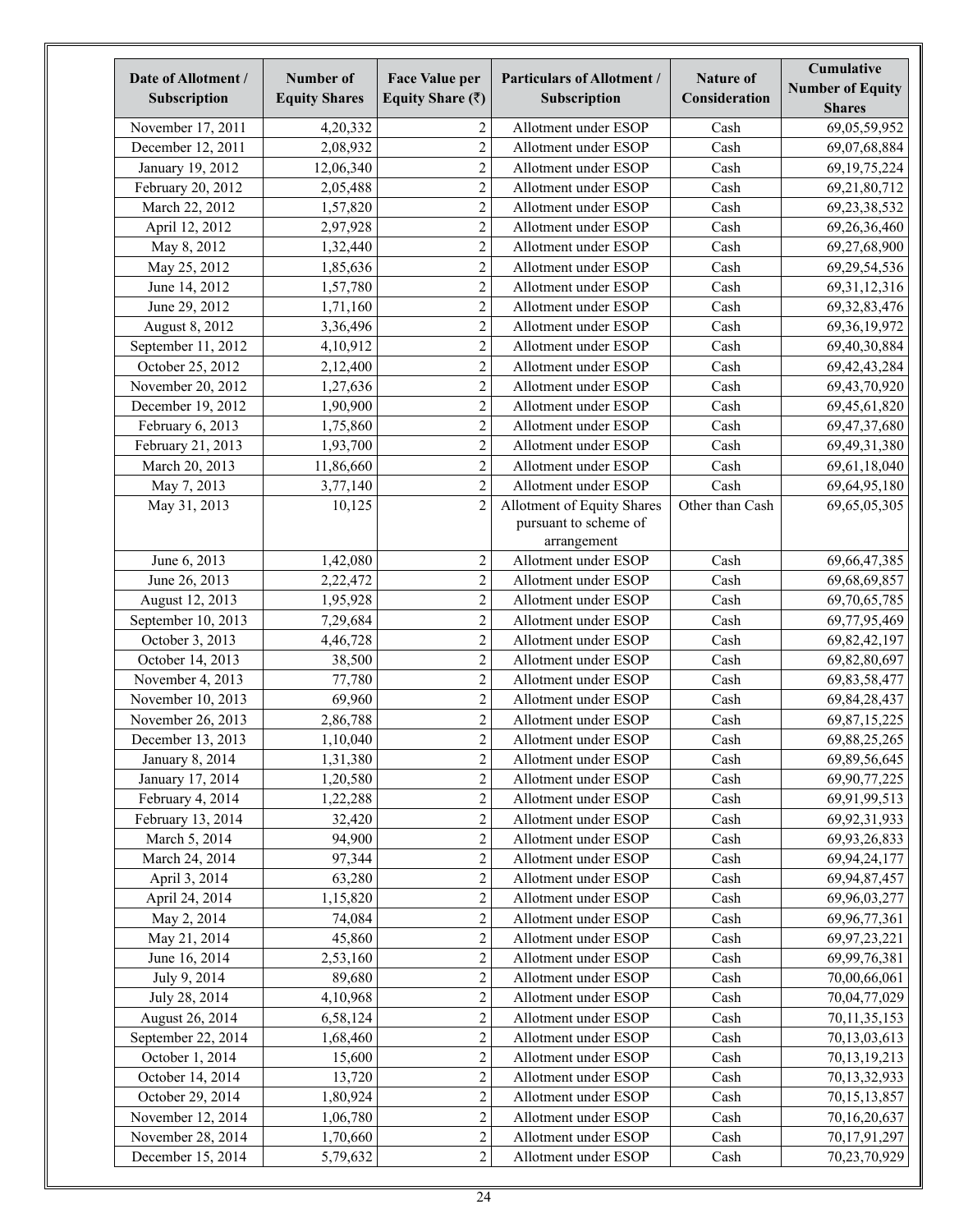| Date of Allotment /<br>Subscription | Number of<br><b>Equity Shares</b> | <b>Face Value per</b><br>Equity Share $(\bar{z})$ | <b>Particulars of Allotment /</b><br>Subscription                                                | <b>Nature of</b><br>Consideration | Cumulative<br><b>Number of Equity</b><br><b>Shares</b> |
|-------------------------------------|-----------------------------------|---------------------------------------------------|--------------------------------------------------------------------------------------------------|-----------------------------------|--------------------------------------------------------|
| January 14, 2015                    | 48,480                            | 2                                                 | Allotment under ESOP                                                                             | Cash                              | 70,24,19,409                                           |
| February 6, 2015                    | 87,940                            | $\sqrt{2}$                                        | Allotment under ESOP                                                                             | Cash                              | 70,25,07,349                                           |
| February 11, 2015                   | 1,32,988                          | $\sqrt{2}$                                        | Allotment under ESOP                                                                             | Cash                              | 70,26,40,337                                           |
| February 23, 2015                   | 82,244                            | $\overline{c}$                                    | Allotment under ESOP                                                                             | Cash                              | 70,27,22,581                                           |
| March 5, 2015                       | 40,940                            | $\overline{c}$                                    | Allotment under ESOP                                                                             | Cash                              | 70,27,63,521                                           |
| March 10, 2015                      | 84,440                            | $\overline{2}$                                    | Allotment under ESOP                                                                             | Cash                              | 70,28,47,961                                           |
| March 21, 2015                      | 70,28,47,961                      | $\overline{2}$                                    | Bonus issue of Equity<br>Shares in the ratio of 1:1                                              | Other than Cash                   | 1,40,56,95,922                                         |
| May 4, 2015                         | 52.040                            | $\sqrt{2}$                                        | Allotment under ESOP                                                                             | Cash                              | 1,40,57,47,962                                         |
| May 13, 2015                        | 27,560                            | $\sqrt{2}$                                        | Allotment under ESOP                                                                             | Cash                              | 1,40,57,75,522                                         |
| May 27, 2015                        | 73,696                            | $\overline{c}$                                    | Allotment under ESOP                                                                             | Cash                              | 1,40,58,49,218                                         |
| June 5, 2015                        | 99,880                            | $\overline{c}$                                    | Allotment under ESOP                                                                             | Cash                              | 1,40,59,49,098                                         |
| June 25, 2015                       | 29,320                            | $\sqrt{2}$                                        | Allotment under ESOP                                                                             | Cash                              | 1,40,59,78,418                                         |
| August 11, 2015                     | 1,05,480                          | $\overline{c}$                                    | Allotment under ESOP                                                                             | Cash                              | 1,40,60,83,898                                         |
| August 18, 2015                     | 1,00,640                          | $\overline{c}$                                    | Allotment under ESOP                                                                             | Cash                              | 1,40,61,84,538                                         |
| September 9, 2015                   | 27,040                            | $\overline{c}$                                    | Allotment under ESOP                                                                             | Cash                              | 1,40,62,11,578                                         |
| September 28, 2015                  | 39,760                            | $\overline{2}$                                    | Allotment under ESOP                                                                             | Cash                              | 1,40,62,51,338                                         |
| October 16, 2015                    | 69,360                            | $\overline{2}$                                    | Allotment under ESOP                                                                             | Cash                              | 1,40,63,20,698                                         |
| November 10, 2015                   | 13,31,312                         | $\overline{c}$                                    | Allotment under ESOP                                                                             | Cash                              | 1,40,76,52,010                                         |
| November 24, 2015                   | 12,27,576                         | $\overline{c}$                                    | Allotment under ESOP                                                                             | Cash                              | 1,40,88,79,586                                         |
| December 8, 2015                    | 2,39,688                          | $\overline{c}$                                    | Allotment under ESOP                                                                             | Cash                              | 1,40,91,19,274                                         |
| December 30, 2015                   | 1,98,120                          | $\sqrt{2}$                                        | Allotment under ESOP                                                                             | Cash                              | 1,40,93,17,394                                         |
| January 29, 2016                    | 5,28,880                          | $\sqrt{2}$                                        | Allotment under ESOP                                                                             | Cash                              | 1,40,98,46,274                                         |
| February 13, 2016                   | 1,93,440                          | $\overline{c}$                                    | Allotment under ESOP                                                                             | Cash                              | 1,41,00,39,714                                         |
| March 17, 2016                      | 1,64,040                          | $\overline{c}$                                    | Allotment under ESOP                                                                             | Cash                              | 1,41,02,03,754                                         |
| March 23, 2016                      | 1,77,560                          | $\boldsymbol{2}$                                  | Allotment under ESOP                                                                             | Cash                              | 1,41,03,81,314                                         |
| April 14, 2016                      | 1,78,800                          | $\boldsymbol{2}$                                  | Allotment under ESOP                                                                             | Cash                              | 1,41,05,60,114                                         |
| May 31, 2016                        | 1,96,240                          | $\overline{2}$                                    | Allotment under ESOP                                                                             | Cash                              | 1,41,07,56,354                                         |
| July 21, 2016                       | 84,040                            | $\boldsymbol{2}$                                  | Allotment under ESOP                                                                             | Cash                              | 1,41,08,40,394                                         |
| August 16, 2016                     | 71,200                            | $\boldsymbol{2}$                                  | Allotment under ESOP                                                                             | Cash                              | 1,41,09,11,594                                         |
| October 31, 2016                    | 2,12,240                          | $\overline{2}$                                    | Allotment under ESOP                                                                             | Cash                              | 1,41,11,23,834                                         |
| December 6, 2016                    | 32,480                            | $\overline{2}$                                    | Allotment under ESOP                                                                             | Cash                              | 1,41,11,56,314                                         |
| December 23, 2016                   | 41,680                            | $\sqrt{2}$                                        | Allotment under ESOP                                                                             | Cash                              | 1,41,11,97,994                                         |
| February 20, 2017                   | 22,000                            | $\sqrt{2}$                                        | Allotment under ESOP                                                                             | Cash                              | 1,41,12,19,994                                         |
| March 20, 2017                      | 1,55,63,430                       | $\overline{2}$                                    | Allotment of Equity Shares<br>pursuant to composite<br>scheme of arrangement and<br>amalgamation | Other than Cash                   | 1,42,67,83,424                                         |
| April 13, 2017                      | 1,21,920                          | $\boldsymbol{2}$                                  | Allotment under ESOP                                                                             | Cash                              | 1,42,69,05,344                                         |
| April 25, 2017                      | 39,240                            | $\sqrt{2}$                                        | Allotment under ESOP                                                                             | Cash                              | 1,42,69,44,584                                         |
| May 12, 2017                        | 43,320                            | $\overline{2}$                                    | Allotment under ESOP                                                                             | Cash                              | 1,42,69,87,904                                         |
| July 4, 2017                        | (3,50,00,000)                     | $\overline{c}$                                    | Buy-back of Equity Shares<br>at a price of ₹1,000 per<br><b>Equity Share</b>                     | $\rm NA$                          | 1,39,19,87,904                                         |
| September 6, 2017                   | 38,560                            | $\overline{c}$                                    | Allotment under ESOP                                                                             | Cash                              | 1,39,20,26,464                                         |
| October 9, 2017                     | 33,480                            | $\sqrt{2}$                                        | Allotment under ESOP                                                                             | Cash                              | 1,39,20,59,944                                         |
| December 13, 2017                   | 64,520                            | $\sqrt{2}$                                        | Allotment under ESOP                                                                             | Cash                              | 1,39,21,24,464                                         |
| January 17, 2018                    | 43,520                            | $\overline{2}$                                    | Allotment under ESOP                                                                             | Cash                              | 1,39,21,67,984                                         |
| February 6, 2018                    | 32,960                            | $\sqrt{2}$                                        | Allotment under ESOP                                                                             | Cash                              | 1,39,22,00,944                                         |
| March 23, 2018                      | 45,440                            | $\sqrt{2}$                                        | Allotment under ESOP                                                                             | Cash                              | 1,39,22,46,384                                         |
| April 24, 2018                      | 68,800                            | $\sqrt{2}$                                        | Allotment under ESOP                                                                             | Cash                              | 1,39,23,15,184                                         |
| May 16, 2018                        | 71,680                            | $\overline{c}$                                    | Allotment under ESOP                                                                             | Cash                              | 1,39,23,86,864                                         |
| June 20, 2018                       | 19,840                            | $\overline{c}$                                    | Allotment under ESOP                                                                             | Cash                              | 1,39,24,06,704                                         |
| August 14, 2018                     | 1,14,960                          | $\overline{c}$                                    | Allotment under ESOP                                                                             | Cash                              | 1,39,25,21,664                                         |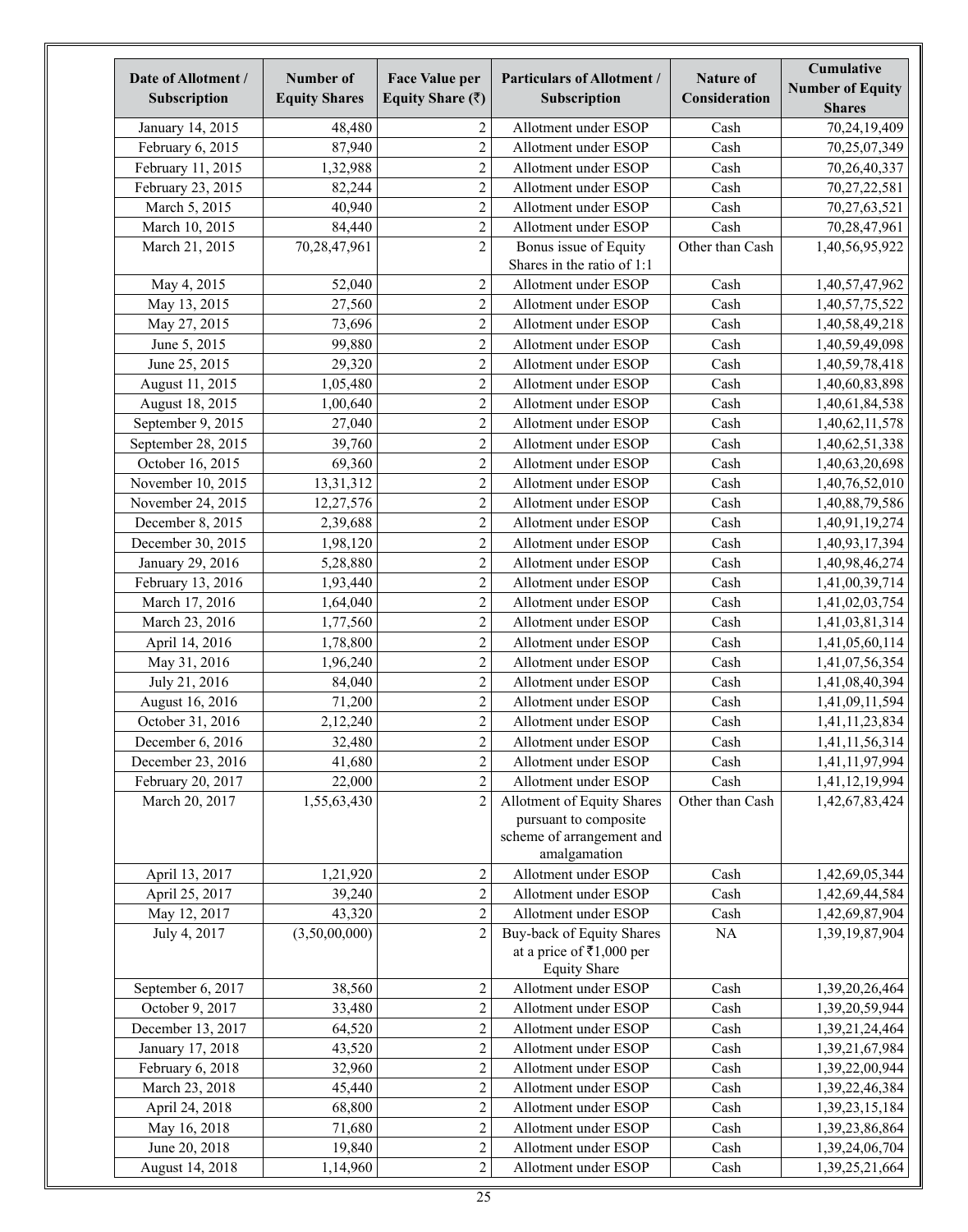| Name, Age and DIN     | Designation           | Educational<br><b>Qualification and</b><br>Occupation | Director on<br>the Board<br>since |                  | Directorships in other Companies and Bodies<br>Corporate |
|-----------------------|-----------------------|-------------------------------------------------------|-----------------------------------|------------------|----------------------------------------------------------|
| Mr. Shiv Nadar        | Chairman and          | Educational                                           | November 1,                       |                  | <b>Private Limited Companies</b>                         |
| Age - 73              | <b>Chief Strategy</b> | <b>Qualification:</b>                                 | 1993                              | 1.               | Vama Sundari Investments (Chennai) Private Limited       |
| DIN - 00015850        | Officer               | Electrical Engineer and                               |                                   | $\overline{2}$ . | Blueberry Investments (Chennai) Private Limited          |
|                       |                       | Doctorate Degree in                                   |                                   | 3.               | Guddu Investments (Chennai) Private Limited              |
|                       |                       | Science                                               |                                   | 4.               | Slocum Investments (Chennai) Private Limited             |
|                       |                       | Occupation:                                           |                                   | 5.               | Julian Investments (Chennai) Pvt. Ltd.                   |
|                       |                       | Industrialist                                         |                                   | 6.               | SSN Investments (Pondi) Private Limited                  |
|                       |                       |                                                       |                                   | 7.               | HCL Corporation Private Limited                          |
|                       |                       |                                                       |                                   | 8.               | Slocum Investments (Pondi) Private Limited               |
|                       |                       |                                                       |                                   | 9.               | Vama Sundari Investments (Delhi) Private Limited         |
|                       |                       |                                                       |                                   |                  | 10. HCL Healthcare Private Limited                       |
|                       |                       |                                                       |                                   |                  | Section 8 Companies under Companies Act, 2013            |
|                       |                       |                                                       |                                   | 1.               | Vama Sundari Education                                   |
|                       |                       |                                                       |                                   | 2.               | Slocum Education                                         |
|                       |                       |                                                       |                                   | 3.               | Vidyagyan Foundation                                     |
|                       |                       |                                                       |                                   |                  | <b>Other Bodies Corporate</b>                            |
|                       |                       |                                                       |                                   | 1.               | HCL America Inc.                                         |
|                       |                       |                                                       |                                   | 2.               | Shiv Nadar & Sanjay Kalra Associates LLP                 |
| Ms. Roshni Nadar      | Non-Executive         | Educational                                           | July 29, 2013                     |                  | <b>Private Limited Companies</b>                         |
| Malhotra              | Non-                  | Qualification:                                        |                                   | 1.               | HCL Corporation Private Limited                          |
| Age - 36              | Independent           | <b>MBA</b>                                            |                                   | 2.               | Blueberry Investments (Chennai) Private Limited          |
| DIN - 02346621        | Director              | Occupation:                                           |                                   | 3.               | SSN Investments (Delhi) Private Limited                  |
|                       |                       | Industrialist                                         |                                   | 4.               | Vama Sundari Investments (Delhi) Private Limited         |
|                       |                       |                                                       |                                   | 5.               | Julian Investments (Chennai) Private Limited             |
|                       |                       |                                                       |                                   | 6.               | Guddu Investments (Chennai) Private Limited              |
|                       |                       |                                                       |                                   | 7.               | Vama Sundari Investments (Chennai) Private Limited       |
|                       |                       |                                                       |                                   | 8.               | Slocum Investments (Chennai) Private Limited             |
|                       |                       |                                                       |                                   | 9.               | SKN Investments (Chennai) Private Limited                |
|                       |                       |                                                       |                                   | 10.              | SSN Investments (Chennai) Private Limited                |
|                       |                       |                                                       |                                   | 11.              | Kiranroshni Investments (Chennai) Private Limited        |
|                       |                       |                                                       |                                   |                  | 12. Slocum Investments (Pondi) Private Limited           |
|                       |                       |                                                       |                                   |                  | 13. SSN Investments (Pondi) Private Limited              |
|                       |                       |                                                       |                                   |                  | 14. KRN Education Private Limited                        |
|                       |                       |                                                       |                                   | 15.              | Slocum Healthcare Private Limited                        |
|                       |                       |                                                       |                                   |                  | 16. HCL Avitas Private Limited                           |
|                       |                       |                                                       |                                   |                  | 17. HCL IT City Lucknow Private Limited                  |
|                       |                       |                                                       |                                   |                  | 18. HCL Investment and Finance Private Limited           |
| Mr. Sudhindar Krishan | Non-Executive         | Educational                                           | November 3,                       |                  | <b>Public Limited Companies</b>                          |
| Khanna                | Non-                  | <b>Qualification:</b>                                 | 2011                              | 1.               | Ashok Leyland Limited                                    |
| Age - 65              | Independent           | Chartered Accountant,                                 |                                   | $\overline{2}$ . | Peninsula Land Limited                                   |
| $DIN - 01529178$      | Director              | B.A. (Economics)                                      |                                   | 3.               | IL & FS Education & Technology Services Limited          |
|                       |                       | Honors                                                |                                   |                  | <b>Private Limited Companies</b>                         |
|                       |                       | Occupation:                                           |                                   | 1.               | R G Scientific Enterprises Private Limited               |
|                       |                       | Professional                                          |                                   | 2.               | Axiss Dental Private Limited                             |
|                       |                       |                                                       |                                   |                  |                                                          |
|                       |                       |                                                       |                                   | 3.               | Spoton Logistics Private Limited                         |
|                       |                       |                                                       |                                   | 4.               | Splendour Hospitality Private Limited                    |

# 14.5 **The details of the Board of Directors of the Company as on the date of Public Announcement are as follows:**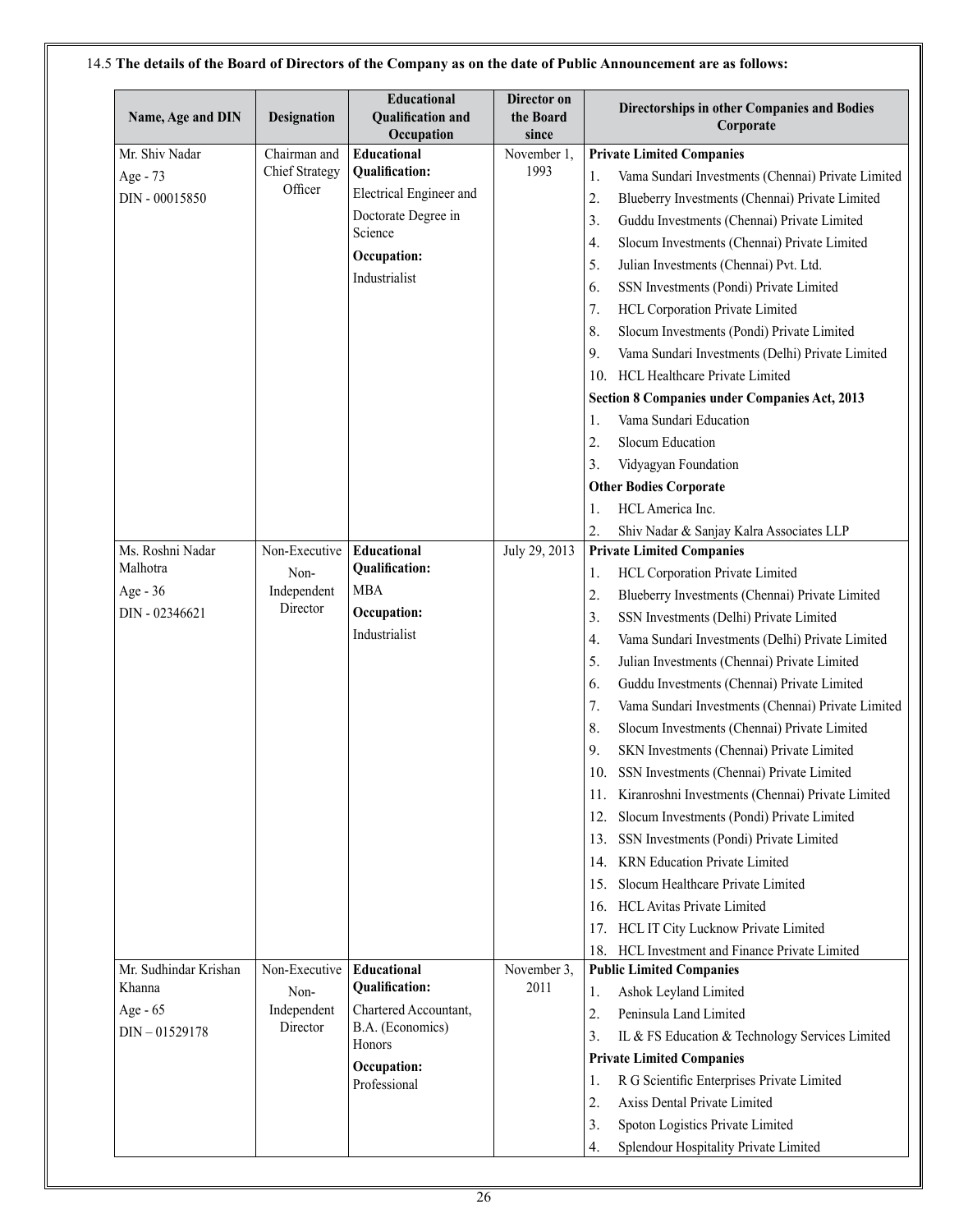| Name, Age and DIN    | <b>Designation</b> | Educational<br><b>Qualification and</b><br>Occupation                                                                                                                                             | Director on<br>the Board<br>since | Directorships in other Companies and Bodies<br>Corporate |
|----------------------|--------------------|---------------------------------------------------------------------------------------------------------------------------------------------------------------------------------------------------|-----------------------------------|----------------------------------------------------------|
| Ms. Nishi Vasudeva   | Independent        | Educational                                                                                                                                                                                       | August 1, 2016                    | <b>Public Limited Companies</b>                          |
| Age - 62             | Director           | <b>Qualification:</b>                                                                                                                                                                             |                                   | L&T Finance Holdings Limited<br>1.                       |
| DIN - 03016991       |                    | MBA, B.A. (Economics)                                                                                                                                                                             |                                   | 2.<br>L&T Infra Debt Fund Limited                        |
|                      |                    | Honors                                                                                                                                                                                            |                                   | 3.<br>L&T Infrastructure Finance Company Limited         |
|                      |                    | Occupation:<br>Professional                                                                                                                                                                       |                                   | Atria Convergence Technologies Limited<br>4.             |
| Mr. Ramanathan       | Independent        | <b>Educational</b>                                                                                                                                                                                | April 19, 2011                    | <b>Public Limited Companies</b>                          |
| Srinivasan           | Director           | <b>Qualification:</b>                                                                                                                                                                             |                                   | Easyaccess Financial Services Limited<br>1.              |
| Age - 72             |                    | MBA, Bachelor of                                                                                                                                                                                  |                                   | <b>Other Bodies Corporate</b>                            |
| DIN - 00575854       |                    | Engineering                                                                                                                                                                                       |                                   | Axon Solutions Singapore Pte. Ltd.<br>1.                 |
|                      |                    | Occupation:<br>Professional                                                                                                                                                                       |                                   | HCL Singapore Pte. Limited<br>2.                         |
|                      |                    |                                                                                                                                                                                                   |                                   | 3 <sub>1</sub><br>HCL Hong Kong SAR Ltd.                 |
|                      |                    |                                                                                                                                                                                                   |                                   | Geometric Asia Pacific Pte. Ltd.<br>4.                   |
|                      |                    |                                                                                                                                                                                                   |                                   | 5.<br>HCL Technologies Middle East FZ-LLC                |
|                      |                    |                                                                                                                                                                                                   |                                   | RPL Pte. Limited<br>6.                                   |
|                      |                    |                                                                                                                                                                                                   |                                   | 7.<br>Inter Stras Pte. Limited                           |
|                      |                    |                                                                                                                                                                                                   |                                   | 8.<br>Harrow Investments Holdings Limited                |
|                      |                    |                                                                                                                                                                                                   |                                   | 9.<br>Board of Management of the SSN Institutions        |
|                      |                    |                                                                                                                                                                                                   |                                   | 10. Vama Sundari Scholarship Trust                       |
| Ms. Robin Ann Abrams | Independent        | Educational                                                                                                                                                                                       | September 13,                     | <b>Other Bodies Corporate</b>                            |
| Age - 67             | Director           | <b>Qualification:</b>                                                                                                                                                                             | 1999                              | <b>HCL Bermuda Limited</b><br>1.                         |
| DIN - 00030840       |                    | Bachelor of Arts and                                                                                                                                                                              |                                   | 2.<br>HCL America Inc.                                   |
|                      |                    | Juris Doctor degree                                                                                                                                                                               |                                   | 3.<br>CeleritiFintech USA Inc.                           |
|                      |                    | Occupation:<br>Professional                                                                                                                                                                       |                                   | 4.<br>HCL America Solutions Inc.                         |
|                      |                    |                                                                                                                                                                                                   |                                   | 5.<br>HCL Latin America Holdings LLC                     |
|                      |                    |                                                                                                                                                                                                   |                                   | PowerTeam LLC<br>6.                                      |
|                      |                    |                                                                                                                                                                                                   |                                   | 7.<br>HCL Axon Technologies Inc.                         |
|                      |                    |                                                                                                                                                                                                   |                                   | 8.<br>Sierra Wireless                                    |
|                      |                    |                                                                                                                                                                                                   |                                   | Lattice Semiconductor Corporation<br>9.                  |
|                      |                    |                                                                                                                                                                                                   |                                   | 10. Factset Research Systems, Inc.                       |
| Dr. Sosale Shankara  | Independent        | <b>Educational</b>                                                                                                                                                                                | July 24, 2012                     | <b>Other Bodies Corporate</b>                            |
| <b>Sastry</b>        | Director           | <b>Qualification:</b>                                                                                                                                                                             |                                   | C <sub>3</sub> IoT<br>1.                                 |
| Age - 62             |                    | Ph.D. EECS, M.S. EECS,                                                                                                                                                                            |                                   | 2.<br>Lexmark                                            |
| DIN - 05331243       |                    | M.A. Mathematics and<br>B. Tech                                                                                                                                                                   |                                   | 3 <sub>1</sub><br>Eriksholm - Scientific Advisory Board  |
|                      |                    | <b>Occupation: Professor</b><br>of EECS, BioEngineering<br>and Mechanical<br>Engineering, University<br>of California, Berkeley<br>and Director of the Blum<br>Center for Developing<br>Economies |                                   |                                                          |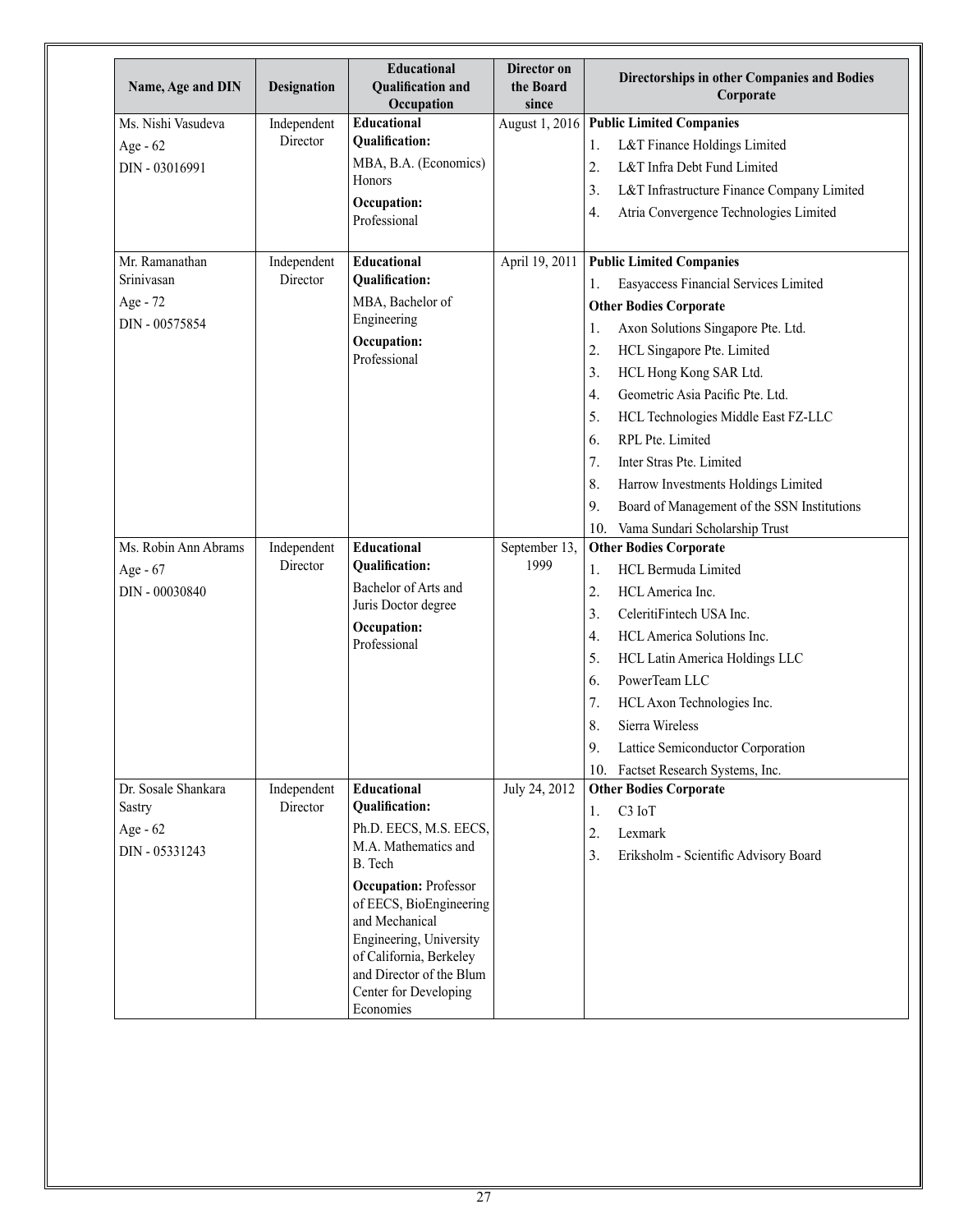| Name, Age and DIN | <b>Designation</b> | <b>Educational</b><br><b>Qualification and</b><br>Occupation | Director on<br>the Board<br>since |                  | Directorships in other Companies and Bodies<br>Corporate |
|-------------------|--------------------|--------------------------------------------------------------|-----------------------------------|------------------|----------------------------------------------------------|
| Mr. Subramanian   | Independent        | Educational                                                  | January 15,                       |                  | <b>Public Limited Companies</b>                          |
| Madhavan          | Director           | <b>Oualification:</b>                                        | 2013                              | $\mathbf{1}$ .   | <b>UFO Moviez India Limited</b>                          |
| Age - 61          |                    | Chartered Accountant.<br>MBA and B. Com                      |                                   | $\overline{2}$ . | Scrabble Entertainment Limited                           |
| DIN - 06451889    |                    |                                                              |                                   |                  | <b>Private Limited Companies</b>                         |
|                   |                    | Occupation:<br>Professional                                  |                                   | 1.               | Shopkhoj Content Private Limited                         |
|                   |                    |                                                              |                                   | $\overline{2}$ . | CBIX Technology Solutions Private Limited                |
|                   |                    |                                                              |                                   |                  | <b>Other Bodies Corporate</b>                            |
|                   |                    |                                                              |                                   | 1.               | Multiples Private Equity Fund II LLP                     |
| Mr. Thomas Sieber | Independent        | Educational                                                  | October 17,                       |                  | <b>Other Bodies Corporate</b>                            |
| Age - 56          | Director           | <b>Qualification:</b>                                        | 2015                              | 1.               | Sierra Wireless                                          |
| DIN - 07311191    |                    | <b>Business Administration</b>                               |                                   | 2.               | Axpo Holding AG                                          |
|                   |                    | degree                                                       |                                   | 3.               | Garaio AG                                                |
|                   |                    | Occupation:<br>Professional                                  |                                   |                  |                                                          |
| Mr. Deepak Kapoor | Independent        | Educational                                                  | July 26, 2017                     |                  | <b>Public Limited Companies</b>                          |
| $Age-59$          | Director           | <b>Qualification:</b>                                        |                                   | 1.               | Tata Steel Limited                                       |
| DIN - 00162957    |                    | Chartered Accountant,                                        |                                   | $\overline{2}$ . | Nayara Energy Limited                                    |
|                   |                    | Company Secretary and<br>member of Certified                 |                                   |                  | <b>Private Limited Companies</b>                         |
|                   |                    | Fraud Examiners, USA.                                        |                                   | 1.               | Delhivery Private Limited                                |
|                   |                    | Occupation:                                                  |                                   |                  | <b>Other Bodies Corporate</b>                            |
|                   |                    | Professional                                                 |                                   | 1.               | Management Dev. Institute                                |
|                   |                    |                                                              |                                   | $\overline{2}$ . | Save the Children India                                  |
|                   |                    |                                                              |                                   | $\overline{3}$ . | Welham Girls Schoold Dehradun                            |
| Mr. James Philip  | Additional         | Educational                                                  | July 26, 2018                     |                  | <b>Other Bodies Corporate</b>                            |
| Adamczyk          | Director           | <b>Qualification:</b>                                        |                                   | 1.               | Charles Angel Partners, LLC (Member of Executive         |
| $Age-59$          |                    | B. Sc. in Civil                                              |                                   |                  | Committee)                                               |
| DIN - 08151025    |                    | Engineering, M. Sc. in<br>Civil Engineering, MS in           |                                   | 2.               | Raisal, Inc. (Member of Advisory Board)                  |
|                   |                    | Industrial Organizational                                    |                                   |                  |                                                          |
|                   |                    | Psychology and                                               |                                   |                  |                                                          |
|                   |                    | Certificates in                                              |                                   |                  |                                                          |
|                   |                    | Accounting and Financial<br>Markets and Trading              |                                   |                  |                                                          |
|                   |                    | Occupation:                                                  |                                   |                  |                                                          |
|                   |                    | Professional                                                 |                                   |                  |                                                          |

# 14.6 **The details of changes in the Board of Directors during the last 3 years are as under:**

| <b>Name of the Director</b> | <b>Designation</b>          | <b>Appointment / Cessation /</b><br>Retirement /<br><b>Re-appointment / Change</b><br>in designation |                   | Reason                                       |
|-----------------------------|-----------------------------|------------------------------------------------------------------------------------------------------|-------------------|----------------------------------------------|
| Mr. James Philip Adamczyk   | <b>Additional Director</b>  | Appointment                                                                                          | July 26, 2018     |                                              |
| Mr. Keki Minoo Mistry       | Independent Director        | Cessation                                                                                            | April 30, 2018    | Resigned from the<br>Board                   |
| Mr. Deepak Kapoor           | Independent Director        | Appointment                                                                                          | July 26, 2017     |                                              |
| Mr. Amal Ganguli            | <b>Independent Director</b> | Cessation                                                                                            | May 8, 2017       | Ceased to be a director<br>due to his demise |
| Ms. Nishi Vasudeva          | Independent Director        | Appointment                                                                                          | August 1, 2016    |                                              |
| Mr. Thomas Sieber           | <b>Independent Director</b> | Appointment                                                                                          | December 22, 2015 |                                              |

14.7 The Buy-back will not result in any benefit to any Directors of the Company, the Promoter Group or person in control of the Company or group companies except to the extent of their intention to participate in the Buy-back and the change in their shareholding as per the response received in the Buy-back.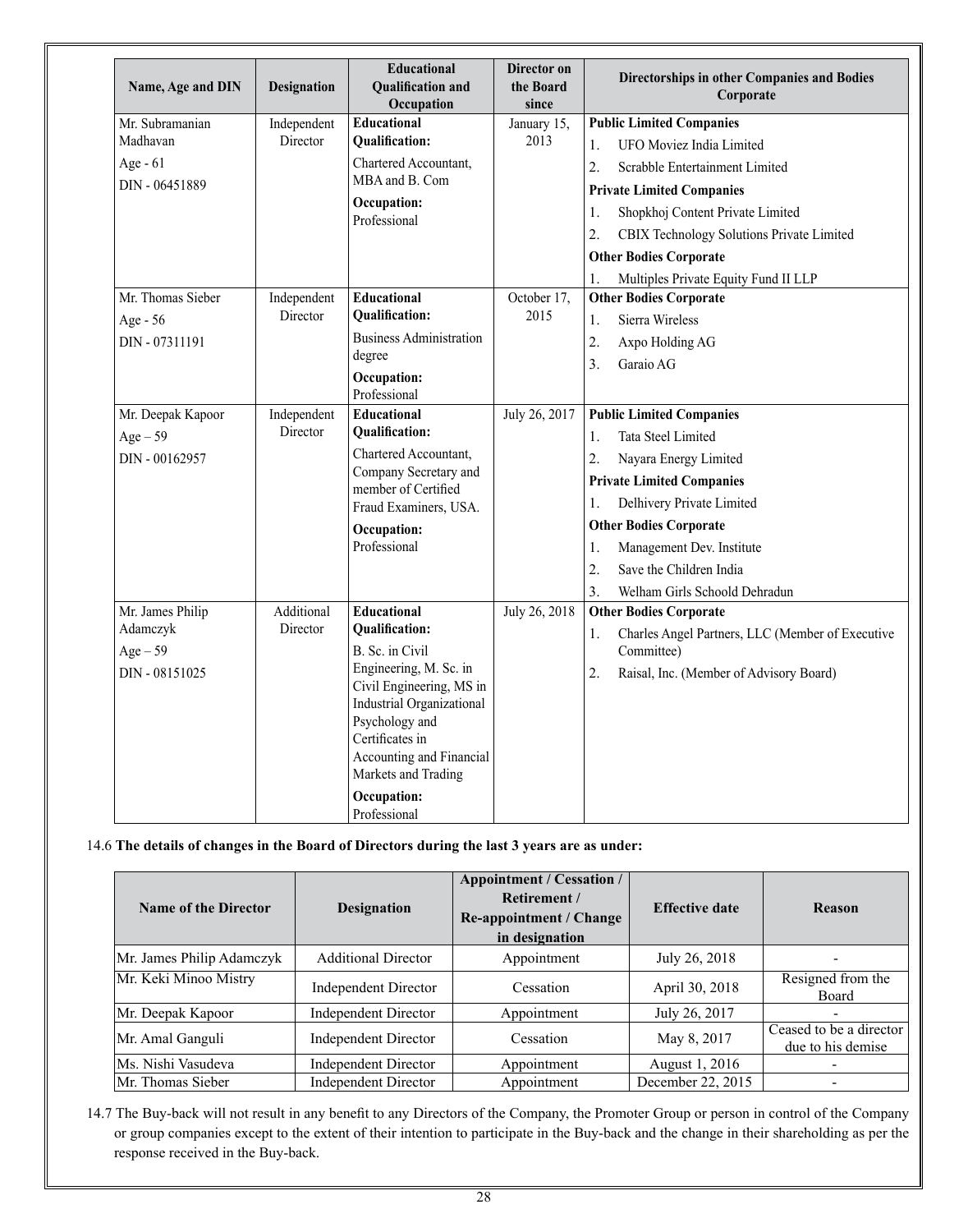#### **15. FINANCIAL INFORMATION ABOUT THE COMPANY**

15.1 **The salient financial information of the Company on a standalone basis as extracted from the audited results are given below:**

| <i><b>Kin Lacs, uniess stated otherwise)</b></i>    |                  |                  |                       |                |  |  |
|-----------------------------------------------------|------------------|------------------|-----------------------|----------------|--|--|
|                                                     | For the year     | For the year     | For the 9             | For the year   |  |  |
|                                                     | ended March      | ended March      | months ended          | ended June 30, |  |  |
| <b>Particulars</b>                                  | 31, 2018 (Twelve | 31, 2017 (Twelve | <b>March 31, 2016</b> | 2015 (Twelve   |  |  |
|                                                     | months)          | months)          | (Nine months)         | months)        |  |  |
|                                                     | (Audited)        | (Audited)        | (Audited)             | (Audited)      |  |  |
|                                                     | Ind AS           | Ind AS           | IndAS                 | <b>IGAAP</b>   |  |  |
| Revenue from Operations (net)                       | 22,07,259        | 19, 31, 831      | 13,43,464             | 17, 15, 344    |  |  |
| Other Income                                        | 70,194           | 95,533           | 96,842                | 1,19,950       |  |  |
| <b>Total Income</b>                                 | 22,77,453        | 20,27,364        | 14,40,306             | 18,35,294      |  |  |
| Total Expense (Excluding Interest and Depreciation) | 12,73,353        | 11,46,265        | 8,29,880              | 10,29,384      |  |  |
| <b>Interest and Bank Charges</b>                    | 2,264            | 5,603            | 4,582                 | 6,064          |  |  |
| Depreciation and Amortization                       | 89,306           | 47,889           | 27,689                | 29,992         |  |  |
| <b>Profit Before Tax</b>                            | 9,12,530         | 8,27,607         | 5,78,155              | 7,69,854       |  |  |
| Provision for Tax (including Deferred Tax)          | 1,76,285         | 1,40,338         | 1,06,247              | 1,35,259       |  |  |
| <b>Profit After Tax</b>                             | 7,36,245         | 6,87,269         | 4,71,908              | 6,34,595       |  |  |
| Paid-up Equity Share capital                        | 27,845           | 28,536           | 28,208                | 28,120         |  |  |
| Reserve and Surplus                                 | 27,28,501        | 25,68,793        | 21, 21, 449           | 19,12,453      |  |  |
| Net Worth#                                          | 27,56,346        | 25,97,329        | 21,49,657             | 19,40,573      |  |  |
| Total Debt <sup>*</sup>                             | 4,825            | 4,487            | 4,169                 | 4,063          |  |  |

*(*`*in Lacs, unless stated otherwise)*

*# Excluding revaluation reserves and miscellaneous expenditure to the extent not written off.*

*\* Total Debt = Current Borrowings + Non-Current Borrowings + Current Portion of Long term borrowings* 

*Note:*

*The financial statements for the financial years ended March 31, 2018, March 31, 2017 and the nine months ended March 31, 2016 have been prepared in accordance with IndAS notified under Section 133 of the Companies Act, 2013 read with the Companies (Indian Accounting Standards) Rules, 2015 to the extent applicable ("IndAS Financial Statements"). The financial statements for the financial year ended March 31, 2015 has been prepared in accordance with the previously accepted accounting principles followed in India ("Indian GAAP Financial Statements"). Accordingly, the IndAS Financial Statements of our Company may not be comparable with Indian GAAP Financial Statements.*

#### **Financial Ratios on standalone basis are as under:**

| <b>Particulars</b>                  | For the<br>year ended<br>March 31,<br>2018 (Twelve<br>months) | For the<br>year ended<br>March 31,<br>2017 (Twelve<br>months) | For the 9<br>months ended<br><b>March 31, 2016</b><br>(Nine months) | For the year<br>ended June 30,<br>2015 (Twelve<br>months) |
|-------------------------------------|---------------------------------------------------------------|---------------------------------------------------------------|---------------------------------------------------------------------|-----------------------------------------------------------|
|                                     | (Audited)                                                     | (Audited)                                                     | (Audited)                                                           | (Audited)                                                 |
|                                     | Ind AS                                                        | Ind AS                                                        | IndAS                                                               | <i><b>IGAAP</b></i>                                       |
| Basic Earnings Per Share (EPS)      | 52.54                                                         | 48.18                                                         | 33.52                                                               | 45.17                                                     |
| Diluted Earnings Per Share (EPS)    | 52.50                                                         | 48.13                                                         | 33.43                                                               | 44.91                                                     |
| Book Value (₹per share)             | 197.98                                                        | 182.04                                                        | 152.42                                                              | 138.02                                                    |
| Return on Net worth <sup>#</sup>    | 27.50%                                                        | 28.96%                                                        | 23.07%                                                              | $36.11\%$                                                 |
| Total Debt / Net Worth <sup>#</sup> | 0.002                                                         | 0.002                                                         | 0.002                                                               | 0.002                                                     |

*# Excluding revaluation reserves and miscellaneous expenditure to the extent not written off.*

*Notes:*

1) *Basic EPS = PAT / Weighted Average Number of equity shares outstanding as on March 31, 2018*

2) *Diluted EPS = PAT/ Weighted Average Number of equity shares outstanding as on March 31, 2018 including Stock Options outstanding*

3) *Total Debt / Net Worth = Long Term Borrowings / Equity Share Capital + Reserves and Surplus*

- 4) *Book Value per Share = (Equity Share Capital + Reserves and Surplus)/ Total Outstanding Shares as on March 31, 2018*
- 5) *Return on Net Worth = Profit After Tax (PAT) / Average Net Worth*

6) *The financial statements for the financial years ended March 31, 2018, March 31, 2017 and the nine months ended March 31, 2016 have been prepared in accordance with IndAS notified under Section 133 of the Companies Act, 2013 read with the Companies (Indian Accounting Standards) Rules, 2015 to the extent applicable ("IndAS Financial Statements"). The financial statements for the financial year ended March 31, 2015 has been prepared in accordance with the previously accepted accounting principles followed in India ("Indian GAAP Financial Statements"). Accordingly, the IndAS Financial Statements of our Company may not be comparable with Indian GAAP Financial Statements.*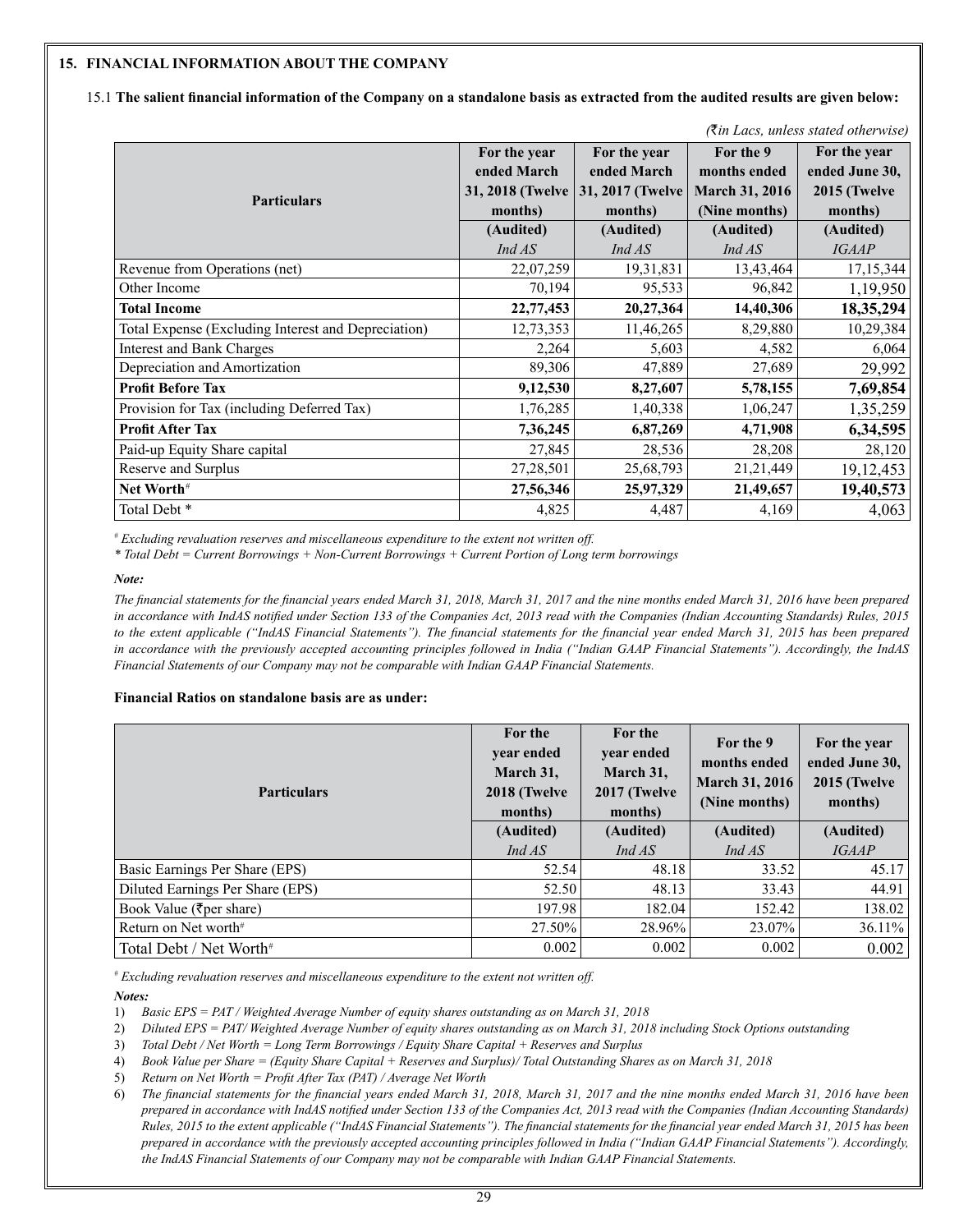15.2 **The salient financial information of the Company on a consolidated basis as extracted from the audited results are given below:**   *(*`*in Lacs, unless stated otherwise)*

|                                                     |              |                                    |                       | (Kin Lacs, uniess stated otherwise) |
|-----------------------------------------------------|--------------|------------------------------------|-----------------------|-------------------------------------|
|                                                     | For the year | For the year                       | For the 9             | For the year                        |
|                                                     | ended March  | ended March                        | months ended          | ended June 30,                      |
| <b>Particulars</b>                                  |              | 31, 2018 (Twelve 31, 2017 (Twelve) | <b>March 31, 2016</b> | 2015 (Twelve                        |
|                                                     | months)      | months)                            | (Nine months)         | months)                             |
|                                                     | (Audited)    | (Audited)                          | (Audited)             | (Audited)                           |
|                                                     | IndAS        | IndAS                              | Ind AS                | <b>IGAAP</b>                        |
| Revenue from Operations (net)                       | 50,56,852    | 47, 56, 753                        | 31,13,594             | 36,70,122                           |
| Other Income                                        | 1,21,715     | 1,07,332                           | 86,613                | 1,13,946                            |
| <b>Total Income</b>                                 | 51,78,567    | 48,64,085                          | 32,00,207             | 37,84,068                           |
| Total Expense (Excluding Interest & Depreciation)   | 39, 32, 375  | 37, 18, 298                        | 24,48,239             | 28,22,864                           |
| Interest & Bank Charges                             | 6,855        | 8,909                              | 7,390                 | 9,123                               |
| Depreciation & Amortization                         | 1,38,258     | 82,813                             | 40,986                | 40,375                              |
| Exceptional Items – Expense / (Income)              | NA           | NA                                 | <b>NA</b>             | NA                                  |
| Profit Before share of profit of associates and Tax | 11,01,079    | 10,54,065                          | 7,03,592              | 9,11,706                            |
| Share of profit of associates                       | 1,286        | 210                                | 476                   | 3,990                               |
| <b>Profit before Tax</b>                            | 11,02,365    | 10,54,275                          | 7,04,068              | 9,15,696                            |
| Provision for Tax (including Deferred Tax)          | 2,30,191     | 1,93,628                           | 1,43,900              | 1,81,511                            |
| Profit for the year                                 | 8,72,174     | 8,60,647                           | 5,60,168              | 7,34,185                            |
| Paid-up Equity Share capital                        | 27,845       | 28,536                             | 28,208                | 28,120                              |
| Reserve and Surplus                                 | 36,10,800    | 32,66,449                          | 27,10,869             | 23,94,319                           |
| Net Worth <sup>#</sup>                              | 36, 38, 645  | 32,94,985                          | 27,39,077             | 24, 22, 439                         |
| Total Debt*                                         | 55,605       | 58,116                             | 1,09,036              | 64,776                              |

*# Excluding revaluation reserves and miscellaneous expenditure to the extent not written off.*

*\* Total Debt = Current Borrowings + Non-Current Borrowings + Current Portion of Long term borrowings* 

#### *Note:*

*The financial statements for the financial years ended March 31, 2018, March 31, 2017 and the nine months ended March 31, 2016 have been prepared in accordance with IndAS notified under Section 133 of the Companies Act, 2013 read with the Companies (Indian Accounting Standards) Rules, 2015 to the extent applicable ("IndAS Financial Statements"). The financial statements for the financial year ended March 31, 2015 has been prepared in accordance with the previously accepted accounting principles followed in India ("Indian GAAP Financial Statements"). Accordingly, the IndAS Financial Statements of our Company may not be comparable with Indian GAAP Financial Statements.*

#### **Financial Ratios on consolidated basis are as under:**

| <b>Particulars</b>                          | For the year<br>ended 31-Mar-<br>18 (Twelve<br>months) | For the year<br>ended 31-Mar-<br>17 (Twelve<br>months) | For the 9<br>months ended<br>$31-Mar-16$<br>(Nine months) | For the<br>year ended<br>30-June-<br>15 (Twelve<br>months) |
|---------------------------------------------|--------------------------------------------------------|--------------------------------------------------------|-----------------------------------------------------------|------------------------------------------------------------|
|                                             | (Audited)                                              | (Audited)                                              | (Audited)                                                 | (Audited)                                                  |
|                                             | Ind AS                                                 | Ind AS                                                 | Ind AS                                                    | <b>IGAAP</b>                                               |
| Basic Earnings Per Share (EPS)              | 62.23                                                  | 60.33                                                  | 39.79                                                     | 52.09                                                      |
| Diluted Earnings Per Share (EPS)            | 62.19                                                  | 60.27                                                  | 39.69                                                     | 51.79                                                      |
| Book Value ( $\overline{\xi}$ per share)    | 261.35                                                 | 230.94                                                 | 194.21                                                    | 172.30                                                     |
| Return on Net worth <sup>#</sup> (In $\%$ ) | 25.16%                                                 | 28.53%                                                 | 21.71%                                                    | 33.55%                                                     |
| Total Debt/Net worth <sup>#</sup>           | 0.015                                                  | 0.018                                                  | 0.040                                                     | 0.027                                                      |

*# Excluding revaluation reserves and miscellaneous expenditure to the extent not written off. Notes:*

1) *Basic EPS = Profit attributable to Owners of the Company / Weighted Average Number of equity shares outstanding as on March 31, 2018*

2) *Diluted EPS = Profit attributable to Owners of the Company / Weighted Average Number of equity shares outstanding as on March 31, 2018 including Stock Options outstanding*

3) *Total Debt / Net Worth = Long Term Borrowings / Equity Share Capital + Reserves and Surplus* 

4) *Book Value per Share = (Equity Share Capital + Reserves and Surplus) / Total Outstanding Shares as on March 31, 2018*

5) *Return on Net Worth = Profit for the year / Average Net Worth*

6) *The financial statements for the financial years ended March 31, 2018, March 31, 2017 and the nine months ended March 31, 2016 have been prepared in accordance with IndAS notified under Section 133 of the Companies Act, 2013 read with the Companies (Indian Accounting Standards) Rules, 2015 to the extent applicable ("IndAS Financial Statements"). The financial statements for the financial year ended March 31, 2015 has been prepared in accordance with the previously accepted accounting principles followed in India ("Indian GAAP Financial Statements"). Accordingly, the IndAS Financial Statements of our Company may not be comparable with Indian GAAP Financial Statements.*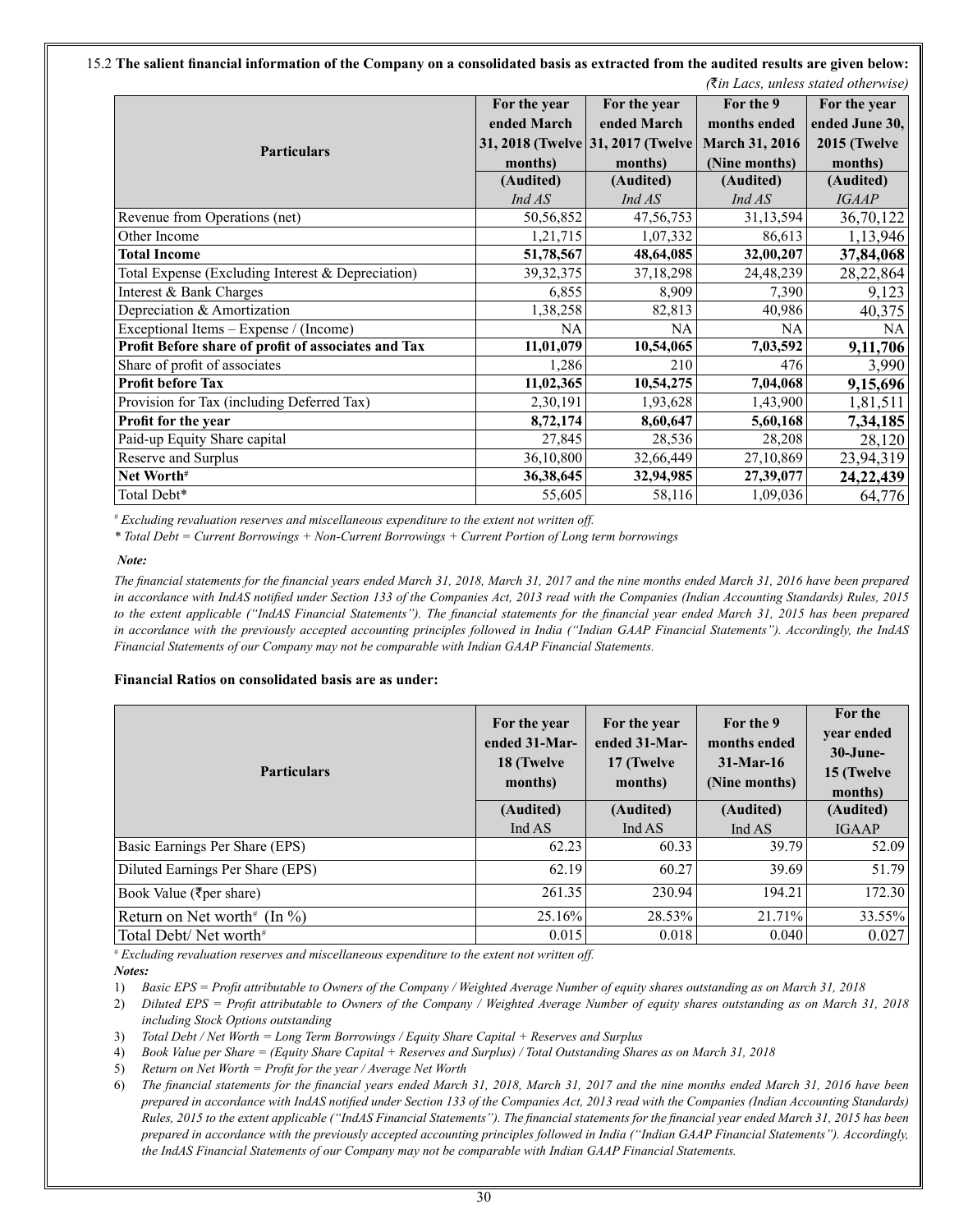15.3 The Company shall comply with the Securities and Exchange Board of India (Substantial Acquisition of Shares and Takeovers) Regulations, 2011, wherever and if applicable. The Company hereby declares that it has complied with Sections 68, 69 and 70 of the Act and the Share Capital Rules, as may be applicable to the Buy-back.

# **16. STOCK MARKET DATA**

- 16.1 The Equity Shares of the Company are listed and traded on BSE and NSE.
- 16.2The high, low and average market prices in the preceding three financial years and the monthly high, low and average market prices for the six months preceding the date of the Public Announcement and the corresponding volumes on BSE and NSE are as follows:

# **BSE**

| Period                                                                 | High<br>Price<br>(3) | Date of High<br>Price | No. of<br>shares traded<br>on the date of<br><b>High Price</b> | Low<br>Price<br>(3) | Date of Low<br>Price | No. of shares<br>traded<br>on the date of<br><b>Low Price</b> | Average<br>Price<br>(3) | <b>Total Volume</b><br><b>Traded in the</b><br>period (No. of<br>shares) |
|------------------------------------------------------------------------|----------------------|-----------------------|----------------------------------------------------------------|---------------------|----------------------|---------------------------------------------------------------|-------------------------|--------------------------------------------------------------------------|
|                                                                        |                      |                       |                                                                | <b>LAST 3 YEARS</b> |                      |                                                               |                         |                                                                          |
| April 1, 2017-<br>March 31, 2018                                       | 1,041.50             | $24$ -Jan-18          | 1,38,797                                                       | 796.50              | 27-Apr-17            | 87,539                                                        | 883.57                  | 4, 36, 72, 516                                                           |
| April 1, 2016 -<br>March 31, 2017                                      | 889.65               | 31-Mar-17             | 1,70,326                                                       | 706.50              | $11-Mav-16$          | 3,72,562                                                      | 794.76                  | 5,30,77,040                                                              |
| April 1, 2015 -<br>March 31, 2016                                      | 1,047.50             | 29-May-15             | 1,34,133                                                       | 785.85              | $12$ -Feb- $16$      | 76,014                                                        | 892.59                  | 3,54,12,883                                                              |
| <b>PUBLIC ANNOUNCEMENT</b><br><b>6 MONTHS PRECEDING</b><br>THE DATE OF |                      |                       |                                                                |                     |                      |                                                               |                         |                                                                          |
| August 2018*                                                           | 1,013.25             | $16$ -Aug- $18$       | 85,180                                                         | 953.00              | $06$ -Aug- $18$      | 59,570                                                        | 976.07                  | 7,23,251                                                                 |
| July 2018                                                              | 1,019.70             | $12$ -Jul- $18$       | 3,02,298                                                       | 920.00              | $03$ -Jul-18         | 21,130                                                        | 968.56                  | 33,72,721                                                                |
| June 2018                                                              | 970.00               | $18$ -Jun- $18$       | 38,131                                                         | 880.00              | $05$ -Jun-18         | 75,61,465                                                     | 916.18                  | 1,30,92,213                                                              |
| May 2018                                                               | 1,060.00             | $02$ -May-18          | 2,61,561                                                       | 887.00              | $22-Mav-18$          | 20,861                                                        | 918.63                  | 35,53,414                                                                |
| April 2018                                                             | 1,106.60             | $23-Apr-18$           | 1,94,741                                                       | 943.85              | $10$ -Apr- $18$      | 39,042                                                        | 1,008.16                | 15, 13, 862                                                              |
| March 2018                                                             | 980.00               | $16$ -Mar- $18$       | 30,575                                                         | 905.90              | $23-Mar-18$          | 1,46,137                                                      | 950.64                  | 16,55,884                                                                |
| February 2018                                                          | 1.031.00             | $01$ -Feb- $18$       | 53,518                                                         | 896.05              | $20$ -Feb- $18$      | 1,06,089                                                      | 947.55                  | 27, 32, 428                                                              |

*(Source: www.bseindia.com)*

*\*Till the date of the Public Announcement, being August 20, 2018*

*Note: High and Low price for the period are based on intraday prices and Average Price is based on average of closing price.*

# **NSE**

| Period                            | High<br>Price<br>(3) | Date of High<br>Price                                         | No. of<br>shares traded<br>on the date of<br><b>High Price</b> | Low<br>Price<br>(3) | Date of Low<br>Price | No. of shares<br>traded<br>on the date of<br><b>Low Price</b> | Average<br>Price<br>(3) | <b>Total Volume</b><br><b>Traded in the</b><br>period (No. of<br>shares) |
|-----------------------------------|----------------------|---------------------------------------------------------------|----------------------------------------------------------------|---------------------|----------------------|---------------------------------------------------------------|-------------------------|--------------------------------------------------------------------------|
|                                   |                      |                                                               |                                                                | <b>LAST 3 YEARS</b> |                      |                                                               |                         |                                                                          |
| April 1, 2017-<br>March 31, 2018  | 1,040.70             | $24$ -Jan-18                                                  | 46, 34, 888                                                    | 796.20              | $27-Apr-17$          | 28, 20, 167                                                   | 884.04                  | 37,86,56,207                                                             |
| April 1, 2016 -<br>March 31, 2017 | 890.15               | 31-Mar-17                                                     | 21,57,290                                                      | 706.40              | $11-Mav-16$          | 42,10,844                                                     | 795.14                  | 47, 71, 18, 333                                                          |
| April 1, 2015 -<br>March 31, 2016 | 1,044.95             | 29-May-15                                                     | 56,79,338                                                      | 784.95              | $12$ -Feb- $16$      | 13,92,467                                                     | 892.85                  | 42,77,92,992                                                             |
|                                   |                      | <b>6 MONTHS PRECEDING THE DATE OF THE PUBLIC ANNOUNCEMENT</b> |                                                                |                     |                      |                                                               |                         |                                                                          |
| August 2018*                      | 1,014.80             | $16$ -Aug- $18$                                               | 29,54,059                                                      | 953.00              | $06$ -Aug- $18$      | 10,82,897                                                     | 975.89                  | 1,94,73,087                                                              |
| <b>July 2018</b>                  | 1,019.80             | $10$ -Jul- $18$                                               | 50,46,721                                                      | 917.15              | $03$ -Jul-18         | 10,27,238                                                     | 968.22                  | 5,63,64,454                                                              |
| June 2018                         | 957.35               | $18$ -Jun- $18$                                               | 13,26,833                                                      | 880.05              | $05$ -Jun-18         | 12,73,868                                                     | 915.86                  | 4,01,35,922                                                              |
| May 2018                          | 1,051.95             | $02$ -May-18                                                  | 75,07,479                                                      | 887.00              | $21-Mav-18$          | 14,71,238                                                     | 918.46                  | 4,99,36,794                                                              |
| April 2018                        | 1,108.00             | $23-Apr-18$                                                   | 45, 43, 462                                                    | 943.55              | $10$ -Apr- $18$      | 12,15,886                                                     | 1,008.20                | 4, 21, 30, 127                                                           |
| March 2018                        | 981.60               | 28-Mar-18                                                     | 23,10,086                                                      | 903.55              | 23-Mar-18            | 27,39,036                                                     | 950.74                  | 3,64,19,810                                                              |
| February 2018                     | 1,014.95             | $01$ -Feb- $18$                                               | 15,27,829                                                      | 900.10              | 19-Feb-18            | 14,62,773                                                     | 948.47                  | 3,55,34,907                                                              |

*(Source: www.nseindia.com)*

*\*Till the date of the Public Announcement, being August 20, 2018*

*Note: High and Low price for the period are based on intraday prices and Average Price is based on average of closing price.*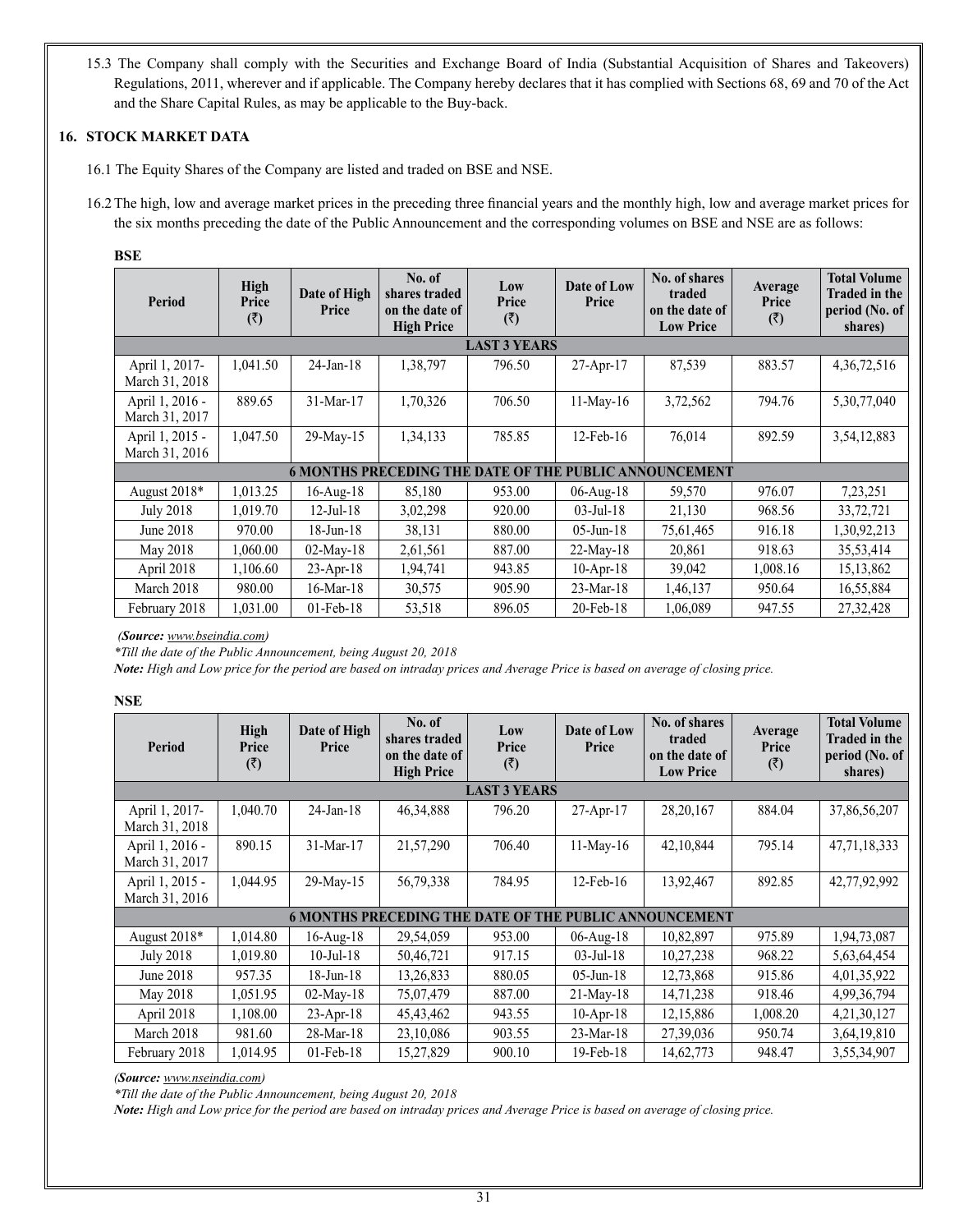16.3 The closing market price of the Equity Shares on BSE and NSE as on July 11, 2018, being the working day prior to the date of approval of Buy-back by the Board was  $\text{\textsterling}995.05$  and  $\text{\textsterling}993.45$  respectively.

Also, the closing market price of the Equity Shares on BSE and NSE as on August 17, 2018 being the working day prior to the date of approval of Buy-back by the shareholders was  $\bar{\tau}1,003.45$  and  $\bar{\tau}1,003.05$  respectively.

# **17. DETAILS OF THE STATUTORY APPROVALS**

- 17.1 The Buy-back has been approved by the Board of Directors in its meeting held on July 12, 2018 and by the shareholders by a Special Resolution through postal ballot (including remote e-voting), the results of which were declared on August 20, 2018.
- 17.2 Buy-back from Non-Resident Shareholders may be subject to approvals, if any and to the extent required from the concerned authorities including approvals from the Reserve Bank of India under Foreign Exchange Management Act, 1999 and the rules and regulations framed there under. It is the obligation of such Non-Resident Shareholders to obtain such approvals and ensure necessary compliance with the provisions of the Foreign Exchange Management Act, 1999 and the rules and regulations framed thereunder, so as to enable them to tender Equity Shares in the Buy-back and for the Company to purchase such Equity Shares, tendered.
- 17.3The Company had requested the staff of the Division of Corporation Finance of the SEC (the "**Staff**") to grant exemptive relief with respect to Rule 14e-1(a) under the Exchange Act. Rule 14e-1(a) of the Exchange Act provides that a tender offer must remain open for a minimum of 20 business days. The Staff, through its letter dated September 4, 2018, granted the said exemptive relief to the Company, permitting the Buy-back to remain open for a fixed period of 10 working days, in compliance with the Buy-back Regulations.
- 17.4 As of date, there is no other statutory or regulatory approval pending to implement the Buy-back. If any statutory or regulatory approval becomes applicable subsequently, the Buy-back will be subject to such statutory or regulatory approvals. In the event that the receipt of any statutory / regulatory approval is delayed, changes to the proposed timetable, if any, shall be intimated to the Stock Exchanges, and hence be made available for the benefit of the Equity Shareholders.

# **18. DETAILS OF THE REGISTRAR TO THE BUY-BACK AND COLLECTION CENTER**

Eligible Shareholders who wish to tender their Equity Shares in the Buy-back can send by registered post / speed post or hand deliver the Tender Form, TRS generated by the exchange bidding system along with all relevant documents by super-scribing the envelope as "**HCL Buy-back 2018**", to the Registrar to the Buy-back at its office set out below, so that the same are received not later than 2 (two) days from the Buy-back Closing Date i.e. Friday, October 5, 2018 (by 5 P.M.):

**Name:** Link Intime India Private Limited **Address:** C-101, 247 Park, L.B.S. Marg, Vikhroli (West), Mumbai - 400 083 **Tel.:** +91 22 4918 6200 **Fax:** +91 22 4918 6195 **Email:** hcltech.buyback2018@linkintime.co.in **Website:** www.linkintime.co.in **Contact Person:** Mr. Sumeet Deshpande **SEBI Registration No.:** INR000004058 **Validity Period:** Permanent **Corporate Identity Number:** U67190MH1999PTC118368

# **THE TENDER FORM AND OTHER RELEVANT DOCUMENTS SHOULD NOT BE SENT TO THE COMPANY OR TO THE MANAGER TO THE BUY-BACK.**

# **19. PROCESS AND METHODOLOGY FOR THE BUY-BACK**

19.1 The Company proposes to buy-back upto 3,63,63,636 (Three Crores Sixty Three Lacs Sixty Three Thousand Six Hundred and Thirty Six) Equity Shares from the Equity Shareholders of the Company as on the Record Date, on a proportionate basis, through the 'Tender Offer' route using the "Mechanism for acquisition of shares through Stock Exchange" notified by SEBI at a price of  $\bar{\tau}1,100$  (Rupees One Thousand One Hundred only) per Equity Share, payable in cash for an aggregate amount of up to  $\overline{54,000}$  crores (Rupees Four Thousand Crores only) excluding any expenses incurred or to be incurred for the Buy-back like filing fees payable to SEBI, advisors' fees, public announcement publication expenses, printing and dispatch expenses, transaction costs viz. brokerage, applicable taxes such as securities transaction tax, goods and service tax, stamp duty, etc. The maximum number of Equity Shares proposed to be bought back represent 2.61% of the total paid-up Equity Share capital of the Company and the Buy-back Size represent 14.83% and 11.59% of the aggregate of the fully paid-up equity share capital and free reserves (including securities premium account) as per the standalone and consolidated audited Financial Statements of the Company for the financial year ended March 31, 2018 (the last audited Financial Statements available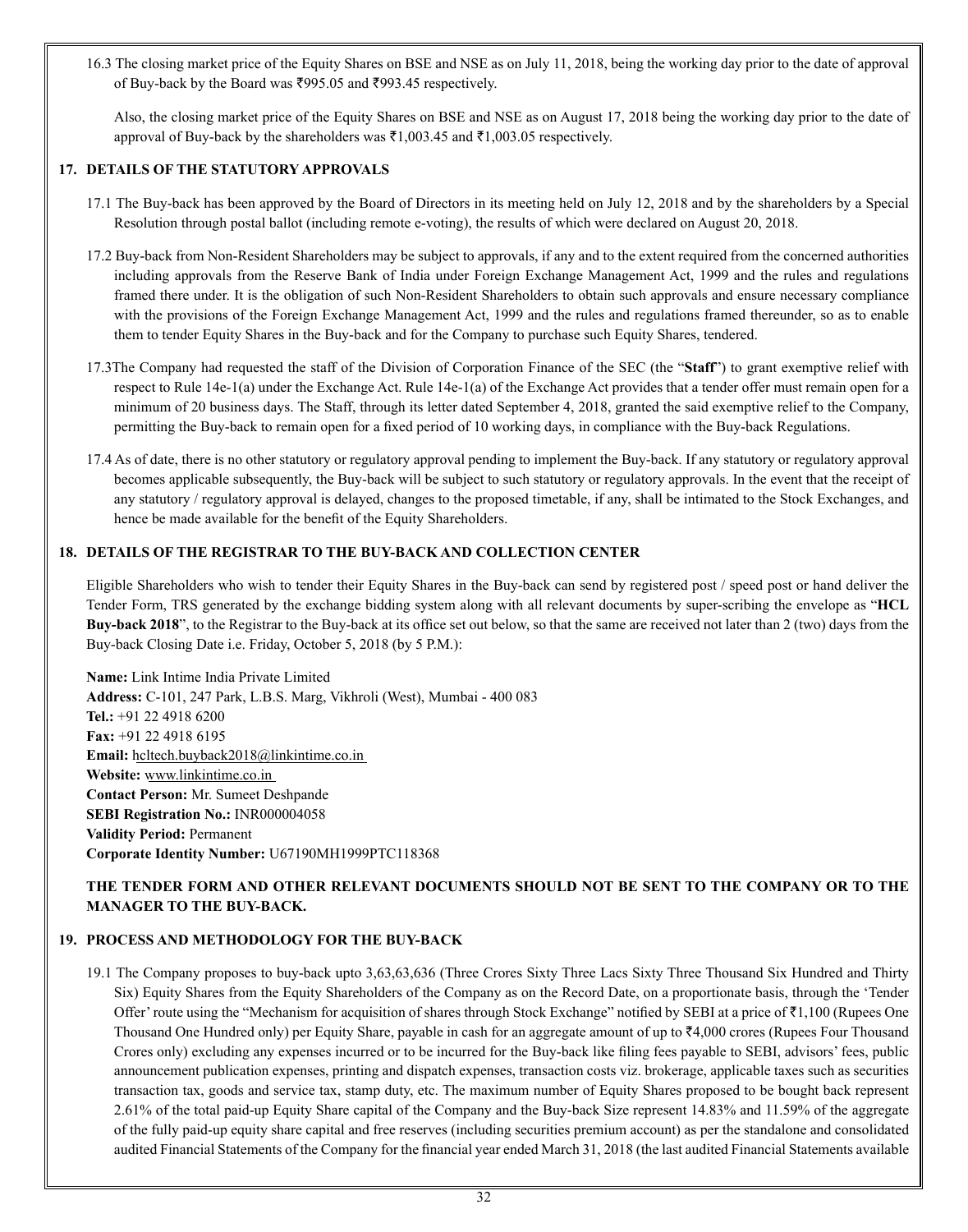on the date of the Board Meeting when the proposal for Buy-back was approved). The shareholders approved the Buy-back, by way of a Special Resolution, through Postal Ballot, the results of which were declared on August 20, 2018 (which is deemed to be the date of passing the Special Resolution by the shareholders). The Buy-back is in accordance with Sections 68, 69, 70, 110 and all other applicable provisions, if any, of the Act, the Share Capital Rules, the Management Rules, Article 4 of the Articles, and subject to Regulation 5A and other applicable provisions of the Buy-back Regulations and such other approvals, permissions and exemptions as may be required, from time to time from statutory authorities and/or regulatory authorities, including but not limited to SEBI, BSE and the RBI.

- 19.2 The aggregate shareholding of the Promoter Group as at the date of the Public Announcement being August 20, 2018 is 83,78,80,610 Equity Shares which represents 60.17% of the existing Equity Share capital of the Company. In terms of the Buy-back Regulations, under the Tender Offer route, the Promoter Group of the Company has an option to participate in the Buy-back. In this regard, the Promoter Group has expressed its intention to participate in the Buy-back and offer up to an aggregate maximum of 3,17,73,657 Equity Shares or such lower number of shares as required in compliance with the Buy-back Regulations vide their letters dated July 13, 2018, as described in details under clause 6.6.
- 19.3 Assuming response to the Buy-back is to the extent of 100% from all the Eligible Shareholders of the Equity Shares upto their entitlement, the aggregate shareholding of the Promoter Group post Buy-back may increase from 60.17% to 60.40% of the post Buy-back Equity Share capital of the Company.

# **19.4 Record Date and Ratio of Buy-back as per the Buy-back Entitlement in each Category:**

- (a) The Company has announced August 31, 2018 as the Record Date for the purpose of determining the Buy-back Entitlement and the names of the Equity Shareholders, who are eligible to participate in the Buy-back.
- (b) The Equity Shares to be bought back as a part of this Buy-back are divided into two categories:
	- 1) Reserved category for Small Shareholders ("Reserved Category"); and
	- 2) General Category for other Eligible Shareholders ("General Category").
- (c) In terms of the Buy-back Regulations, "**small shareholder**" is a shareholder who holds Equity Shares having market value of not more than  $\bar{\mathcal{F}}2,00,000$  (Rupees Two Lacs only) on the basis of closing price on the stock exchange having highest trading volume as on the Record Date. As on the Record Date, the closing price on NSE, being the stock exchange the having highest trading volume as on the Record Date, was ₹1,046.45. Accordingly, all Equity Shareholders holding not more than 191 Equity Shares as on the Record Date are classified as "Small Shareholders" for the purpose of the Buy-back.
- (d) Based on the above definition, there are 1,79,778 Small Shareholders in the Company with aggregate shareholding of 1,12,68,163 Equity Shares as on the Record Date, which constitutes 0.81% of the outstanding number of Equity Shares of the Company and 30.99% of the Maximum Number of Equity Shares which the Company proposes to Buy-back as a part of this Buy-back.
- (e) In compliance with Regulation 6 of the Buy-back Regulations, the reservation for the Small Shareholders, will be higher of:
	- 1) Fifteen percent of the number of Equity Shares which the Company proposes to Buy-back, being 15% of 3,63,63,636 Equity Shares which is equivalent to 54,54,546 Equity Shares; or
	- 2) The number of Equity Shares entitled as per their shareholding as on the Record Date (being  $(1,12,68,163 / 1,39,25,21,664)$  x 3,63,63,636) which is equivalent to 2,94,251 Equity Shares.
		- i. All the outstanding Equity Shares have been used for computing the Buy-back Entitlement of Small Shareholders since the Promoter Group also intends to offer its Equity Shares in the Buy-back.
		- ii. Based on the above analysis and in accordance with Regulation 6 of the Buy-back Regulations, 54,54,546 Equity Shares have been reserved for the Small Shareholders ("Reserved Category") and accordingly, the General Category for all other Eligible Shareholders shall consist of 3,09,09,090 Equity Shares ("General Category")
- (f) In order to ensure that the same Eligible Shareholder with multiple demat accounts / folios do not receive a higher entitlement, the Equity Shares held by such Eligible Shareholder with a common Permanent Account Number ("**PAN**") shall be clubbed together for determining the category (Small Shareholder or General) and entitlement under the Buy-back. In case of joint shareholding, the Equity Shares held in cases where the sequence of the PANs of the joint shareholders is identical shall be clubbed together. In case of Eligible Shareholders holding physical shares, where the sequence of PANs is identical and where the PANs of all joint shareholders are not available, the Registrar will check the sequence of the names of the joint holders and club together the Equity Shares held in such cases where the sequence of the PANs and name of joint shareholders are identical. The shareholding of institutional investors like mutual funds, insurance companies, foreign portfolio investors etc. with common PAN are not proposed to be clubbed together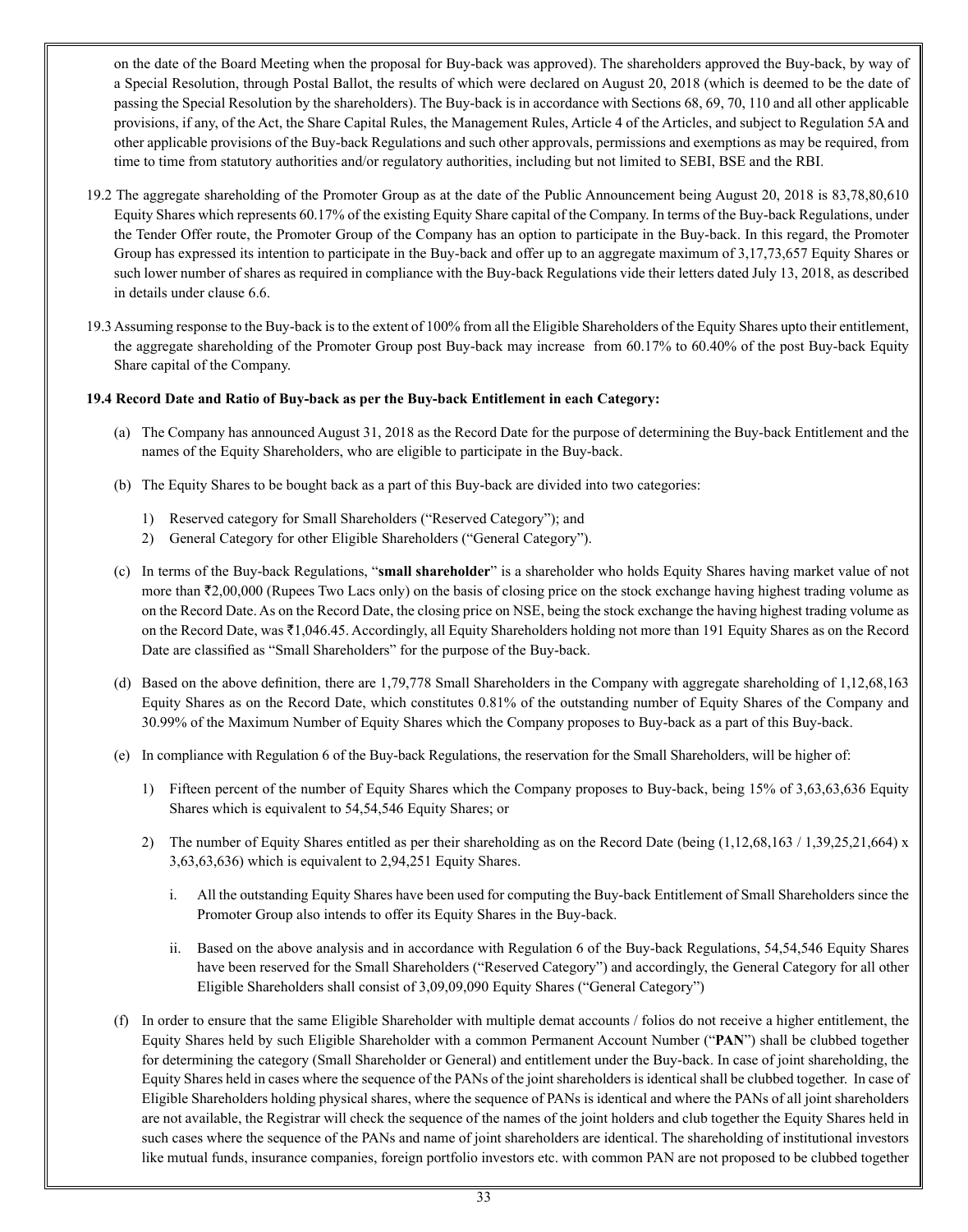for determining their entitlement and will be considered separately, where these Equity Shares are held for different schemes / subaccounts and have a different demat account nomenclature based on information prepared by the Registrar as per the shareholder records received from the depositories. Further, the Equity Shares held under the category of "clearing members" or "corporate body margin account" or "corporate body – broker" as per the beneficial position data as on the Record Date with common PAN are not proposed to be clubbed together for determining their entitlement and will be considered separately, where these Equity Shares are assumed to be held on behalf of clients.

(g) Based on the above Buy-back Entitlements, the ratio of Buy-back for both categories is decided as below:

| <b>Category of Shareholders</b>                    | <b>Ratio of Buy-back</b>                        |
|----------------------------------------------------|-------------------------------------------------|
| Reserved category for Small Shareholders           | 15 Equity Shares out of every 31 fully paid-up  |
|                                                    | Equity Shares held on the Record Date           |
| General category for all other Equity Shareholders | 16 Equity Shares out of every 715 fully paid-up |
|                                                    | Equity Shares held on the Record Date           |

*Note: The above ratio of Buy-back is approximate and provides indicative Buy-back Entitlement. Any computation of entitlement using above Buy*back ratio may provide a slightly different number than the actual entitlement due to rounding off. The actual Buy-back Entitlement factor for Small *Shareholders under reserved category is 0.484067013 and for other shareholders under general category it is 0.022377565.*

# **19.5 Fractional Entitlements:**

If the Buy-back Entitlement under Buy-back, after applying the above mentioned ratios to the Equity Shares held on the Record Date, is not a round number (i.e. not in the multiple of 1 Equity Share), then the fractional entitlement shall be ignored for computation of Buyback Entitlement to tender Equity Shares in the Buy-back for both categories of Eligible Shareholders.

On account of ignoring the fractional entitlement, those Small Shareholders who hold 2 (Two) or less Equity Shares as on the Record Date will be dispatched a Tender Form with zero entitlement. Such Small Shareholders are entitled to tender Additional Equity Shares as part of the Buy-back and will be given preference in the Acceptance of one Equity Share, if such Small Shareholders have tendered for Additional Equity Shares.

# **19.6 Basis of Acceptance of Equity Shares validly tendered in the Reserved Category for Small Shareholders:**

Subject to the provisions contained in the Letter of Offer, the Company will accept the Equity Shares tendered in the Buy-back by the Small Shareholders in the Reserved Category in the following order of priority:

- (a) Acceptance of 100% Equity Shares from Small Shareholders in the Reserved Category, who have validly tendered their Equity Shares to the extent of their Buy-back Entitlement or the number of Equity Shares tendered by them, whichever is less.
- (b) Post the acceptance as described in Clause 19.6 (a) above, in case there are any Equity Shares left to be bought back from Small Shareholders in the Reserved Category, the Small Shareholders who were entitled to tender zero Equity Shares (on account of ignoring the fractional entitlement), and have tendered Additional Equity Shares as part of the Buy-back, shall be given preference and one Equity Share each from the Additional Equity Shares applied by these Small Shareholders shall be bought back in the Reserved Category.
- (c) Post the acceptance as described in Clause 19.6 (a) and 19.6 (b), in case there are any Equity Shares left to be bought back in the Reserved Category, the Additional Equity Shares tendered by the Small Shareholders over and above their Buy-back Entitlement, shall be accepted in proportion of the Additional Equity Shares tendered by them and the Acceptances per Small Shareholders shall be made in accordance with the Buy-back Regulations, i.e. valid Acceptances per Small Shareholder shall be equal to the Additional Equity Shares validly tendered by the Small Shareholder divided by the total Additional Equity Shares validly tendered and multiplied by the total pending number of Equity Shares to be accepted in Reserved Category. For the purpose of this calculation, the Additional Equity Shares taken into account for such Small Shareholders, from whom one Equity Share has been Accepted in accordance with Clause 19.6 (b) above, shall be reduced by one.
- (d) Adjustment for fractional results in case of proportionate Acceptance, as described in Clause 19.6 (c) above:
	- 1) For any Small Shareholder, if the number of Additional Equity Shares to be Accepted, calculated on a proportionate basis is not in the multiple of 1 and the fractional Acceptance is greater than or equal to 0.50, then the fraction would be rounded off to the next higher integer.
	- 2) For any Small Shareholder, if the number of Additional Equity Shares to be Accepted, calculated on a proportionate basis is not in the multiple of 1 and the fractional Acceptance is less than 0.50, then the fraction shall be ignored.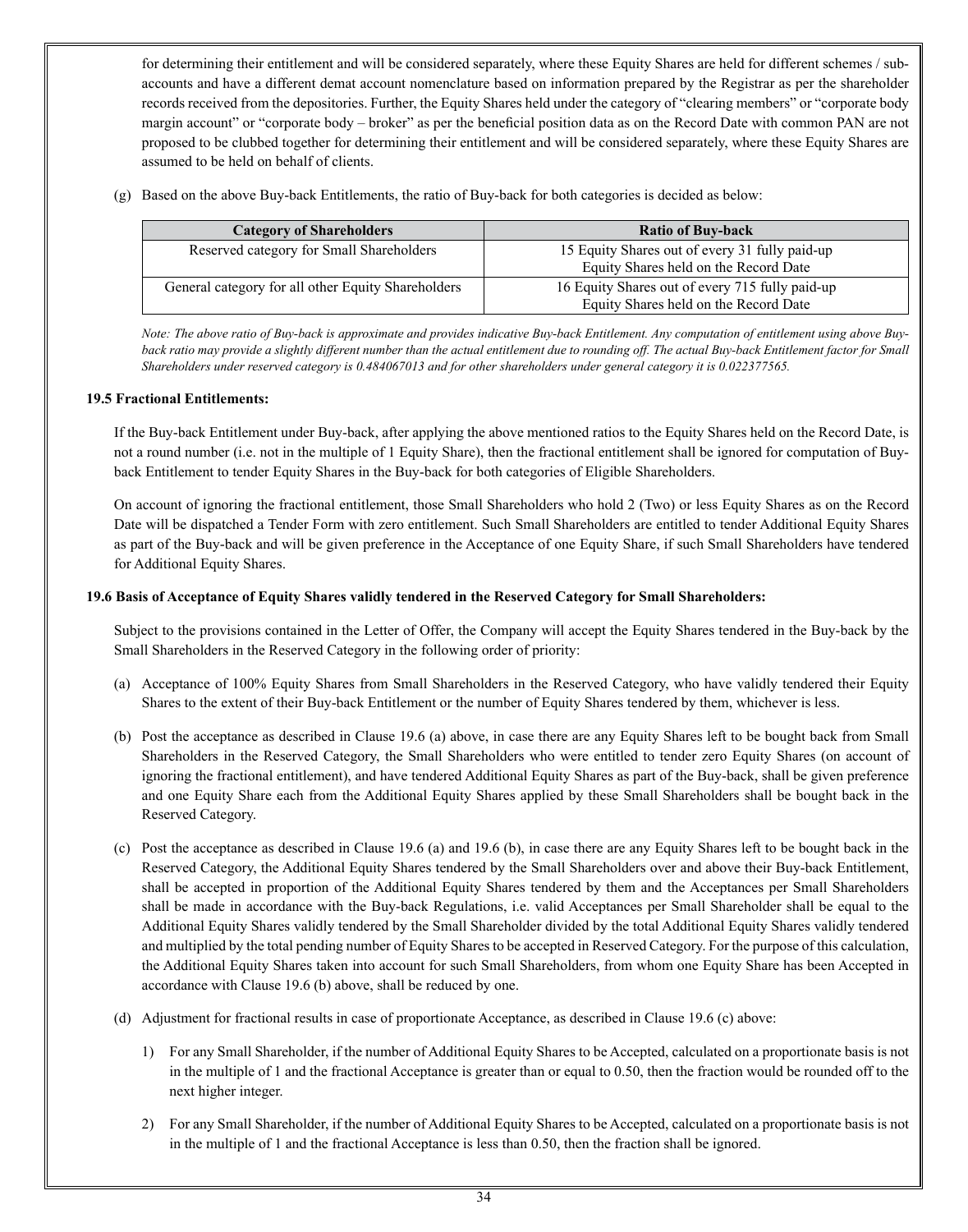## **19.7 Basis of Acceptance of Equity Shares validly tendered in the General Category:**

Subject to the provisions contained in the Letter of Offer, the Company will accept the Equity Shares tendered in the Buy-back by all other Eligible Shareholders in the General Category in the following order of priority:

- (a) Acceptance of 100% Equity Shares from other Eligible Shareholders in the General Category who have validly tendered their Equity Shares, to the extent of their Buy-back Entitlement, or the number of Equity Shares tendered by them, whichever is less.
- (b) Post the Acceptance as described in Clause 19.7 (a) above, in case there are any Equity Shares left to be bought back in the General Category, the Additional Equity Shares tendered by the other Eligible Shareholders over and above their Buy-back Entitlement shall be Accepted in proportion of the Additional Equity Shares tendered by them and the acceptances per Equity Shareholder shall be made in accordance with the Regulations, i.e. valid acceptances per Equity Shareholder shall be equal to the Additional Equity Shares validly tendered by the Eligible Shareholders divided by the total Additional Equity Shares validly tendered in the General Category and multiplied by the total pending number of Equity Shares to be Accepted in General Category.
- (c) Adjustment for fractional results in case of proportionate acceptance as described in Clause 19.7 (b) above:
	- 1) For any Eligible Shareholder, if the number of Additional Equity Shares to be accepted, calculated on a proportionate basis is not in the multiple of 1 and the fractional Acceptance is greater than or equal to 0.50, then the fraction would be rounded off to the next higher integer.
	- 2) For any Eligible Shareholder if the number of Additional Equity Shares to be accepted, calculated on a proportionate basis is not in the multiple of 1 and the fractional Acceptance is less than 0.50, then the fraction shall be ignored.

# **19.8 Basis of Acceptance of Equity Shares between Categories:**

- (a) In case there are any Equity Shares left to be bought back in one category ("**Partially Filled Category**") after Acceptance in accordance with the above described methodology for both the categories, and there are additional unaccepted validly tendered Equity Shares in the second category, then the Additional Equity Shares in the second category shall be Accepted proportionately, i.e. valid Acceptances per Eligible Shareholder shall be equal to the additional outstanding Equity Shares validly tendered by a Eligible Shareholder in the second category divided by the total additional outstanding Equity Shares validly tendered in the second category and multiplied by the total pending number of Equity Shares to be bought back in the partially filled category.
- (b) If the Partially Filled Category is the General Category, and the second category is the reserved category for Small Shareholders, then for the purpose of this calculation, the Additional Equity Shares tendered by such Small Shareholders, from whom one Equity Share has been Accepted in accordance with Clause 19.6 (b) shall be reduced by one.
- (c) Adjustment for fraction results in case of proportionate Acceptance, as defined in Clause 19.8 (a) and (b) above:
	- 1) For any Equity Shareholder, if the number of Additional Equity Shares to be Accepted, calculated on a proportionate basis is not in the multiple of 1 and the fractional Acceptance is greater than or equal to 0.50, then the fraction would be rounded off to the next higher integer.
	- 2) For any Equity Shareholder, if the number of Additional Equity Shares to be Accepted, calculated on a proportionate basis is not in the multiple of 1 and the fractional Acceptance is less than 0.50, then the fraction shall be ignored.

# **19.9 For avoidance of doubt, it is clarified that:**

- (a) the Equity Shares Accepted under the Buy-back from each Eligible Shareholder, in accordance with clauses above, shall not exceed the number of Equity Shares tendered by the respective Eligible Shareholder;
- (b) the Equity Shares Accepted under the Buy-back from each Eligible Shareholder, in accordance with clauses above, shall not exceed the number of Equity Shares held by respective Eligible Shareholder as on the Record Date; and
- (c) the Equity Shares tendered by any Eligible Shareholder over and above the number of Equity Shares held by such Eligible Shareholder as on the Record Date shall not be considered for the purpose of Acceptance in accordance with the clauses above.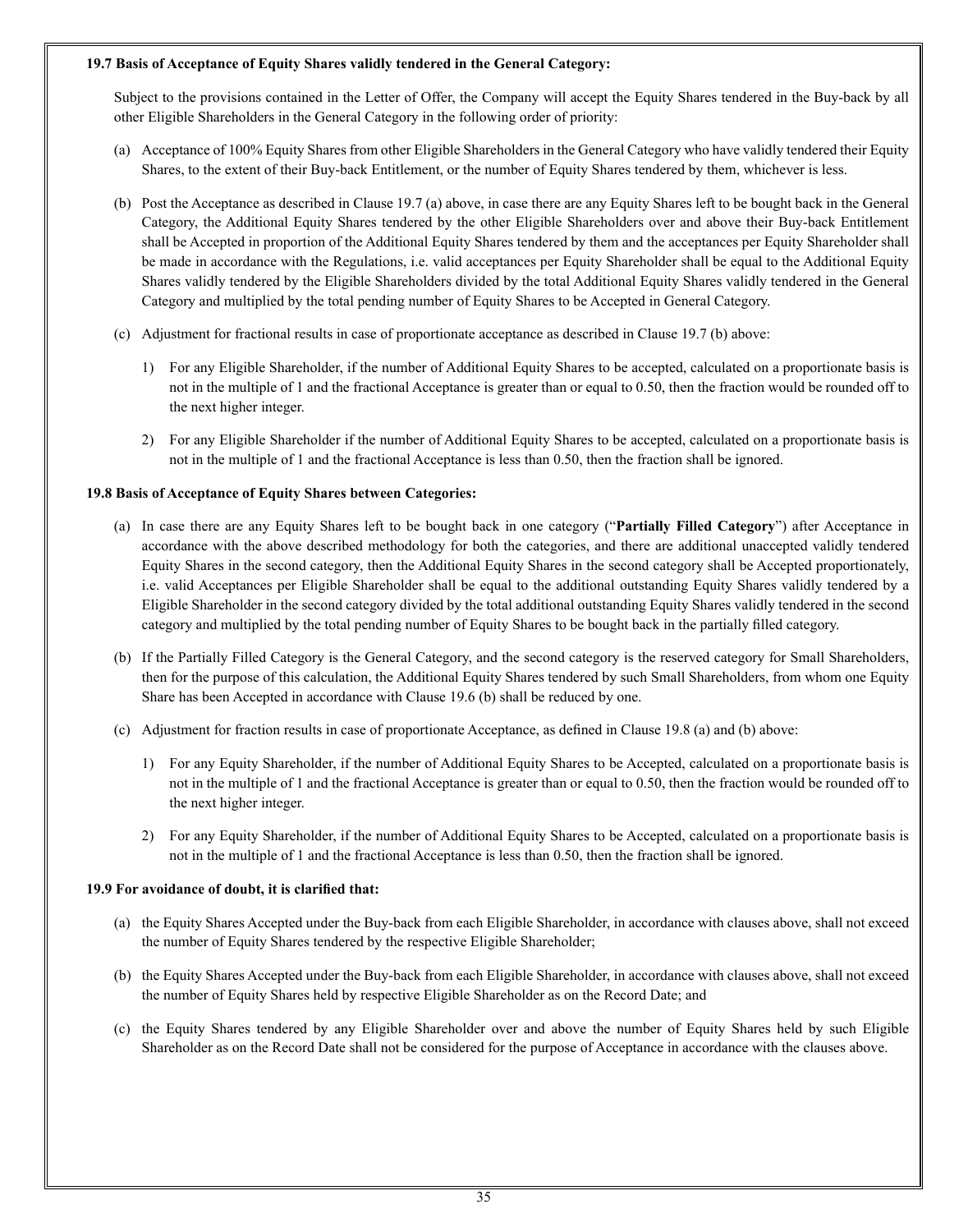# **20. PROCEDURE FOR TENDERING EQUITY SHARES AND SETTLEMENT**

# **A. GENERAL**

- 20.1 The Buy-back is open to all Eligible Shareholders.
- 20.2 The Company proposes to effect the Buy-back through a Tender Offer method, on a proportionate basis. The Letter of Offer and Tender Form, outlining the terms of the Buy-back as well as the detailed disclosures as specified in the Buy-back Regulations, will be mailed to Eligible Shareholders.

**Eligible Shareholders which have registered their email ids with the depositories / the Company, shall be dispatched the Letter of Offer through electronic means. If Eligible Shareholders wish to obtain a physical copy of the Letter of Offer, they may send a request to the Company or Registrar at the address or email id mentioned at the cover page of the Letter of Offer.**

**Eligible persons which have not registered their email ids with the depositories / the Company, shall be dispatched the Letter of Offer through physical mode.**

- 20.3 The Company will not accept any Equity Shares offered for Buy-back which are under any restraint order of a court for transfer/ sale of such shares.
- 20.4 The Company shall comply with Regulation 19(5) of the Buy-back Regulations which states that the Company shall not Buyback the locked-in Equity Shares and non-transferable Equity Shares till the pendency of the lock-in or till the Equity Shares become transferable.
- 20.5 Eligible Shareholders will have to transfer the Equity Shares from the same demat account in which they were holding the Equity Shares as on the Record Date and in case of multiple demat accounts, Eligible Shareholders are required to tender the applications separately from each demat account.
- 20.6 The Company shall accept all the Equity Shares validly tendered for the Buy-back by Eligible Shareholders, on the basis of their Buy-back Entitlement as on the Record Date and also Additional Equity Shares if any tendered by Eligible Shareholders will be accepted as per clauses 19.6, 19.7, 19.8 and 20.8 respectively.
- 20.7 As elaborated under clause 19.4, the Equity Shares proposed to be bought back as a part of the Buy-back are divided into two categories; (a) Reserved Category for Small Shareholders and (b) the General Category for other Eligible Shareholders, and the Buy-back Entitlement of an Eligible Shareholder in each category shall be calculated accordingly.
- 20.8 After Accepting the Equity Shares tendered on the basis of Buy-back Entitlement, Equity Shares left to be bought as a part of the Buy-back, if any, in one category shall first be accepted, in proportion to the Equity Shares tendered, over and above their Buyback Entitlement, by Eligible Shareholders in that category, and thereafter, from Eligible Shareholders who have tendered over and above their Buy-back Entitlement, in other category.
- 20.9 Eligible Shareholders' participation in the Buy-back is voluntary. Eligible Shareholders may choose to participate, in part or in full, and receive cash in lieu of the Equity Shares accepted under the Buy-back, or they may choose not to participate and enjoy a resultant increase in their percentage shareholding, after the completion of the Buy-back, without any additional investment. Eligible Shareholders may also tender a part of their Buy-back Entitlement. Eligible Shareholders also have the option of tendering Additional Equity Shares (over and above their Buy-back Entitlement) and participate in the shortfall created due to non-participation of some other Eligible Shareholders, if any. The Acceptance of any Equity Shares tendered in excess of the Buy-back Entitlement by the Eligible Shareholder shall be in terms of procedure outlined herein.

The maximum tender under the Buy-back by an Eligible Shareholder cannot exceed the number of Equity Shares held by such Eligible Shareholder as on the Record Date.

20.10 The non-receipt of the Letter of Offer by, or accidental omission to dispatch the Letter of Offer to any Eligible Shareholder, shall not invalidate the Buy-back to Eligible Shareholder. In case of non-receipt of the Letter of Offer, Eligible Shareholder holding shares as on Record Date may participate in the Buy-back by providing their application in plain paper in writing signed by all Equity Shareholders, stating name, address, number of shares held, Client ID number, DP name, DP ID number, number of Equity Shares tendered and other relevant documents such as physical share certificate and Form SH 4 in case of Equity Shares being held in physical form. Eligible Person(s) have to ensure that their bid is entered in the electronic platform to be made available by BSE before the closure of the Buy-back*.*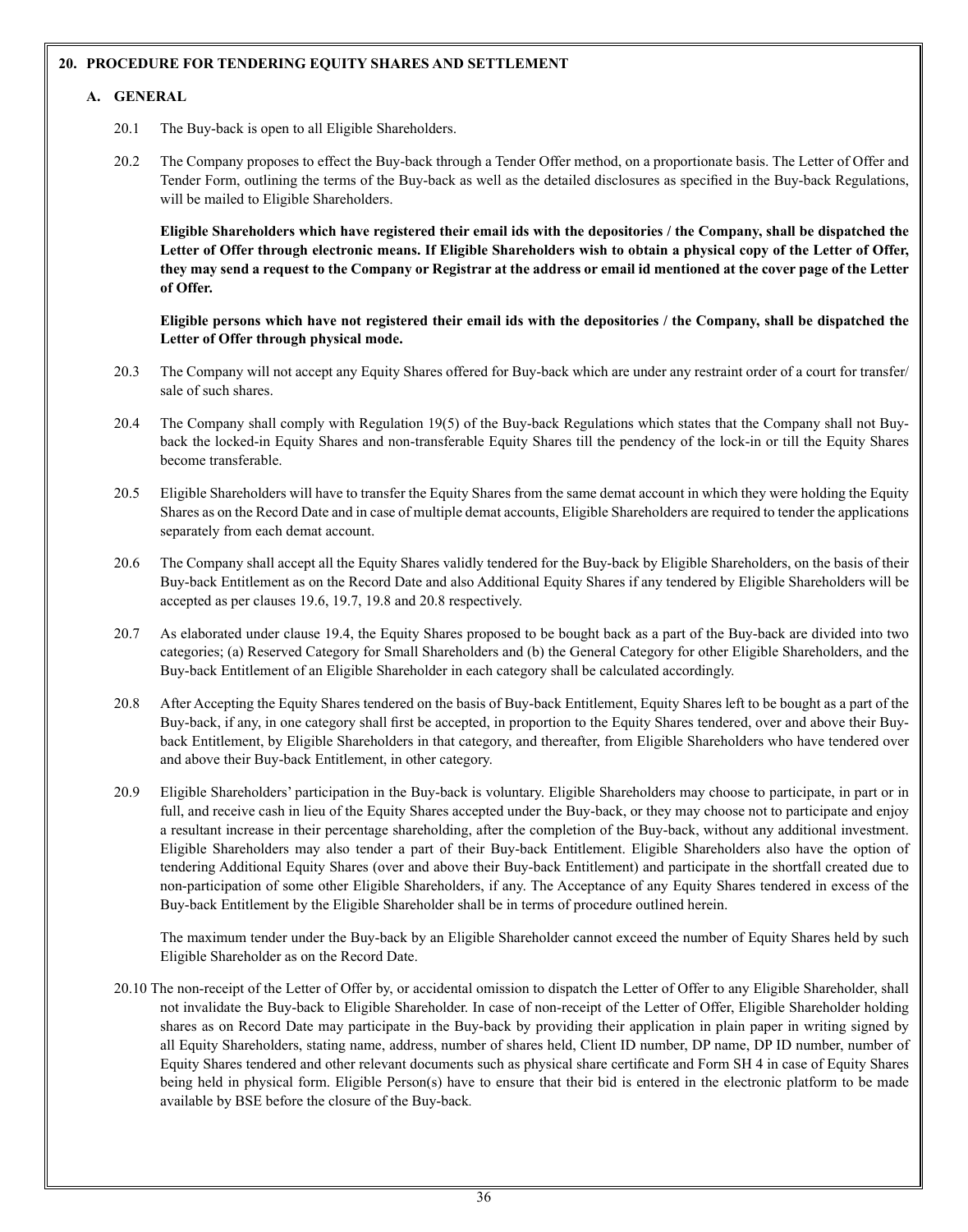#### **B. PROCESS AND METHODOLOGY**

#### 20.11 **Process:**

- (a) The Buy-back is open to all Equity Shareholders holding Equity Shares as on Record Date in physical form ("Physical Shares") and beneficial owners holding Equity Shares in dematerialised form ("Demat Shares").
- (b) The Buy-back will be implemented by the Company through the Tender Offer route using the Stock Exchange mechanism, as provided under the Buy-back Regulations and SEBI Circulars and in accordance with the procedure prescribed in the Act and the Buy-back Regulations and as may be determined by the Board (including the committee or persons authorized to complete the formalities of the Buy-back) and on such terms and conditions as may be permitted by law from time to time.
- (c) For the implementation of the Buy-back, the Company has appointed JM Financial Services Limited ("**Company's Broker**") as the registered broker through whom the purchases and settlements on account of the Buy-back would be made by the Company. The contact details of the Company's Broker are as follows:

**Name:** JM Financial Services Limited **Address:** 5th Floor, Cnergy, Appasaheb Marathe Marg, Prabhadevi, Mumbai - 400 025, India. **Tel.:** +91 22 6704 3000 **Fax:** +91 22 6761 7222 **Contact Person:** Mr. Kinnar Darji; **Tel.:** +91 22 6704 3503 **Email:** kinnar.darji@jmfl.com **Website**: www.jmfinancialservices.in **SEBI Registration Number:** INB-INF011054831 (BSE); INB/INE/INF231054835 (NSE) **Corporate Identity Number:** U67120MH1998PLC115415

- (d) The Company shall request the Designated Stock Exchange to provide a separate Acquisition Window to facilitate placing of sell orders by eligible Equity Shareholders who wish to tender their Equity Shares in the Buy-back. The details of the platform will be as specified by the Designated Stock Exchange from time to time.
- (e) In case the Seller Member is not registered with the Designated Stock Exchange, Eligible Shareholders may approach the Company's Broker to place its bid. The Eligible Shareholders can also approach any BSE registered stock broker and can register himself by using quick unique client code (UCC) facility through that BSE registered stock broker (after submitting all details as may be required by such BSE registered stock broker in compliance with the applicable law).
- (f) All Eligible Shareholders, through their respective Seller Member(s) will be eligible and responsible to place orders in the Acquisition Window. All Eligible Shareholders can enter orders for Equity Shares in demat form as well as Equity Shares in physical form.
- (g) During the tendering period, the order for selling the Equity shares will be placed by the Eligible Shareholders through their Seller Member during normal trading hours of the secondary market. In the tendering process, the Company's Broker may also process the orders received from the Eligible Shareholders. The Seller Member can enter orders for demat as well as physical shares.
- (h) The reporting requirements for Non-Resident Shareholders under Reserve Bank of India, Foreign Exchange Management Act, 1999, as amended and the Foreign Exchange Management (Transfer or Issue of Security by a Person Resident Outside India) Regulations, 2017, as amended, and any other rules, regulations, guidelines, for remittance of funds, shall be made by the Eligible Shareholder and/or the Seller Member through which the Eligible Shareholder places the bid.
- (i) Modification / cancellation of orders and multiple bids from a single Eligible Shareholder will be allowed during the Tendering Period of the Buy-back. Multiple bids made by single Eligible Shareholder for selling the Equity Shares shall be clubbed and considered as "one" bid for the purposes of Acceptance.

The cumulative quantity tendered shall be made available on the website of the Designated Stock Exchange (www.bseindia.com) throughout the trading sessions and will be updated at specific intervals during the tendering period.

All documents sent by the Eligible Shareholders will be at their own risk. Eligible Shareholders are advised to safeguard adequately their interests in this regard.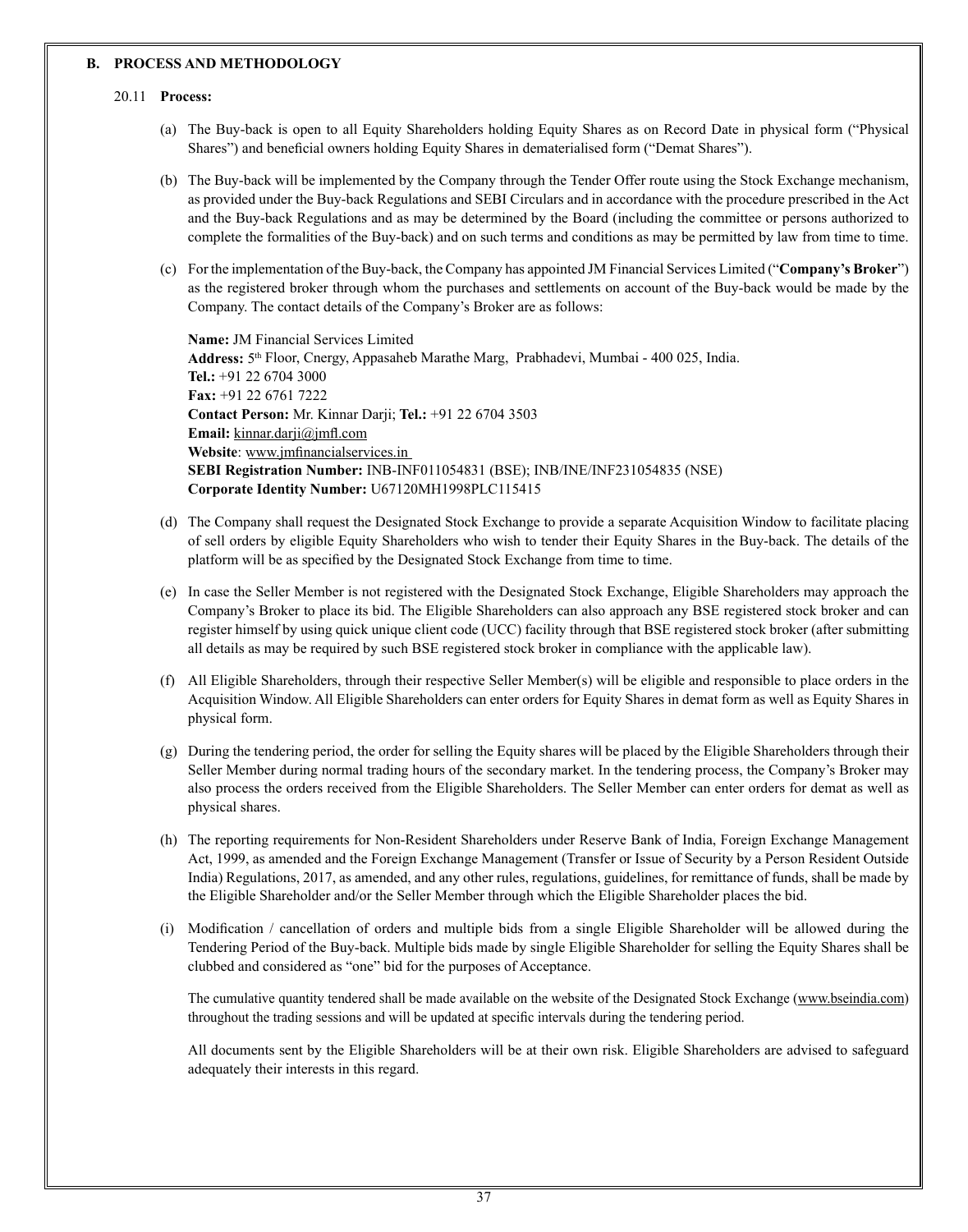#### 20.12 **Procedure to be followed by Eligible Shareholders holding Equity Shares in the dematerialized form:**

- (a) Eligible Shareholders who desire to tender their Equity Shares in the electronic or dematerialized form under the Buy-back would have to do so through their respective Seller Member by giving the details of Equity Shares they intend to tender under the Buy-back.
- (b) The Seller Member would be required to place an order / bid on behalf of the Eligible Shareholders who wish to tender Equity Shares in the Buy-back using the Acquisition Window of the Designated Stock Exchange. Before placing the bid, the Equity Shareholder would be required to transfer the tendered Equity Shares to the Clearing Corporation, by using the early pay in mechanism as prescribed by Designated Stock Exchange or the Clearing Corporation, prior to placing the bid by the Seller Member.
- (c) The details of the settlement number under which the Equity Shares are to be transferred in the account of Clearing Corporation for the Buyback will be provided in a separate circular to be issued by the Clearing Corporation.
- (d) For custodian participant orders for demat Equity Shares, early pay-in is mandatory prior to confirmation of order by custodian. The custodian shall either confirm or reject the orders not later than 6:00 p.m. IST on the last day of the Tendering Period i.e. the Buyback Closing Date. Thereafter, all unconfirmed orders shall be deemed to be rejected. For all confirmed custodian participant orders, order modification by the concerned Seller Member shall revoke the custodian confirmation and the revised order shall be sent to the custodian again for confirmation.
- (e) Upon placing the order, the Seller Member shall provide a transaction registration slip ("**TRS**") generated by the stock exchange bidding system to the Eligible Shareholder. The TRS will contain details of order submitted like bid ID No., DP ID, Client ID, no. of Equity Shares tendered, etc.
- (f) In case of non-receipt of the completed tender form and other documents, but receipt of Equity Shares in the accounts of the Clearing Corporation and a valid bid in the exchange bidding system, the bid by such Eligible Shareholder shall be deemed to have been accepted.
- (g) The Eligible Shareholders will have to ensure that they keep the DP account active and unblocked to receive credit in case of return of Equity Shares due to rejection or due to prorated Buy-back decided by the Company. Further, Eligible Shareholders will have to ensure that they keep the saving account attached with the DP account active and updated to receive credit remittance due to acceptance of Buy-back of shares by the Company.

# 20.13 **Procedure to be followed by Eligible Shareholders holding Equity Shares in the Physical form:**

- (a) Eligible Shareholders who are holding physical Equity Shares and intend to participate in the Buy-back will be required to approach the Seller Member along with the complete set of documents for verification procedures to be carried out including the:
	- 1) Completed tender form and original share certificate(s),
	- 2) valid Form SH 4 (transfer form) duly filled and signed by the Eligible Shareholder (in same order and as per the specimen signatures registered with the Company) and duly witnessed at the appropriate place authorizing the transfer in favor of the Company,
	- 3) self-attested copy of the Eligible Shareholder's PAN Card, and
	- 4) any other relevant documents such as (but not limited to):
		- Duly attested Power of Attorney if any person other than the Equity Shareholder has signed the relevant Tender Form;
		- Notarized copy of death certificate / succession certificate or probated will, if the original Equity Shareholder has deceased;
		- Necessary corporate authorisations, such as Board Resolutions etc., in case of companies
	- 5) In addition, if the address of the Equity Shareholder has undergone a change from the address registered in the register of members of the Company, the Equity Shareholders would be required to submit a self-attested copy of address proof consisting of any one of the following documents: valid Aadhar Card, Voter Identity Card or Passport.
- (b) Based on these documents, the concerned Seller Member shall place a bid on behalf of the Eligible Shareholder holding Equity Shares in physical form and who wish to tender Equity Shares in the Buy-back, using the Acquisition Window of the Designated Stock Exchange. Upon placing the bid, the Seller Member shall provide a TRS generated by the exchange bidding system to the Eligible Shareholder. TRS will contain the details of order submitted like folio no., certificate no.,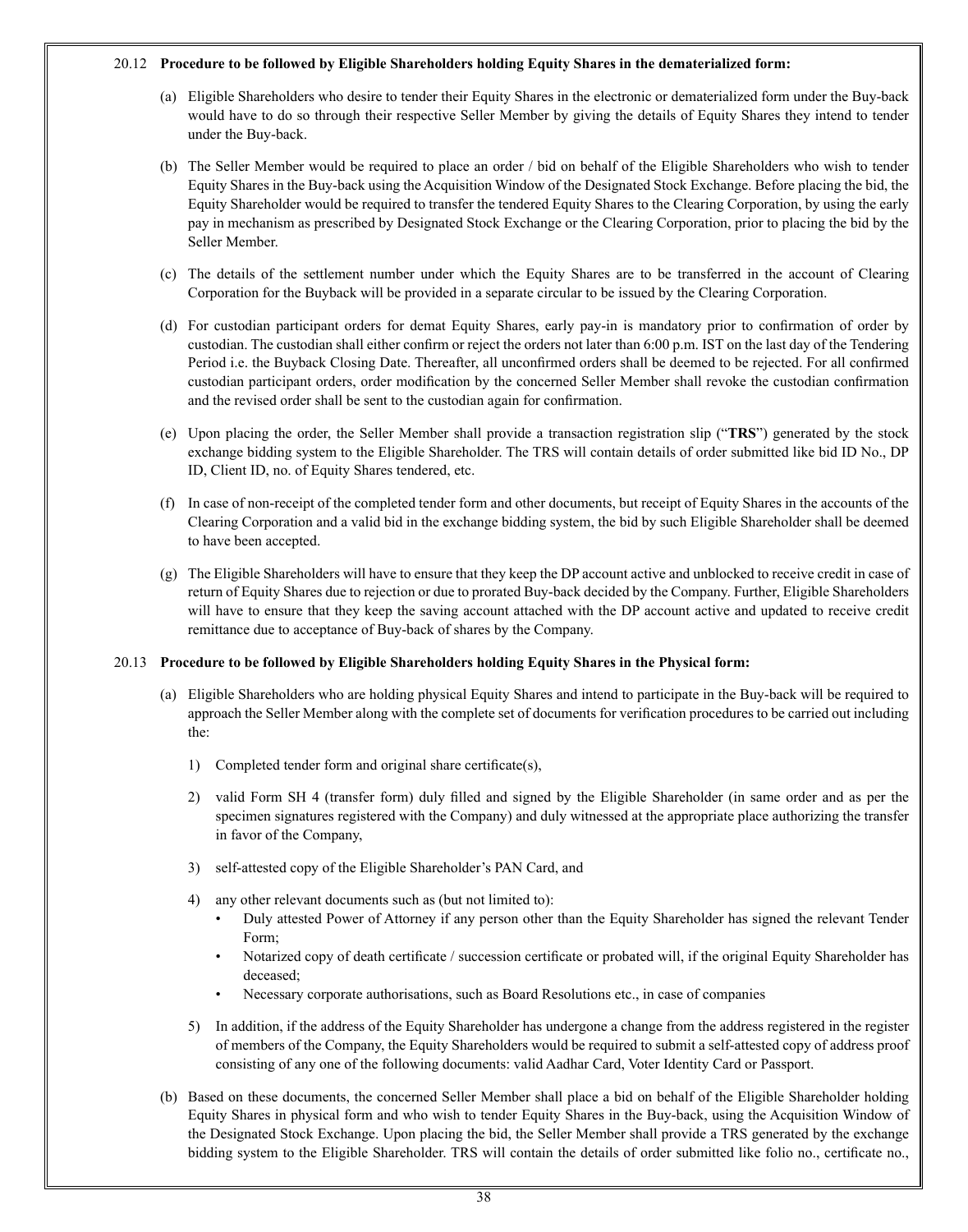distinctive no., no. of Equity Shares tendered etc.

- (c) The Seller Member / Eligible Shareholder has to deliver the original share certificate(s) and documents (as mentioned above) along with TRS generated by exchange bidding system upon placing of bid, either by registered post or courier or hand delivery to the Registrar to the Buy-back (at the address mentioned on the cover page and also in clause 18) within 2 (two) days of bidding by Seller Member. The envelope should be super scribed as "**HCL Buy-back 2018**". One copy of the TRS will be retained by Registrar and it will provide acknowledgement of the same to the Seller Member / Eligible Shareholder.
- (d) Eligible Shareholders holding physical Equity Shares should note that physical Equity Shares will not be accepted unless the complete set of documents are submitted. Acceptance of the physical Equity Shares for the Buy-back shall be subject to verification as per the Buy-back Regulations and any further directions issued in this regard. The Registrar will verify such bids based on the documents submitted on a daily basis and till such time the BSE shall display such bids as 'unconfirmed physical bids'. Once the Registrar confirms the bids, it will be treated as 'Confirmed Bids'.
- (e) All documents as mentioned above, shall be enclosed with the valid Tender Form, otherwise the Equity Shares tendered will be liable for rejection. The Equity Shares shall be liable for rejection on the following grounds amongst others: (i) If there is any other company's equity share certificate(s) enclosed with the Tender Form instead of the Equity Share certificate(s) of the Company; (ii) If the transmission of Equity Shares is not completed, and the Equity Shares are not in the name of the Eligible Shareholders; (iii) If the Eligible Shareholders tender Equity Shares but the Registrar to the Buyback does not receive the Equity Share certificate(s); (iv) In case the signature on the Tender Form and Form SH-4 does not match as per the specimen signature recorded with Company / Registrar of the Company.
- (f) In case any Eligible Shareholder has submitted Equity Shares in physical form for dematerialization, such Eligible Shareholders should ensure that the process of getting the Equity Shares dematerialized is completed well in time so that they can participate in the Buy-back before the Closing Date.

#### 20.14 **Additional requirement for Non-Resident Shareholders**

Eligible Shareholders, being Non-Resident Shareholders (excluding FPIs) shall also enclose copy(ies) of the approval(s) received by them from RBI under the FEMA and the rules and regulations framed there under, if applicable, to tender the Equity Shares held by them. In case the Equity Shares are held on repatriation basis, the Non-Resident Shareholder should obtain and enclose a letter from its authorized dealer/ bank confirming that at the time of acquiring the Equity Shares, payment for the same was made by the Non-Resident Shareholder from the appropriate account (e.g. NRE account) as specified by RBI in its approval. In case the Non-Resident Shareholder is not in a position to produce the said certificate, the Equity Shares shall be deemed to have been acquired on non-repatriation basis and in that case, the Non-Resident Shareholder shall submit a consent letter addressed to the Company, allowing the Company to make payment on a non-repatriation basis in respect of the valid Equity Shares accepted under the Buyback. Notwithstanding anything contained in this Letter of Offer, if any of the above stated documents (as applicable) are not enclosed along with the Tender Form, the Equity Shares tendered under the Buy-back are liable to be rejected.

#### 20.15 **Acceptance of orders**

The Registrar to the Buy-back shall provide details of order acceptance to Clearing Corporation within specified timelines.

#### 20.16 **Method of Settlement**

# **Upon finalization of the basis of acceptance as per Buy-back Regulations:**

- (a) The Company will transfer the funds pertaining to the Buy-back to the Clearing Corporation's bank account as per the prescribed schedule. For Equity Shares accepted under the Buy-back, the Clearing Corporation will make direct funds payout to respective Eligible Shareholders' bank account as provided by the Depository system. If the Eligible Shareholders' bank account details are not available or if the funds transfer instruction is rejected by RBI/Bank, due to any reason, then such funds will be transferred to the concerned Seller Members' settlement bank account for onward transfer to the respective Eligible Shareholders.
- (b) In case of Eligible Shareholders where there are specific RBI and other regulatory requirements pertaining to funds payout, which do not opt to settle through custodians, the funds pay-out would be given to their respective Seller Members settlement bank account for onward transfer to the Eligible Shareholders. For this purpose, the client type details would be collected from the Registrar to the Buy-back.
- (c) The Equity Shares bought back in demat form would be transferred directly to the demat account of the Company opened for Buy-back ("**Company Demat Escrow Account**") provided it is indicated by the Company's Broker or it will be transferred by the Company's Broker to the Company Demat Escrow Account on receipt of the Equity Shares from the clearing and settlement mechanism of the Designated Stock Exchange.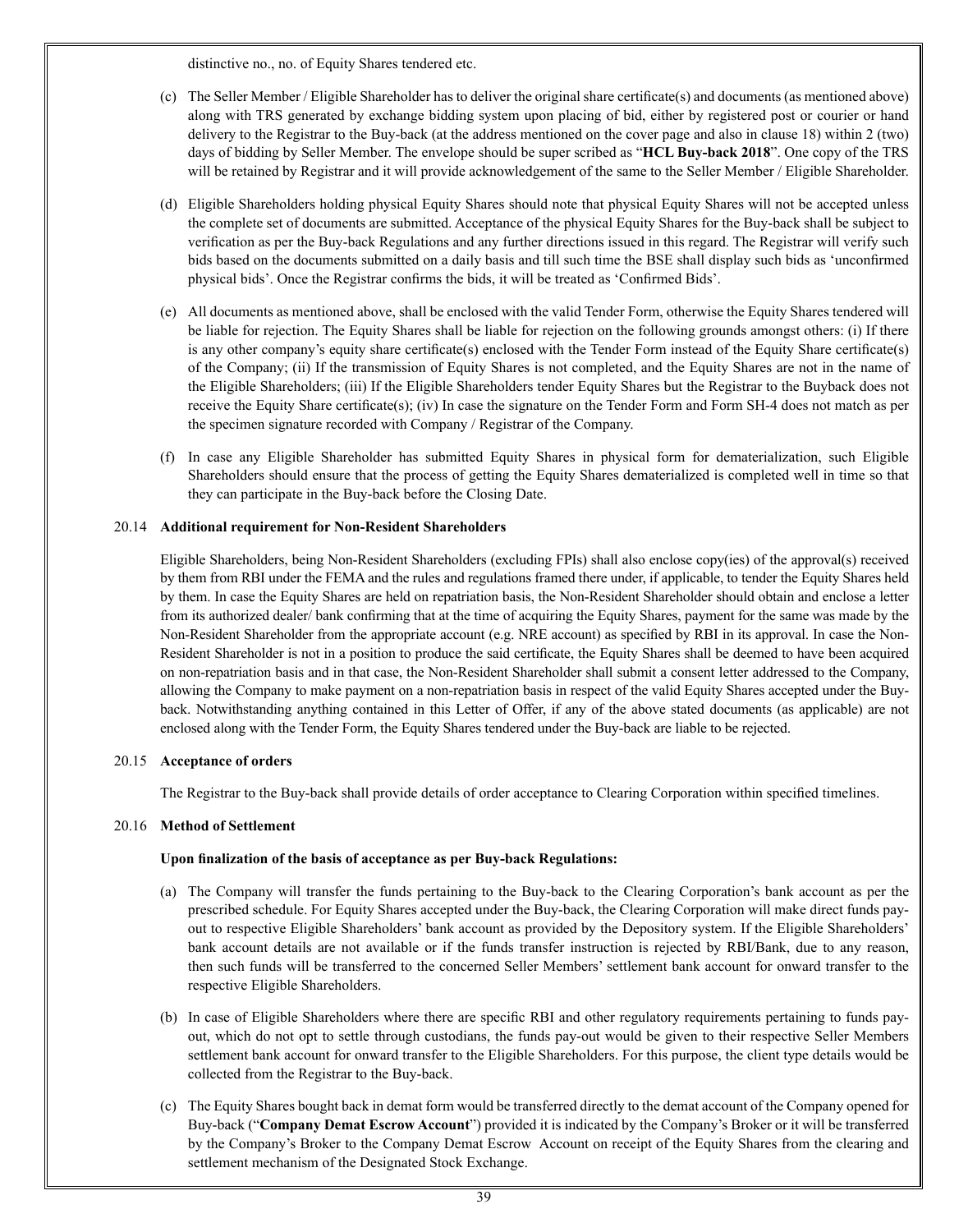- (d) The Eligible Shareholders will have to ensure that they keep the DP account active and unblocked to receive credit in case of return of Equity Shares, due to rejection or due to non-acceptance of Equity Shares under the Buy-back.
- (e) Excess demat Equity Shares or unaccepted demat Equity Shares, if any, tendered by the Eligible Shareholders would be returned to them by Clearing Corporation.
- (f) Any excess physical Equity Shares pursuant to proportionate acceptance / rejection will be returned back to the Eligible Shareholders directly by the Registrar to the Buy-back. The Company is authorized to split the share certificate and issue new consolidated share certificate for the unaccepted Equity Shares, in case the Equity Shares accepted by the Company are less than the Equity Shares tendered in the Buy-back by Eligible Shareholders holding Equity Shares in the Physical form, and return the same to the sole / first Equity Shareholder (in case of joint Eligible Shareholders). Share certificates in respect of unaccepted/ rejected Equity Shares and other documents, if any, will be sent by registered post / speed post at the Eligible Shareholders sole risk to the sole / first Eligible Shareholders (in case of joint Eligible Shareholders), at the address recorded with the Registrar / Company.
- (g) Company's Broker would issue a contract note to the Company for the Equity Shares accepted under the Buy-back.
- 20.17 Eligible Shareholders who intend to participate in the Buy-back should consult their respective Seller Member for any cost, applicable taxes, charges and expenses (including brokerage) etc., that may be levied by the Seller Member upon the Eligible Shareholders for tendering Equity Shares in the Buy-back (secondary market transaction). The Buy-back consideration received by the Eligible Shareholders, in respect of accepted Equity Shares, could be net of such costs, applicable taxes, charges and expenses (including brokerage) and the Company accepts no responsibility to bear or pay such additional cost, charges and expenses (including brokerage) incurred solely by the Eligible Shareholders.
- 20.18 The Equity Shares lying to the credit of the Company Demat Escrow Account and the Equity Shares bought back and accepted in physical form will be extinguished in the manner and following the procedure prescribed in the Buy-back Regulations.

# 20.19 **Rejection Criteria:**

The shares tendered by Eligible Shareholder(s) would be liable to be rejected on the following grounds:

- (a) For Eligible Shareholders holding shares in the dematerialized form if:
	- 1) the Equity Shareholders is not a shareholder of the Company as on the Record date or
	- 2) if there a name mismatch in the demat account of the Shareholder and PAN or
- (b) For Eligible Shareholders holding shares in the physical form if:
	- 1) If there is any other company share certificate enclosed with the Tender Form instead of the share certificate of the Company;
	- 2) If the transfer / transmission of shares is not completed, and the shares are not in the name of the Eligible Shareholder(s);
	- 3) If the Eligible Shareholder(s) bid the shares but the Registrar does not receive the physical share certificate;
	- 4) In case the signature in the Tender Form and Form SH 4 doesn't match as per the specimen signature recorded with Company/Registrar.
- (c) The documents mentioned in Instruction number 3 and 4 of the Tender Form for physical Equity Shareholders are not received by the Registrar before the close of business hours to the Registrar on or before Friday, October 5, 2018 by 5 P.M.
- (d) Where there exists any restraint order of a Court/ any other competent authority for transfer / disposal/ sale or where loss of share certificates has been notified to the Company or where the title to the Equity Shares is under dispute or otherwise not clear or where any other restraint subsists.

# **21. NOTE ON TAXATION**

"Tax implications in the hands of the Equity Shareholders on the buy-back of shares:

**THE SUMMARY OF THE TAX CONSIDERATIONS IN THIS SECTION ARE BASED ON THE CURRENT PROVISIONS OF THE TAX LAWS OF INDIA AND THE REGULATIONS THEREUNDER, THE JUDICIAL AND THE ADMINISTRATIVE INTERPRETATIONS THEREOF, WHICH ARE SUBJECT TO CHANGE OR MODIFICATION BY SUBSEQUENT LEGISLATIVE, REGULATORY, ADMINISTRATIVE OR JUDICIAL DECISIONS. ANY SUCH CHANGES COULD HAVE DIFFERENT TAX IMPLICATIONS ON THESE TAX IMPLICATION.** 

**IN VIEW OF THE PARTICULARISED NATURE OF INCOME TAX CONSEQUENCES, EQUITY SHAREHOLDERS ARE REQUIRED TO CONSULT THEIR TAX ADVISORS FOR THE APPLICABLE TAX PROVISIONS INCLUDING THE TREATMENT THAT MAY BE GIVEN BY THEIR RESPECTIVE TAX OFFICERS IN THEIR CASE, AND THE APPROPRIATE**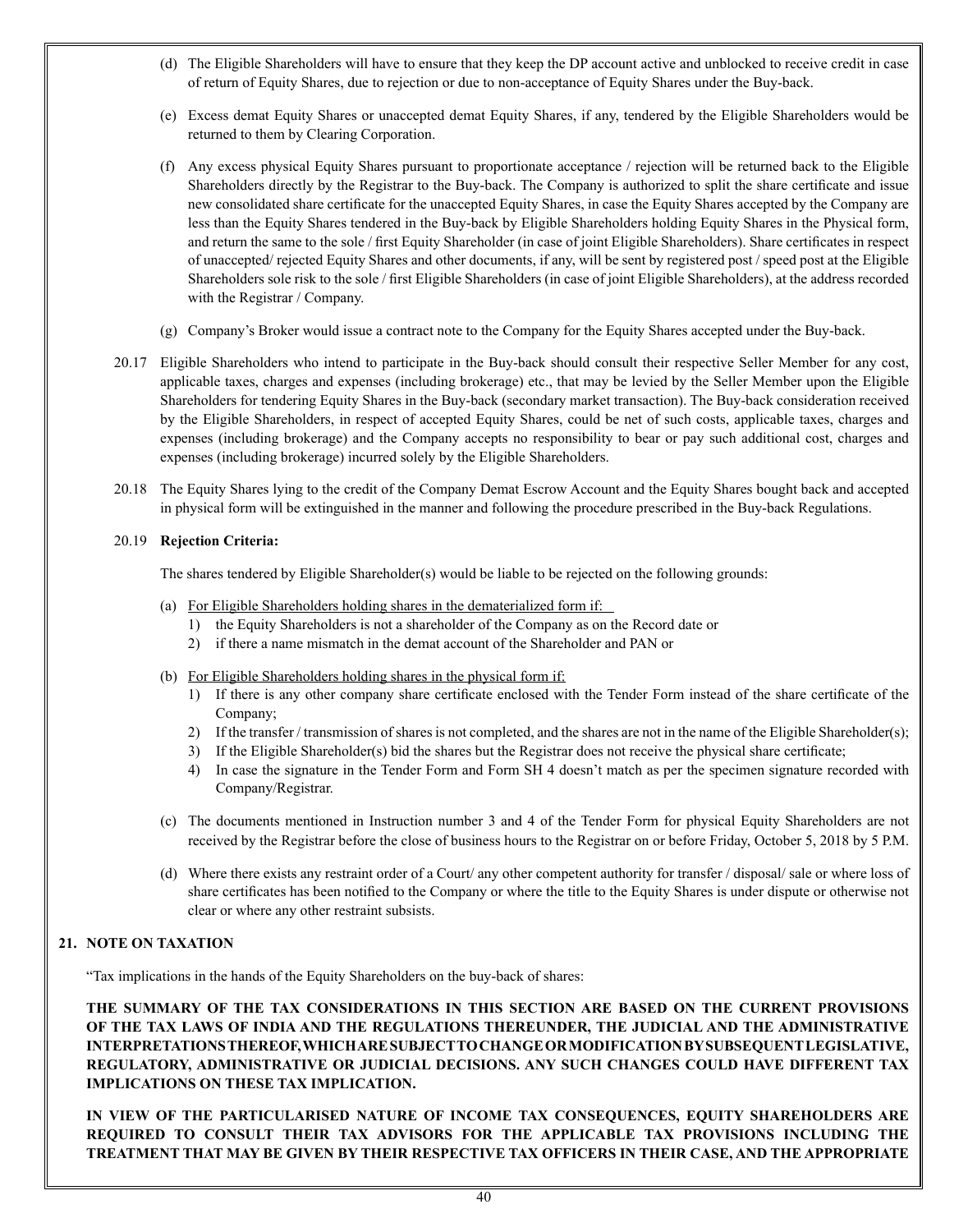# **COURSE OF ACTION THAT THEY SHOULD TAKE.**

# **THE COMPANY DOES NOT ACCEPT ANY RESPONSIBILITY FOR THE ACCURACY OR OTHERWISE OF SUCH ADVICE. THEREFORE, EQUITY SHAREHOLDERS CANNOT RELY ON THIS ADVICE AND THE SUMMARY OF TAX IMPLICATIONS RELATING TO THE TREATMENT OF INCOME TAX IN THE CASE OF BUYBACK OF LISTED EQUITY SHARES ON THE STOCK EXCHANGE SET OUT BELOW SHOULD BE TREATED AS INDICATIVE AND FOR GUIDANCE PURPOSES ONLY."**

#### **CLASSIFICATION OF SHARES AND SHAREHOLDERS**

## 21.1 **GENERAL**

The basis of charge of Indian income-tax depends upon the residential status of the taxpayer during a tax year. The Indian tax year runs from April 1 until March 31. A person who is an Indian tax resident is liable to taxation in India on his worldwide income, subject to certain tax exemptions, which are provided under the Income-Tax Act.

A person who is treated as non-resident for Indian income-tax purposes is generally subject to tax in India only on such person's India sourced income or income received by such person in India. In case of shares of a Company, the source of income from shares would depend on the "situs" of such shares. As per judicial precedents, generally the "situs" of the shares is where company is "incorporated" and where its shares can be transferred. Accordingly, since the Company is incorporated in India, the shares of the Company would be "situated" in India and any gains arising to a non-resident on transfer of such shares would be taxable in India under the Income Tax Act. Further, the non-resident can avail the beneficial provisions of the Double Taxation Avoidance Agreement ("**DTAA**") between India and the respective jurisdiction of the shareholder subject to meeting relevant conditions and providing and maintaining necessary information and documents as prescribed under the Income Tax Act.

The Income Tax Act also provides for different tax regimes / rates applicable to the gains arising on buyback of shares, based on the period of holding, residential status and category of the shareholder, nature of the income earned, etc. The summary of tax implications on buyback of listed equity shares on the stock exchange is set out below. All references to equity shares in this note refer to listed equity shares unless stated otherwise.

# 21.2 **CLASSIFICATION OF SHAREHOLDERS**

Shareholders can be classified under the following categories:

- (a) **Resident Shareholders being:** 
	- Individuals, Hindu Undivided Family (HUF), Association of Persons (AOP) and Body of Individuals (BOI)
	- Others

#### (b) **Non-Resident Shareholders being:**

- Non-Resident Indians (NRIs)
- Foreign Institutional Investors (FIIs)
- Others:
	- Company
	- Other than Company (including erstwhile Overseas Corporate Bodies)

# 21.3 **CLASSIFICATION OF INCOME**

Shares can be classified under the following 2 (two) categories:

- (a) Shares held as investment (income from transfer taxable under the head "Capital Gains")
- (b) Shares held as stock-in-trade (income from transfer taxable under the head "Profits and Gains from Business or Profession")

Gains arising from the transfer of shares may be treated either as "capital gains" or as "business income" for tax purposes, depending upon whether such shares were held as a capital asset or trading asset (i.e. stock-in-trade). The issue of characterization of income arising from sale of shares has been a subject matter of litigation. There have been various judicial pronouncements as to whether gains from transactions in securities should be taxed as "business income" or as "capital gains". However, these pronouncements, while laying down certain guiding principles have largely been driven by the facts and circumstances of each case. Recently, the apex body of Income-tax Administration, the CBDT, has issued Circular no. 6 of 2016, as per which, if the taxpayer opts to consider the shares as stock-in-trade, the income arising from the transfer of such shares would be treated as his business income. Also, if such shares are held for a period of more than 12 months, if the taxpayer desires to treat the income arising from the transfer thereof as "capital gains", the same shall not be put to dispute by the Tax Officer.

Further, investments by FII in any securities in accordance with the regulations made under the Securities Exchange Board of India Act, 1992 would be treated as capital asset under the provisions of the Income Tax Act.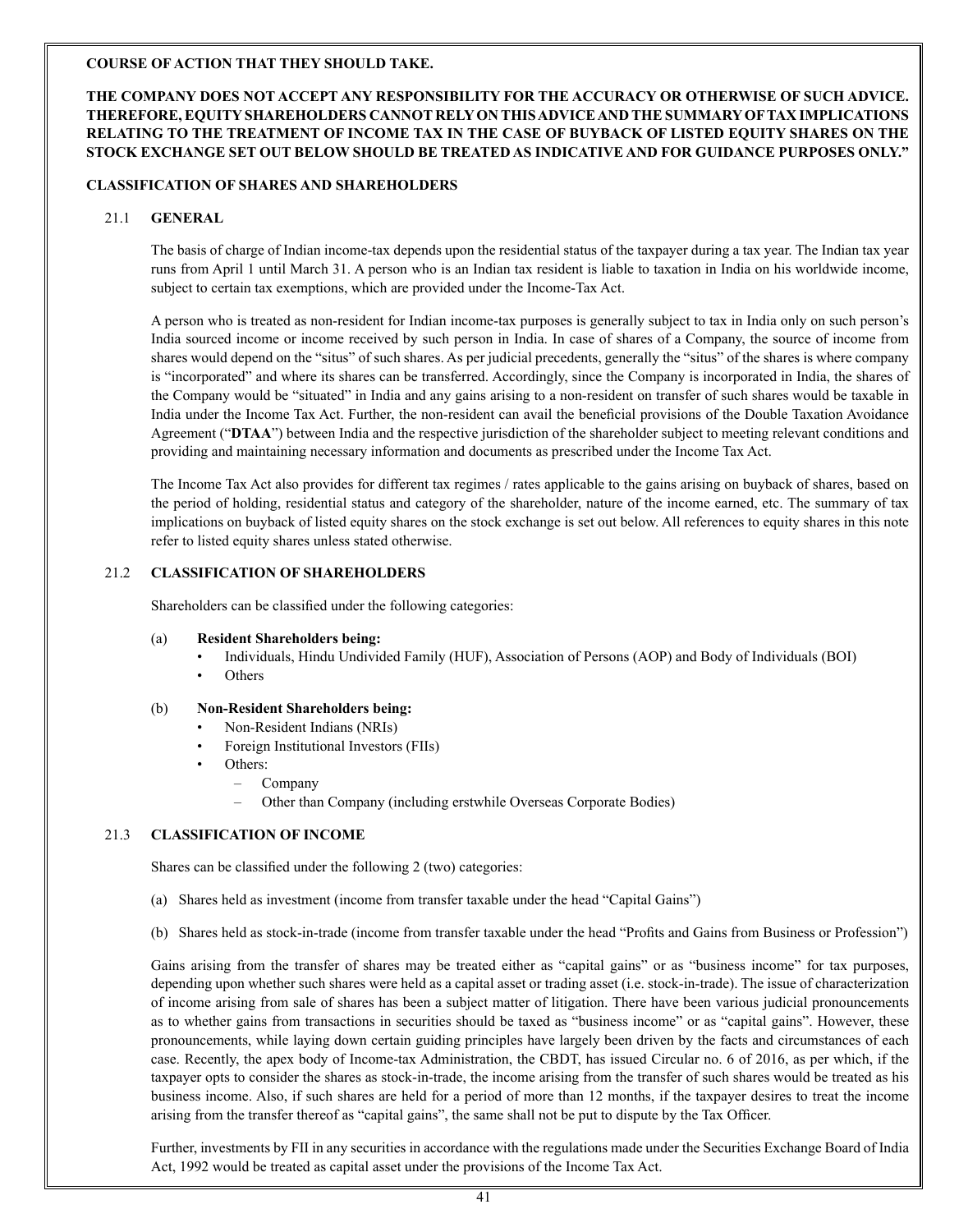#### **(a) SHARES HELD AS INVESTMENT**

As per the provisions of the Income Tax Act, where the shares are held as investments, income arising from the transfer of such shares is taxable under the head "Capital Gains". Capital gains on buyback of shares are governed by the provisions of Section 46A of the Income Tax Act and would attract capital gains in the hands of shareholders as per provisions of Section 48 of the Income Tax Act. The provisions of Tax on Distributed Income (on the company) under Section 115QA in Chapter XII-DA of the Income Tax Act do not apply for shares listed on the stock exchange. The Advance Ruling Authority in the case of RST, In re 206 Taxman 477 clarified the legal position that gains arising from buy-back of shares have to be taxed in terms of provision of section 46A, read with section 48, and resort to section 45 is neither warranted nor is it exempt in view of section 47(iv).

#### 1) Period of holding:

Depending on the period for which the shares are held, the gains would be taxable as "short term capital gain" or "long term capital gain", as stated below:

- In respect of equity shares held for a period less than or equal to 12 months prior to the date of transfer, the same shall be treated as a short-term capital asset, and the gains arising therefrom shall be taxable as "short term capital gains" ("STCG").
- On the other hand, where equity shares are held for a period more than 12 months prior to the date of transfer, the same shall be treated as a long-term capital asset, and the gains arising therefrom shall be taxable as "long-term capital gains" ("LTCG").
- 2) Buyback of shares through a recognised stock exchange:
	- i) Where the transaction for transfer of such equity shares (i.e. buyback) is transacted through a recognised stock exchange then the taxability will be as under (for all categories of shareholders):
		- a) LTCG

If STT has also been paid at the time of acquisition of the shares being bought back, LTCG arising to a shareholder in excess of INR 1,00,000 shall be taxable @ 10% under section 112A of the Income Tax Act. However, for the purpose of computing such capital gains, the cost of acquisition of the shares acquired before 1st February, 2018, shall be the higher of (1) actual cost; and (ii) lower of (a) highest price of such share quoted on the exchange on 31 January, 2018 (b) full value consideration received on transfer, and therefore, effectively the gains arising upto 31st January, 2018, shall be exempt from tax.

However, as per a draft notification issued on 24th April, 2018, an exemption from the requirement of STT being paid at the time of acquisition of shares, is sought to be provided to certain modes of acquisition including acquisition of shares by a non-resident under the FDI policy and acquisition of unlisted shares subsequently listed on the stock exchange. Once such exceptions are notified, if acquisition is made in such specified modes, the rates specified above shall continue to apply, even if no STT was paid at the time of acquisition of the shares.

If STT is not paid at the time of acquisition of the shares being bought back, entire LTCG arising to the shareholder shall be subject to tax  $\omega$  10% under Section 112 of the IT Act (or 20% after claiming indexation benefit which is relevant in case of resident shareholders).

- b) STCG arising from such transaction would be subject to tax  $\omega$  15% under Section 111A of the Income Tax Act.
- 3) Further, in case of resident Individual or HUF, the benefit of maximum amount which is not chargeable to income-tax is considered while computing the tax on such STCG taxable under Section 111A of the Income Tax Act. In such cases, where the total income as reduced by such STCG is below the maximum amount not chargeable to tax, then such STCG shall be reduced by the amount by which the total income as so reduced falls short of the maximum amount which is not chargeable to income tax and on the balance of STCG, if any, income tax  $@$  15% is charged. In addition to the above STCG tax, Surcharge, Education Cess and Secondary and Higher Education Cess are leviable (Please refer to Note 21.5 for rate of surcharge and cess).
- 4) Further in case of Sellers being companies as defined under the Income Tax Act, the tax provisions of minimum alternate tax on book profits as provided u/s. 115JB of the Income Tax Act need to be considered depending on their income and losses etc. for the year.
- 5) Non-resident shareholders can avail beneficial provisions of the applicable DTAA entered into by India with relevant country in which the shareholder is tax resident but subject to fulfilling relevant conditions and submitting/ maintaining necessary documents prescribed under the Income Tax Act.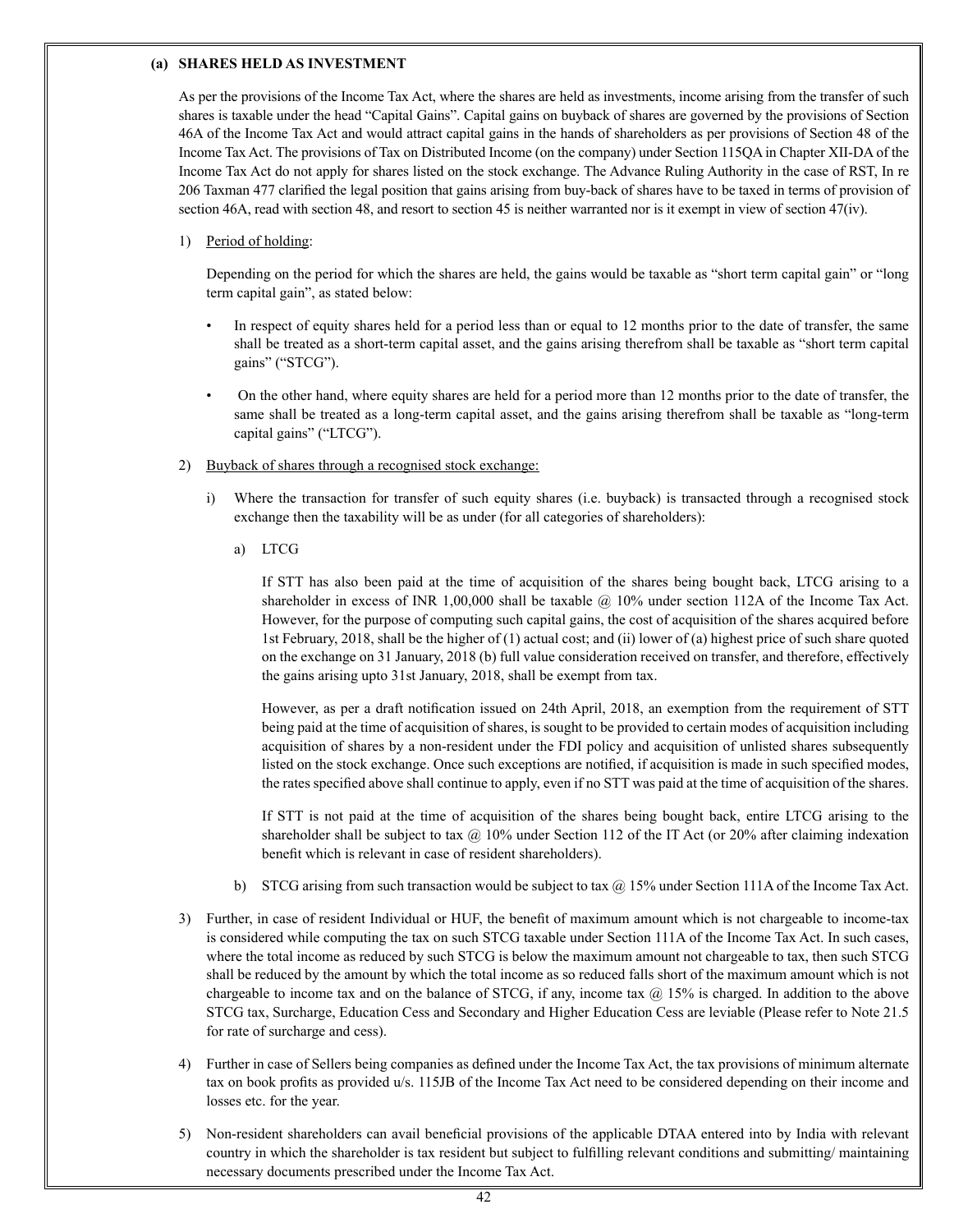6) As an overall point, since the buyback is undertaken on the stock exchange, such transaction is chargeable to Securities Transaction Tax ("**STT**"). STT is a tax payable in India on the value of securities on every purchase or sale of securities that are listed on the Indian Stock Exchange. Currently, the STT rate applicable on the purchase or sale of shares on the stock exchange is 0.1% of the value of security.

## **(b) SHARES HELD AS STOCK-IN-TRADE**

If the shares are held as stock-in-trade by any of the shareholders of the Company, then the gains would be characterized as business income and taxable under the head "Profits and Gains from Business or Profession. In such a case, the provisions of Section 46A of the Income Tax Act will not apply but the profits will be dealt with as follows: -

- 1) Resident Shareholders
	- a. For individuals, HUF, AOP, BOI, profits would be taxable at slab rates.
	- b. For persons other than stated in (a) above, profits would be taxable  $\omega$  30%. While for companies with a reported turnover of more than  $\overline{2}250$  crore during the previous year 2016-17, profits would be taxable  $\omega$  30% and such companies with reported turnover of up to  $\overline{250}$  crore, a tax rate of 25% would be applicable.

No benefit of indexation by virtue of period of holding would be available in any case.

- 2) Non-Resident Shareholders
	- a. Non-resident shareholders can avail beneficial provisions of the applicable DTAA entered into by India with relevant shareholder country but subject to fulfilling relevant conditions and submitting/ maintaining necessary documents prescribed under the Income Tax Act.
	- b. Where DTAA provisions are not applicable:
		- For non-resident individuals, HUF, AOP, BOI, profits would be taxable at slab rates
		- For foreign companies, profits would be taxed in India  $\omega$  40%
		- For other non-resident shareholders, such as foreign firms, profits would be taxed in India @ 30%.

In addition to the above, Surcharge, Education Cess and Secondary and Higher Education Cess are leviable.

#### 21.4 **TAX DEDUCTION AT SOURCE**

#### **(a) In case of Resident Shareholders**

In absence of any specific provision under the Income Tax Act, the Company is not required to deduct tax on the consideration payable to resident shareholders pursuant to the said Buyback.

# **(b) In case of Non-resident Shareholders**

Since the buy-back is through the stock exchange, the responsibility of discharge of the tax due on the gains (if any) is primarily on the non-resident shareholder. It is therefore important for the non-resident shareholders to suitably compute such gains (if any) on this transaction and immediately pay taxes in India in consultation with their custodians/ authorized dealers/ tax advisors appropriately.

# 21.5 **RATE OF SURCHARGE AND CESS**

In addition to the basic tax rate, Surcharge, Health and Education Cess are leviable as under:

#### **(a) Surcharge**

- In case of domestic companies: Surcharge @ 12% is leviable where the total income exceeds 10 crores and @ 7% where the total income exceeds  $\bar{\tau}1$  crore but does not exceed  $\bar{\tau}10$  crores.
- In case of companies other than domestic companies: Surcharge  $\omega$  5% is leviable where the total income exceeds  $\bar{\tau}$ 10 crores and  $\omega$  2% where the total income exceeds  $\bar{\tau}$ 1 crore but does not exceed  $\bar{\tau}$ 10 crores.
- In case of other assessee (i.e. other than companies): Surcharge  $@10\%$  is leviable where the total income exceeds  $\text{\textsterling}50$ lacs but does not exceed  $\bar{\tau}$ 1 crore. Surcharge @15% is leviable where the total income exceeds  $\bar{\tau}$ 1 crore.

#### **(b) Cess**

• Health and Education Cess  $@$  4% is leviable on all income taxes and surcharge, as applicable

**The above note on taxation sets out the provisions of law in a summary manner only and is not a complete analysis or listing of all potential tax consequences of the disposal of equity shares. This note is neither binding on any regulators nor can there be any assurance that they will not take a position contrary to the comments mentioned herein. Hence, you should consult with your own tax advisors for the tax provisions applicable to your particular circumstances.**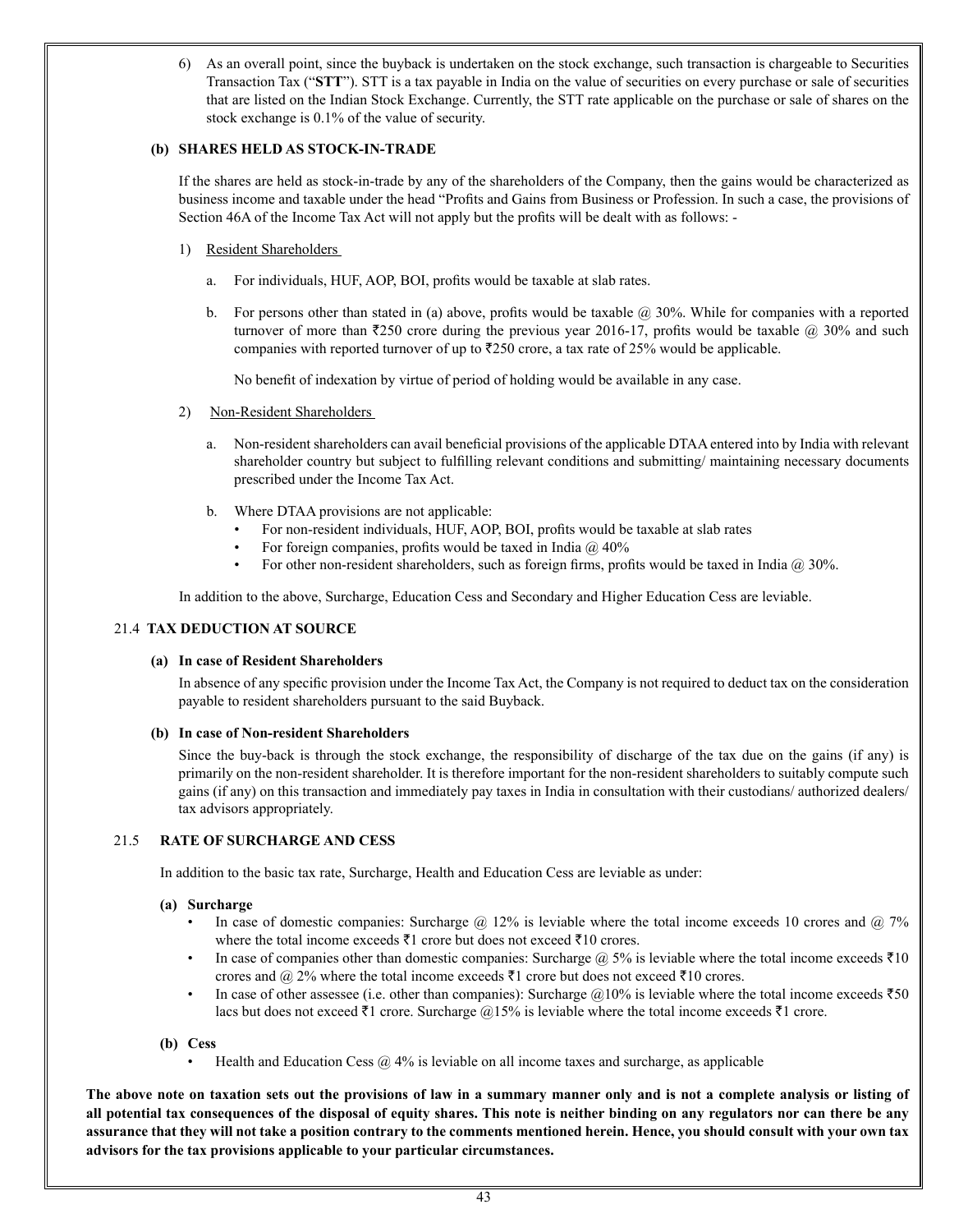## **22. DECLARATION BY THE BOARD OF DIRECTORS**

Declaration as required by Clause (ix) and Clause (x) of Part A of Schedule II under Regulation 5 (1) of the Buy-back Regulations.

- 22.1 The Board confirms that there are no defaults subsisting in the repayment of deposits accepted either before or after the commencement of the Act, interest payment thereon, redemption of debentures or preference shares or payment of dividend to any shareholder, or *repayment of any term loan or interest payable thereon to any financial institution or banking company.*
- 22.2 The Board of Directors has confirmed that it has made a full enquiry into the affairs and prospects of the Company and after taking into account the financial position of the Company including the projections and also considering all contingent liabilities, the Board has *formed an opinion:* 
	- a) That immediately following the date of the Draft Letter of Offer and the date of the Letter of Offer, there will be no grounds on which *the Company could be found unable to pay its debts;*
	- b) That as regards the Company's prospects for the year immediately following the date of the Draft Letter of Offer and the date of the Letter of Offer, having regard to Board's intentions with respect to the management of the Company's business during that year and to the amount and character of the financial resources which will, in the Board's view, be available to the Company that year, the Company will be able to meet its liabilities as and when they fall due and will not be rendered insolvent within a period of one year *from that dates; and*
	- c) That in forming the aforementioned opinion, the Board has taken into account the liabilities (including prospective and contingent *liabilities) as if the Company were being wound up under the provisions of the Act.*

*This declaration is made and issued pursuant to the resolution passed at the meeting of the Board of Directors held on July 12, 2018.* 

*For and on behalf of the Board of Directors of*

# *HCL Technologies Limited*

*Sd/- Shiv Nadar Chairman & Chief Strategy Officer DIN: 00015850*

*Sd/- S. Madhavan Director DIN: 06451889*

# **23. AUDITORS' CERTIFICATE**

The text of the Report dated July 12, 2018 received from S.R. Batliboi & Co. LLP, Chartered Accountants, the Statutory Auditors of the Company, addressed to the Board of Directors of the Company is reproduced below:

*Independent Auditor's Report on Buy-back of shares pursuant to the requirement of Schedule II to the Securities and Exchange Board of India (Buy-back of Securities) Regulations, 1998, as amended*

*The Board of Directors HCL Technologies Limited 806, Siddharth 96, Nehru Place New Delhi 110 019*

- 1. *This Report is issued in accordance with the terms of our service scope letter dated July, 4 2017 and master engagement agreement dated September 28, 2017 with HCL Technologies Limited (hereinafter the "Company").*
- 2. *In connection with the proposal of HCL Technologies Limited ("the Company") to Buy-back its equity shares in pursuance of the provisions of Sections 68, 69 and 70 of the Companies Act, 2013 ("the Act") and the Securities and Exchange Board of India (Buy-back of Securities) Regulations, 1998, as amended ("the Regulations"), and in terms of the resolution passed by the Board of Directors of the Company in their meeting held on July 12, 2018, which is subject to the approval of the shareholders of the Company, we have been engaged by the Company to perform a reasonable assurance engagement on the Statement of determination of the maximum amount of permissible capital payment (the "Statement"), which we have initialed for identification purposes only.*

# *Board of Directors' Responsibility for the Statement*

3. *The preparation of the Statement is the responsibility of the Board of Directors of the Company, including the preparation and maintenance of all accounting and other relevant supporting records and documents. This responsibility includes the design, implementation and maintenance of internal controls relevant to the preparation and presentation of the Statement and applying an appropriate basis of preparation; and making estimates that are reasonable in the circumstances.*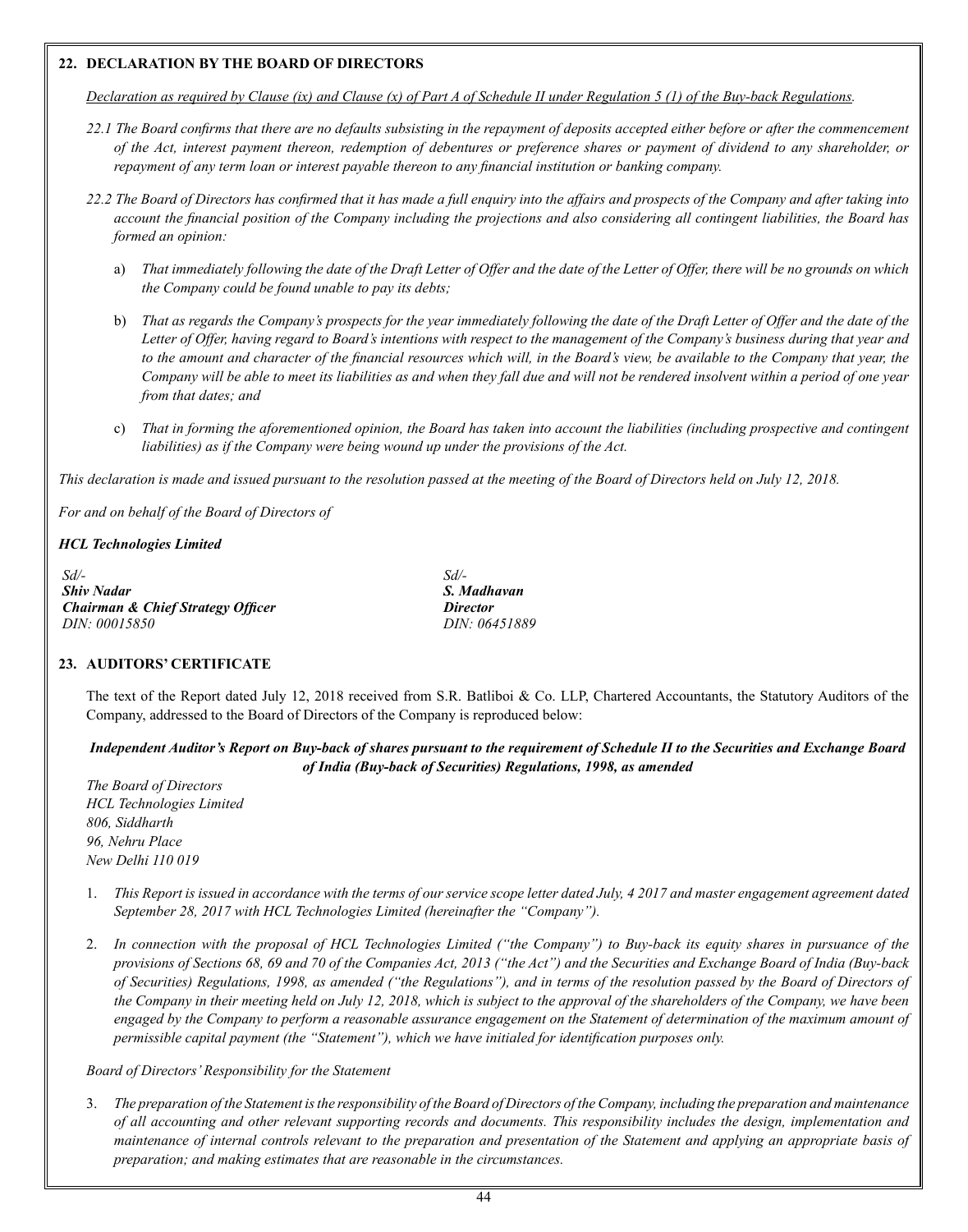4. *The Board of Directors is responsible to make a full inquiry into the affairs and prospects of the Company and to form an opinion that the Company will not be rendered insolvent within a period of one year from the date of passing the board meeting resolution and from the date on which the results of the shareholders' resolutions with regard to proposed Bay-back are declared.*

*Auditor's Responsibility*

- 5. *Pursuant to the requirements of the Regulations, it is our responsibility to provide reasonable assurance on the following "Reporting Criteria":*
	- (i) *Whether the amount of capital payment for the Buy-back is within the permissible limit and computed in accordance with the provisions of Section 68 of the Act.*
	- (ii) *Whether the Board of Directors has formed the opinion, as specified in Clause (x) of Part A of Schedule II to the Regulations, on reasonable grounds that the Company having regard to its state of affairs will not be rendered insolvent within a period of one year from the date of passing the Board meeting resolution and from date on which the results of the shareholders' resolutions with regard to the proposed Buy-back are declared.*
	- (iii) *Whether we are aware of anything to indicate that the opinion expressed by the Directors in the declaration as to any of the matters mentioned in the declaration is unreasonable in circumstances as at the date of the declaration.*
- 6. *The financial statements referred to in paragraph 9 below, have been audited by us, on which we issued an unmodified audit opinion vide our report dated May 2, 2018. Our audits of these financial statements were conducted in accordance with the Standards on Auditing, as specified under Section 143(10) of the Act and other applicable authoritative pronouncements issued by the Institute of Chartered Accountants of India. Those Standards require that we plan and perform the audit to obtain reasonable assurance about whether the financial statements are free of material misstatement.*
- 7. *We conducted our examination of the Statement in accordance with the Guidance Note on Reports or Certificates for Special Purposes issued by the Institute of Chartered Accountants of India. The Guidance Note requires that we comply with the ethical requirements of the Code of Ethics issued by the Institute of Chartered Accountants of India.*
- 8. *We have complied with the relevant applicable requirements of the Standard on Quality Control (SQC) 1, Quality Control for Firms that Perform Audits and Reviews of Historical Financial Information, and Other Assurance and Related Services Engagements.*
- 9. *A reasonable assurance engagement involves performing procedures to obtain sufficient appropriate evidence on the Reporting criteria mention in paragraph 5 above. The procedures selected depend on the auditor's judgement, including the assessment of the risks associated with the Reporting Criteria. We have performed the following procedures in relation to the Statement:*
	- (i) *Enquired into the state of affairs of the Company in relation to its audited standalone and consolidated financial statements for the year ended March 31, 2018;*
	- (ii) *Examined authorization for Buy-back from the Articles of Association of the Company;*
	- (iii) *Examined that the amount of capital payment for the Buy-back as detailed in Annexure A is within the permissible limit computed in accordance with section 68 of the Act;*
	- (iv) *Examined that the ratio of debt owned by the Company, if any, is not more than twice the capital and its free reserve after such Buyback;*
	- (v) *Examined that all shares for Buy-back are fully paid-up;*
	- (vi) *Examined resolutions passed in the meetings of the Board of Directors. We have done no procedures as regard the projections as approved by the Board of Directors and accordingly do not certify the same;*
	- (vii) *Examined Director's declarations for the purpose of Buy-back and solvency of the Company;*
	- (viii) *Obtained necessary representations form the management of the Company.*

#### *Opinion*

- 10. *Based on our examination as above, and the information and explanations given to us, in our opinion,*
	- (i) *the Statement of maximum amount of permissible capital payment towards Buy-back of equity shares, as stated in Annexure A, is in our view properly determined in accordance with Section 68 of the Act; and*
	- (ii) *the Board of Directors, in their meeting held on July 12, 2018, have formed the opinion, as specified in clause (x) of Part A of Schedule II of the Regulations (Refer Annexure B attached), on reasonable grounds, that the Company, having regard to its state of affairs, will not be rendered insolvent within a period of one year from passing the Board meeting resolution dated July 12, 2018, and from date on which the results of the shareholders' resolutions with regard to the proposed buyback are declared and we are not aware of anything to indicate that the opinion expressed by the Directors in the declaration as to any of the matters mentioned in the declaration is unreasonable in circumstances as at the date of the declaration.*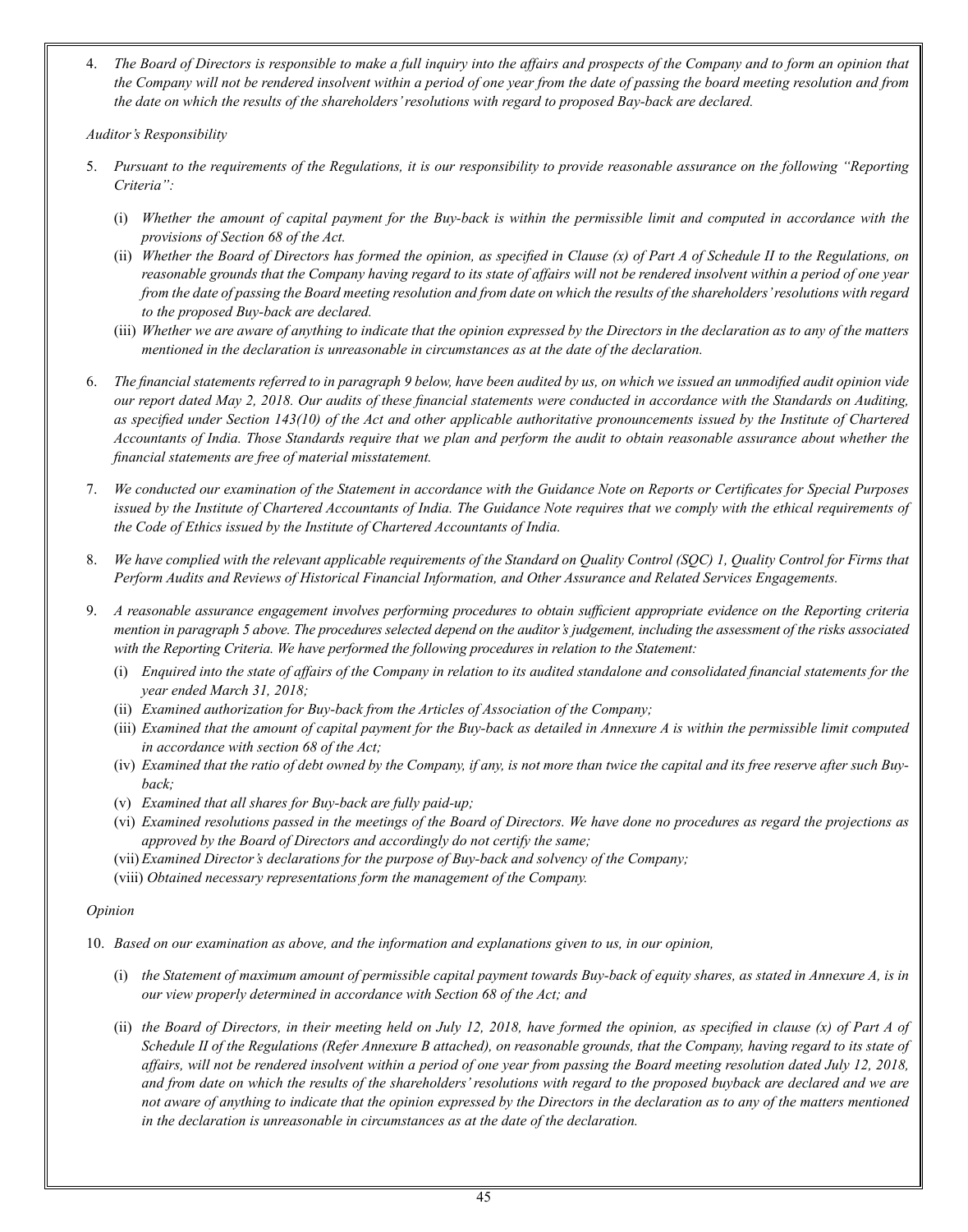#### *Restriction on Use*

11. *The certificate is addressed to and provided to the Board of Directors of the Company pursuant to the requirements of the Act and Regulations solely to enable them to include it (a) in the explanatory statement to be included in the postal ballot notice to be circulated to the shareholders, (b) in the public announcement to be made to the Shareholders of the Company, (c) in the draft letter of offer and letter of offer to be filed with the Securities and Exchange Board of India, the stock exchanges, the Registrar of Companies as required by the Act and Regulations, the National Securities Depository Limited and the Central Depository Securities (India) Limited, and should not be used by any other person or for any other purpose. Accordingly, we do not accept or assume any liability or any duty of care for any other purpose or to any other person to whom this report is shown or into whose hands it may come without our prior consent in writing. We have no responsibility to update this report for events and circumstances occurring after the date of this report.*

*For S.R. Batliboi & CO. LLP Chartered Accountants ICAI Firm Registration Number: 301003E/E300005*

*Sd/ per Nilangshu Katriar Partner Membership Number: 58814*

*Place of Signature: Gurugram Date: July 12, 2018*

#### *Annexure A*

# *Statement of Determination of the Maximum Amount of Permissible Capital Payment for Buy-back of Equity Shares in accordance with the provisions of the Act and the Regulations (the "Statement")*

| $(A$ mount in ₹)                                                                                         |                   |                     |  |  |  |  |
|----------------------------------------------------------------------------------------------------------|-------------------|---------------------|--|--|--|--|
| <b>Particulars</b>                                                                                       | <b>Standalone</b> | <b>Consolidated</b> |  |  |  |  |
|                                                                                                          | (In crores)       | (In crores)         |  |  |  |  |
| Paid-up capital as at March 31, 2018* (1,39,22,46,384 equity shares of $\bar{\tau}$ 2/- each fully<br>A) | 278               | 278                 |  |  |  |  |
| paid-up)                                                                                                 |                   |                     |  |  |  |  |
| Free Reserves as on March 31, 2018*<br>B)                                                                |                   |                     |  |  |  |  |
| Securities Premium Account                                                                               |                   |                     |  |  |  |  |
| Surplus in Statement of Profit and Loss                                                                  | 24,302            | 31,634              |  |  |  |  |
| General Reserve                                                                                          | 2.387             | 2,607               |  |  |  |  |
| Total $(A+B)$                                                                                            | 26,972            | 34,524              |  |  |  |  |
| Maximum amount permissible for the Buy-back i.e. 25% of total paid-up equity capital and                 | 6,743             | 8,631               |  |  |  |  |
| free reserves $#$                                                                                        |                   |                     |  |  |  |  |

*\* Calculation in respect to Buy-back is done on the basis of standalone and consolidated audited financial statements of the Company for the year ended March 31, 2018.*

*# It may be noted that as per the provisions of Section 68 (2)(c) of the Act, in respect of Buy-back of equity shares in any financial year, the reference to twenty-five percent shall be construed with respect to the total paid-up equity share capital in that financial year.* 

> *For and on behalf of the Board of Directors of HCL Technologies Limited*

> > *Sd/- S. Madhavan Director*

*Date: July 12, 2018 Place: Noida*

#### *Annexure - B*

#### *Declaration of the Board of Directors*

*It is hereby declared that the Board of Directors has made full enquiry into the affairs and prospects of the Company and after taking into account the financial position of the Company including the projections and also considering all contingent liabilities, the Board has formed an opinion:* 

- 1. *That immediately following the date of the Board Meeting, being July 12, 2018, and the date on which the results of the postal ballot including remote e-voting approving the proposed Buy-back will be declared, there will be no grounds on which the Company could be found unable to pay its debts;*
- 2. *That as regards the Company's prospects for the year immediately following the date of this Board Meeting being July 12, 2018, and the*  date on which the results of the postal ballot including remote e-voting approving the proposed Buy-back will be declared, having regard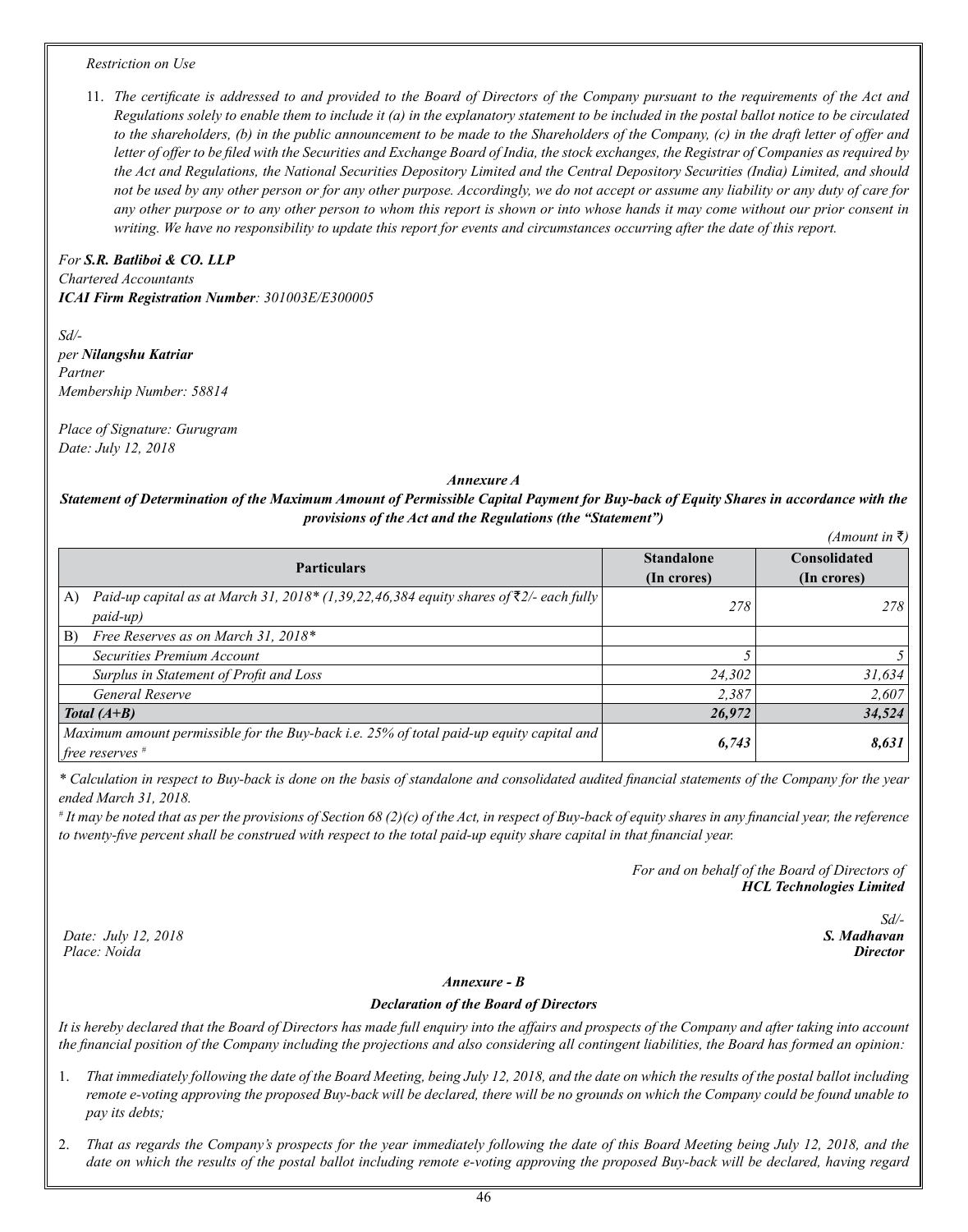*to Board's intentions with respect to the management of the Company's business during that year and to the amount and character of the financial resources which will, in the Board's view, be available to the Company that year, the Company will be able to meet its liabilities as and when they fall due and will not be rendered insolvent within a period of one year from that date; and*

3. *That in forming the aforementioned opinion, the Board has taken into account the liabilities (including prospective and contingent liabilities) as if the Company is being wound up under the provisions of the Act.*

> *For and on behalf of the Board of Directors of HCL Technologies Limited*

*Date: July 12, 2018 Place: Noida*

*Sd/- S. Madhavan Director* 

# **24. DOCUMENTS FOR INSPECTION**

Copies of the following documents will be available for inspection at the Registered Office of the Company between 10.30 A.M. and 5.30 P.M. on all working days on all working days (Monday to Friday) during the Tendering Period:

- 1. Certificate of Incorporation of the Company.
- 2. Memorandum and Articles of Association of the Company.
- 3. Annual reports of the Company for the financial years ended March 31, 2018, March 31, 2017 and March 31, 2016.
- 4. Copy of resolution passed by the Board of Directors at their meeting held on July 12, 2018 approving the proposal of the Buy-back.
- 5. Copy of the Special Resolution passed by the shareholders through postal ballot, the results of which were declared on August 20, 2018 approving the proposal of the Buy-back.
- 6. Certificate dated July 12, 2018 received from M/s. S.R. Batliboi & Co. LLP, Chartered Accountants, the Statutory Auditors of the Company, in terms of clause (xi) of Part A to Schedule II of the Buy-back Regulations.
- 7. Certificate dated August 20, 2018, received from CA P. M. Mittal, partner of M/s. P R Y D & Associates, Chartered Accountants, certifying that the Company has made firm financing arrangements for fulfilling the obligations under the Buy-back, in accordance with the Regulations.
- 8. Copy of Public Announcement dated August 20, 2018 published in the newspapers on August 21, 2018 regarding Buy-back.
- 9. Copy of Declaration of Solvency and an affidavit verifying the same as per Form SH 9 of the Act.
- 10. Copy of Escrow Agreement dated September 5, 2018 between the Company, JM Financial Limited and the Escrow Agent.
- 11. Confirmation letter by the Escrow Agent that the Escrow Account has been opened.
- 12. SEBI comments vide letter dated September 7, 2018 issued in terms of the Buy-back Regulations.

# **25. DETAILS OF THE COMPLIANCE OFFICER**

**Mr. Manish Anand Company Secretary** HCL Technologies Limited Plot No. 3A, Sector 126, Noida-201 304, UP, India **Tele-Fax:** + 91 11 26436336; **E-mail:** investors@hcl.com **Website:** www.hcltech.com

Investors may contact the Compliance Officer for any clarification or to address their grievances, if any, during office hours i.e. 10.30 A.M. to 5.30 P.M. on all working days (Monday to Friday).

# **26. DETAILS OF THE REMEDIES AVAILABLE TO THE ELIGIBLE SHAREHOLDERS**

- 26.1 In case of any grievances relating to the Buy-back (e.g. non-receipt of the Buy-back consideration, share certificate, demat credit, etc.), the investor can approach the Manager to the Buy-back and/or Registrar to the Buy-back and/or Compliance Officer of the Company for redressal.
- 26.2 If the Company makes any default in complying with the provisions of Sections 68, 69, 70 of the Act or any rules made there-under, the Company or any officer of the Company who is in default shall be punishable with imprisonment for a term and its limit, or with a fine and its limit or with both in terms of the Act, as the case may be.
- 26.3 The address of the concerned office of the Registrar of Companies is as follows:

#### **The Registrar of Companies, Delhi (Delhi and Haryana)** 4th Floor, IFCI Tower, 61, Nehru Place New Delhi – 110 019